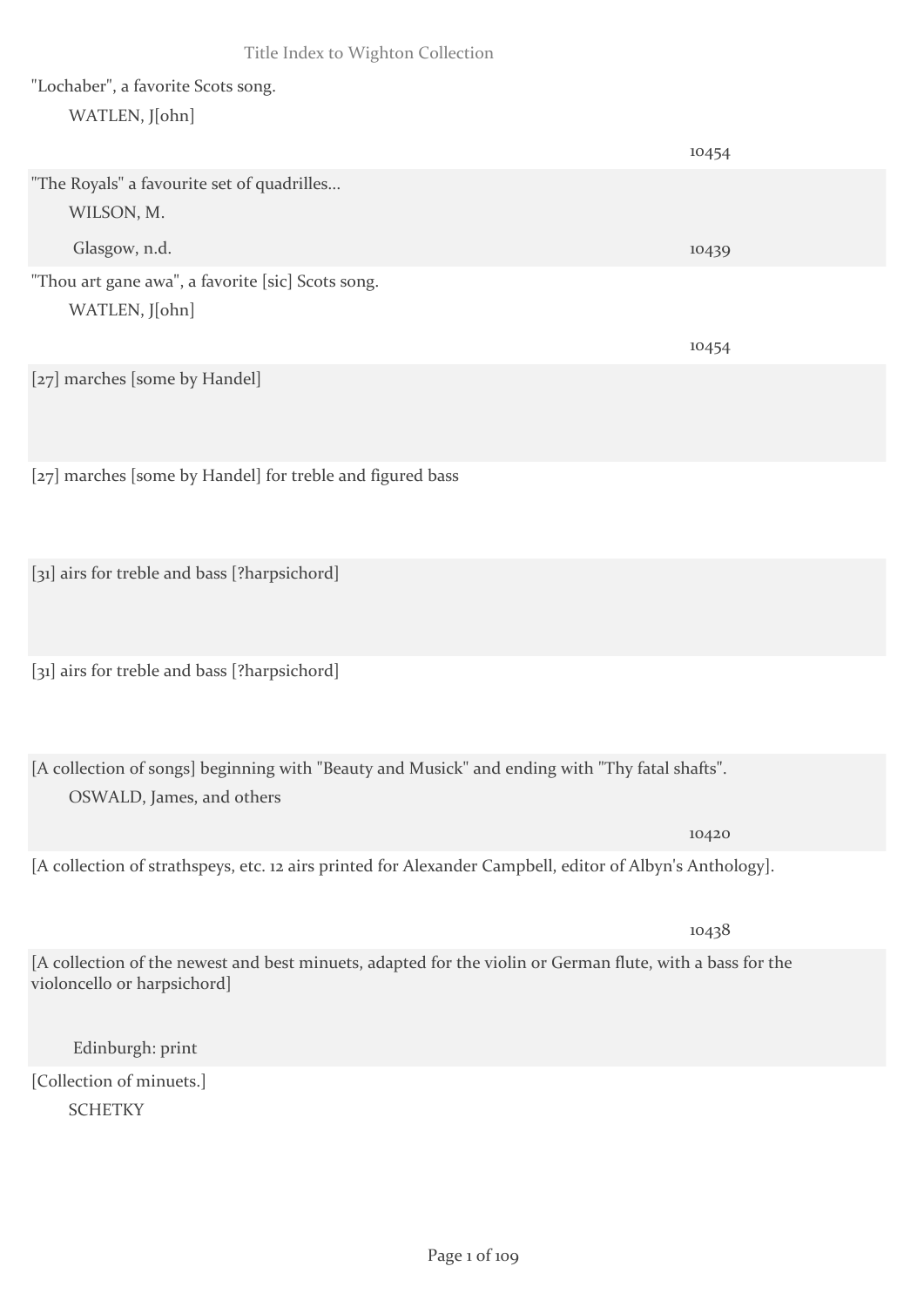| [Collection of strathspeys, reels, marches, etc., ?for keyboard or harp]<br><b>ANONYMOUS</b>                                       |       |
|------------------------------------------------------------------------------------------------------------------------------------|-------|
| [? Perth: Peter Bo                                                                                                                 | 31954 |
| [Monro's admired selection of country dances,  etc.,]                                                                              |       |
| London: n.d.                                                                                                                       | 10435 |
| [Six sonatas]<br>Anonymous                                                                                                         |       |
| No data                                                                                                                            | 31953 |
| [Ten Scottish airs for the flute.]                                                                                                 |       |
|                                                                                                                                    | 10454 |
| [Twenty minuets and sixteen reels or country dances for the violin, harpsichord or German flute.]<br>[DOW, Daniel]                 |       |
| Edinburgh: for th                                                                                                                  |       |
| to songs by various composers copied by Wighton<br>ms                                                                              |       |
| 12 Scotch and 12 Irish airs with variations set for the German flute, violin, or harpsichord.                                      |       |
| THUMOTH, Burk                                                                                                                      |       |
| London: for John                                                                                                                   |       |
| 12 Scotch and 12 Irish airs, and 12 English and 12 Irish airs, with variations set for the German flute, violin or<br>harpsichord. |       |
| THUMOTH, Burk                                                                                                                      |       |
| London: Printed                                                                                                                    |       |
| 120 bagpipe tunes, gleanings & styles.                                                                                             |       |
| MACINNES, Malcolm M.A., LL.B.                                                                                                      |       |
| Glasgow: Bayley                                                                                                                    |       |
| ist collection of Niel Gow's reels, 3rd edition, with considerable additions and valuable alterations<br>GOW, Niel                 |       |
| Edinburgh: Purdi                                                                                                                   | 10479 |
| ist sett [sic] of Beethoven's Celebrated waltzes arranged for the pianoforte by W. Penson.                                         |       |
| Edinburgh: n.d.                                                                                                                    | 10439 |
|                                                                                                                                    |       |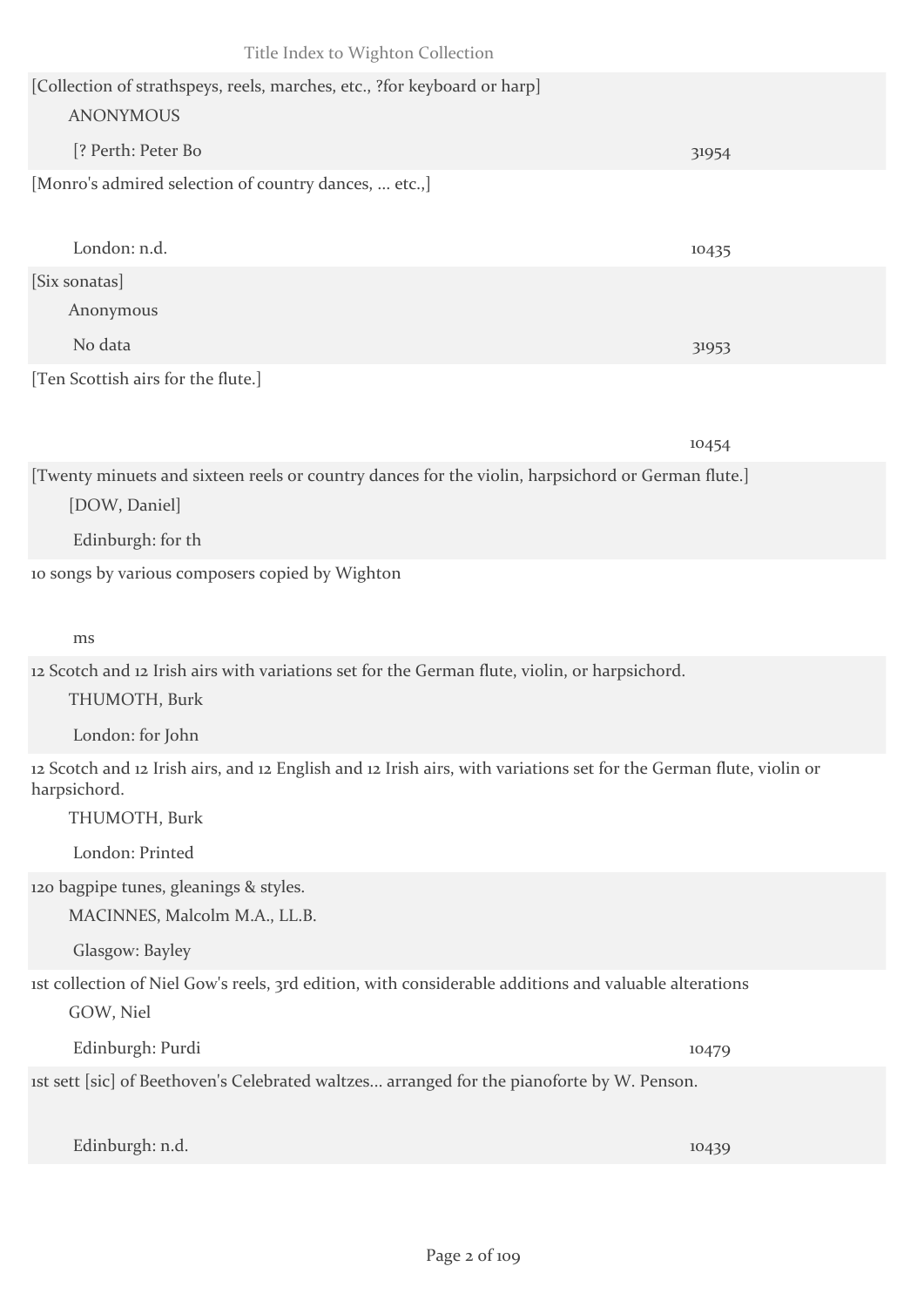2nd collection of Niel Gow's reels, 3rd edition, with considerable additions and valuable alterations GOW, Niel Edinburgh: Purdi 10479 2nd set of Caledonian quadrilles as performed by Cunningham and his band... arranged for the pianoforte or harp Glasgow: n.d. 10439 2nd set. "The Spanish Court", a selection of fashionable dancing waltzes... arranged for the pianoforte, by Mathew Wilson, the subjects arranged... by Will[ia]m Brocas Professor of the flute. Glasgow: n.d. 10439 2nd, 3rd, and 4th set of Caledonian quadrilles CUNNINGHAM, William Glasgow: n.d. 10439 3rd collection of Niel Gow's reels, 3rd edition, with six new tunes added composed and corrected by Nath[aniel] Gow GOW, Niel and Nath[aniel] Edinburgh: Purdi 10479 4 cottillions or quick steps arranged for the pianoforte. Edinburgh: n.d. 10439 4 cottillions or quick steps arranged for the pianoforte. Edinburgh n.d. 10439 4th collection of strathspeys and dances for the pianoforte or harp... 3d edition corrected and improved by Nathaniel Gow Edinburgh: Purdi 10479 4th. set of Caledonian quadrilles... arranged for the pianoforte or harp by William Cunningham Glasgow: n.d. 10439 5th collection of strathspeys, reels, etc., for the pianoforte or harp... 3d edition, corrected and improved by Nath[aniel] Gow Edinburgh: Purdi 10479 6th collection of strathspeys, reels and slow tunes for the pianoforte, harp, violin & violoncello... Edinburgh: Purdi 10479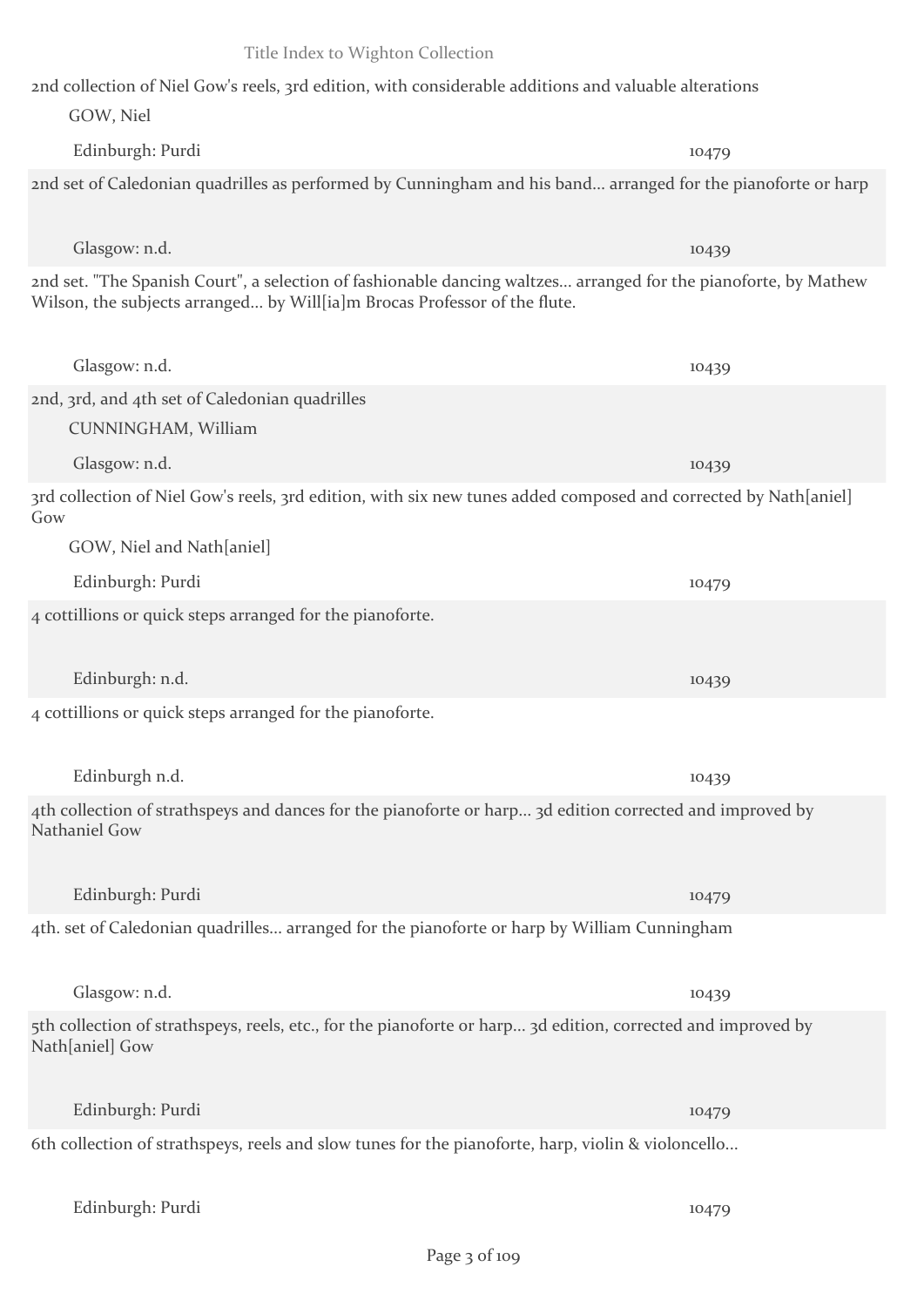| Title Index to Wighton Collection                                                                                                                                   |       |
|---------------------------------------------------------------------------------------------------------------------------------------------------------------------|-------|
| 7tes quartett f?r zwey Violinen, Bratsche und Violoncelle op. 9 no. 1                                                                                               |       |
| Onslow, Georg                                                                                                                                                       |       |
| Vienna: S A Stein                                                                                                                                                   | 14698 |
| 8tes quartett f?r zwey Violinen, Bratsche und Violoncelle op. 9 no. 2                                                                                               |       |
| Onslow, Georg                                                                                                                                                       |       |
| Vienna: S A Stein                                                                                                                                                   | 14698 |
| 9 gtes quartett f?r zwey Violinen, Bratsche und Violoncelle op. 9 no. 3                                                                                             |       |
| Onslow, Georg                                                                                                                                                       |       |
| Vienna: S A Stein                                                                                                                                                   | 14698 |
| A 2nd collection of airs and marches for 2 violins, German flutes and hautboys, all of which have basses for the<br>violoncello or harpsichord.                     |       |
| Edinburgh: N Ste                                                                                                                                                    |       |
| A 2nd collection of airs and marches for 2 violins, German flutes and hautboys, all of which have basses for the<br>violoncello or harpsichord.                     |       |
| Edinburgh: N Ste                                                                                                                                                    |       |
| A 2nd collection of strathspey reels, etc. for the pianoforte, violin and violoncello.<br>SHEPHERD, William                                                         |       |
| Edinburgh: n.d.                                                                                                                                                     | 10452 |
| A 2nd set of the favorite [sic] Fuzileers quadrilles for the pianoforte by John Ledsam.                                                                             |       |
| Edinburgh: n.d.                                                                                                                                                     | 10439 |
| A 2nd set of three celebrated waltzes composed by Mozart arranged for the pianoforte by W. Penson.                                                                  |       |
| Edinburgh: n.d. (                                                                                                                                                   | 10439 |
| A 2nd. collection of reels, strathspeys, jigs, etc., with a bass for the violoncello or harpsichord, and different<br>marches for volunteer corps.<br>WALKER, James |       |
| Dysart: the autho                                                                                                                                                   | 10454 |
| A 2nd. set of 9 songs, with an accompaniment for the piano-forte or harp. Op. 4.<br>ROSS, John                                                                      |       |
| London: printed                                                                                                                                                     | 10423 |
| A 2nd. set of glees, for three, four, and five voices, to which is added airs by Handel and Arne harmonized.<br><b>BILLINGTON, Thomas</b>                           |       |
| London: printed                                                                                                                                                     | 10418 |
|                                                                                                                                                                     |       |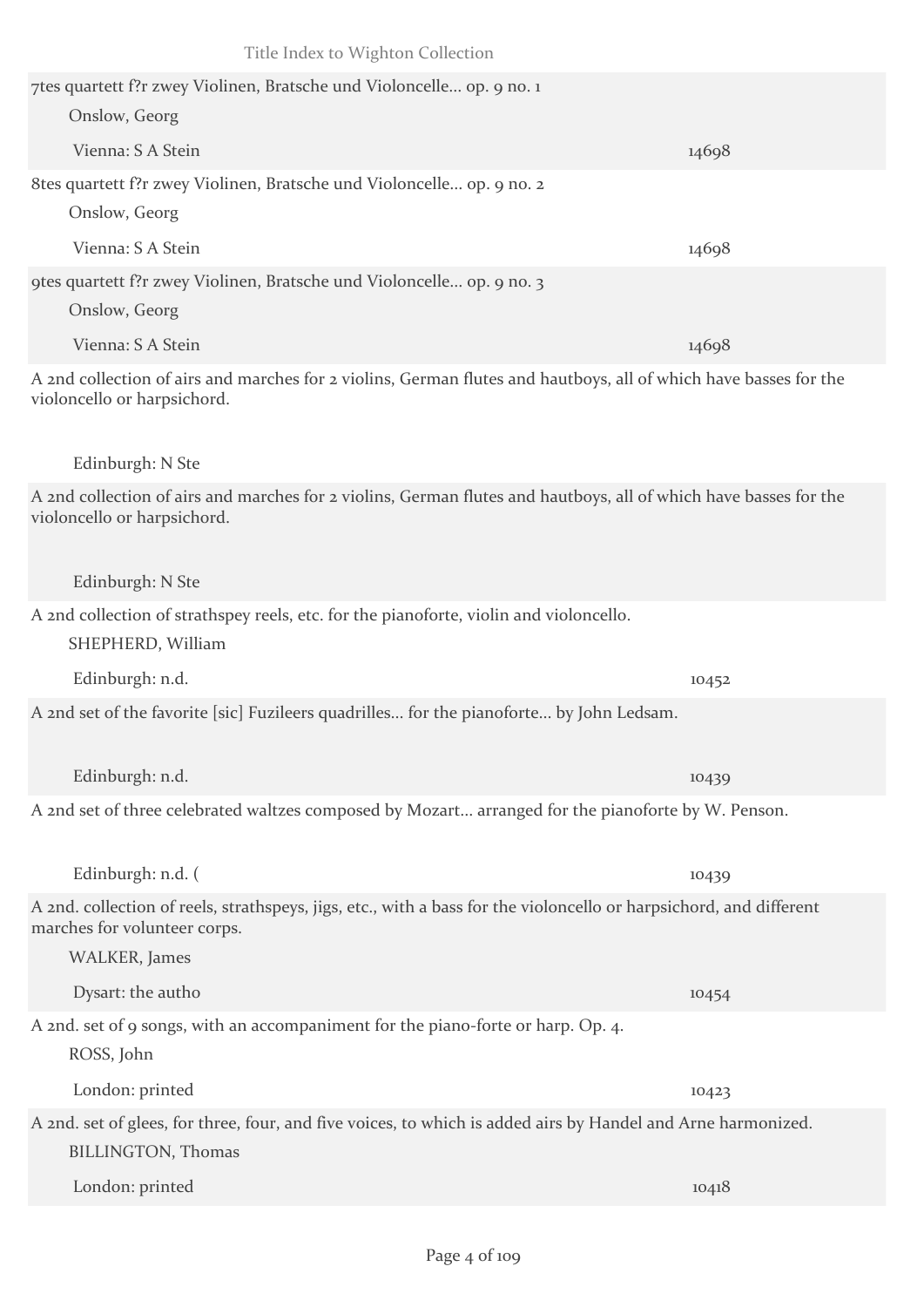Edinburgh: Brem 10515

A 2nd. set of Scots songs for a voice and harpsichord.

A 2nd. set of Scots songs for a voice and harpsichord.

[BREMNER]

[BREMNER] London: Bremne 10516 A 3rd. sett of songs with an accompaniment for the piano forte or harp. Op. 7th. ROSS, John Edinburgh: print 10423

A 4th collection of 16 of the most favourite minuets with their basses... neatly fitted for the German flute, violin or harpsichord.

A 4th set of three celebrated waltzes composed by Mozart... arranged for the pianoforte by W. Penson.

London: n.d. 10440

Edinburgh: n.d. 10439

A 5th collection of 16 of the most favourite minuets with their basses... neatly fitted for the German flute, violin or harpsichord.

A 5th set of admired quadrilles, including the favorite [sic] air "We're a noddin", and the finale "La Buckingham", with the variations for the pianoforte, with a flute or violin accompaniment by John H. Gow.

A brief introduction to the skill of musick: for song and viol. in 2 books. PLAYFORD, John

London: Printed

A choice collection of 180 loyal songs, all of them written since the two late plots (viz.) The horrid Salamanca Plot in 1678, and the Fanatical Conspiracy in 1683, intermixt with some new love songs...

London: N[athan

A choice collection of ancient and modern Scots songs adapted for the voice, pianoforte, German flute, or harpsichord, chiefly selected from the celebrated poets, Ramsay, Burns, etc.

London: William 7081

London: n.d. 10440

London: n.d. 10439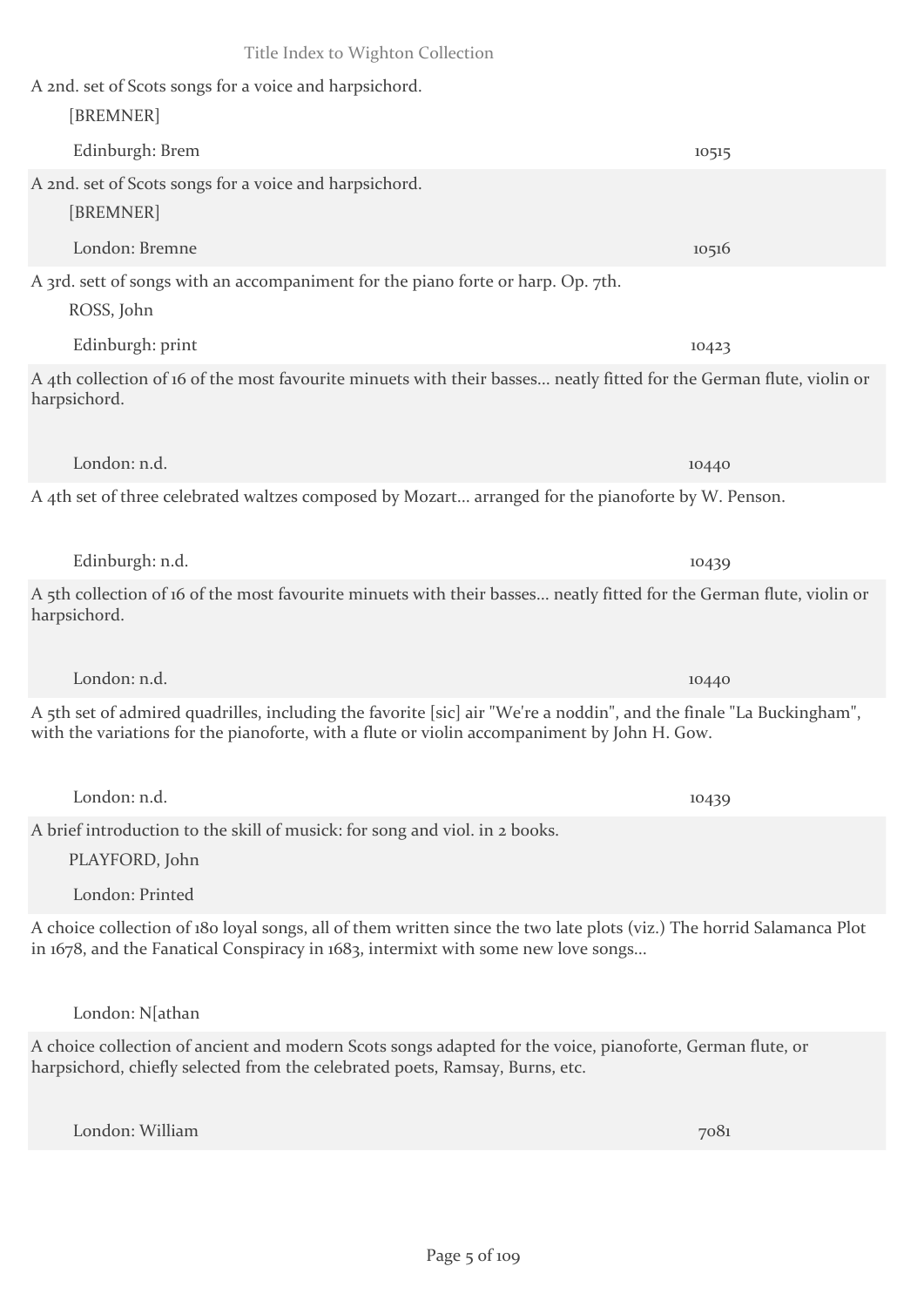Edinburgh: Robe fashionable reels, strathspeys, and country dances, adapted for the pianoforte, violin... DUFF, Arch[ibal]d (arr.) Edinburgh: n.d. [ 10475 A choice selection of reels and strathspeys from the works of Gow & Marshall, and the most popular country dances, with portrait of Niel Gow. GOW & MARSHALL, Messrs. Edinburgh: Alex[ 7072 A collection of [16] flute duetts [sic], original and selected, from the best composers. DAVIE, J[ames] Aberdeen: n.d. 7061 A collection of 43 Scots tunes with variations, particularly adapted for the violin and the harpsichord. OSWALD, James London: T. Bland 10504 A collection of 43 Scots tunes with variations, particularly adapted for the violin and the harpsichord. OSWALD, James London: The aut 10505 A collection of 43 Scots tunes with variations, particularly adapted for the violin and the harpsichord. OSWALD, James London: T. Bland 10503 A collection of airs and marches for two violins or German flutes, some of which have basses. London: Robert for the piano forte, harp, violin and violoncello, by Nathaniel Gow. GOW, Niel arr. Nathaniel Edinburgh: Alex[ 10482

A choice collection of Scots reels or country dances and strathspeys, with a bass for the violincello or harpsichord.

Edinburgh: Hami

A choice collection of Scots reels or country dances and strathspeys, with a bass for the violincello or harpsichord.

A choice selection of minuets, favourite airs, hornpipes, waltzes, etc., with upwards of 40 of the most approv'd and

A collection of airs, reels, and strathspeys, being the posthumous compositions of the late Niel Gow, Jr., arranged

A collection of ancient Piobaireachd or Highland pipe music, many of the pieces being adapted to the pianoforte, with full instructions for those desirous of qualifying themselves in performing on this...

MACKAY, Angus

Edinburgh: publi 10498

## Title Index to Wighton Collection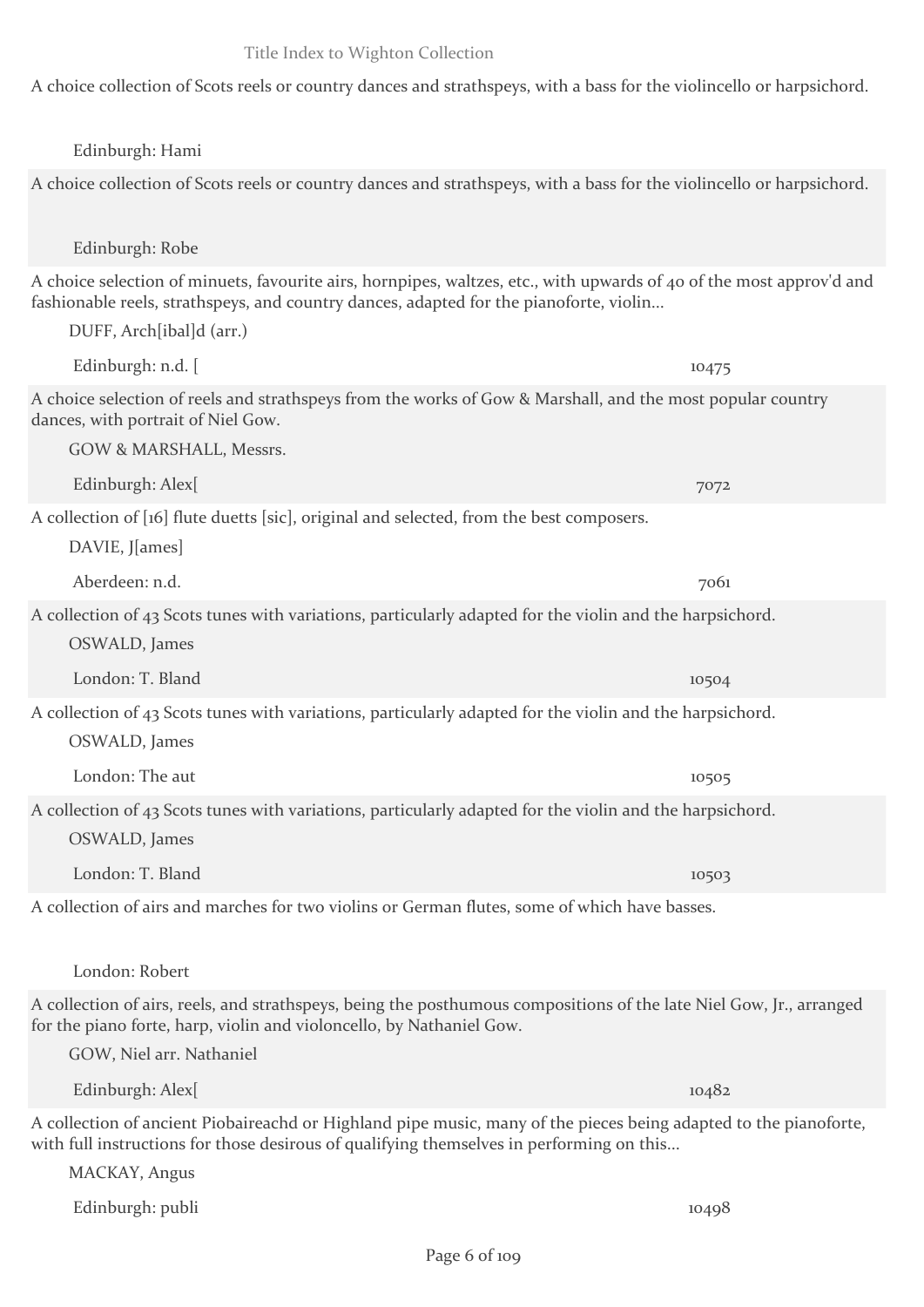A collection of ancient Scots music for the violin, harpsichord, or German flute, never before printed, consisting of ports, salutations, marches, or pibrachs.

DOW, Daniel

Edinburgh: n.d.

A collection of catches, canons, glees, duetts [sic], etc. selected from the works of the most eminent composers, antient [sic] and modern. [volumes 3 and 4]

See note for detai

A collection of catches, canons, glees, duetts [sic], etc., selected from the works of the most eminent composers, antient [sic] and modern. [vols. 1 and 2]

See note for detai

A collection of church tunes, hymns and canons in 2, 3 and 4 parts.

SMITH, Alex[ander]

Edinburgh: n.d.

A collection of curious Scots tunes for a violin, German flute, or harpsichord.

OSWALD, James

London:  $\lceil \cosh S \rceil$  21262

A collection of entirely original strathspey reels, marches, quick steps, etc., for the pianoforte, violin, German flute, etc., by ladies resident in a remote part of the Highlands of Scotland.

GOW, Nathaniel

Edinburgh: Gow 7070 A collection of favorite [sic] dances composed and arranged for the pianoforte. NICOLSON, H

Edinburgh: Walk 10471

A collection of favorite [sic] Irish airs arranged for the harp or pianoforte HOLDEN, S.

London: George 7065 A collection of favourite Scots tunes with variations for the violin, and a bass for the violoncello and harpsichord. McLEAN, Charles, and other eminent masters

Edinburgh: N. St  $31962$ 

A collection of favourite Scots tunes with variations for the violin, and a bass for the violoncello and harpsichord. McLEAN, Charles, and other eminent masters

Edinburgh: N. St

A collection of favourite Scots tunes with variations for the violin, and a bass for the violoncello and harpsichord. McLEAN, Charles, and other eminent masters

Edinburgh: N. St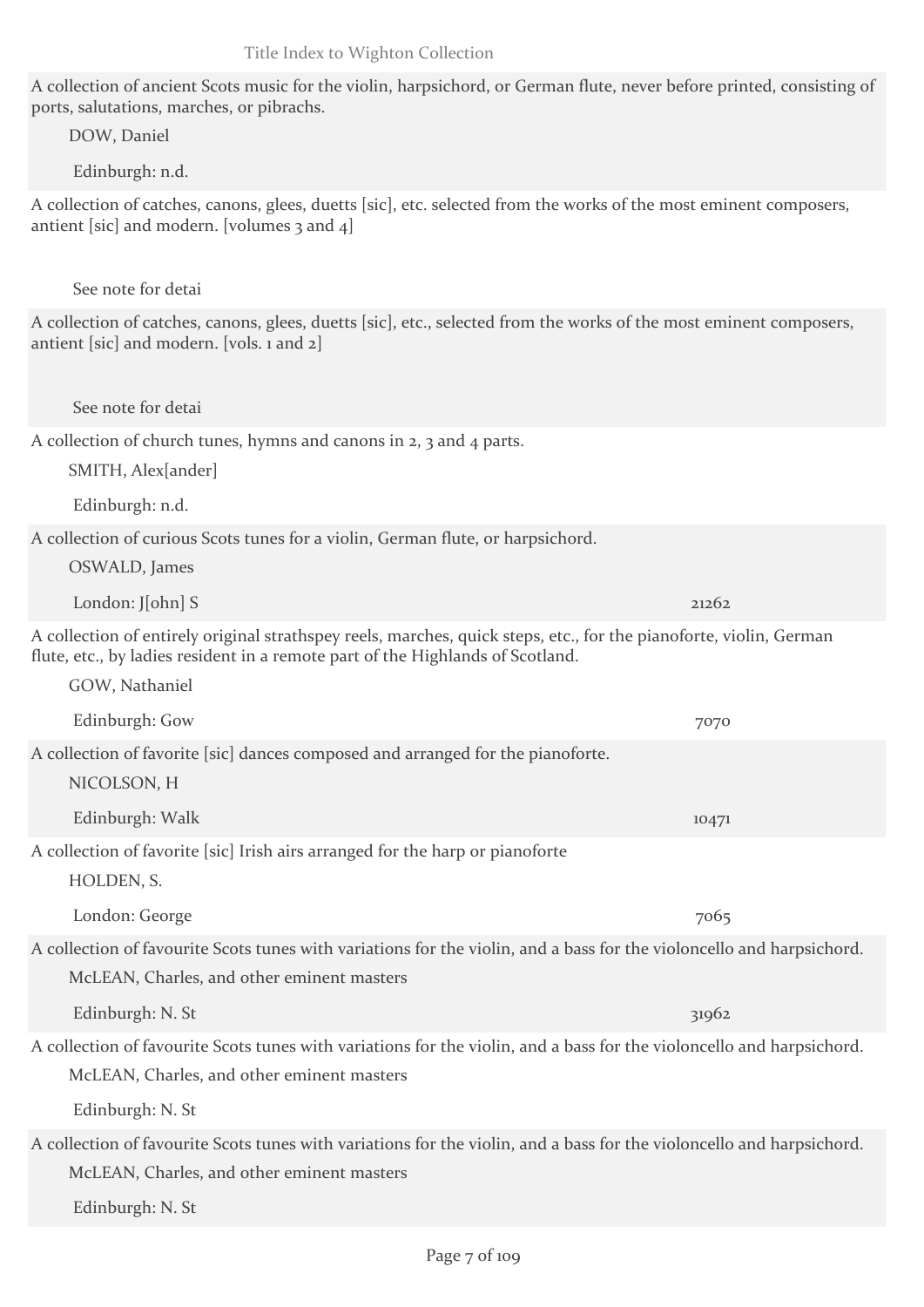A collection of favourite songs sung at Marybon Gardens by Miss Froud and Mr. Taylor.

HOOK, James London: 1768 10419 A collection of favourite songs sung at Vauxhall by Mr. Vernon and Mrs. Weichsel. HOOK, James London: 1768 10419 A collection of Highland music, consisting of strathspeys, reels, marches, waltzes, and slow airs, with variations original and selected for the pianoforte, violin, and violoncello. MORRISON, William Inverness: J Youn 10501 A collection of Highland Strathspey and reels Glasgow: McFady 10435 A collection of highland strathspey reels, selected from the best authors, with a bass for the violoncello or harp[sichor]d. Glasgow: McFady 10494 A collection of Highland vocal airs, never hitherto published, to which are added a few of the most lively country dances or reels of the North Highlands and Western Isles... MACDONALD, Patrick Edinburgh: Woo 7075 A collection of Irish airs and jiggs, with variations adapted for the pianoforte, violin, and violoncello. MURPHY. John 10448 A collection of lessons for the harpsichord compos'd by Sigr. Kunzen, Kellery, Agrell, and Hoppe. London: n.d. [176 31959] A collection of marches and airs for violins, German flutes, and hautboys, the most of which have basses for the violoncello or harpsichord, published in 12 numbers. Edinburgh: Neil A collection of marches, waltzes, quicksteps, and airs for the pianoforte. BARIZEL, C. Edinburgh: Muir, 10471 A collection of minuets, cottilions, allemands, high dances, hornpipes etc., for the pianoforte and violin. STEWART, Charles Edinburgh: n.d. [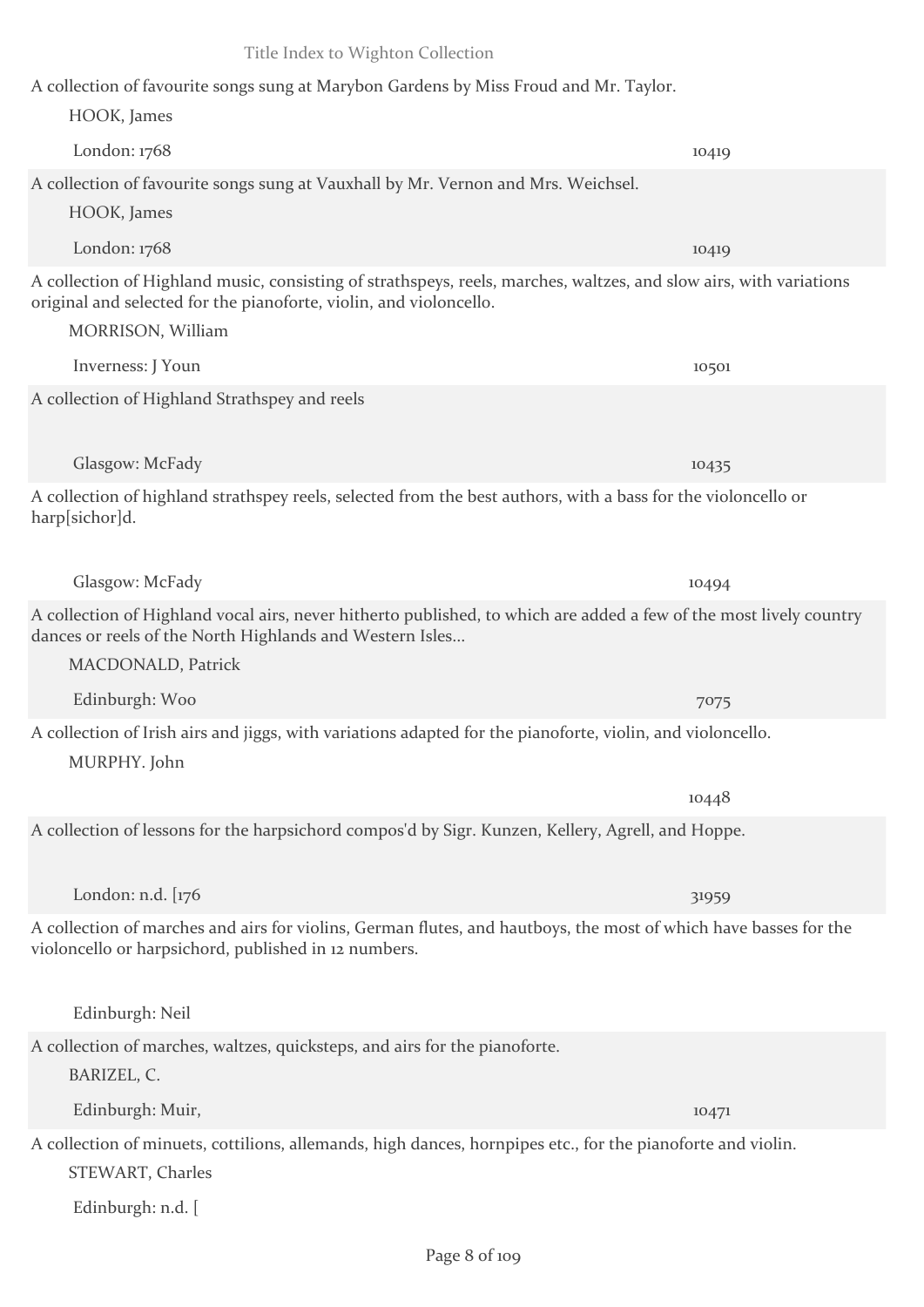A collection of much admired marches, quick steps, airs, etc., composed by a lady and very generously given (with permission to be published) to... Nath[aniel] Gow.

A collection of musick by several hands, both vocal and instrumental. Most of which never before printed, and now published for the use of the Orpheus's Clubs, by James Oswald, Dancing Master in Edinburgh.

Edinburgh: n.d.  $\left[$  7070

OSWALD, James

A collection of new reels, strathspeys, jigs, waltz etc. for the pianoforte, harpsichord, and violin, with a bass for the violoncello.

Edinburgh n.d. 10450 A collection of new strathspey reels, etc., with a bass for the violoncello or harpsichord.

LEBURN, Alex.

Edinburgh: Johns 10492

ROBERTSON, Daniel

A collection of new strathspey reels, with a few favourite marches for the pianoforte, violin, and violoncello.

MORISON, John

Edinburgh: Gow 10501

A collection of new strathspey reels. etc., with a bass for the violoncello or harpsichord, with additions, the bass's corrected by P. Urbani

MACINTOSH, Abr[aha]m

Edinburgh: Urba 10495

A collection of new strathspey reels. etc., with a bass for the violoncello or harpsichord, with additions, the bass's corrected by P. Urbani

A collection of new strathspeys, reels, etc. for the pianoforte, violin and violoncello.

FRENCH, John

HOLDEN, S.

Edinburgh: Gow 10478

A collection of old established Irish slow and quick tunes, arranged for the harp, pianoforte, violin, flute, flageolet, or bagpipes, selected and published by S. Holden.

Dublin: S. Holde 7065 A collection of old Scots tunes, with the bass for the violincello or harpsichord.

BARSANTI, Francis

Edinburgh: Alex. 10458

Edinburgh: Urba 10495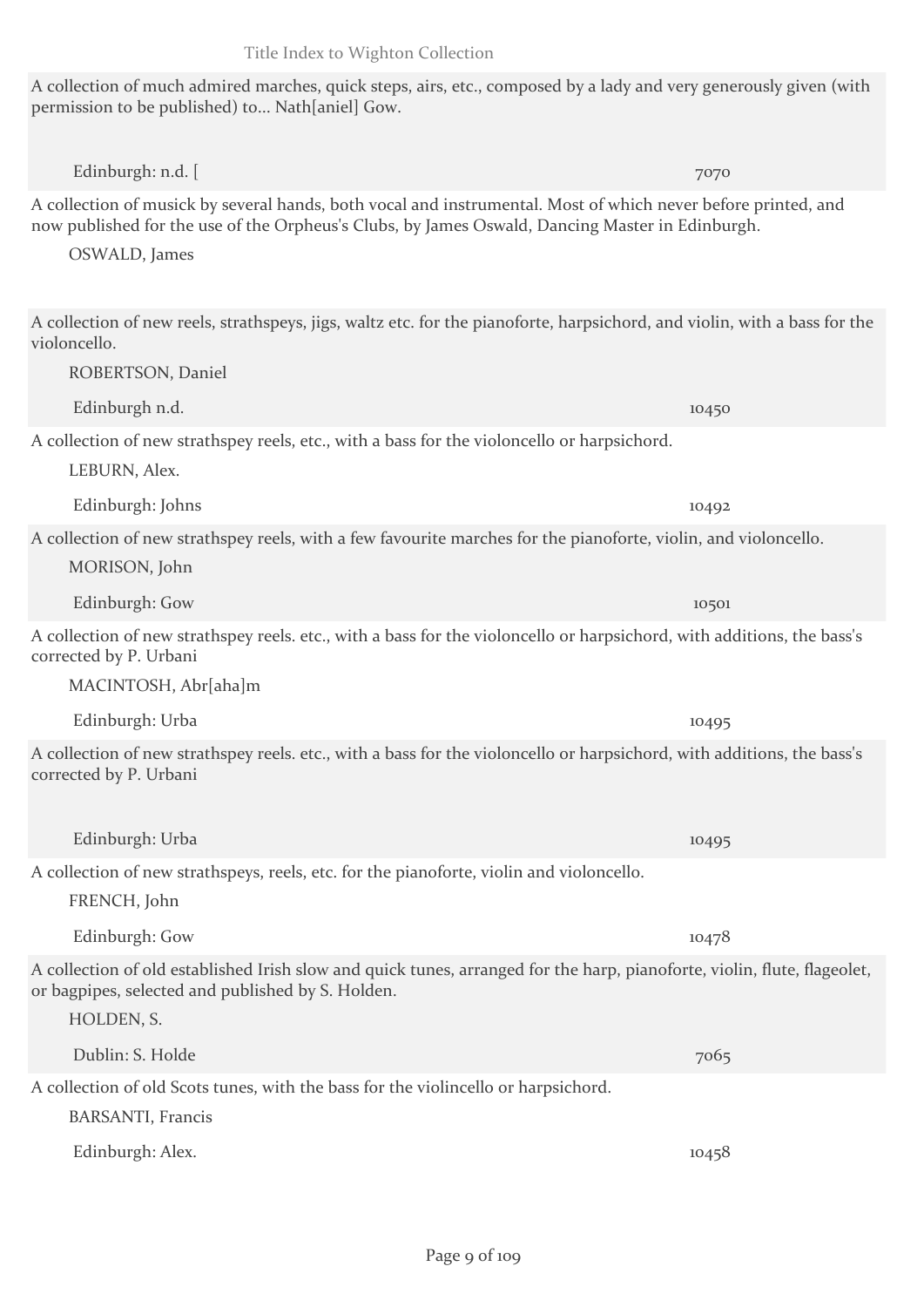A collection of original music consisting of slow airs, strathspeys, reels, quadrilles, waltzes, hornpipes, etc., adapted for the pianoforte or violin and violoncello, by a citizen.

Aberdeen: James 10468 A collection of original Scotch songs, with a thorough bass to each song for the harpsichord.

London n.d. 10412

WALSH, J. (publisher)

A collection of original Scotch tunes (full of the Highland humours) for the violin; being the 1st of this kind yet printed: most of them being in the compass of the flute.

PLAYFORD, Henry London: William 10510 A collection of original songs with an accompaniment for the piano forte or harp... the poetry by Mr. Rannie. Book 2. MOZART, W.A. London: printed 10423 A collection of original strathspeys and reels arranged for the pianoforte, violin, and violoncello. McKERCHER, D. Edinburgh: 1830-<br>
7076 A collection of original Welsh music for the harp, pianoforte, flute, or violin. HOLDEN, S. Dublin: S. Holde 10525 A collection of pibaireachd or pipe tunes, as verbally taught by the M'Crummen pipers in the Isle of Skye, to their apprentices... MACLEOD, Niel of Gesto Edinburgh: J. & R A collection of piobaireachd or highland bagpipe music. Part 1 MacPHEE, Donald Inverness: Logan 8482 A collection of piobaireachd or highland bagpipe music. Part 2 MacPHEE, Donald (arr) Inverness: Logan 8482 A collection of pipe tunes... MACDONALD, Pipe-Major G D

Edinburgh: Pater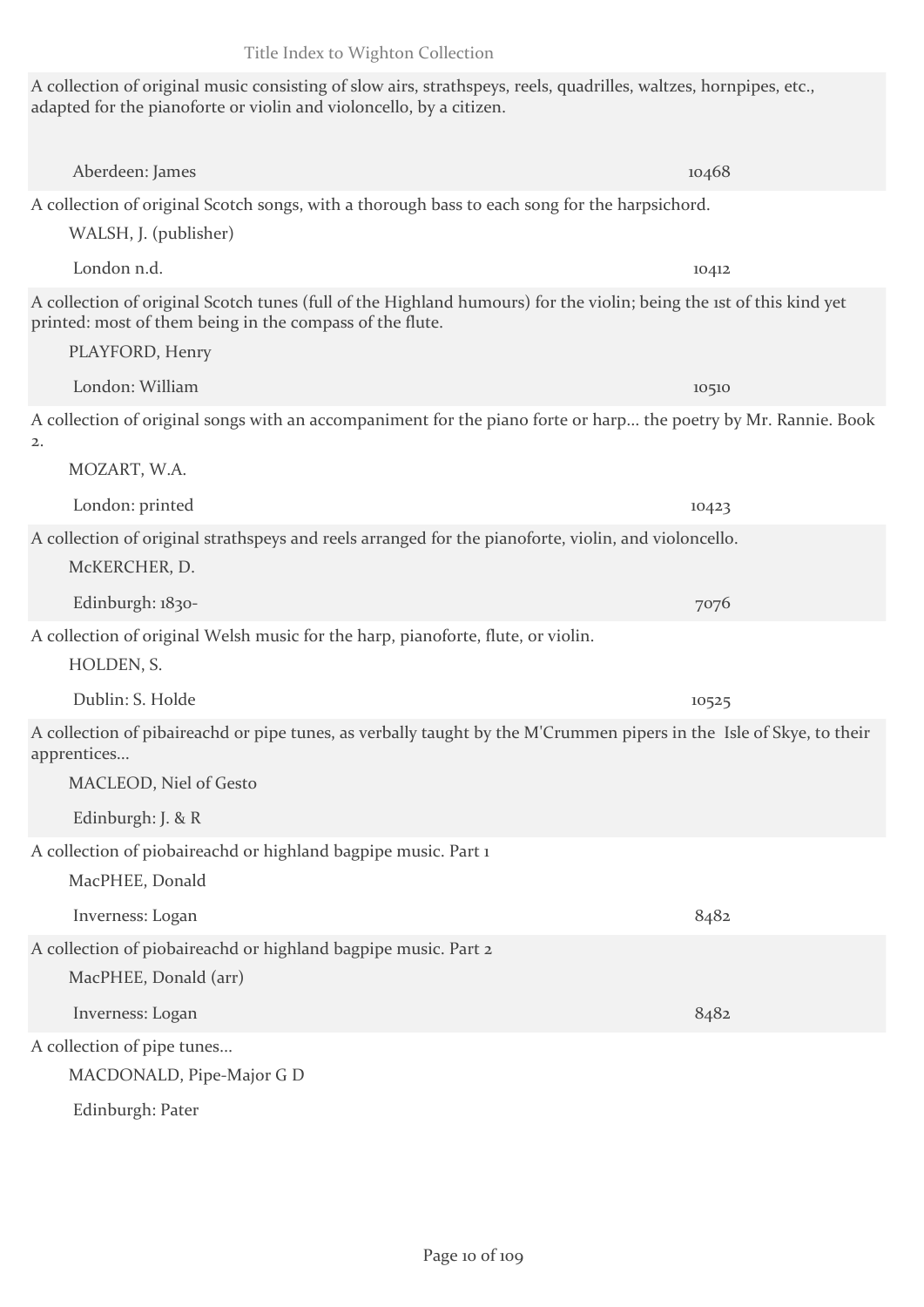| A collection of quick marches, etc. for the use of the Royal Perth Volunteers Band of Music, adapted and<br>composed for the pianoforte, German flute and clarinet. |       |
|---------------------------------------------------------------------------------------------------------------------------------------------------------------------|-------|
| VOGEL, L.                                                                                                                                                           |       |
| Edinburgh: n.d. [                                                                                                                                                   | 10457 |
| A collection of quick steps, strathspeys, reels and jigs, arranged for the Highland bagpipe.<br>MACDONALD, Donald                                                   |       |
| Edinburgh: print                                                                                                                                                    |       |
| A collection of quicksteps, strathspeys, reels and jigs arranged for the highland bagpipe.<br>MACDONALD, Donald & Son                                               |       |
| Edinburgh: J & R                                                                                                                                                    |       |
| A collection of reels, strathspeys and jigs, with a bass for the violoncello or pianoforte. Book 1.<br>PRINGLE, John                                                |       |
| Edinburgh: for th                                                                                                                                                   | 10513 |
| A collection of reels, strathspeys, and slow tunes, arranged for the pianoforte, chiefly composed by<br>MACKAY, Alexander                                           |       |
| Glasgow: J McFa                                                                                                                                                     | 10497 |
| A collection of reels, strathspeys, marches etc. for violin.<br>MACINTOSH, James                                                                                    |       |
| Perth: Paterson S                                                                                                                                                   |       |
| A collection of Scotch Galwegian and Border tunes for the violin and pianoforte, with a bass for the violoncello or<br>harpsichord selected by Robert Riddell.      |       |
| Edinburgh: n.d. [                                                                                                                                                   | 10449 |
| A collection of Scotch songs harmonized for two and three voices, with an accompaniment for the pianoforte or<br>harp.                                              |       |
| <b>ABRAMS, Miss [Harriet]</b>                                                                                                                                       |       |
| London: L. Laven                                                                                                                                                    | 31991 |
| A collection of Scots reels, minuets, etc. for the violin, harpsichord or German flute. Greatly improved.<br>RIDDELL, John                                          |       |
| Glasgow: n.d.                                                                                                                                                       |       |
| A collection of Scots songs, adapted for a voice and harpsichord.<br>STEWART, Neil (publisher)                                                                      |       |
| Edinburgh: n.d. [                                                                                                                                                   | 10411 |
| A collection of Scots songs, adapted for a voice and harpsichord.<br>STEWART, Neil (publisher)                                                                      |       |
| Edinburgh: n.d.                                                                                                                                                     | 10413 |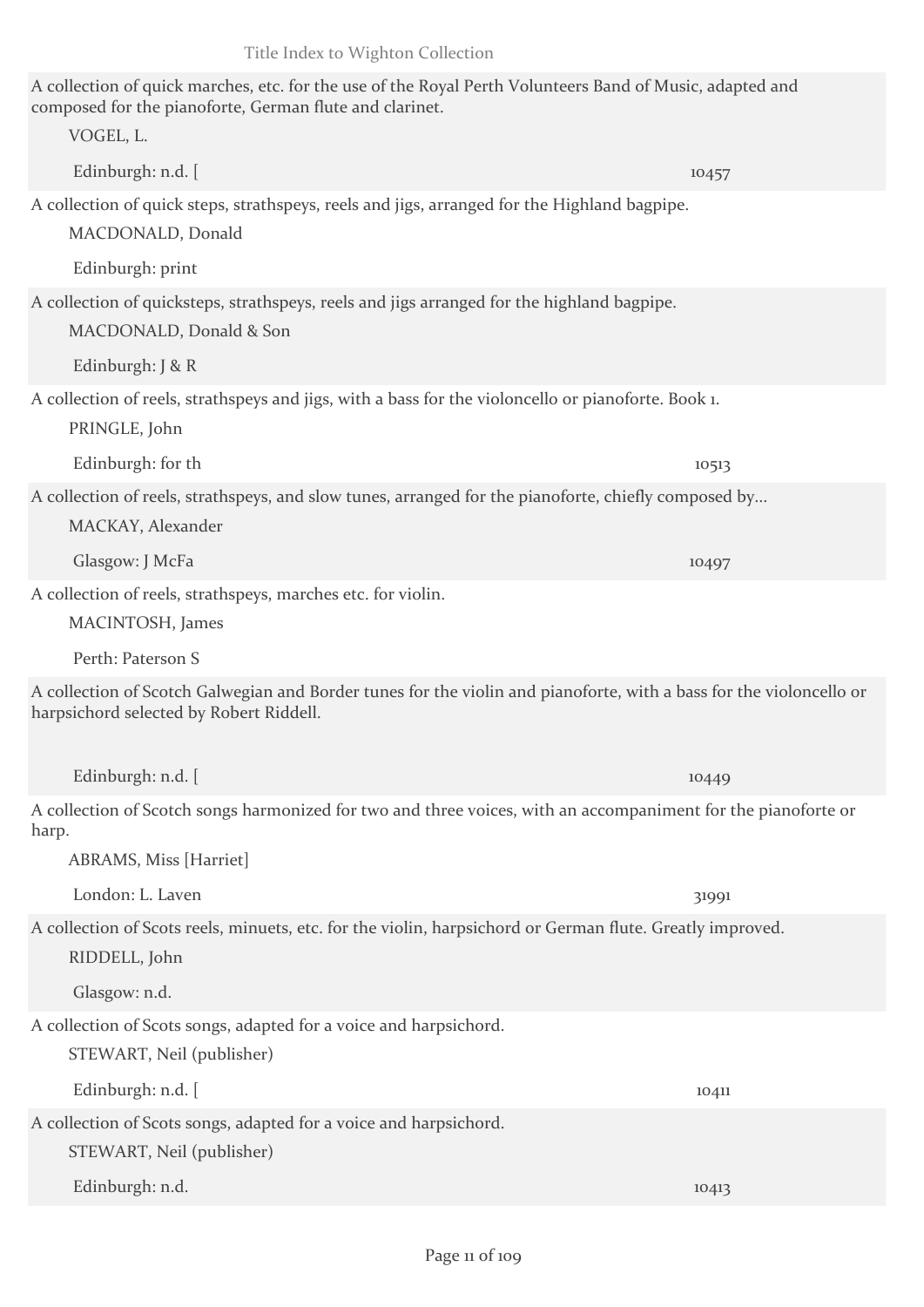A collection of Scots tunes for the violin or German flute, and a bass for the violoncello or harpsichord... with some additions by Robert Bremner.

McGIBBON, William

London: printed

A collection of Scots tunes some with variations for a violin, hautboy, or German flute with a bass for a violoncello or harpsichord.

McGIBBON, William

Edinburgh: Neil

A collection of Scots tunes some with variations for a violin, hautboy, or German flute with a bass for a violoncello or harpsichord.

McGIBBON, William

Edinburgh: Neil

A collection of Scots tunes, some with variations for a violin, hautboy, or German flute, with a bass for a violoncello or harpsichord.

McGIBBON, William

Edinburgh: Robe

A collection of Scottish airs harmonized for the voice and pianoforte, with introductory and concluding symphonies and accompaniments for a violin and violoncello.

HAYDN, Joseph

Edinburgh: Willi 7079

A collection of Scottish airs harmonized for the voice and pianoforte, with introductory and concluding symphonies and accompaniments for a violin and violoncello.

HAYDN, Joseph

Edinburgh: Willi 10527

A collection of slow airs, reels and strathspeys.

MACINTYRE, D[uncan]

London: John Go 10496

A collection of slow airs, strathspeys and reels, with a bass for the violoncello, harpsichord or pianoforte.

GOW, Jno. [John] and Andrew

A collection of songs, as they are perform'd at the publick gardens, set to musick by James Oswald, corrected and approv'd, by the Society of the Temple of Apollo. Opera 2nd. Book 2nd.

A collection of songs, sung by Mr. Vernon and Mrs. Weichsel at Vauxhall, and Mrs. Vincent at Marybon Gardens. HOOK, James

London: n.d. [176 10419] 10419

OSWALD, James

London: W[illia] 10486

London n.d. [Pre 10420]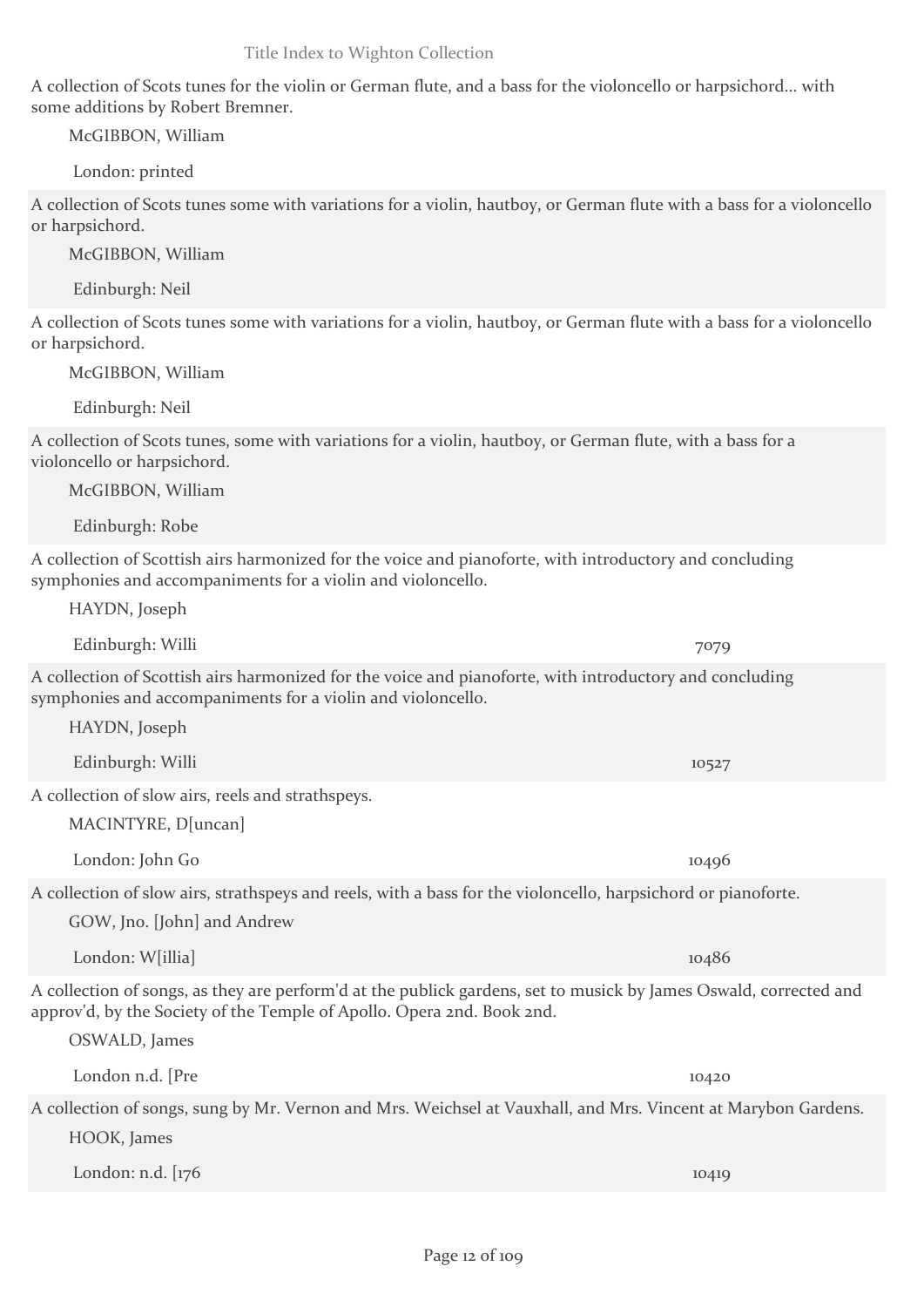| Title Index to Wighton Collection                                                                                                                                                                                                              |       |
|------------------------------------------------------------------------------------------------------------------------------------------------------------------------------------------------------------------------------------------------|-------|
| A collection of songs, with the musick [sic]<br>LEVERIDGE, R.                                                                                                                                                                                  |       |
| London: $1727$                                                                                                                                                                                                                                 |       |
| A collection of strathspey or old highland reels.<br>CUMMING, Angus                                                                                                                                                                            |       |
| Edinburgh: 1780                                                                                                                                                                                                                                |       |
| A collection of strathspey reels and country dances, etc., with a bass for the violincello or harpsichord.<br>BOWIE, John                                                                                                                      |       |
| Edinburgh: N. St                                                                                                                                                                                                                               | 10459 |
| A collection of strathspey reels and country dances, etc., with a bass for the violoncello or harpsichord.<br>PETRIE, Robert                                                                                                                   |       |
| Edinburgh: Stew                                                                                                                                                                                                                                | 10509 |
| A collection of strathspey reels with a bass for the violoncello or harpsichord<br>GOW, Niel                                                                                                                                                   |       |
| Edinburgh: print                                                                                                                                                                                                                               | 7069  |
| A collection of strathspey reels with a bass for the violoncello or harpsichord<br>GOW, Niel                                                                                                                                                   |       |
| Edinburgh: print                                                                                                                                                                                                                               | 7069  |
| A collection of strathspey reels with a bass for the violoncello or harpsichord containing the most approved old<br>and the most fashionable new reels some of which are composed and others with additions by Nathaniel Gow<br>GOW, Nathaniel |       |
| London: n.d. [c.1                                                                                                                                                                                                                              | 7070  |
| A collection of strathspey reels with a bass for the violoncello or harpsichord.<br>McGlashan, Alexander                                                                                                                                       |       |
| Edinburgh: n.d.                                                                                                                                                                                                                                | 31956 |
| A collection of strathspey reels, etc. for the pianoforte, violin and violoncello.<br>DUFF, Arch[ibal]d                                                                                                                                        |       |
| Edinburgh: for th                                                                                                                                                                                                                              | 10474 |
| A collection of strathspey reels, etc., with a bass for the violoncello or harpsichord.<br>GOW, Niel                                                                                                                                           |       |
| London: W. Boag                                                                                                                                                                                                                                | 10485 |
| A collection of strathspey reels, etc., with a bass for the violoncello or harpsichord.<br>GOW, Niel                                                                                                                                           |       |
| London: W. Boag                                                                                                                                                                                                                                | 7071  |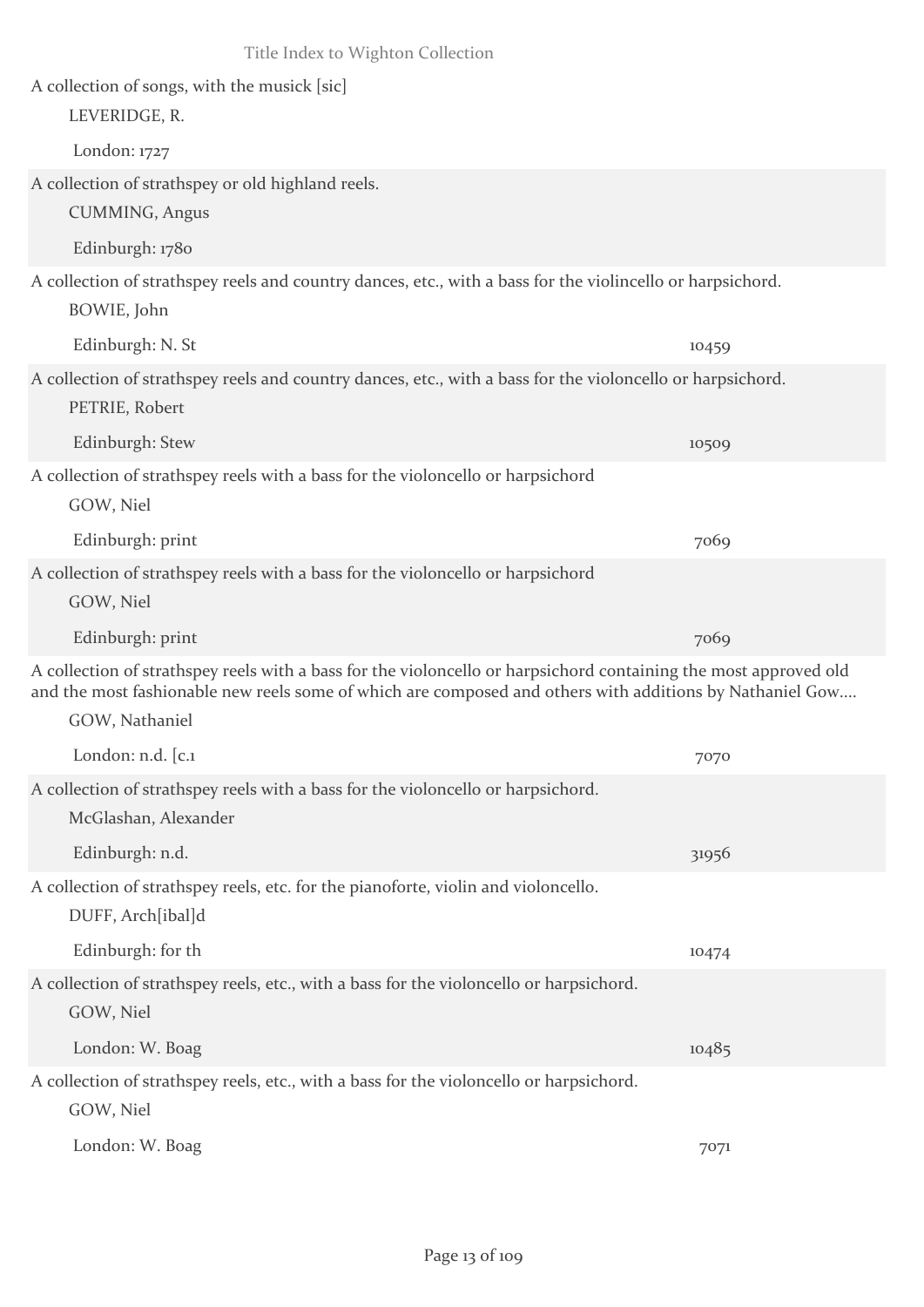| Title Index to Wighton Collection                                                                                                                                                                          |       |
|------------------------------------------------------------------------------------------------------------------------------------------------------------------------------------------------------------|-------|
| A collection of strathspey reels, etc., with a bass for the violoncello or harpsichord.<br>McLAREN, Donald                                                                                                 |       |
| Edinburgh: Urba                                                                                                                                                                                            | 10499 |
| A collection of strathspey reels, etc., with a bass for the violoncello or harpsichord.<br>SHEPHERD, William                                                                                               |       |
| Edinburgh: n.d.                                                                                                                                                                                            | 10452 |
| A collection of strathspey reels, giggs [sic], etc., with a bass for the violoncello or harpsichord.<br>STEWART, Charles                                                                                   |       |
| Edinburgh: n.d. [                                                                                                                                                                                          | 10456 |
| A collection of strathspey reels, with a bass for the violincello or harpsichord, and three other collections, with<br>same title, in 4 parts.<br>MACDONALD, Malcolm                                       |       |
| Edinburgh: n.d.                                                                                                                                                                                            | 7073  |
| A collection of strathspey reels, with a bass for the violoncello or harpsichord.<br>MARSHALL, William                                                                                                     |       |
| Edinburgh: Neil                                                                                                                                                                                            | 31961 |
| A collection of strathspeys, reels and jigs, arranged for the pianoforte, violin and violoncello.<br>PORTEOUS, James                                                                                       |       |
| Edinburgh: J Sut                                                                                                                                                                                           | 10511 |
| A collection of strathspeys, reels, jigs, etc. for the pianoforte, violin and violoncello.<br>GRANT, Donald                                                                                                |       |
| Edinburgh: n.d. [                                                                                                                                                                                          | 10488 |
| A collection of the ancient martial music of Caledonia called piobaireachd, as performed on the great highland<br>bagpipe<br>MACDONALD, Donald                                                             |       |
| Edinburgh: Alexa                                                                                                                                                                                           | 8486  |
| A collection of the ancient martial music of Caledonia, called Piobaireachd as performed on the great Highland<br>bagpipe, now also adapted to the pianoforte, violin and violoncello<br>MACDONALD, Donald |       |
| Edinburgh: n.d.                                                                                                                                                                                            | 7078  |
| A collection of the best church tunes, hymns, canons, anthems and catches.<br>THOMSON, James                                                                                                               |       |
| Leith: Peattie n.d                                                                                                                                                                                         |       |
| A collection of the best old Scotch and English songs set for the voice with accompaniments and thorough bass<br>for the harpsichord.                                                                      |       |
| OSWALD, James                                                                                                                                                                                              |       |
| London: n.d. [c.1                                                                                                                                                                                          | 10409 |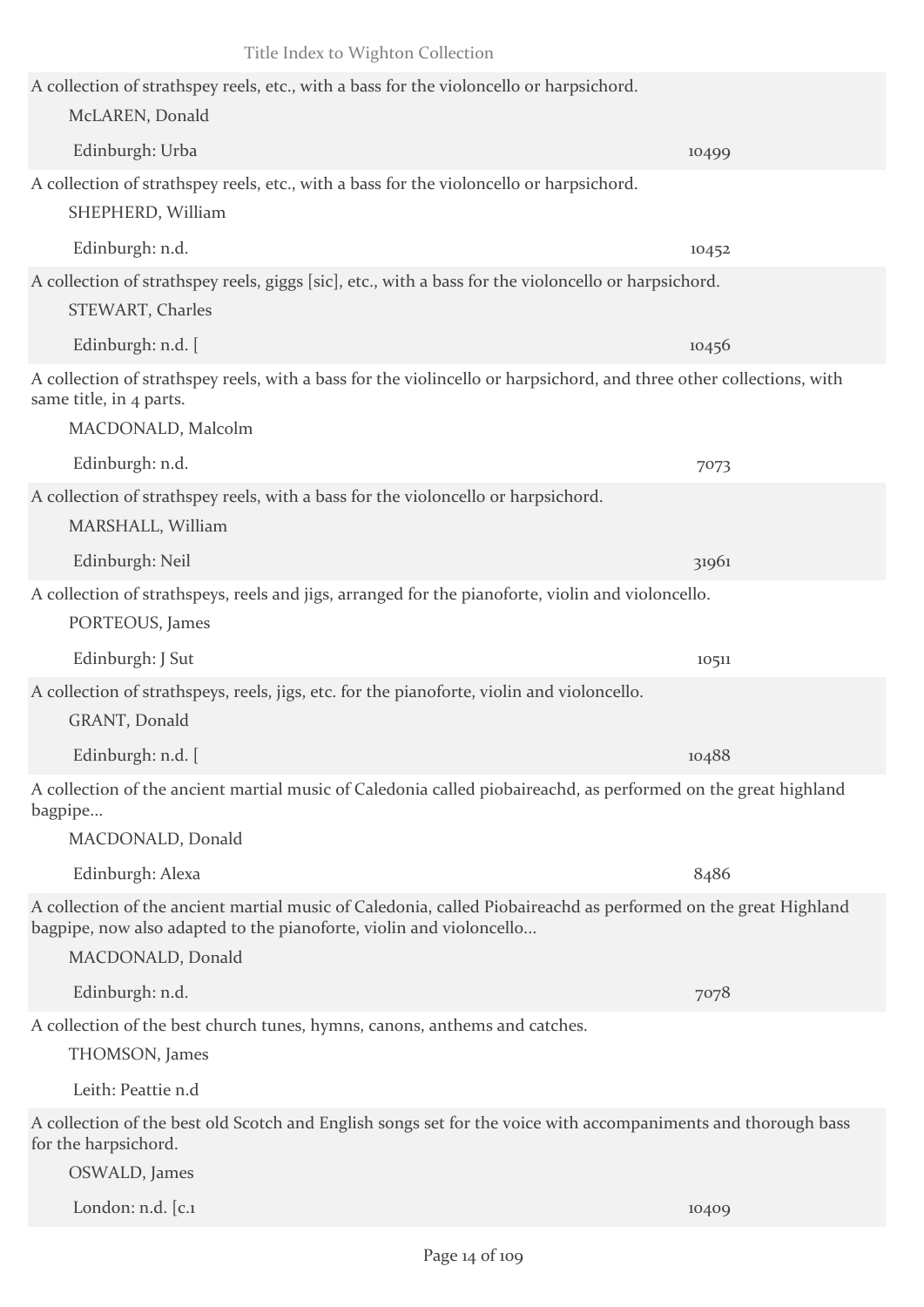A collection of the best Scots tunes fited [sic] to the German flute with several divisions and variations.

## MUNRO, A[lexander]

Paris: Dumont, n 21264 A collection of the most favourite Scots tunes, with variations for the harpsichord. REINAGLE, A[lexander]

London: n.d. 10400 A collection of the newest and best minuets, adapted for the violin or German flute, with a bass for the violoncello or harpsichord

## Edinburgh: print

A collection of the newest and best minuets, adapted for the violin or German flute, with a bass for the violoncello or harpsichord

## Edinburgh: print

A collection of the newest and best reels or country dances, adapted for the violin or German flute, with a bass for the violoncello or harpsichord.

## Edinburgh: print

A collection of the newest and best reels or country dances, adapted for the violin or German flute, with a bass for the violoncello or harpsichord.

## Edinburgh: print

A collection of waltzes and polonaise as danced in St. Petersburg and Moscow...

BARBIERI, Carlos

Edinburgh n.d. 10439

A collection of Welsh, English and Scotch airs, with new variations, also 4 new lessons for the harp or harpsichord... to which are added 12 airs for the guittar.

PARRY, John

London: n.d. [176 10426] 10426

A companion to the ball room, containing a choice collection of the most original and admired country dances, reels, hornpipes, waltzes and quadrilles, etc...

WILSON, Tho[ma]s

London: printed

A compendium of practical musick [sic] in 5 parts.

SIMPSON, Christopher

London: William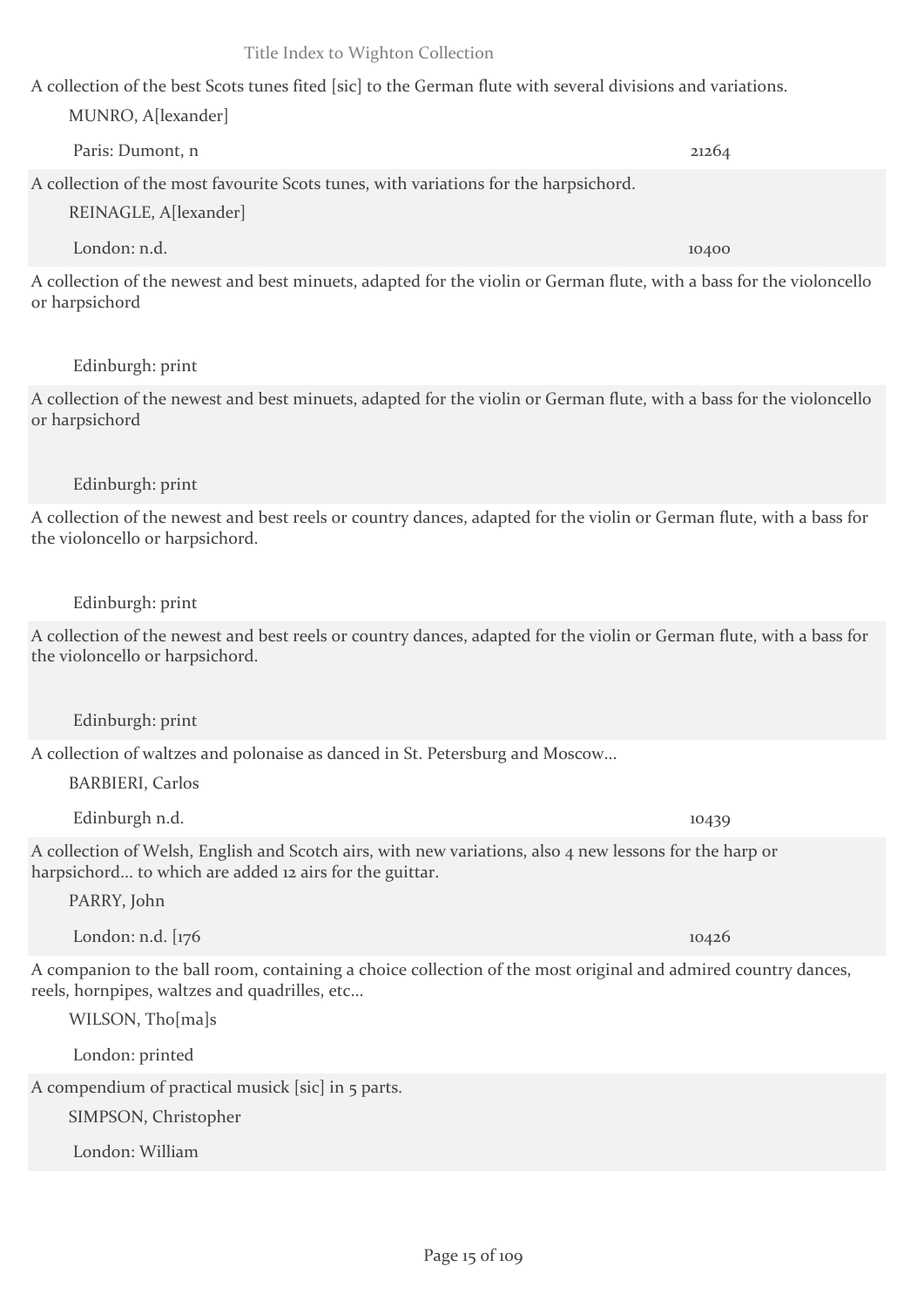A compendium; or, Introduction to Practical Music.

SIMPSON, Christopher

London: n.d.

A compleat [sic] theory of the Scots highland bagpipe.

MacDONALD, Joseph

Wakefield: S R P 8608

A compleat [sic] theory of the Scots Highland bagpipe.

MACDONALD, Joseph

Edinburgh: 1803 10401 A complete collection of originall [sic] German valtz [sic] for the piano forte or violin, and violincello, with a second violin accompaniment

GOW, Nath[aniel]

A complete preceptor for the clarinet containing the most approved instructions explained in a simple manner, with a progressive series of popular airs and duets.

London: G. Astor

A complete repository of old and new Scotch strathspeys, reels, and jigs adapted for the German flute.

Edinburgh: Gow

MacPHEE, Donald

A complete tutor for the highland bagpipe with piobaireachd exercises and a selection of marches, strathspeys & reels followed by a piobaireachd.

Inverness: Logan 8482 A curious collection of Scots tunes for a violin, bass viol. or German flute, with a thorough bass for the harpsichord, as also a sonata of Scots tunes in 3 parts and some mason's songs...

OSWALD, James

Edinburgh: n.d. [

A curious selection of favourite tunes, with variations, to which is added upwards of 50 favourite Irish airs, for the German flute or violin, with a bass for the harpsichord or violincello...

Edinburgh: for J 31994

A down, a down, down in the valley, sung by Mrs. Bland, with accompaniment for the German-flute. SANDERSON, J.

7060

Edinburgh: Gow 7070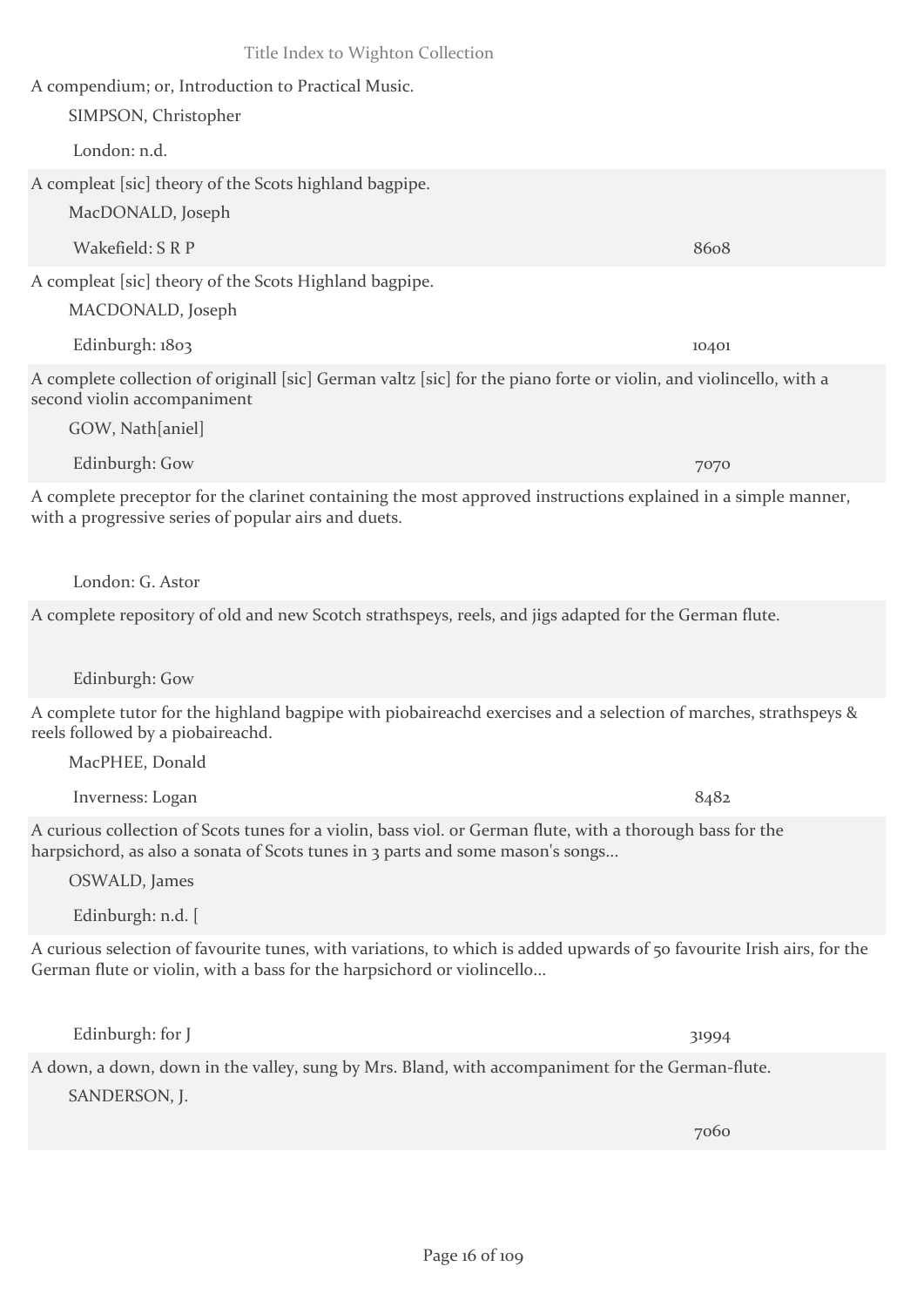A favorite [sic] collection of Scots tunes and Highland airs, for the violin or German flute, with a bass for the violoncello or harpsichord by W. McGibbon, J. Oswald and others.

#### Glasgow: Ja[me]s

## A favorite [sic] march and quick step composed by a young lady for the Edin[bu]r[gh] Royal Highland Volunteers.

Edinburgh: print 10438

Edinburgh: print 10438

A favorite [sic] new strathspey and two jiggs, composed by a lady.

A favorite [sic] set of quadrilles for 1822, expressly adapted for the figures of the 1st set of quadrilles, and arranged for the pianoforte by Nath[aniel] Gow.

A favorite Irish air, made a rondo for the pianoforte or harpsichord.

BUTLER, T[homas] H[aml(e)y]

Glasgow: printed 10434

A favorite selection of Scots tunes by Urbani & Liston properly arranged as duettos for two German flutes or two violins by P. Urbani.

URBANI, Peter and LISTON, P.

Edinburgh: Urba

A favorite selection of Scots tunes by Urbani & Liston properly arranged as duettos for two German flutes or two violins by P. Urbani.

URBANI, Peter and LISTON, P.

Edinburgh: Urba

A favourite dance in which is introduced the much admired military hornpipe, as danced at Mr. Stewart's ball in George's Street assembly rooms, 22d. March 1805, arranged by him for the pianoforte.

| Edinburgh: print                                                                          | 10438 |
|-------------------------------------------------------------------------------------------|-------|
| A favourite overture for the harpsichord in The Witches, or A trip to Naples<br>MOZE, Mr. |       |
| London: printed                                                                           | 10422 |
| A favourite song "Shepherds wou'd you hope to please us"                                  |       |
| An eminent master                                                                         |       |
|                                                                                           | 10419 |

Edinburgh: n.d. 10439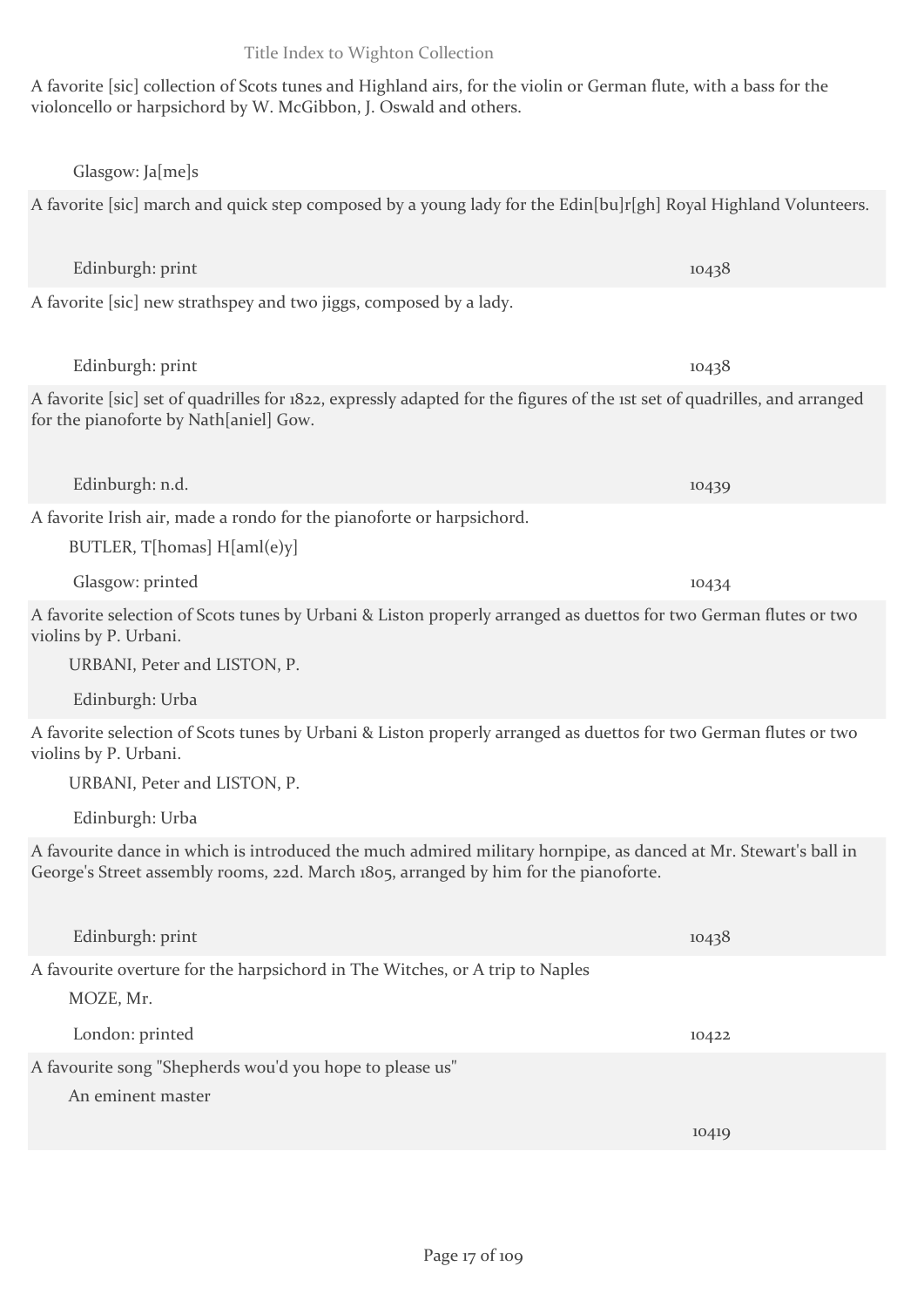## A first set of glees for three and four voices, selected from the Scots songs and harmonized.

# A fourth book of new strathspey reels, also some famous old reels for the piano forte or harp. MACKINTOSH, Robert

London: T. Skille 10418

Edinburgh: n.d. [ 7077

BILLINGTON, Thomas

A fourth collection of strathspeys, reels, jiggs and country dances for the pianoforte, violin and violoncello. PETRIE, Robert

Edinburgh: n.d. [ 10509

## A fourth set of 24 favourite melodies arranged as trios for two flutes and piano forte

Hill, H

[London]: Monza 14685

A fourth sett [sic] of six canzonets, with an accompanyment [sic] for the pedal, or small harp, pianoforte, or harpsichord.

MILLICO, Giuseppe

London: Longma

A general and comprehensive instruction book for the violin, containing upwards of 100 preludes and exercises, and a selection of popular melodies

LODER, J.D.

London: n.d. 10445

A hymn to the God of Abraham. In three parts: adapted to a celebrated air, sung by the priest, Signior Leoni, &c. at the Jew's Synagogue in London.

Dundee: 1781

## A lesson for the harpsichord or pianoforte, with an accompaniment for the violin or German flute.

GRAY, T[homas] B[rabazon]

London: printed 31959

A lexicon of music. A---Andantino

25793

A miscellaneous collection of best English and Irish songs, properly adapted for the voice and pianoforte, the whole carefully compiled from the most celebrated compositions of the best authors.

McFADYEN, J.

Glasgow: n.d.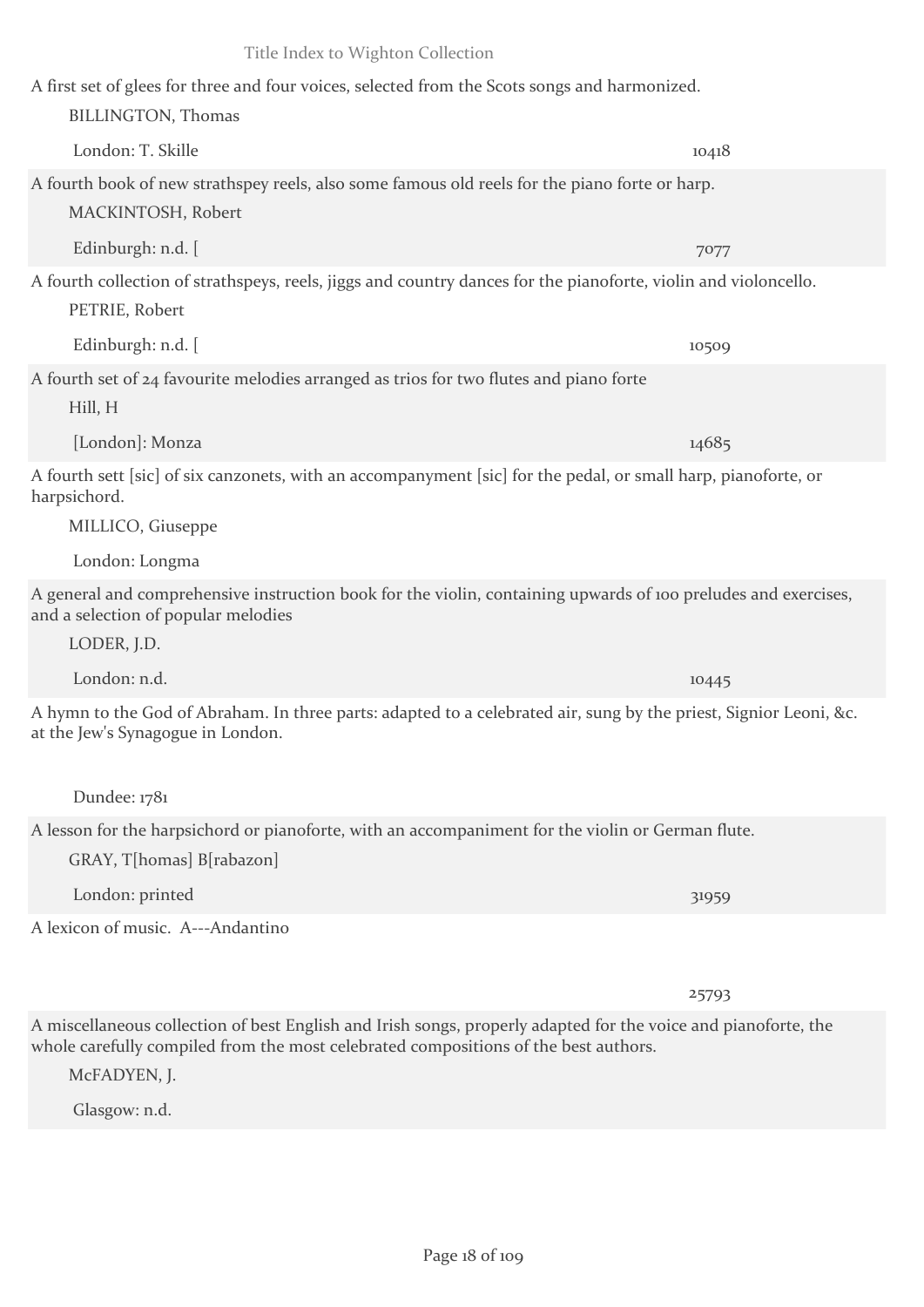## A miscellaneous collection of new songs, catches and glees for 1, 2, 3, 4, and 5 voices, particularly on occasional ode sung after dinner at the Pantheon, which gained the premium this year [1780]...

London: n.d. 21259 A new collection of Scots and English tunes adapted to the guittar [sic], with some of the best songs out of the "Beggar's Opera" and other curious ballads, most of them within the compass of the common flute.

Edinburgh: Steua

SMITH, John Stafford

A new medley overture, consisting entirely of Scots tunes, and 36 of the most favorite Scots airs, to which is added the favorite air of "Chivey Chace"...

CLAGGET, Walter

A new selection of most admired original Irish airs never before printed, arranged for the piano forte, violin, or flute.

Dublin: Hime, n. 10448

A new selection of the most approved pieces properly arranged as duetts [sic] for two German flutes

Edinburgh: The a 10463

MACLEOD, H P

Edinburgh: Muir,

A new set of quadrilles, waltzes and Spanish country dances, performed by Mr. Gow and his Band, and taught at the Academy of Messrs. Dun & Son.

Edinburgh: n.d. 10439

A practical introduction to the organ, in 5 parts, with a selection of psalm tunes and interludes

LINLEY, F.

London: Hamilto

A second book of 12 progressive lessons for the harpsichord.

DUNCOMBE, W[illiam]

London: J. Bland,

A second collection of curious Scots tunes for a violin and German flute, with a thorough bass for the harpsichord.

OSWALD, James

London: J[oh]n S 21262

A second collection of strathspey reels etc. for the pianoforte, violin and violoncello, with alterations and additions.

PETRIE, Robert

Edinburgh: Gow 10509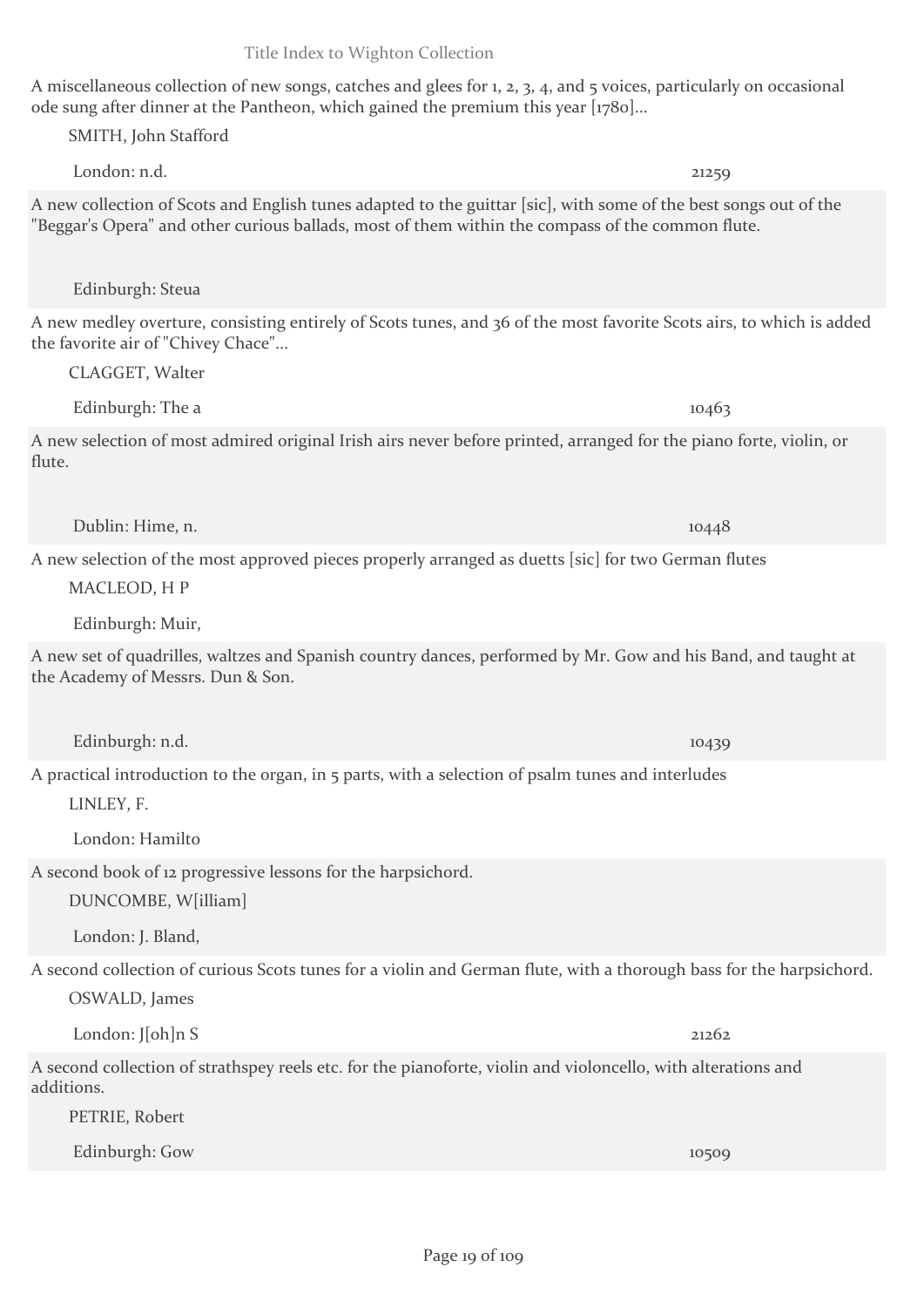A second practical guide to thorough bass

Kollmann, A[ugust] F[riedrich] C[hristoph]

London: printed 10442 A second set of dances for the harp or piano forte

GOW, J[ohn]

London: publishe 10438

A select collection of 40 of the most favorite [sic] Scots songs, with symphonies, graces, and accompaniments for the pianoforte.

CORRI, D[omenico] and N[atale]

Edinburgh: N. Co 10522

A select collection of all the marches, minuets, waltzes and airs...

Edinburgh: N Co

A select collection of ancient and modern Scottish airs, adapted for the voice, with symphonies and accompaniments for the pianoforte. Vol. 1.

ROSS, John

Edinburgh n.d. 10408

A select collection of original dances, waltzes, marches, minuets and airs, many of which are composed, and the whole arranged for the piano forte and harp, by Nath: Gow.

GOW, Nathaniel

Edinburgh: Alexa 10482

A select collection of original Scotish airs for the voice, To each of which are added introductory and concluding symphonies and accompaniments for the pianoforte and violin...

Edinburgh: G. Th $8246$ 

A select collection of original Scotish airs for the voice, To each of which are added introductory and concluding symphonies and accompaniments for the pianoforte and violin...

**KOZELUCH** 

KOZELUCH

Edinburgh: G. Th 10403

A select collection of original Scotish airs, arranged for one and two voices, with symphonies and accompanyments for the flute, violin, and pianoforte; ...additional...words from the Scotch and English poets.

BUTLER, Thomas H[aml(e)y]

Edinburgh: Muir, 3255

A select collection of original Scotish airs, arranged for one and two voices, with symphonies and accompanyments for the flute, violin, and pianoforte; ...additional...words from the Scotch and English poets.

BUTLER, Thomas H.

Edinburgh: Muir, 10517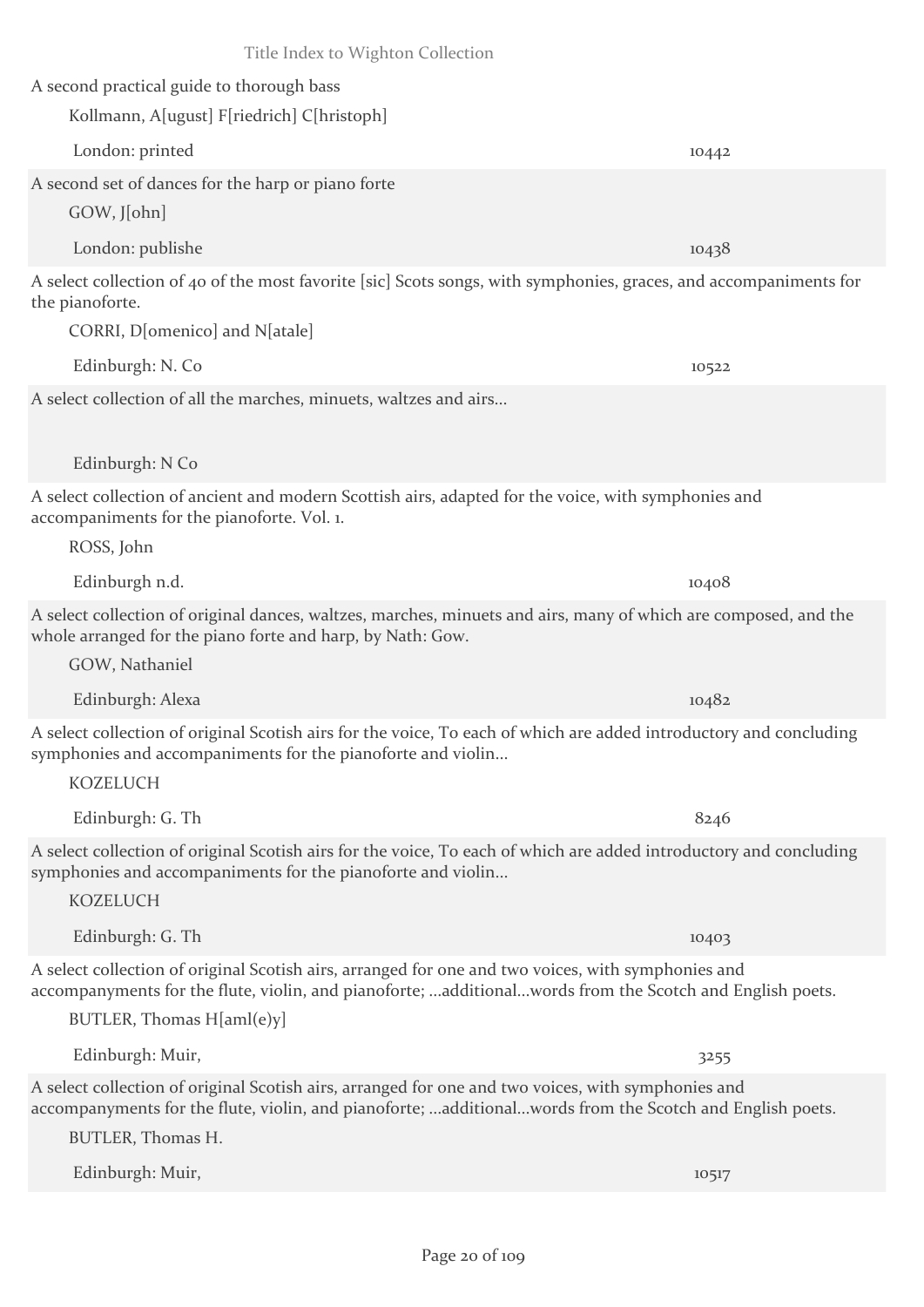A select collection of original Scottish airs for the voice. To each of which are added introductory and concluding symphonies and accompaniments for the violin and pianoforte.....

London: Preston 8246 A select collection of original Scottish airs for the voice; with symphonies and accompaniments for the pianoforte, violin and violoncello...

THOMSON, George

Edinburgh: n.d. [ 3256

PLEYEL

A select collection of original Scottish airs for the voice; with symphonies and accompaniments for the pianoforte, violin and violoncello...

THOMSON, George

A select collection of original Scottish airs for the voice; with symphonies and accompaniments for the pianoforte, violin and violoncello...

THOMSON, George

Edinburgh: n.d.  $\left[$  3257

A select collection of original Scottish airs, for the voice, with introductory & concluding symphonies & accompaniments for the piano forte, violin & violoncello. Books 4-6

Edinburgh: n.d.  $\left[$  3258

URBANI, Peter

Edinburgh n.d. [1

A select collection of original Welsh airs adapted for the voice, united to characteristic English poetry, never before published, with symphonies and accompaniments, composed chiefly by Joseph Haydn.

THOMSON, George

London: Preston, 7084

A select collection of psalm and hymn tunes adapted to a great variety of measures, to which is prefixed an introduction to the art of singing.

BOYD, Henry

Glasgow: McFady

A select collection of Scottish and Irish airs for the voice, with an accompaniment (expressly composed) for the harp-lute

LIGHT, Edw[ar]d

London: n.d. 31985

A select set of airs for the harpsichord or pianoforte arranged in a progressive order for the use of beginners, composed and compiled by J. Relfe.

RELFE, J.

London: G Gould 31959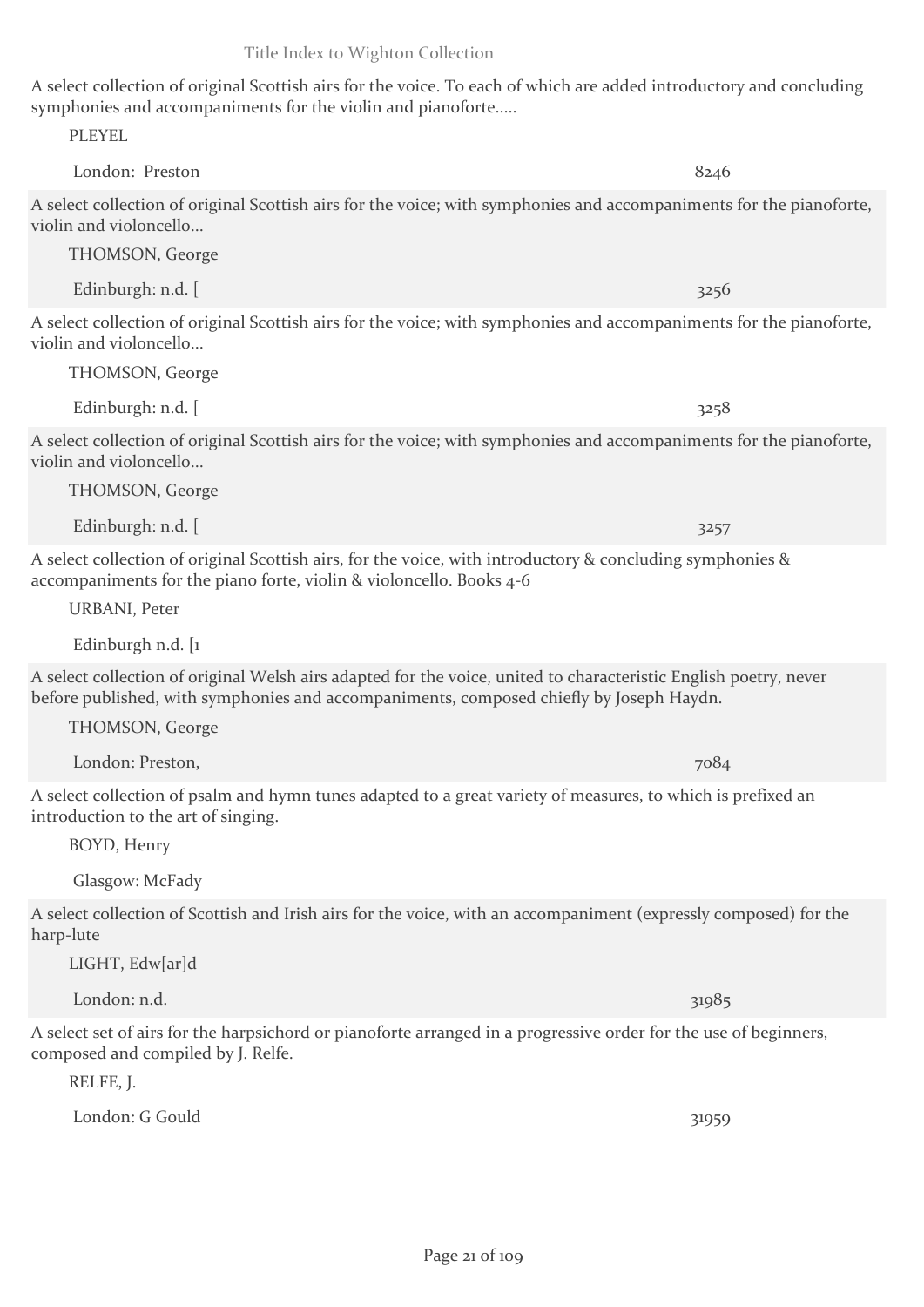## A selection of favorite [sic] Scots songs, with accompaniments for the harp and pianoforte, which may be performed on these instruments, either with the voice or without it, as familiar lessons, to which are...

A selection of Irish melodies with symphonies and accompaniments by Henry R. Bishop, and characteristic words by Thomas Moore.

BISHOP, Henry R.

ELOUIS, J[ohn]

London n.d. [afte 10437]

A selection of Irish melodies with symphonies and accompaniments by Sir John Stevenson, Mus. Doc., and characteristic words by Thomas Moore.

STEVENSON, Sir John, Mus. Doc.

London: n.d. [c.1 10437] A selection of Irish melodies with symphonies and accompaniments by Sir John Stevenson, Mus. Doc., and characteristic words by Thomas Moore.

STEVENSON, Sir John, Mus. Doc.

A selection of masonic songs, etc., arranged with chorusses [sic] in parts, and respectfully dedicated to the brethren of the most ancient and honourable fraternity of free and accepted masons.

London: n.d. [c.1] 10436

HOLDEN, Br[other] S[mollet]

Dublin: S. Holde

A selection of minuets, high dances, cottilions, Scots airs, etc., adapted for the pianoforte or harpsichord.

URBANI, Peter

London: n.d. 10440 A selection of music for the highland bagpipe containing quicksteps, marches, strathspeys, reels, etc.

MacPHEE, Donald

Inverness: Logan 8482

A selection of original German airs and waltzes never before published arranged for the pianoforte. No. 1.

Edinburgh n.d. 10439 A selection of original tunes arranged for the pianoforte and violin. BAILLIE, Peter Edinburgh: Walk 10459

A selection of piobaireachd supplied by Pipe-Major John MacDougall Gillies of Glasgow to his pupil George Wilkie of Dundee.

GILLIES, John MacDougall

26055

vol. 1: Edinburgh 7089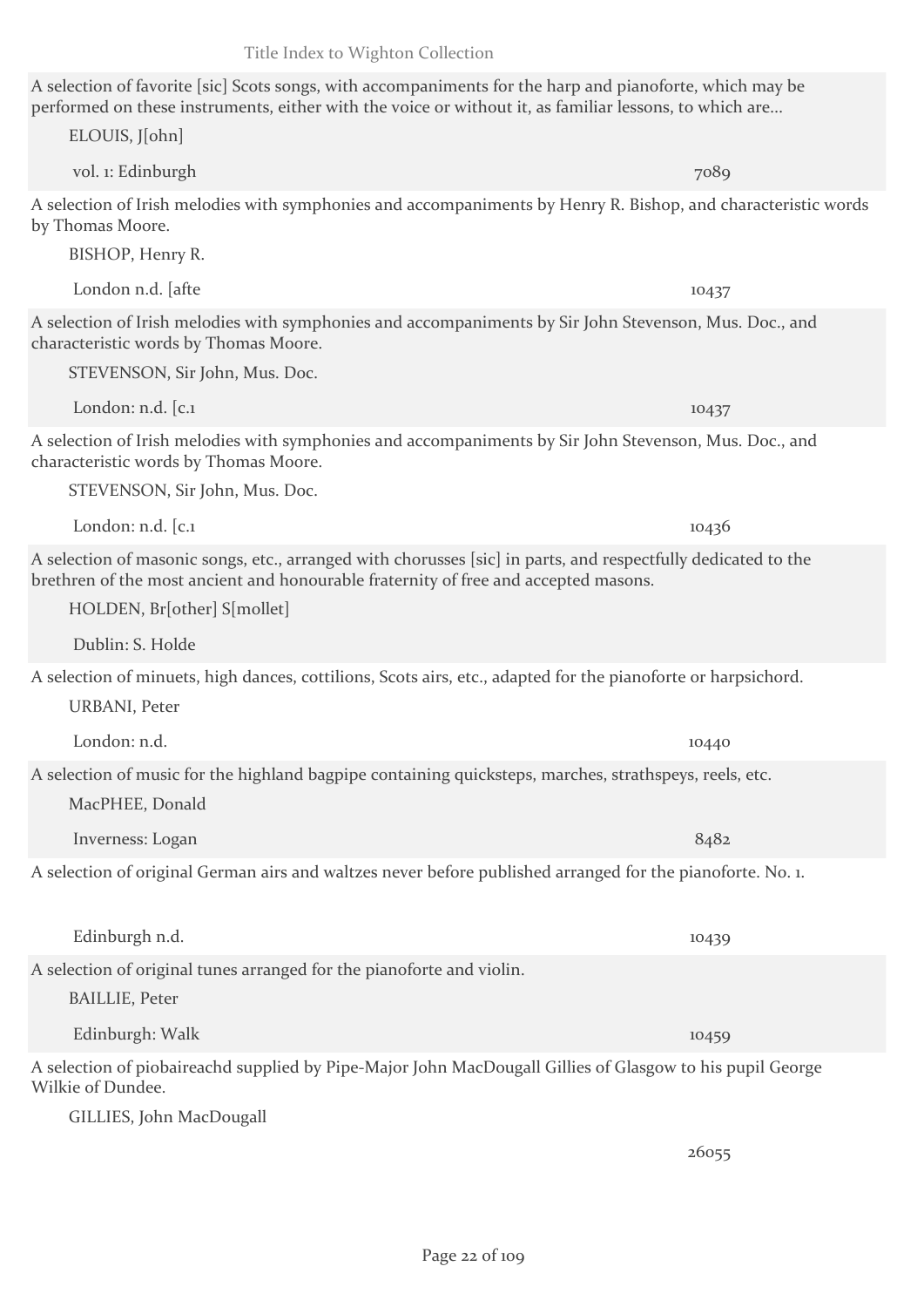A selection of psalm & hymn tunes in four parts: adapted to various metres used in the principal churches, chapels, & dissenting congregations in Scotland; to which is prefixed a compendious introduction...

STEVEN, James

Glasgow: n.d.

A selection of psalm and hymn tunes from the best authors, in 3 and 4 parts, adapted principally to Dr. Watts's Hymns and psalms etc.

RIPPON, John, D.D.

London: n.d.

A selection of sacred music consisting of a variety of peculiar metres, with suitable words to each tune, adapted and arranged in four parts.

STEVEN, James

Glasgow: James B

A selection of Scots songs, harmonized, improved with simple and adapted graces. Books 1-3

URBANI, Peter

Edinburgh: n.d. 10433

A selection of strathspeys, reels, jiggs, etc., with a bass for the violoncello or harpsichord, to which is added 4 minuets and 4 marches.

DUFF, Charles

Edinburgh: N & 10476 A selection of strathspeys, reels, waltzes, and Irish jigs, with a bass for the piano forte or violincello.

HALL, John

Ayr: John Hall, n. 10490

A selection of the most favorite [sic] songs, duetts [sic], glees, waltzes, marches, Scots, Irish, and Welch [sic] airs. MAY, J[oh]n Alex[ande]r

Glasgow: J McFa

A selection of the most favourite Scots songs, chiefly pastoral, adapted for the harpsichord, with an accompaniment for a violon, by eminent masters and a dissertation on the Scottish music.

London: William 10432 A selection of the most popular and fashionable dances arranged as rondeaus [sic] for the pianoforte.

A selection of Welsh melodies, with symphonies and accompaniments. 2nd. number. PARRY, John

London: n.d. 7085

Liverpool: Hime 10435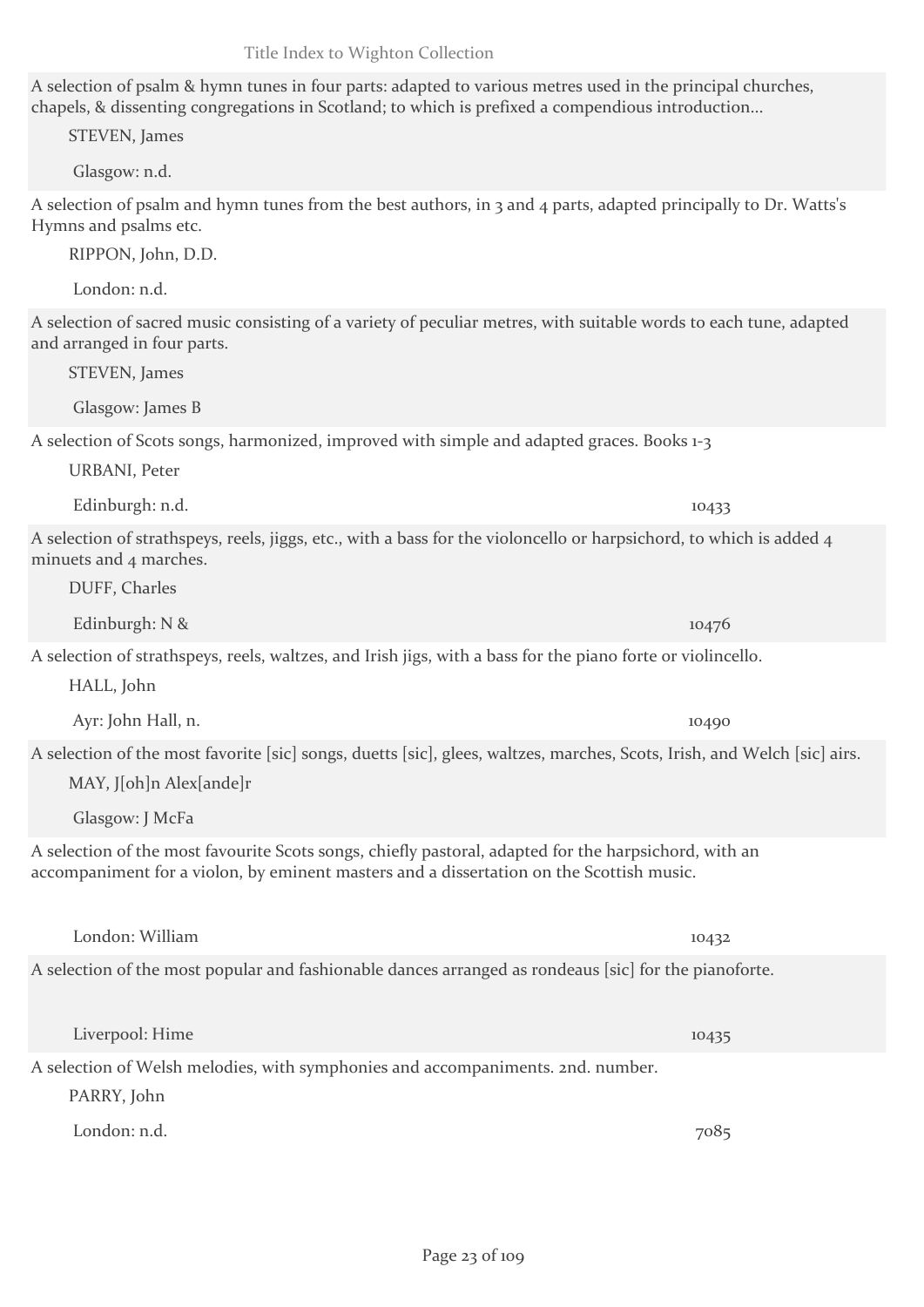A series of new French country dances with their appropriate figures arranged... by Dun & Son. Nos. 1-3.

Edinburgh: n.d. 10439 A set of easy familiar introductory lessons, calculated for the use of young performers on the harpsichord or pianoforte. LUTHER, John Christian London: Bland, n 31959 A set of original waltzes composed [and] arranged... by a lady. Edinburgh: n.d. 10439 A sett [sic] of six favorite [sic] Scotch airs harmonized as glees for 3 and 4 voices. HAWES, W[illia]m. London: n.d. 21266 A soldier for me, a favourite song, sung by Mrs. Wrighten, in "The Best Bidder", at the Theatre Royal in Drury Lane HOOK, James London: printed 10422 A sonata with variations to the favorite [sic] French air "Ah: vous dirai je". LUTHER, John Christian London: n.d. 31953 A third collection of strathspey reels with a bass for the violoncello pianoforte. PETRIE, Robert London: For the 10509 A treatise explanatory of the principles constituting the practice and theory of the violincello and of a systematic theory of fingering. MACDONALD, Col[onel] John London: 1811 10469 A treatise of musick [sic], speculative, practical, and historical. MALCOLM, Alex. Edinburgh: 1721 A treatise on the harmonic system arising from the vibrations of the aliquot divisions of strings, adapted to the practice of the violin, tenor, violincello and double bass. MACDONALD, Col[onel] John London: 1828 10447 A Turkish quick step, A march

10435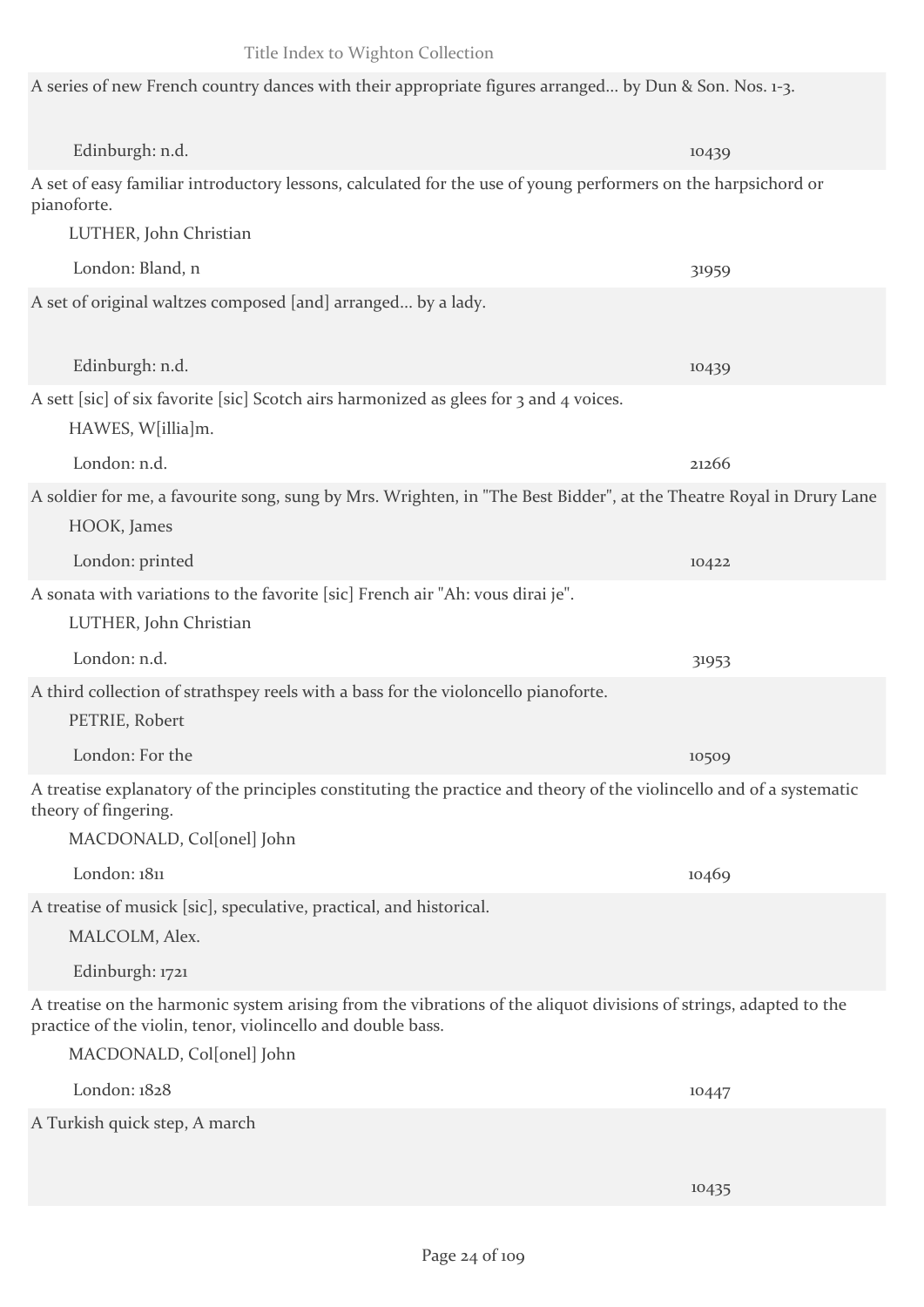Accordion preceptor, the: a complete course of lessons on music with instructions, and selection of favourite airs, figured for the French-accordion.

Glasgow: Willia

Achilles dissected: being a compleat key of the political characters in that new ballad opera, written by the late Mr. Gay. An account of the plan upon which it is founded. With remarks upon the whole.

BURNET, Mr. (Atex. [sic])

London: W. Mea

Achilles, an opera as it is perform'd at the Theatre-Royal in Covent- Garden, with the musick [sic] prefix'd to each song.

GAY, John

London: 1733

Additional notes and illustrations to Johnston's Scots Musical Museum, with MS annotations by A.J. Wighton.

LAING, David

Edinburgh: 1853

Ah! vous dirai-je maman, air varied for the pianoforte or harp.

Airs for spring, autumn, summer and winter, each in 2 sets

CARDON, [Jean Baptiste]

Glasgow: printed 10434

Air... on the memory of Burns, performed at the celebration of his anniversary at Ayr in 1824, by the Ayrshire Burns Club, and published at their desire.

HALL, John

Ayr: John Hall, n. 10490

Airs for melody instrument

CAMPBELL, Alexander

OSWALD, James London: n.d.  $\left[174\right]$  10428 Airs, minuets, gavotts and reels. Mostly for two violins and a bass for the violincello or harpsichord... op. 1 MACINTOSH, Robert Edinburgh: n.d. 7077 Albyn's Anthology; or, A select collection of the melodies and vocal poetry peculiar to Scotland and the Isles,

hitherto unpublished, collected and arranged. The modern Scotish [sic] and English verses...

Edinburgh: Olive 10519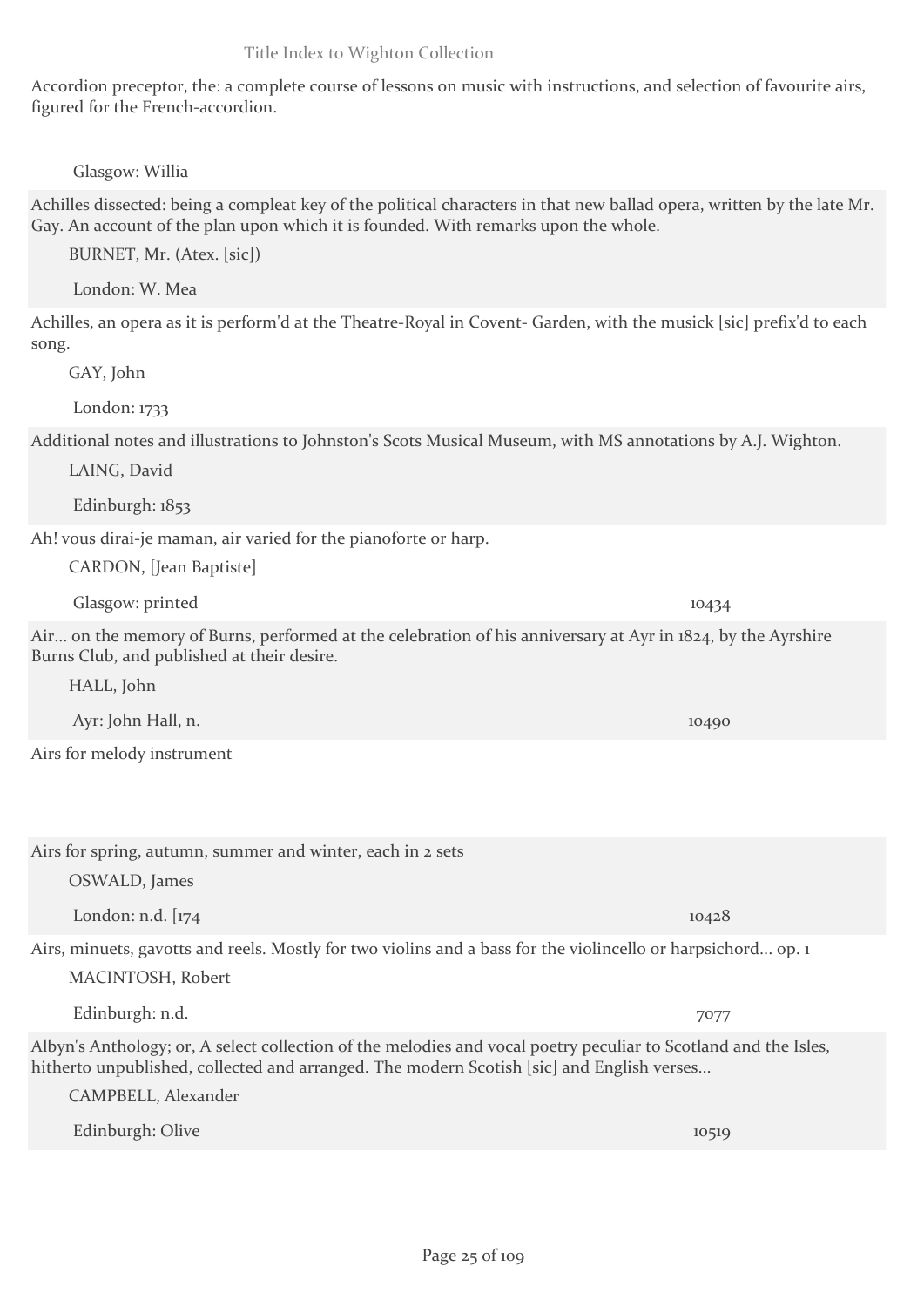Page 26 of 109

Alexander's Feast, or the power of musick [sic], an ode wrote in honour of St. Cecilia, set to musick by Mr. Handel, with the recitativo's songs, symphony's, and chorus's for voices and instruments.

HANDEL, George Frederick

London: J. Walsh 10417

All the tunes in the beggar's opera transpos'd into easy and proper keys for the guittar [sic], as also for the English flute.

GAY, John

GUNN, John

London: C. Jones

An historical enquiry respecting the performance on the harp in the Highlands of Scotland from the earliest times until it was discontinued about the year 1734, to which is prefixed an account of a...

An hospital for fools, a dramatic fable... [MILLER, Rev. James] London: printed An introduction to harmony. SHIELD, W[illia]m

An introduction to music in which the elementary parts of the science and the principles of thorough bass and modulation are familiarly explained.

GUNN, Anne

ROSS, John

Edinburgh: 1820

An ode to charity, written by Mr. John Rannie, set to music with an accompaniment for the piano forte by John Ross. Op. 10th.

An original and admired set of quadrilles for the pianoforte

MAY, James T.

Glasgow: n.d. 10439

Anacreontic Museum, the; or, thirty select catches, canons, glees (from the works of the most eminent masters)

London: Henry P

Ancient music of Ireland, the. An edition comprising the three collections by Edward Bunting, originally published in 1796, 1809 and 1840.

BUNTING, Edward

Dublin: Walton' 14144

Title Index to Wighton Collection

Edinburgh: 1807 10405

London: 1800 21265

London: Printed 10423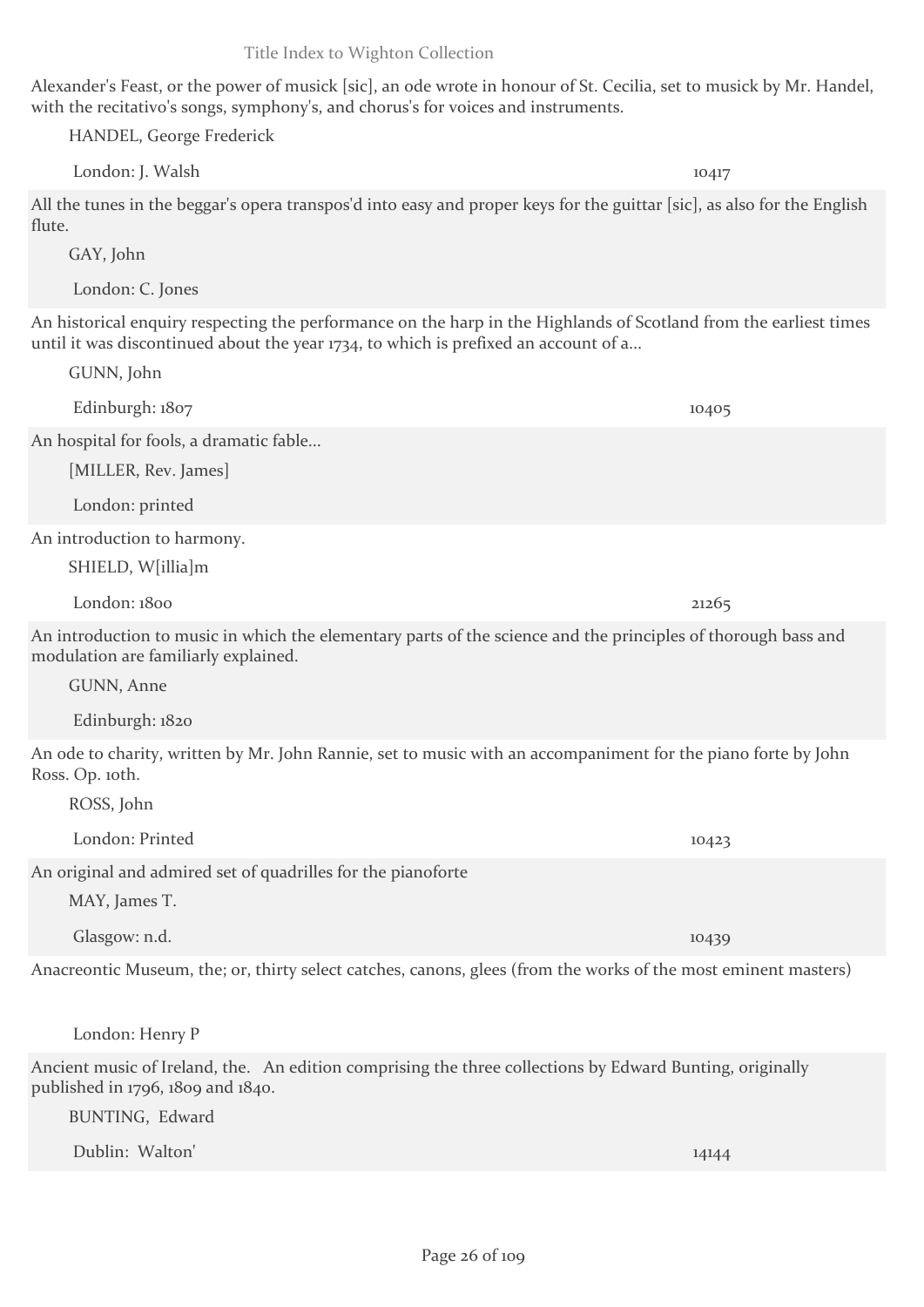Ancient Scotish [sic] melodies, a selection from the Scotish songs and airs of the Skene manuscript, arranged with symphonies and accompaniments by G.F. Graham and Finlay Dun.

| London: n.d.                                                                                                                                                                                             | 31985 |
|----------------------------------------------------------------------------------------------------------------------------------------------------------------------------------------------------------|-------|
| Ancient Scottish melodies, from a Manuscript of the reign of James VI, with an introductory enquiry illustrative of<br>the history of the music of Scotland.                                             |       |
| DAUNEY, W[illia]m.                                                                                                                                                                                       |       |
| Edinburgh: $1838$                                                                                                                                                                                        | 21250 |
| Anthems and other Sacred Pieces                                                                                                                                                                          |       |
| Purcell                                                                                                                                                                                                  |       |
| [London: B. Goo                                                                                                                                                                                          | 7086  |
| Antidote against melancholy, An: being a collection of four score merry songs, wherein those on the same subject<br>and key are placed in an agreeable succession, in relation to the different measures |       |

London: printed

Antiphona ad Secundas Vesperas Epiphaniae Domini.

Apollo, the or, Harmonic Miscellany: containing English, Scotch, and Irish songs, duets, ballads, etc., with the music accurately printed for the voice, violin, German flute, etc.

London: Champa

Apollo's Banquet

London: J. Walsh

Apollo's Banquet. PLAYFORD, John

Apollo's Banquet: a collection of favourite song tunes, comic dances, etc., perform'd at the theatres, collected for the improvement of young practitioners on the German flute or harpsichord.

London: J. Walsh

Apollo's banquet: containing instructions and variety of new tunes, ayres, jiggs, and several new Scotch tunes for the treble violin, to which is added the tunes of the newest French dances...

London: In the S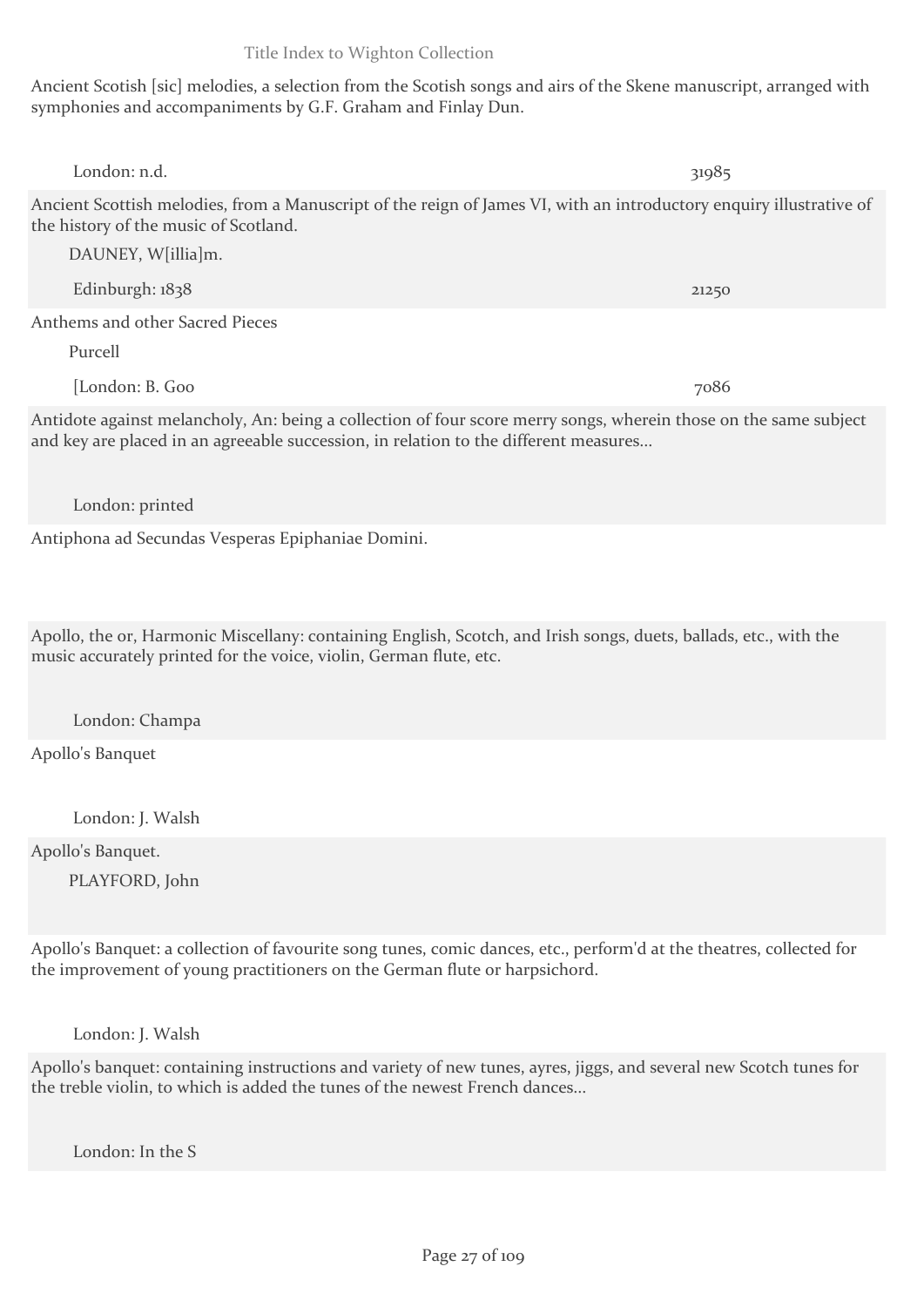Apollo's Cabinet; or the Muse's delight.

| Liverpool: John S                                                                                                                                        |       |
|----------------------------------------------------------------------------------------------------------------------------------------------------------|-------|
| Arabella, or the sisters, sung by Mr. Vernon, at Vaux-hall.                                                                                              |       |
|                                                                                                                                                          | 10419 |
| Ardoch Castle and Buchanan House, with three other favourite tunes.<br>CUNNINGHAM, W[illia]m                                                             |       |
| Glasgow: n.d.                                                                                                                                            | 10435 |
| Armide. Op?ra en cinq actes avec accompagnement de pianoforte.<br>GLUCK, Christophe Willibald                                                            |       |
| Paris: Brandus et                                                                                                                                        | 8449  |
| Army manual of bagpipe tunes and drum beatings. Music for massed pipes and drums.<br><b>ARMY PIPING COMMITTEE</b>                                        |       |
| Edinburgh: Pate                                                                                                                                          |       |
| Art of playing the violin.                                                                                                                               |       |
| DAVIE, James                                                                                                                                             |       |
| Aberdeen: n.d.                                                                                                                                           |       |
| Artaxerxes: a serious opera, as it is performed at the Theatres Royal in Covent Garden and Drury Lane composed<br>for the voice, harpsichord and violin. |       |
| ARNE, Dr [Thomas]                                                                                                                                        |       |
| London: Harriso                                                                                                                                          | 31964 |
| Auld lang syne, with variations for the pianoforte or harp.                                                                                              |       |
| ROSS, Dr                                                                                                                                                 |       |
| Edinburgh n.d.                                                                                                                                           | 10434 |
| Ayres and dialogues.                                                                                                                                     |       |
| GAMBLE, John                                                                                                                                             |       |
| London: W Godb                                                                                                                                           | 21263 |
| Bagpipe Melodies, Compositions and Settings.                                                                                                             |       |
| FERGUSSON, Pipe Major William                                                                                                                            |       |
| Glasgow: Bayley                                                                                                                                          |       |
| Bainbridge's Preceptor for the patent double flute and double flageolet.<br><b>BAINBRIDGE, William</b>                                                   |       |
| London: [Henry                                                                                                                                           |       |
|                                                                                                                                                          |       |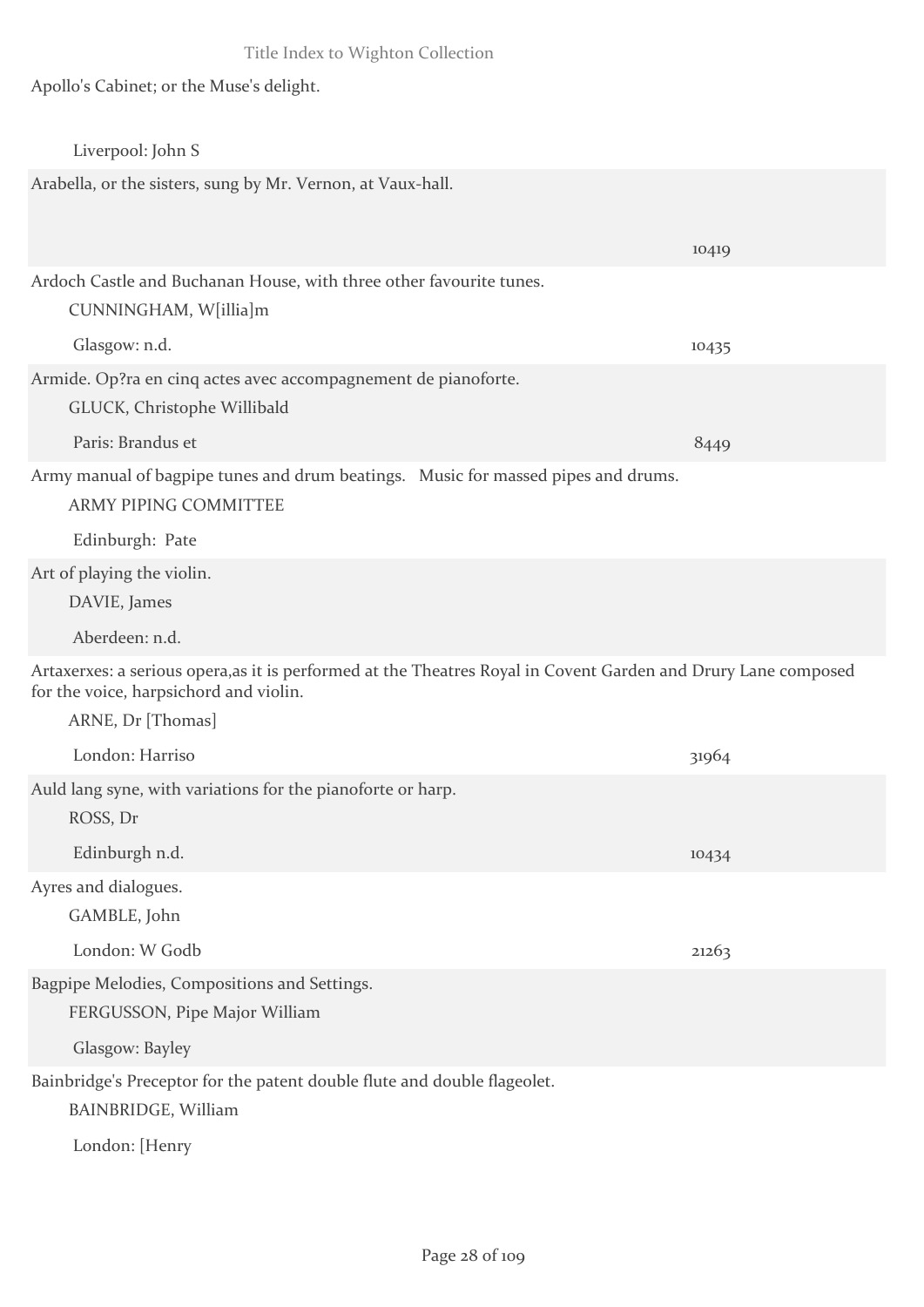Ballads of Scotland, the.

AYTOUN, William Edmondstoune

Edinburgh: Willi

Balmoral Castle quadrille on a popular selection of Scotch airs, by J.L., arranged for the pianoforte by Alfred Stella. LOWE, Joseph

Edinburgh: n.d. 7074

Banquet, The: a selection from the music, vocal and instrumental, performed at the Grand Institutory dinner of the Caledonian Asylum...

London: Chappel 7087

Bassoon: complete instructions for the; containing the most useful directions and examples for learners, with a selection of the most admired songs, airs, duetts, etc.

London: J. & G. B

Battle of Prague, the: a sonata for the pianoforte or harpsichord, with accompaniments.

London: G. Goul 7060

Beauties of melody, the; being a collection of the most admired airs national and foreign arranged for the german flute by an amateur, many of the airs may suit the flageolet or violin.

Glasgow: J. McFa

Betsy Bell and Mary Gray. A new rondo for the pianoforte with or without the additional keys.

Edinburgh: Muir 8649

Beware of love, sung by Mr. Braham in the opera of The travellers or Music's fascination, composed by D. Corri, written by Mr. Cherry.

CORRI, D.

London: Printed 7060 Black jock, with variations. Edinburgh: print 10434

BLAIKIE Manuscript. Forty Scotch tunes, in the tablature of the Skene MS., for the viol da gamba.

Bonaparte's invincible regiments' march, and, Lord Wellington's Quick step, arranged for the pianoforte.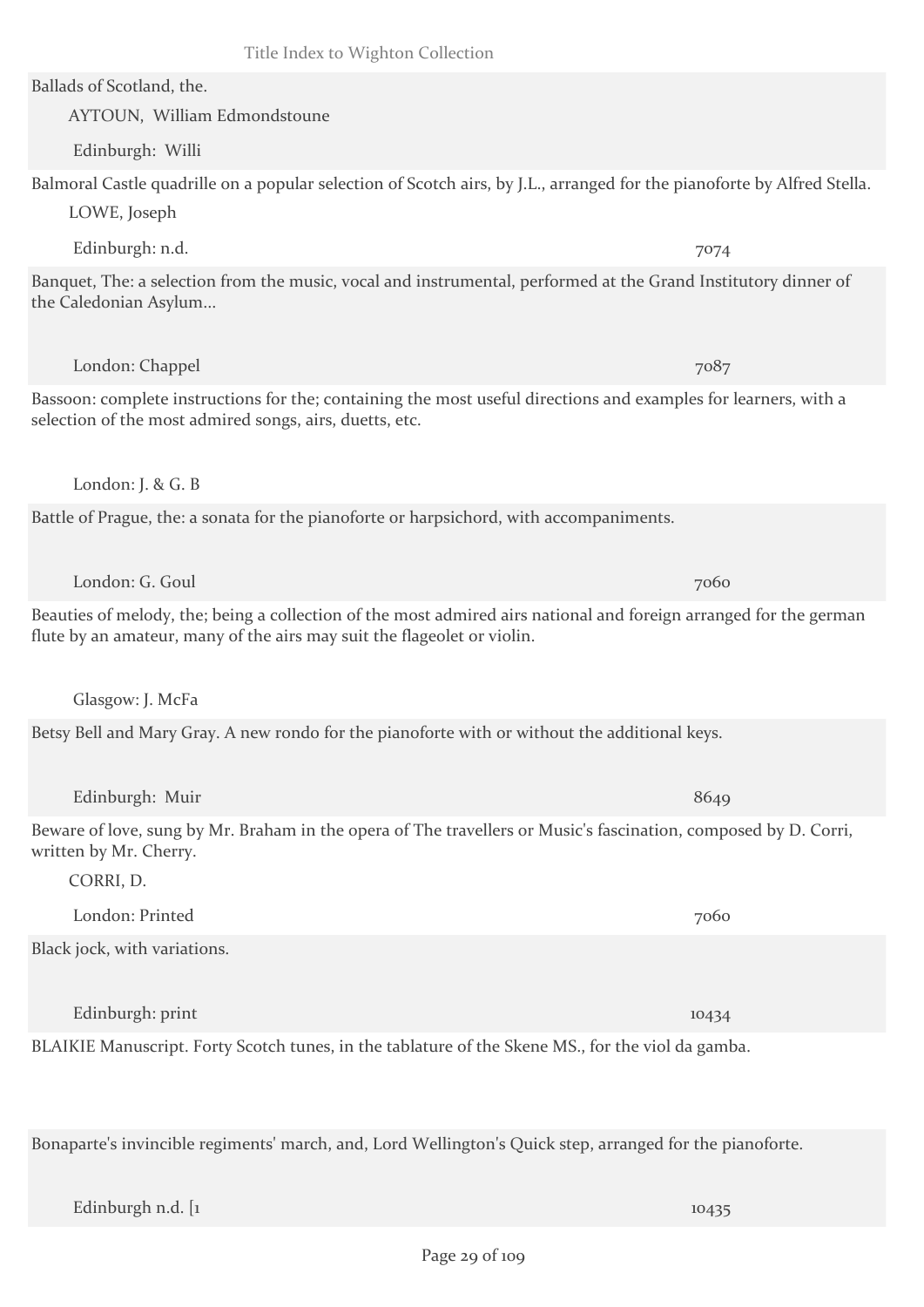Book XVIII for the year 1785. 8 cotillions, 6 favorite [sic] country dances and two minuets with their proper figures for the harp, harpsichord and violin.

WERNER, Francis

London: printed

Border Ballads.

LANG, Andrew

Bride's favorite collection of 200 select country dances, cotillons, and allemands, with the newest figures to each, as they are now performed at all polite assemblies, adapted to the violin, hautboy...

BRIDE, Richard

London: Longma

British Fortitude and Hibernian Friendship, or an Escape from France, a musical entertainment as performed at the Theatre Royal Covent Garden, the poetry by J.C. Cross, composed and selected by W. Reeve.

REEVE, W.

London: printed 7060

British Minstrel, the, and, Musical and Literary Miscellany: a selection of standard music, songs, duets, glees, choruses, etc., and articles in musical and general literature.

Glasgow: Wm. H

British Musical Miscellany, the: being a collection of Scotch, English, and Irish songs, set to music, with proper keys for the voice, violin, German flute, and military fife.

Edinburgh: Thos.

British Musical Miscellany, the; or, The delightful grove: being a collection of celebrated English and Scotch songs, by the best masters set for the violin, German flute, the common flute, and harpsichord...

London: J. Walsh

British Musical Miscellany, the; or, The delightful grove: being a collection of celebrated English and Scotch songs, by the best masters set for the violin, German flute, the common flute, and harpsichord...

London: J. Walsh

British Musical Miscellany, the; or, The delightful grove: being a collection of celebrated English and Scotch songs, by the best masters set for the violin, German flute, the common flute, and harpsichord...

## London: J. Walsh

British Musical Miscellany, the; or, The delightful grove: being a collection of celebrated English and Scotch songs, by the best masters set for the violin, German flute, the common flute, and harpsichord...

29642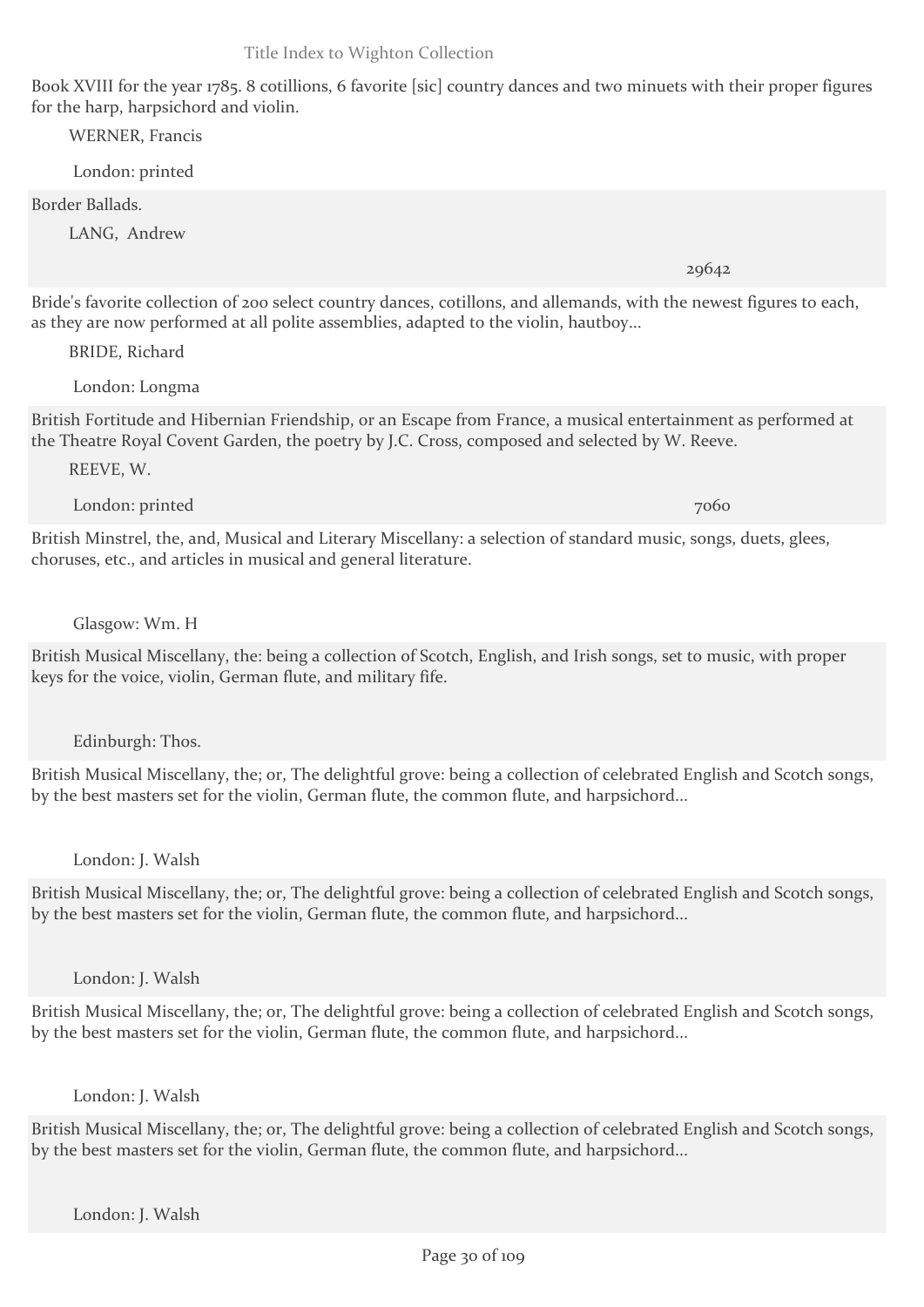British Musical Miscellany, the; or, The delightful grove: being a collection of celebrated English and Scotch songs, by the best masters set for the violin, German flute, the common flute, and harpsichord...

## London: J. Walsh

British Musical Miscellany, the; or, The delightful grove: being a collection of celebrated English and Scotch songs, by the best masters set for the violin, German flute, the common flute, and harpsichord...

#### London: J. Walsh

British Orpheus, the: being a selection of 270 songs and airs, adapted for the voice, violin, German flute, flagelet, etc.; with jigs, dances, waltzes, etc., interspersed [edt. George Nicholson].

#### Stourport: Georg

British Orpheus, the: being a selection of 270 songs and airs, adapted for the voice, violin, German flute, flagelet, etc.; with jigs, dances, waltzes, etc., interspersed.

NICHOLSON, George (Ed.)

Stourport: Georg

Buonaparte's march, as played on his entery [sic] into Mantua.

| Edinburgh: print                                                                                                                            | 10438 |
|---------------------------------------------------------------------------------------------------------------------------------------------|-------|
| Cahusac's Collection of new dances.                                                                                                         |       |
| London n.d.                                                                                                                                 | 10435 |
| Calder Fair, and five other fashionable dances, arranged for the pianoforte.                                                                |       |
| Aberdeen: Davie                                                                                                                             | 10435 |
| Caledonian Museum, the, for the flute [comprising a selection of Scotch, English, and Irish dance tunes].                                   |       |
| Edinburgh: Woo                                                                                                                              |       |
| Caledonian Museum, the; containing a favorite collection of ancient and modern Scots tunes, adapted for the<br>flageolet, flute, or violin. |       |
| Edinburgh: Alex.                                                                                                                            |       |
|                                                                                                                                             |       |

Caledonian Musical Repository: a choice selection of esteemed Scottish songs, adapted for the voice, violin and German flute.

CROSBY & Co., B., (publishers)

London: 1811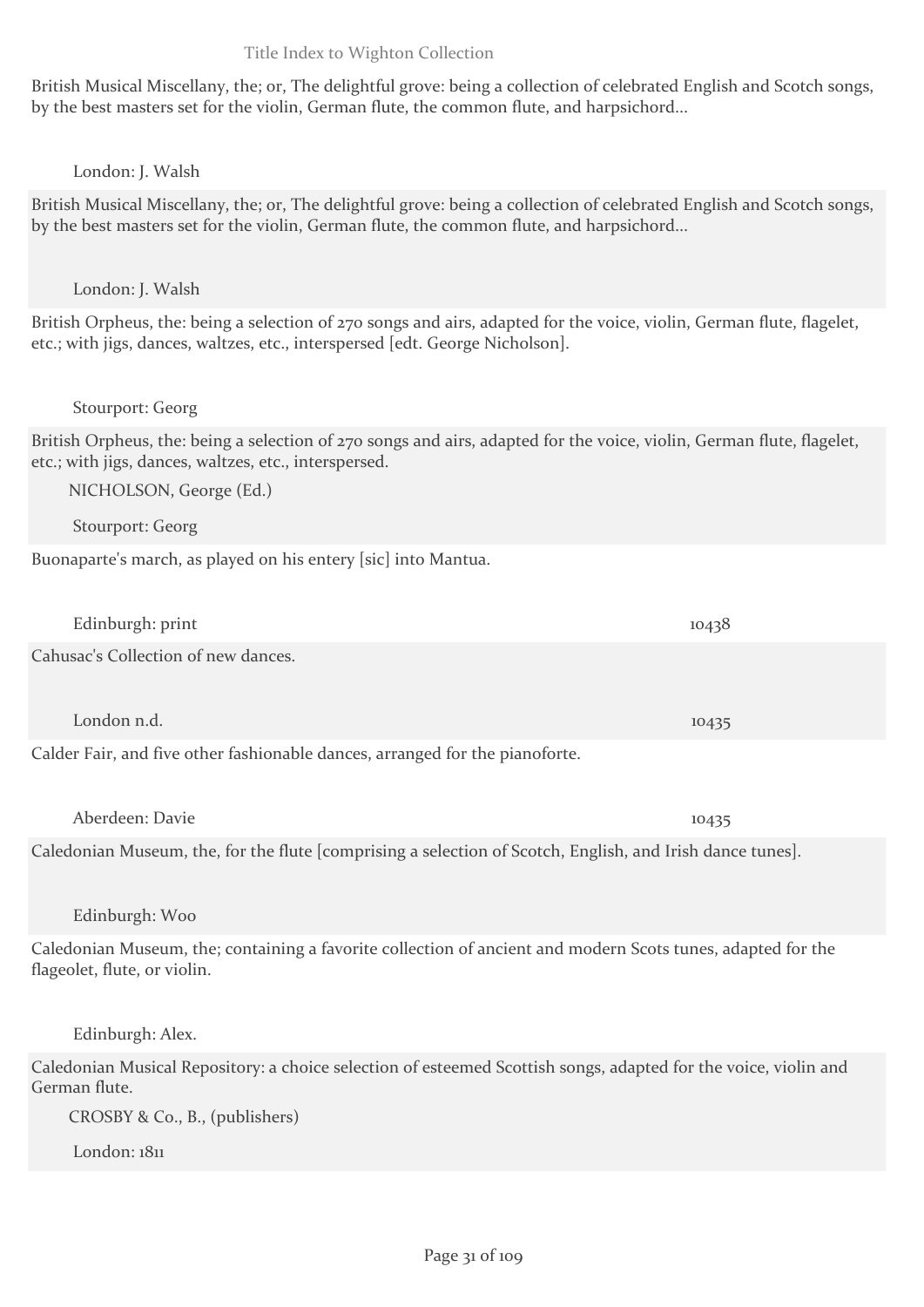Calliope; or, The Musical Miscellany; A select collection of the most approved English, Scots, and Irish songs, set to music.

#### London: C. Elliot

Cambrian harmony, being a collection of Welsh airs never before published, arranged as they were originally performed by the ancient Britons, and adapted for the harp and pianoforte.

ROBERTS, Richard

Dublin: for the a 7083

Cameron's new and improved flute tutor; or, guide to the art of play- ing the flute; containing a complete course of lessons on music, with instructions, scales, and a selection of popular airs.

#### Glasgow: George

Cameron's selection of flute music, containing all the most popular national airs, marches, strathspeys, jigs, quadrilles, etc.

CAMERON, George (publisher)

Glasgow 1857

Cameron's selection of violin music, containing all the most popular national airs, marches, strathspeys, jigs, quadrilles, etc.

CAMERON, George (publisher)

Glasgow 1854

Can du deelish, a celebrated Irish air, with variations for the pianoforte or harpsichord.

Dublin: Edmond 10434

Capt[ain] Young's farewell to Roxburghshire... arranged for the pianoforte, by J. A. Rogers, with three favourite new tunes.

FLINTOFF, J

Edinburgh: n.d. 10435

Captain Waverly, a medley, and three favorite [sic] dances, for the violin, etc.

HALL, J[ohn]

Glasgow: n.d. [18 10435] [18] 10435

Captain Waverly, a medley, to which are added three favorite [sic] dances, composed and adapted for the pianaforte [sic], violin, etc.

HALL, John

Ayr: John Hall, n. 10490

Catch Club, the; or, Merry Companions: being a choice collection of the most diverting catches for three and four voices, compos'd by the late Mr. Henry Purcell, Dr. John Blow, &c.

London: for I [=J]

Title Index to Wighton Collection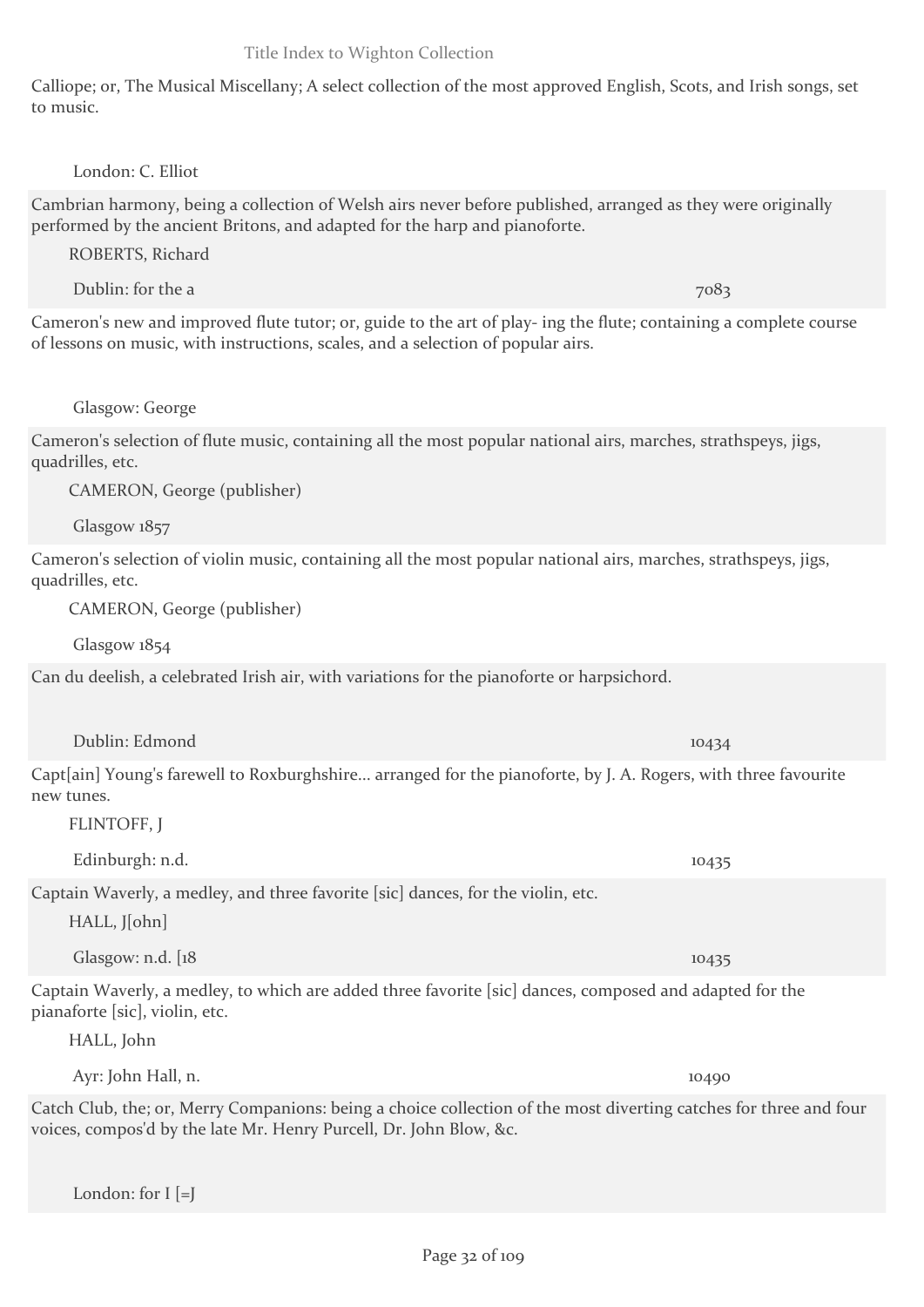Catch Club, the; or, Merry Companions: being a choice collection of the most diverting catches for three and four voices, compos'd by the late Mr. Henry Purcell, Dr. John Blow, &c.

| London: Henry P                                                                                                                                                                                      |       |
|------------------------------------------------------------------------------------------------------------------------------------------------------------------------------------------------------|-------|
| Catches, glees and canons for 3, 4, and 5 voices.<br>HAYES, Dr. William                                                                                                                              |       |
|                                                                                                                                                                                                      | 31990 |
| Charlsforde's second collection of annual dances for 1815, arranged for the pianoforte.                                                                                                              |       |
| Glasgow: publish                                                                                                                                                                                     | 10438 |
| Chrononhotonthologos the most tragical tragedy, etc.                                                                                                                                                 |       |
| London 1749                                                                                                                                                                                          |       |
| City of Dundee Waltz                                                                                                                                                                                 |       |
|                                                                                                                                                                                                      | 14706 |
| Clarke's Collection of Favourite Airs. Collections 1-6                                                                                                                                               |       |
| <b>CLARKE</b>                                                                                                                                                                                        |       |
| Edinburgh: J. Su                                                                                                                                                                                     | 8649  |
| Clarke's national airs. No. 3. Rothamurche's rant, arranged as a rondo with variation.                                                                                                               |       |
| <b>CLARKE</b>                                                                                                                                                                                        |       |
| Edinburgh: print                                                                                                                                                                                     | 10434 |
| Clio and Euterpe; or, British harmony: an admired and rare collection of the most celebrated old English and<br>Scotch songs, cantatas, duets, and trios, selected from the operas, oratorios, etc., |       |
| London: John W                                                                                                                                                                                       |       |
| Clio and Euterpe; or, British harmony: an admired and rare collection of the most celebrated old English and<br>Scotch songs, cantatas, duets, and trios, selected from the operas, oratorios, etc., |       |
| London: John W                                                                                                                                                                                       |       |

Clio and Euterpe; or, British harmony: an admired and rare collection of the most celebrated old English and Scotch songs, cantatas, duets, and trios, selected from the operas, oratorios, etc.,...

London: Henry R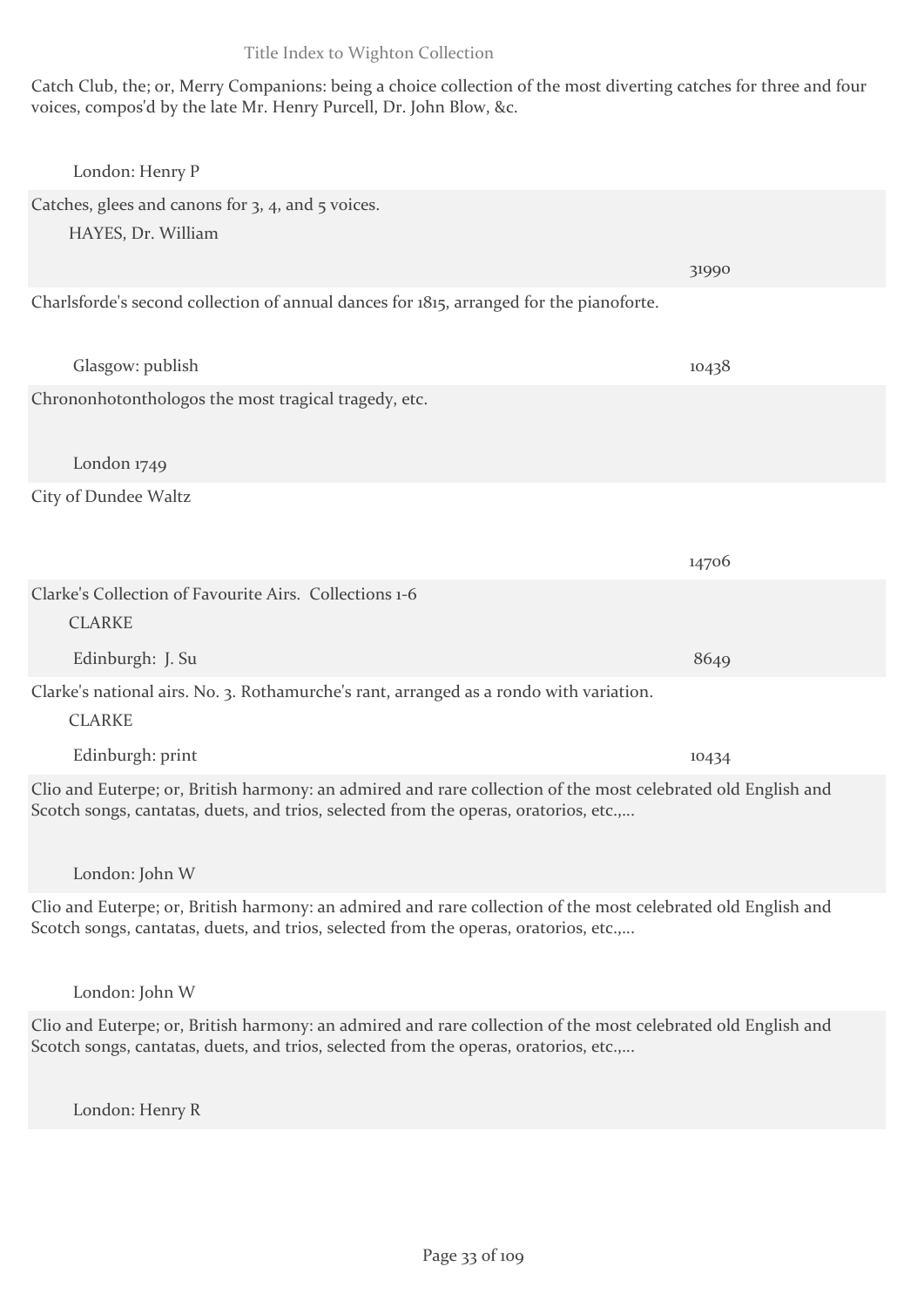Clio and Euterpe; or, British harmony: an admired and rare collection of the most celebrated old English and Scotch songs, cantatas, duets, and trios, selected from the operas, oratorios, etc.,...

## London: John W

Clio and Euterpe; or, British harmony: an admired and rare collection of the most celebrated old English and Scotch songs, cantatas, duets, and trios, selected from the operas, oratorios, etc.,...

London: Henry R

Clio and Euterpe; or, British harmony: an admired and rare collection of the most celebrated old English and Scotch songs, cantatas, duets, and trios, selected from the operas, oratorios, etc.,...

London: John W Cogan's favourite rondo. COGAN, [Philip] Dublin: John Lee, 10434 Cogan's variations to "Push about the Jorum". COGAN, [Philip] Dublin: John Lee, 10434 Collection of 12 glees, for 3, 4, and 5 voices; also are added a canon and 3 rounds for 3 and 4 voices, likewise 2 duetts. CHARD, George W., Mus. Doc. London: Clement 7088 Collection of airs, marches, waltzes and rondos, carefully arranged for 2 German flutes. MACLEOD, H.P. Edinburgh: J Sut Collection of favourite dances. Nos. 34 and 35. London: G. Walk 10435 Collection of favourite tunes, with new variations, adapted for the violin and German flute, with a bass for the violoncello and thorough bass for the harpsichord. CAMPBELL, Joshua Glasgow: James A Collection of Highland bagpipe music selected from the best submitted to the Cowal Highland Gathering

Committee for 1920. Fourth Cowal Collection of Highland bagpipe music for 1932.

COWAL HIGHLAND GATHERING COMMITTEE

Cowal Highland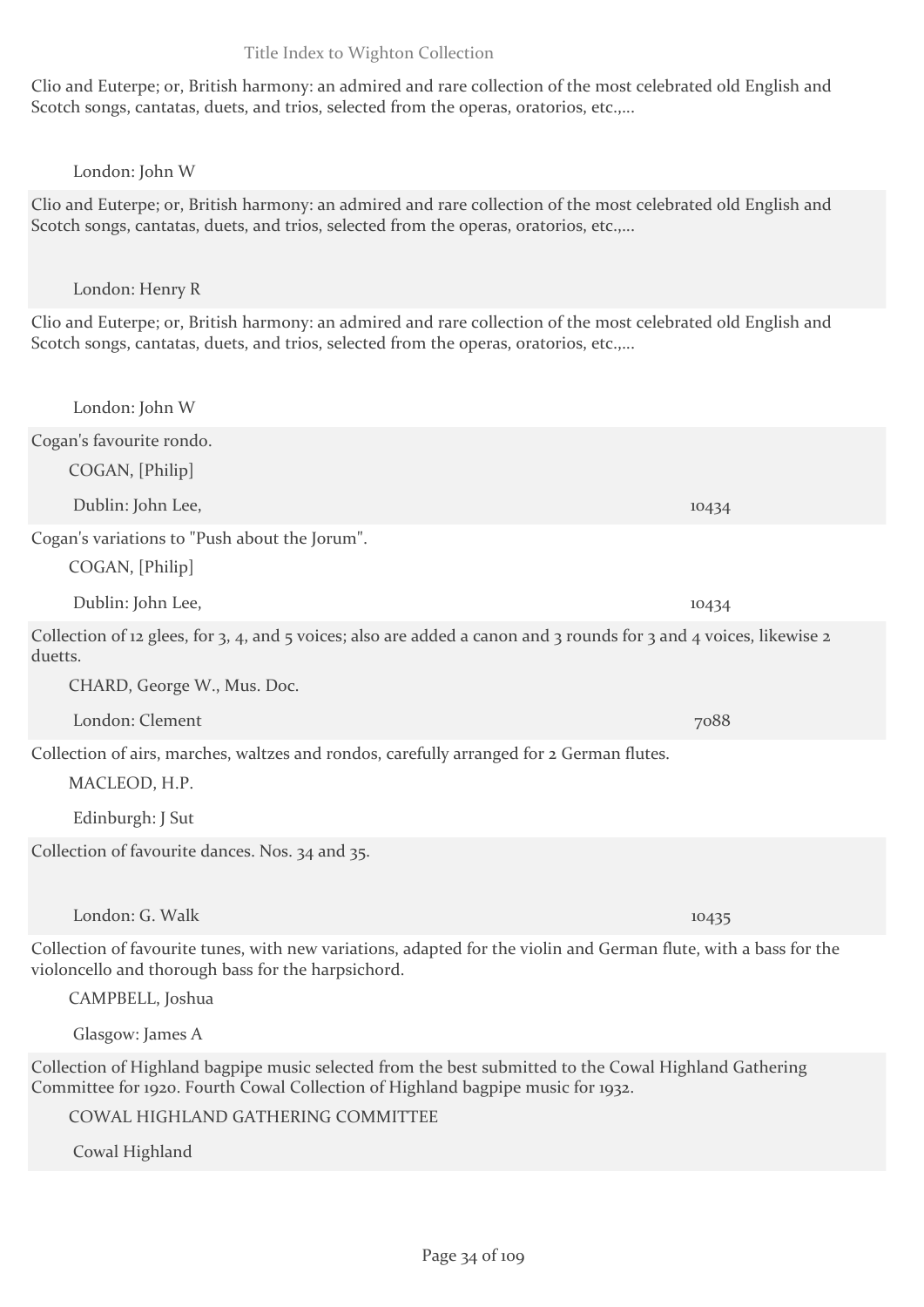Collection of marches, quicksteps, reels, etc., composed and adapted for the pianoforte, violin; and as duetts for 2 flutes. CAMPBELL, James

 $G$ lasgow: A. McG $_{104}$ 60 Collection of national English airs, consisting of ancient song, ballad, and dance tunes, interspersed with remarks and anecdote, and preceded by an essay on English minstrelsy;...

CHAPPELL, William [edt.]

Collection of new reels and Highland strathspeys, with a bass [corrected by P. Urbani] for the violoncello or harpsichord.

London: Chappel 10407

CAMPBELL, Joshua

Collection of new strathspey reels, and country dances, with a bass for the violoncello or harpsichord.

CLARK, John

Perth: J. Anderso 10465

Collection of reels, strathspeys and jigs, being a new and complete selection of the best dancing tunes in their proper keys carefully arranged with appropriate basses for the piano forte and violoncello.

LOWE, Joseph

Collection of Scots reels or country dances, with a bass for the violon-cello or harpsichord. pp.II.96. [also 2nd. collection. Nos. 13-14, with the dance figures in the English style. pp. 97-112].

London: Rob[er]t

Collection of strathspeys, reels, and Irish jigs, for the pianoforte and violin, to which are added, Scots, Irish, and Welch airs.

COOPER, Isaac

London, &c. n.d. 10467

Collection of strathspeys, reels, hornpipes, waltzes, etc., arranged as medleys for the harp, pianoforte, violin, and violoncello.

CHRISTIE, William

Edinburgh: The a 10461

Collection of the choicest Scots tunes, adapted for the harpsic[h]ord or spinnet and within the compass of the voice, violin or German flute.

CRAIG, Adam

Edinburgh: 1730

Collection of the songs of Burns, Sir Walter Scott. Bart., and other eminent lyric poets, ancient and modern, united to the select melodies of Scotland and of Ireland and Wales...

THOMSON, George

Edinburgh: n.d.  $\left[$  31998

Edinburgh: Urba 7063

Edinburgh: Pater 10493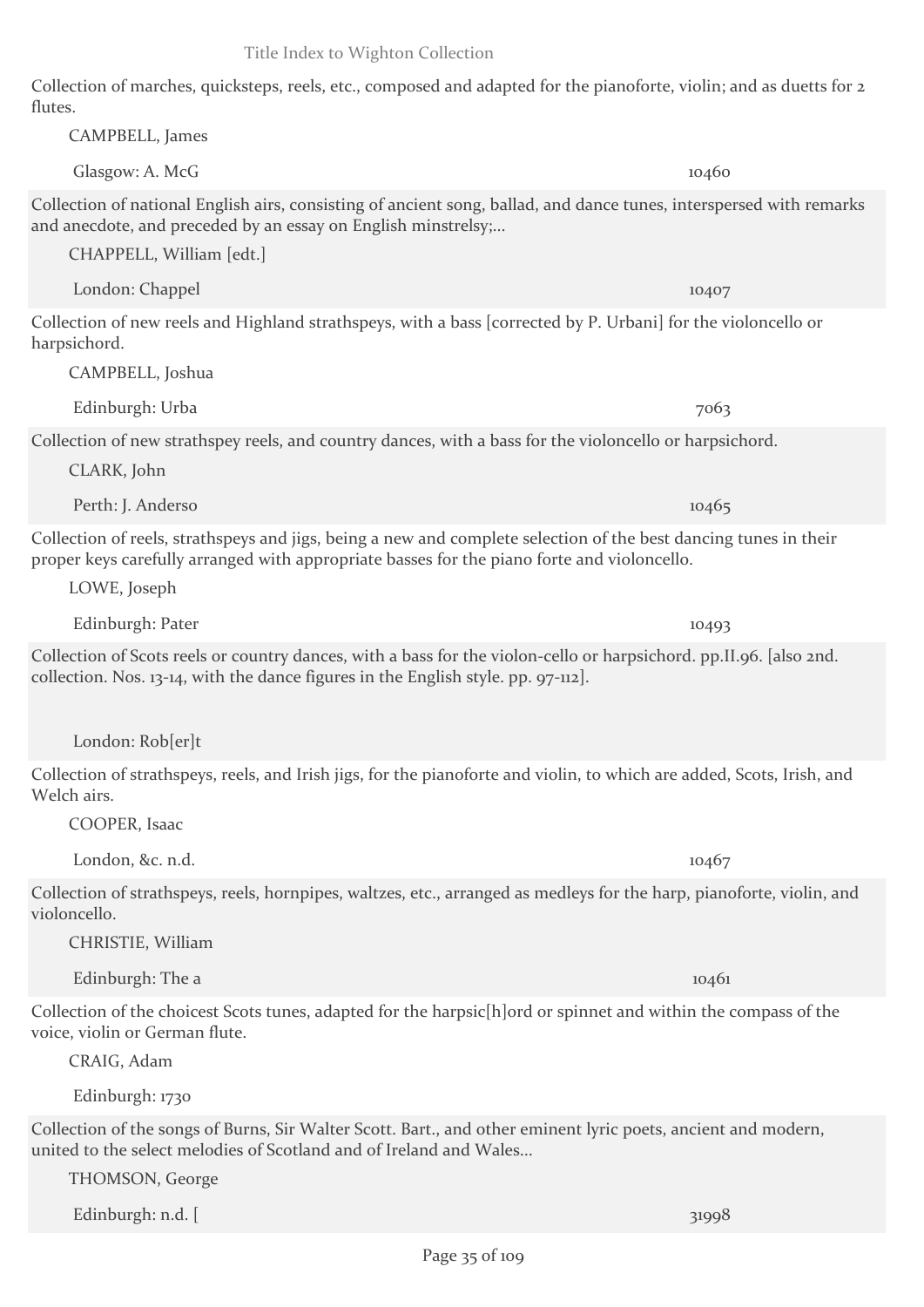Collection of the songs of Burns, Sir Walter Scott. Bart., and other eminent lyric poets, ancient and modern, united to the select melodies of Scotland and of Ireland and Wales...

THOMSON, George

Edinburgh: John

Collin's kisses, set by the late James Oswald Esqr., some time chamber composer to his majesty, set for the violin, German-flute or harpsichord.

OSWALD, James

Come haste to the wedding, sung by Mrs. Scott and Mrs. Dorman in the new pantomime call'd the "Elopement", at the Theatre Royal in Drury Lane.

Comic tunes in Fortunatus; as they are perform'd at the Theatre Royal in Drury Lane; for the violin, German flute, or hautboy, with a thorough bass for the harpsichord.

Comic tunes in Queen Mab; as they are perform'd at the Theatre Royal in Drury Lane; set for the violin, German flute, or hoboy, with a thorough bass for the harpsichord,...

London: J. Oswal 10415

Comic tunes in the Genii; as they are perform'd at the Theatre Royal in Drury Lane; set for the violin, German flute, or...

London: J. Oswal 10415

Compleat [sic] tutor for the violin, with a favourite collection of airs, marches, minuets, etc.

GEMINIANI, [Francesco]

London: S. A. & P

Compleat collection of 200 favourite country dances perform'd at Court, Bath, Tunbridge and all publick [sic] assemblies with proper figures or directions to each tune set for the violin, German flute and hautboy.

THOMPSON, C. & S. (publisher)

London: printed

Compleat collection of 200 of the most celebrated country dances, both old and new which are in vogue, perform'd at Court and all public assemblies with the newest and best figures...

RUTHERFORD, [David]

London: David R

Compleat instructions for the guitar...

London: Longma

London: J. Oswal 10415

London: 1777 10420

10419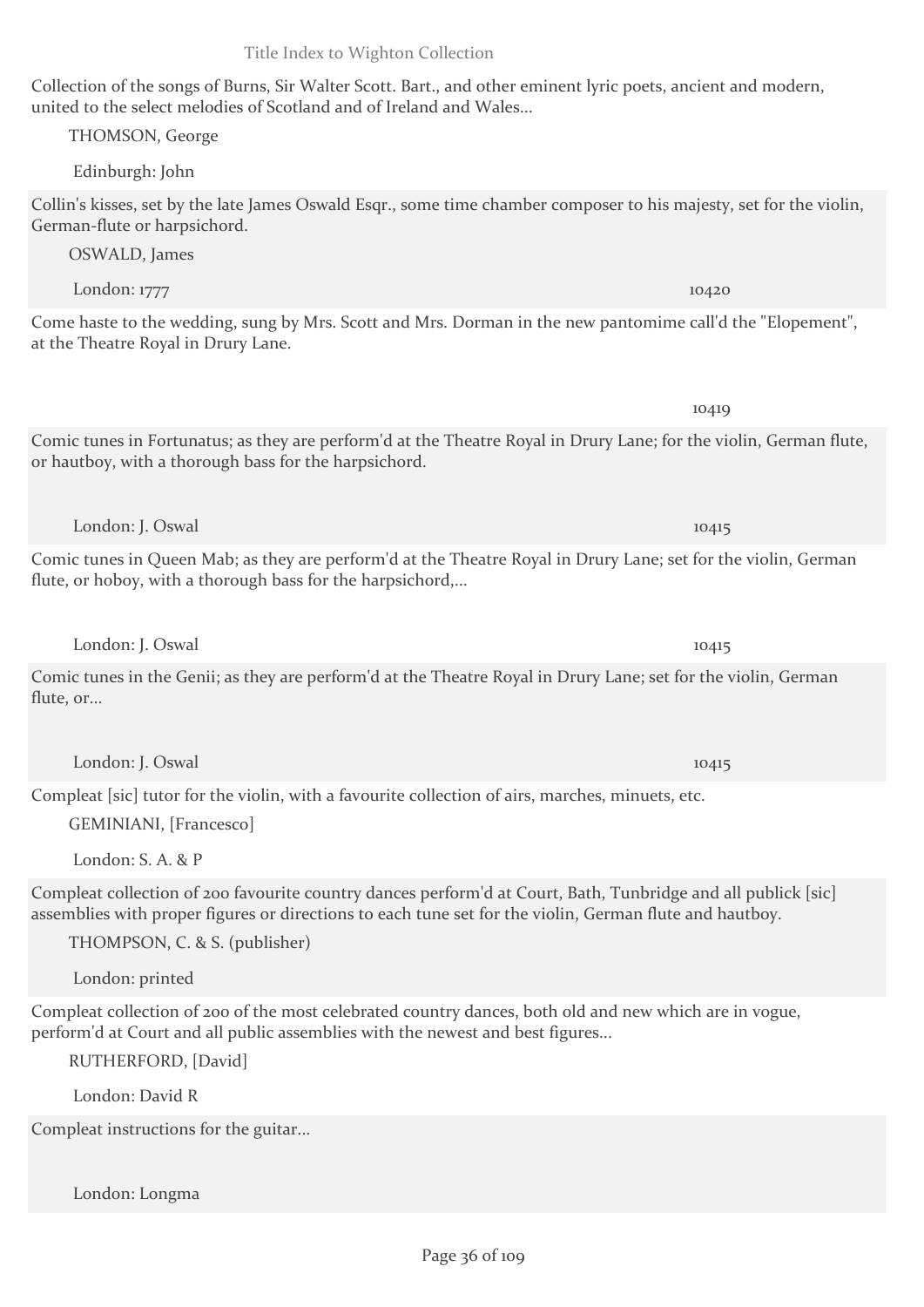Complete collection of much admired tunes, as danced at the balls and public's of the late Mr. Strange, purchased and arranged for the pianoforte.

Edinburgh: J. Ha 10451 Complete repository of original Scots slow strathspeys and dances. The dances arranged as medleys for the harp, piano-forte, violin and violoncello.

Complete repository of original Scots slow strathspeys and dances. The dances arranged as medleys for the harp, piano-forte, violin and violoncello.

GOW, Messrs. Niel & Sons

CLARKSON, John, Junr.

Complete tutor for the German flute containing the easiest and best methods for learners to obtain a proficiency, with useful directions, lessons, graces &c., by the most eminent masters.

Edinburgh: John

Cowal collection of modern highland bagpipe music...

COWAL

Dunoon: Joe Qui

Crazy Jane, composed and sung by Miss Abrams.

ABRAMS, Miss

London: printed 7060

Critical observations on the art of dancing, to which is added a collection of cotillons or French dances.

GALLINI, Giovanni-Andrea

London: Printed

Cunninghame's selection of the most popular dances as performed by him at all the fashionable private & public balls in Glasgow & its vicinity. No. 2.

Glasgow: printed 10438

Cunningham's 3rd set of Scottish quadrilles as performed by him and his band... arranged for painoforte or harp

Glasgow: n.d. 10439

Cunningham's miscellaneous selection of favourite waltzes dances &c., as perform'd by him and his band at fashionable parties.

Glasgow: printed 10438

Edinburgh: Gow 10480

Edinburgh: Gow 10481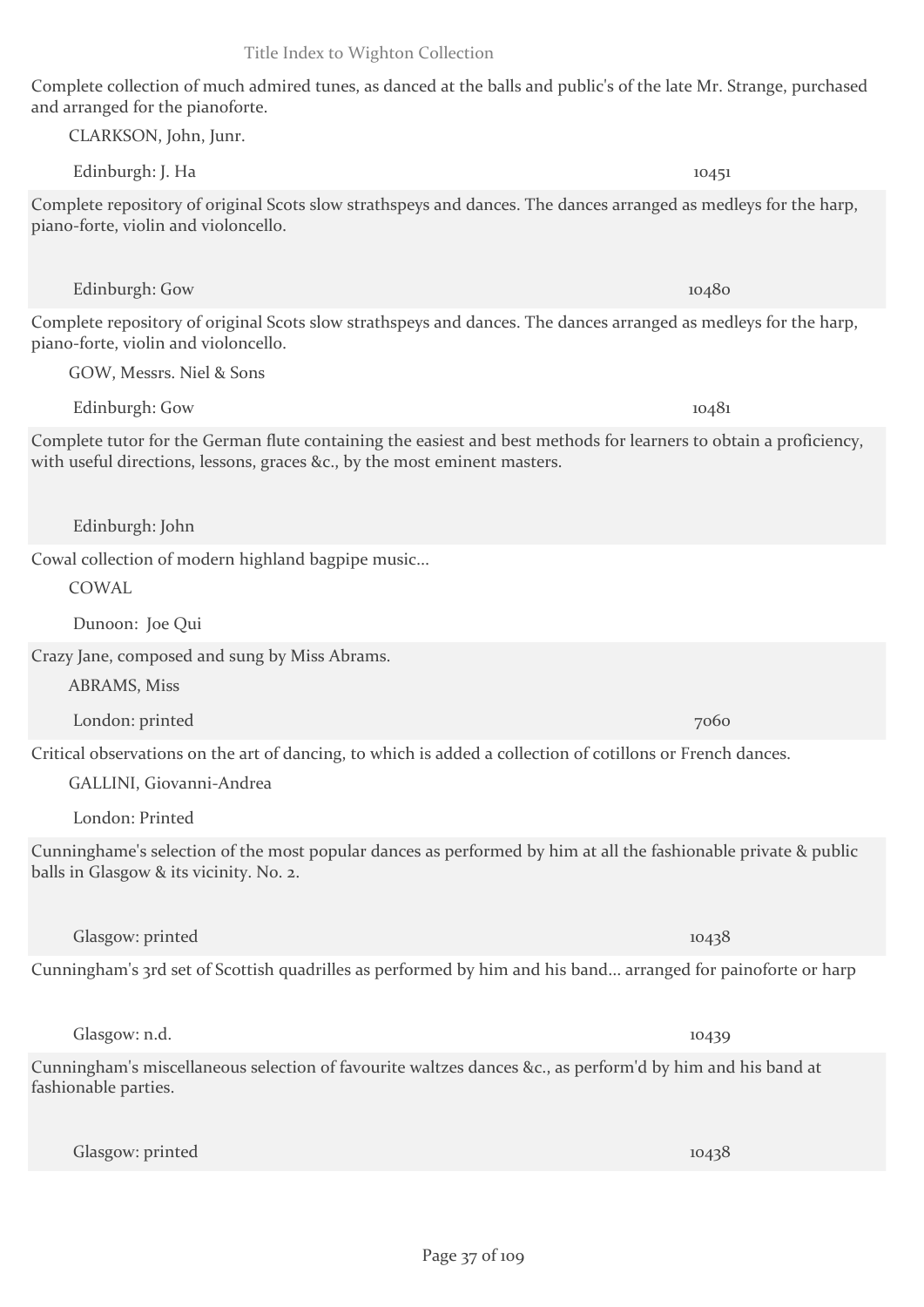Cunningham's new sett [sic] of dances waltzes &c., as performed by him & his band at the assemblies & private balls.

| Glasgow: printed                                                                                                                                                                                                                                | 10438 |
|-------------------------------------------------------------------------------------------------------------------------------------------------------------------------------------------------------------------------------------------------|-------|
| Cunningham's selection of dances No. 1.                                                                                                                                                                                                         |       |
| Glasgow: printed                                                                                                                                                                                                                                | 10438 |
| Cunningham's selection of dances, The Duke of Kent's reel, as performed by him & his band, at the Queens<br>Assembly Ingram St., 6th Feb[rua]ry. 1818, with four other favorite [sic] tunes.                                                    |       |
| Glasgow: printed                                                                                                                                                                                                                                | 10438 |
| Cunningham's selection of dances. Miss Pallatts fancy, with other four favorite [sic] tunes for 1817.                                                                                                                                           |       |
| Glasgow: printed                                                                                                                                                                                                                                | 10438 |
| Cunningham's selection of favorite [sic] dances with Miss McLean's reel, as performed at the Glasgow and Paisley<br>assemblys [sic].                                                                                                            |       |
| Glasgow: printed                                                                                                                                                                                                                                | 10438 |
| Curious collection of Scots tunes, with variations for the violin, and a bass for the violoncello, or harpsichord.                                                                                                                              |       |
| Edinburgh: Muir,                                                                                                                                                                                                                                | 10502 |
| Curious collection of Scots tunes, with variations for the violin; with a bass for the violincello or harpsichord.                                                                                                                              |       |
| Edinburgh: Robe                                                                                                                                                                                                                                 | 31955 |
| Curious collection of Scots tunes, with variations for the violin; with a bass for the violincello or harpsichord.                                                                                                                              |       |
| Edinburgh: Robe                                                                                                                                                                                                                                 | 31954 |
| Dale's Collection of sixty favorite [sic] Scotch songs adapted for the voice and pianoforte or harpsichord, with a<br>thorough bass carefully revised, taken from original manuscripts of the most celebrated Scotch authors.<br>DALE, (Joseph) |       |
| London: Dale, n.                                                                                                                                                                                                                                | 10523 |
| Dances, marches, etc. A collection of Scots and other airs, with a bass for the harpsichord.                                                                                                                                                    |       |

London: n.d. [173

Title Index to Wighton Collection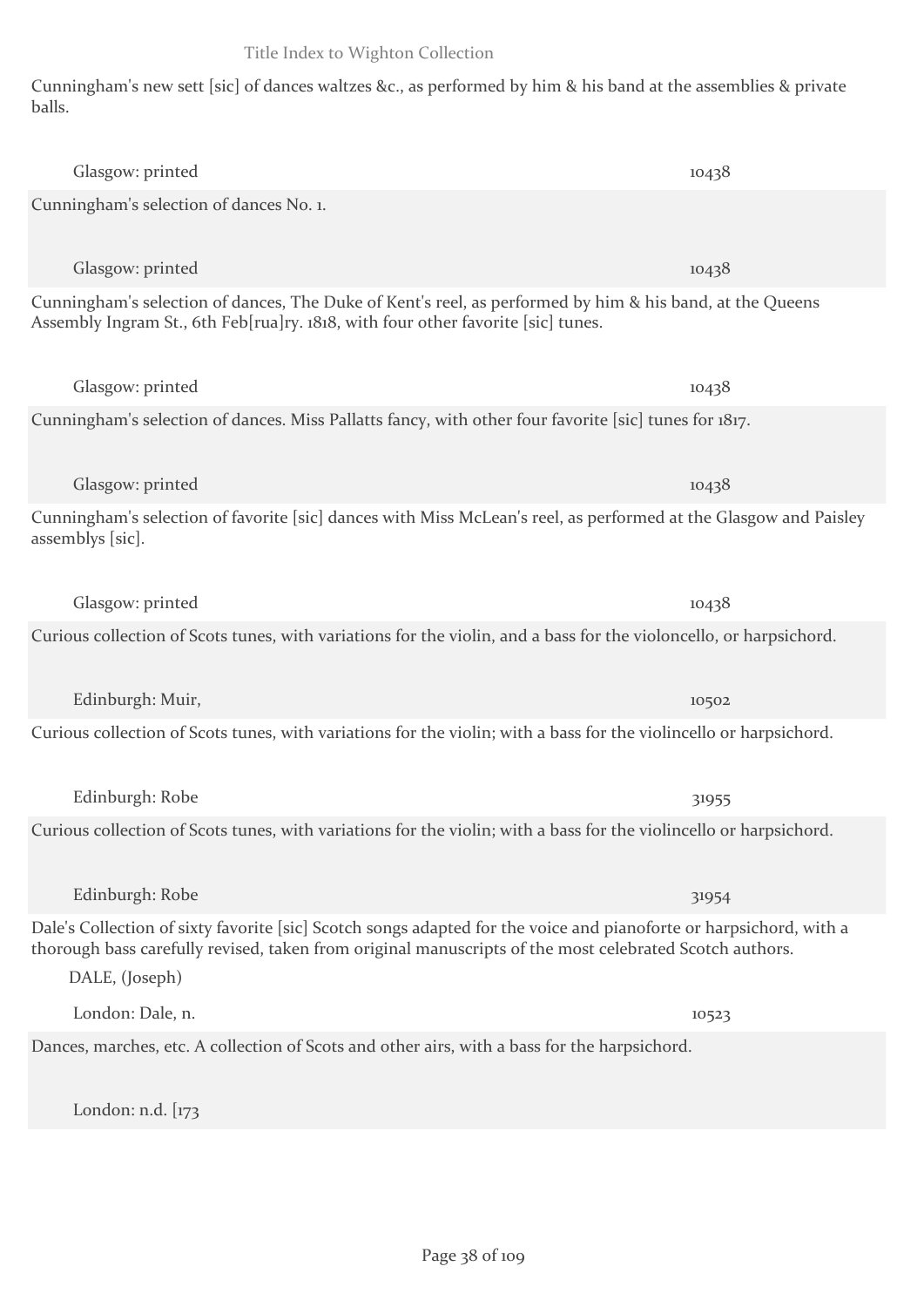Dancing-master, The compleat country, containing great variety of dances, both old and new; particularly those performed at the several masquerades, together with all the choicest and most noted country...

## London: printed

Dancing-master, The second book of the compleat [sic] country, containing great variety of dances, both old and new; particularly those performed at the several masquerades, together with all the choicest and most noted country...

#### London: printed

David Glen's collection of Highland bagpipe music. Containing marches, quicksteps, strathspeys, reels and jigs. Parts 1-8

GLEN, David

Edinburgh: Davi

David Glen's collection of Highland bagpipe music. Containing marches, quicksteps, strathspeys, reels and jigs. Parts 9-17.

GLEN, David

Edinburgh: Davi

David Glen's collection of Highland bagpipe music. Part 2 Containing marches, quicksteps, strathspeys and reels numbering 60 tunes.

GLEN, David

Edinburgh: Davi

David Glen's Highland bagpipe tutor.

GLEN, David

Edinburgh: Davi

David Glen's Highland bagpipe tutor. A selection of quicksteps, strathspeys, reels and jigs followed by a piobaireachd.

GLEN, David

Edinburgh: Davi

David Glen's Highland bagpipe tutor. A selection of quicksteps, strathspeys, reels and jigs followed by a piobaireachd.

GLEN, David

Edinburgh: Davi

Davidson's Collection of Irish melodies, containing above three hundred airs adapted for the flute, violin, cornopean, accordian, etc.

London: n.d.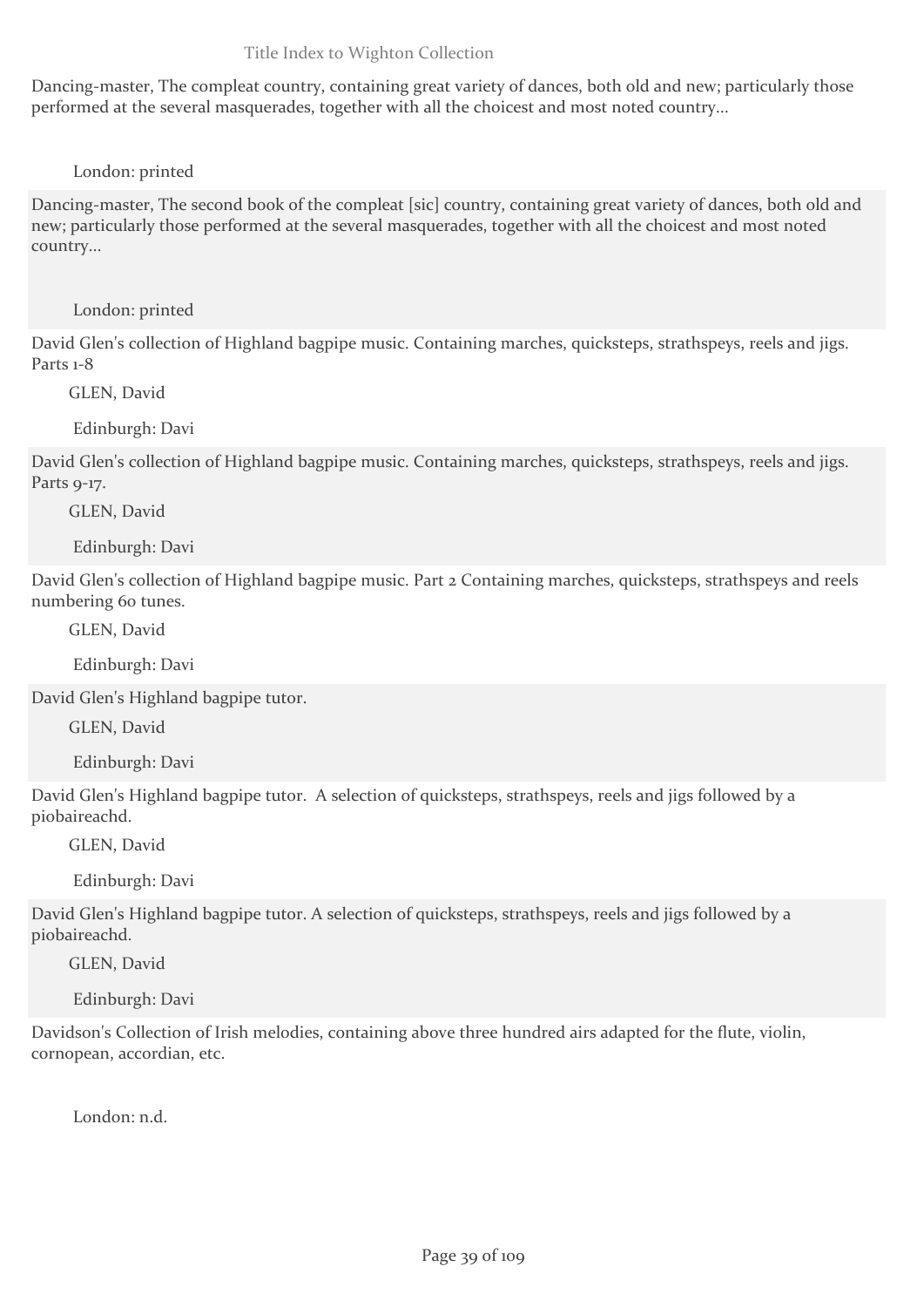Davidson's Collection of Scottish melody, containing above 300 airs adapted for the flute, violin or any other treble instrument.

## London: n.d.

Davidson's Collection of Welsh melodies, adapted for the flute etc.

#### London: n.d.

Davidson's Gems of Scottish minstrelsy containing the music and words of above 200 Scotch songs.

#### London: n.d.

Davidson's Universal melodist, consisting of the music and words of popular, standard and original songs, etc., arranged so as to be equally adapted for the sight-singer, the performer on the flute...

## London: 1847-48

Davie's Caledonian flutist, comprising a selection of the most popular Scottish airs varied and adapted for one or two flutes.

#### Aberdeen: n.d. 31993

Davie's Caledonian repository of the most favorite [sic] Scottish slow airs, marches, strathspeys, reels, jigs, hornpipes, etc., expressly adapted for the violin, with a brief dissertation on Scottish music...

Aberdeen: n.d. [1

Davie's Music of the Church of Scotland, being a numerous selection of Psalm and Hymn tunes, ancient and modern, in four vocal parts, with an instrumental accompaniment, to which are prefixed remarks on Church...

Aberdeen: n.d. 31988

Davie's The chorister, being a choice collection of the most admired Psalm and Hymn tunes.

Aberdeen: n.d.

Delia, sung by Mr. Squibb at Marybone Gardens.

JACKSON, W[illia]m

Delightful pocket companion for the German flute, the: containing a choice collection of the most celebrated Italian, English and Scotch tunes, curiously adapted to that instrument.

London: Bremne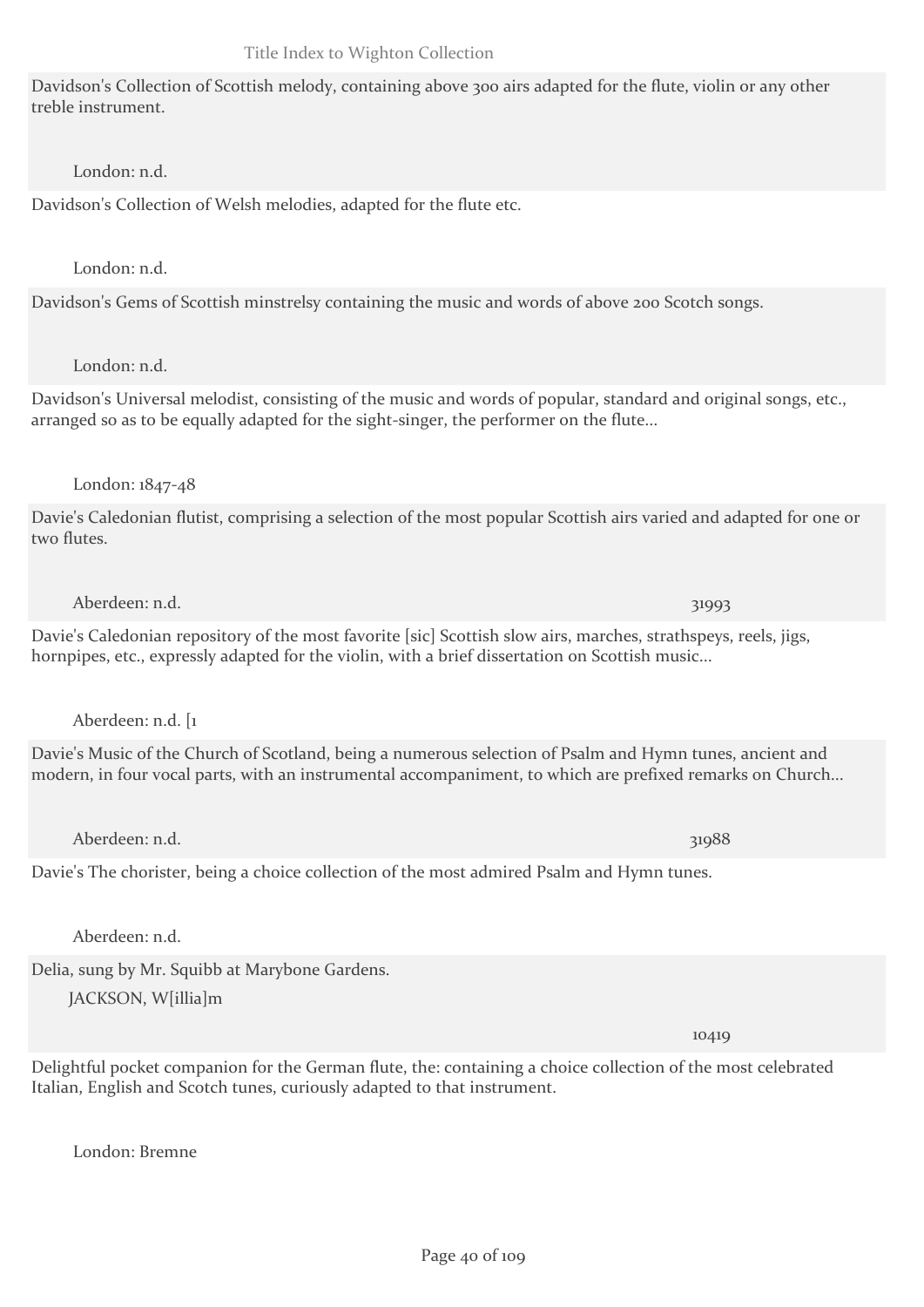Glasgow: n.d. 10439

Der Freychutz [Freisch?tz] quadrille and Peasant's waltz from Weber's celebrated opera now performing in

London: printed 10422

HOOK, James

Diel tak the wars, a grand new rondo in which is introduced Rule Britannia, for the pianoforte.

BUTLER, T[homas] H[aml(e)y]

Edinburgh: print 10434

## Divertimenti a tavola, being six little duetts [sic], without accompaniment.

WEBBE, S[amuel]

London: T. Bland

Divine harmony, or a collection of the best psalm and hymn tunes in 4 parts, intended to promote that chastity and uniformity which is so necessary in the performance of sacred music.

Glasgow: J. McFa

#### Domine ad adjuvandum

Pergolesi, Giovanni Battista

[London: B. Goo 7086

Donald McPhedran's collection of bagpipe-music

McPHEDRAN, John

Glasgow: (1905 ?)

Down by yon bank where the waves gently flow, sung by Sigra. Storace at...Covent Garden in the comic opera of the "Thirty Thousand" or "Who's the Richest?" the words by T. Dibdin the music by J. Braham.

BRAHAM, J.

Dr. G. Grant's Strathspey, composed by an English young lady.

Edinburgh: n.d. 10435

Drops of brandy, a favorite air, arranged with variations for the pianoforte (with or without additional keys), and respectfully dedicated to his pupils.

ROGERS, J. H. Edinburgh: Muir 10434 Duetti Steffani, Signor Agostino [London: B. Goo 7086

London with great applause, composed and arranged for the pianoforte... by James Thomson.

Diana, a favorite [sic] hunting cantata, sung by Mrs. Kennedy at Vauxhall Gardens

London: Printed 7060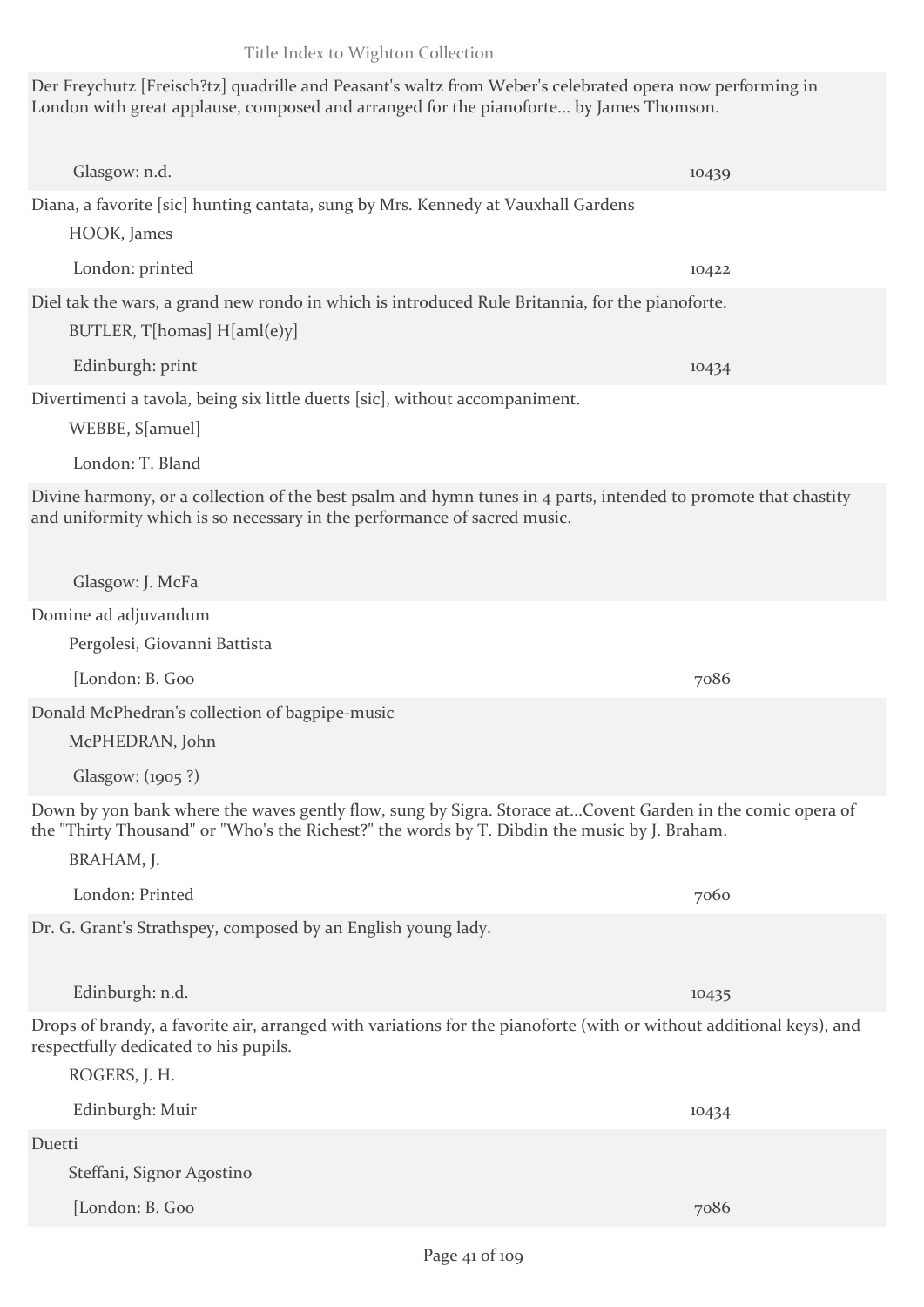7086

Duetto: Ah! proteggete O Dei Sarti, Giuseppe

PLEYEL, [Ignaz]

Duncan Davison, made a rondo for the pianoforte.

Edinburgh: print 10434 Dundee Sacred Harmonist: a selection of psalm tunes, doxologies, etc., in four vocal parts, with an accompaniment for the organ or pianoforte, and an explanation of musical terms ... DUNDEE EAST CHURCH. Dundee: n.d. Dundee Sacred Harmonist: a selection of psalm tunes, doxologies, etc., in 4 vocal parts, with an accompaniment for the organ or pianoforte, and an explanation of musical signs and terms for the use of the... Dundee: n.d. Earl St. Vincent's strathspey, by Miss C.B. Edinburgh: n.d. [ 10435 Edinburgh Repository of music, containing the most select English, Scottish, and Irish airs, reels, strathspeys, etc., arranged for the German flute or violin. Edinburgh: [John Eight new strathspeys & reels adapted for the piano forte, violin &c., composed by D. Rattray, musician Cupar of Fife. Edinburgh: print 10438 Eight new tunes ALLAN, David & Archibald 10438 Eight sonatas for the harpsichord or pianoforte. LUTHER, John Christian London: n.d. 31953 Eight strathspey reels by J. Robertson teacher of music High Street Perth. 10438 Eight suits of easy lessons for the harpsichord. Vol. 2. Opera Sesta. FELTON, Mr. [William] London: John Joh 10427 Page 42 of 109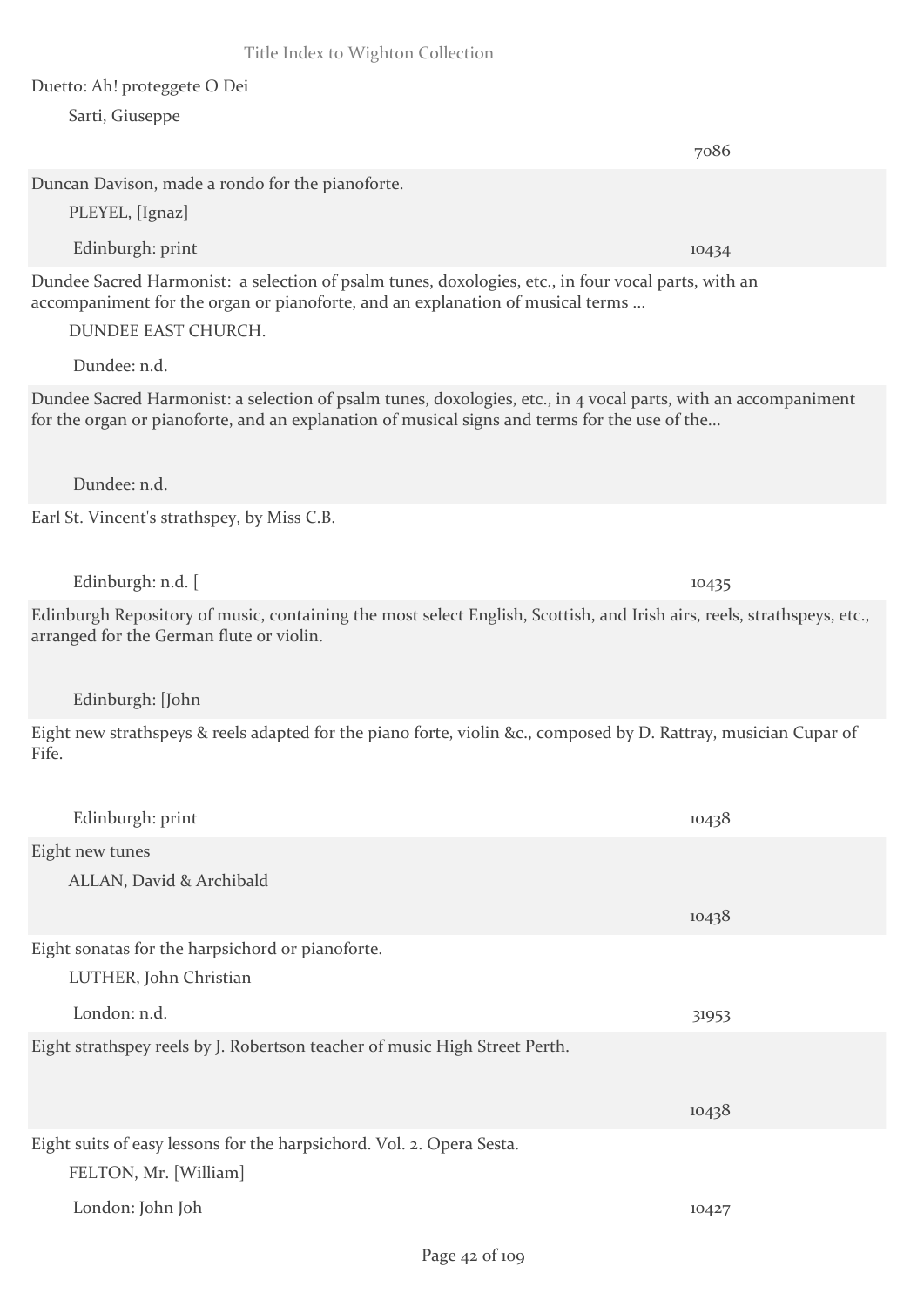## Eighteen airs for 2 violins or German flutes, and a bass. To render this work useful for harpsichord performers, the 1st. violin and bass are put in score.

Encompass'd in an angel's frame, a favourite song, sung by Mr. Bannister in "The Lord of the Manor" JACKSON, William London: printed 10422 English Musical Repository: a choice selection of esteemed English songs, adapted for the voice, violin and German flute. CROSBY & Co., B., (publishers) London: n.d. English Orpheus, (The), consisting of 96 of the most favourite English and Scotch songs, with the musick [sic] for the voice, violin, hautboy, German and common flutes, with the thorough bass for the organ... London: n.d.  $174$  31986 English, the Musical Gazette: and Monthly Intelligencer for 1819. London: 1819 21252 Essex harmony, being a choice collection of the most celebrated songs, catches, canons, epigrams, canzonets, and glees, for two, three, four, five and nine voices from the works of the most eminent masters. London: n.d. 31975 Essex harmony, being a choice collection of the most celebrated songs, catches, canons, epigrams, canzonets, and glees, for two, three, four, five and nine voices from the works of the most eminent masters. London: n.d. 31976 Evenings in Scotland: a collection of the most admired Scottish melodies.

Glasgow n.d. 7067 Fair Eliza, the words and music by a gentleman.

Fair Hebe

THOMSON, A.

JENKINS, George

Edinburgh: Bryso

10419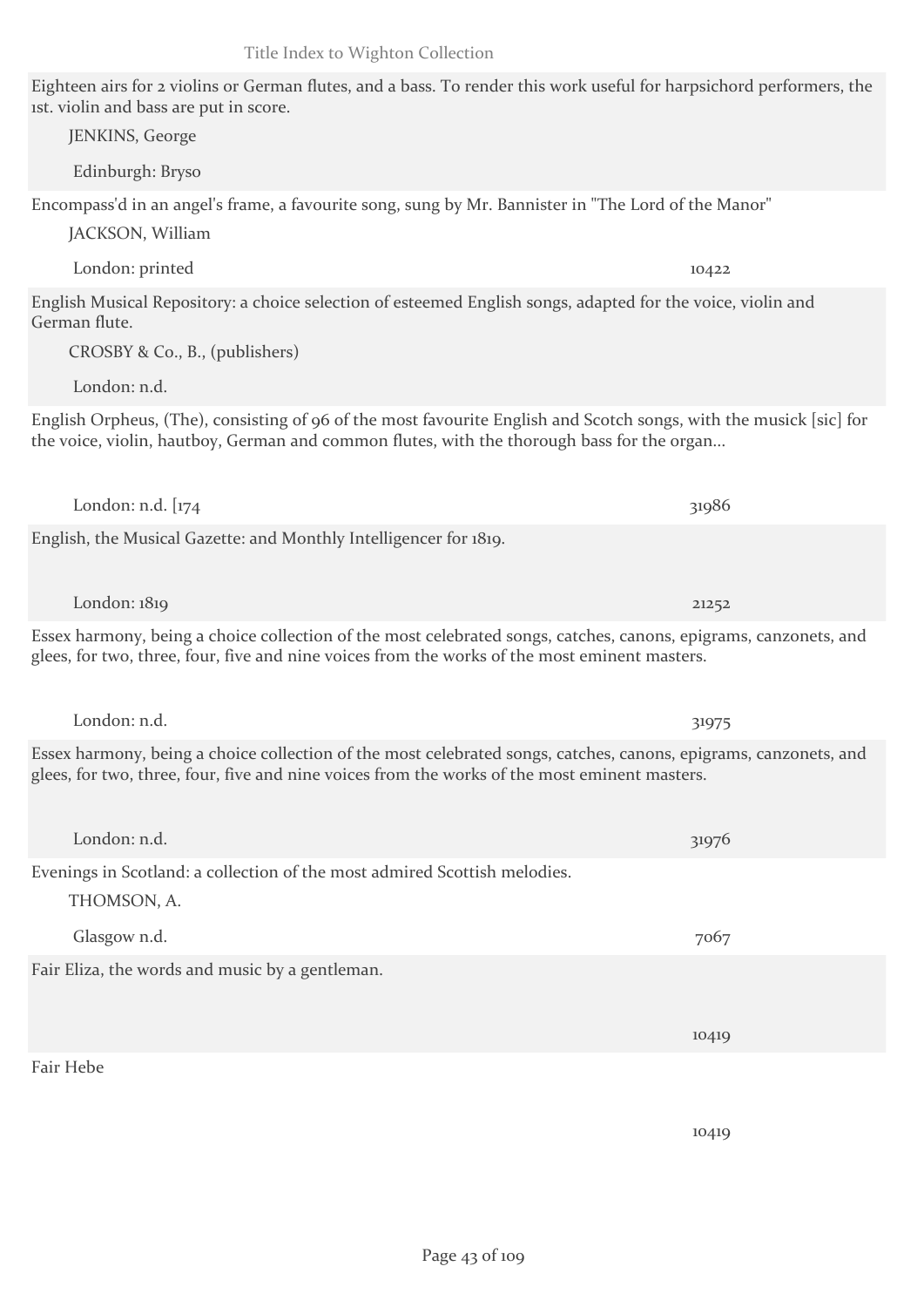Fair in Kinrara blooms the rose, a song in memory of the late Jane Duchess of Gordon...

Knott, John

Aberdeen: Davie 14704 Fal de ral tit, a favourite song, sung by Mr. Edwin in the new pantomime of "Harlequin Teague" or "The Giants Causeway".

London: printed 10422 Fantasia pour le Clavecin Handel, [George Frederick] [London: Goddis 7086

Fashionable dances for 1823, arranged for the pianoforte.

Edinburgh: publi 10438

CAROLAN

ARNE, Michael

Favorite [sic] collection of popular country dances arranged for the pianoforte, violin, etc., with their proper figures.

Favorite collection of the much-admired old Irish tunes; being the original and genuine compositions of Carolan the celebrated Irish bard, set for the harpsichord, pianoforte, violin, and German flute.

Dublin: M. Hime 10448 Favourite collection of English songs, sung by Mr Beard, Miss Young, etc., at Ranelagh Gardens.

London: Skillern 10435

Favourite collection of songs, with the dialogue in the "Arcadian Nuptials", sung by Mr. Beard and Miss Hallam.

ARNE, Thomas A., Mus. Doc.

Fifty favourite Scotch airs for a violin, German flute and violoncello with a thorough bass for the harpsichord.

Fifty favourite Scotch airs for a violin, German flute and violoncello with a thorough bass for the harpsichord. PEACOCK, Francis

London n.d. [176 10506] [176 10506] [176 10506] [176 10506] [176 10506] [176 10506] [176 10506] [176 10506] [1

London: J. Walsh 7090 Fife, Complete tutor for the. Containing the easiest and best methods for learners to obtain a proficiency, with useful directions, lessons, graces &c., as are taught in the Guards and other regiments. Edinburgh: Walk PEACOCK, Francis London: Preston 10508

London: J. Walsh 7090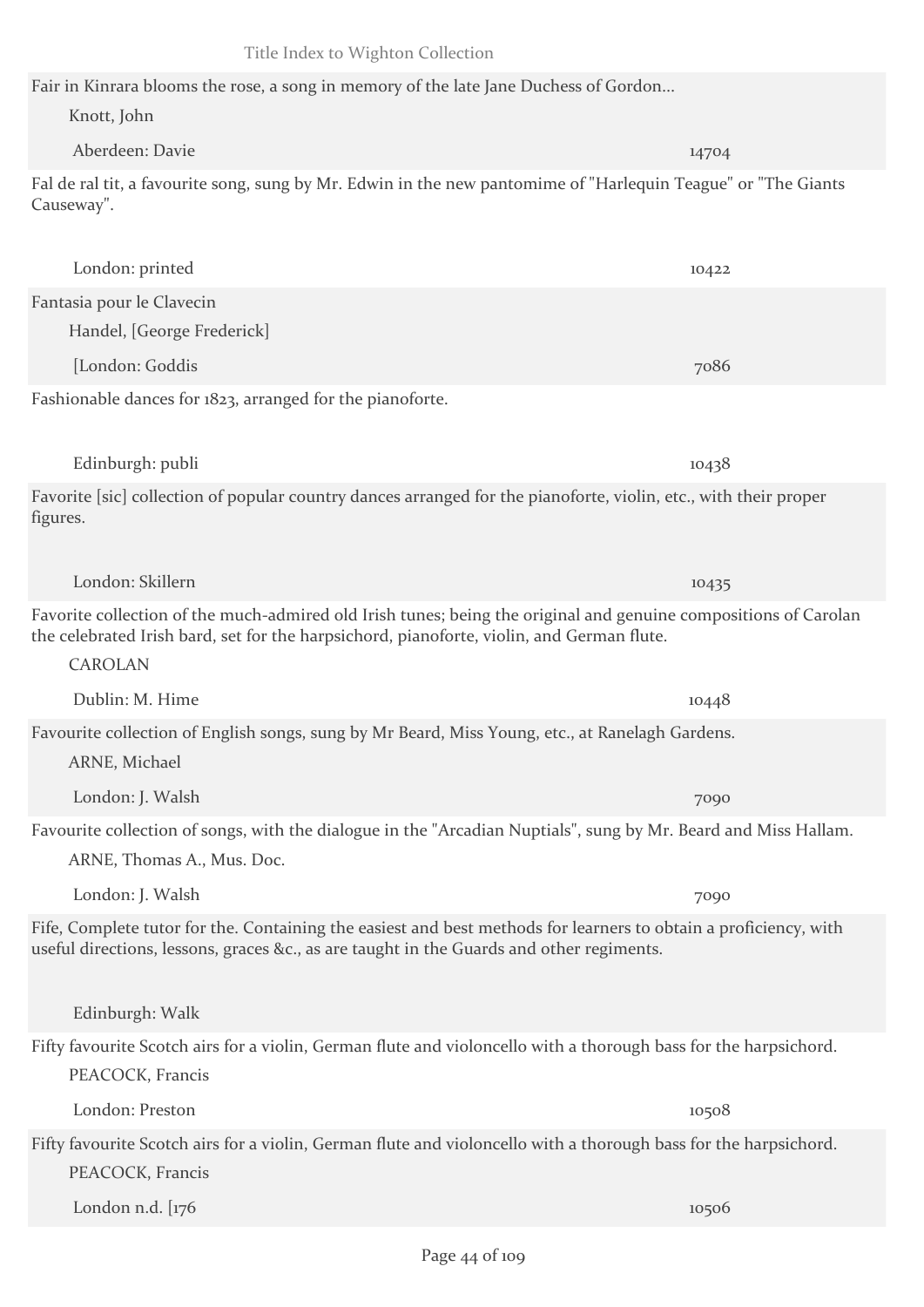| Fifty favourite Scotch airs for a violin, German flute and violoncello with a thorough bass for the harpsichord.<br>PEACOCK, Francis                                                                  |       |
|-------------------------------------------------------------------------------------------------------------------------------------------------------------------------------------------------------|-------|
| London: Preston                                                                                                                                                                                       | 10507 |
| First grand duet for 2 violins, op. 3 [no. 1]<br>Molique, [Wilhelm] B[ernhard]                                                                                                                        |       |
| London: Wessel                                                                                                                                                                                        | 14696 |
| First set of the favorite [sic] French quadrilles, as performed by Mr Gow and his band at the Queens Assembly in<br>George Street rooms, the 20th January 1817, with their proper figures.            |       |
| Edinburgh: print                                                                                                                                                                                      | 10438 |
| Fitzmaurice's New collection of Irish tunes adapted for the piano forte, union pipe, flute & violin.                                                                                                  |       |
| Edinburgh: n.d.                                                                                                                                                                                       | 10435 |
| Five favorite [sic] country dances arranged for the pianoforte or harp by Nath[aniel] Gow.                                                                                                            |       |
| Edinburgh: publi                                                                                                                                                                                      | 10438 |
| Five favorite [sic] tunes arranged for the piano forte or violin & violoncello by Mr. Clarkson.                                                                                                       |       |
| Edinburgh: print                                                                                                                                                                                      | 10438 |
| Five favourite country dances composed and arranged for the pianoforte or harp, with new figures expressly<br>adapted by Mr. Turnbull.                                                                |       |
| Edinburgh: n.d.                                                                                                                                                                                       | 10435 |
| Five favourite country dances, composed and arranged for the pianoforte, with their proper figures.<br>HALL, John                                                                                     |       |
| Ayr: John Hall, n.                                                                                                                                                                                    | 10490 |
| Five hundred melodies, selected from the works of eminent English and foreign authors, including numerous<br>copyright compositions arranged for the flute, violin, oboe, or clarionet<br>PARRY, John |       |
| London: D'Almai                                                                                                                                                                                       | 32006 |
| Five new strathspeys & reels<br>CLARKSON, A.                                                                                                                                                          |       |
| Perth: J. Anderso                                                                                                                                                                                     | 10438 |
| Five new tunes<br><b>BAYNE</b> , Charles                                                                                                                                                              |       |

Edinburgh: print 10438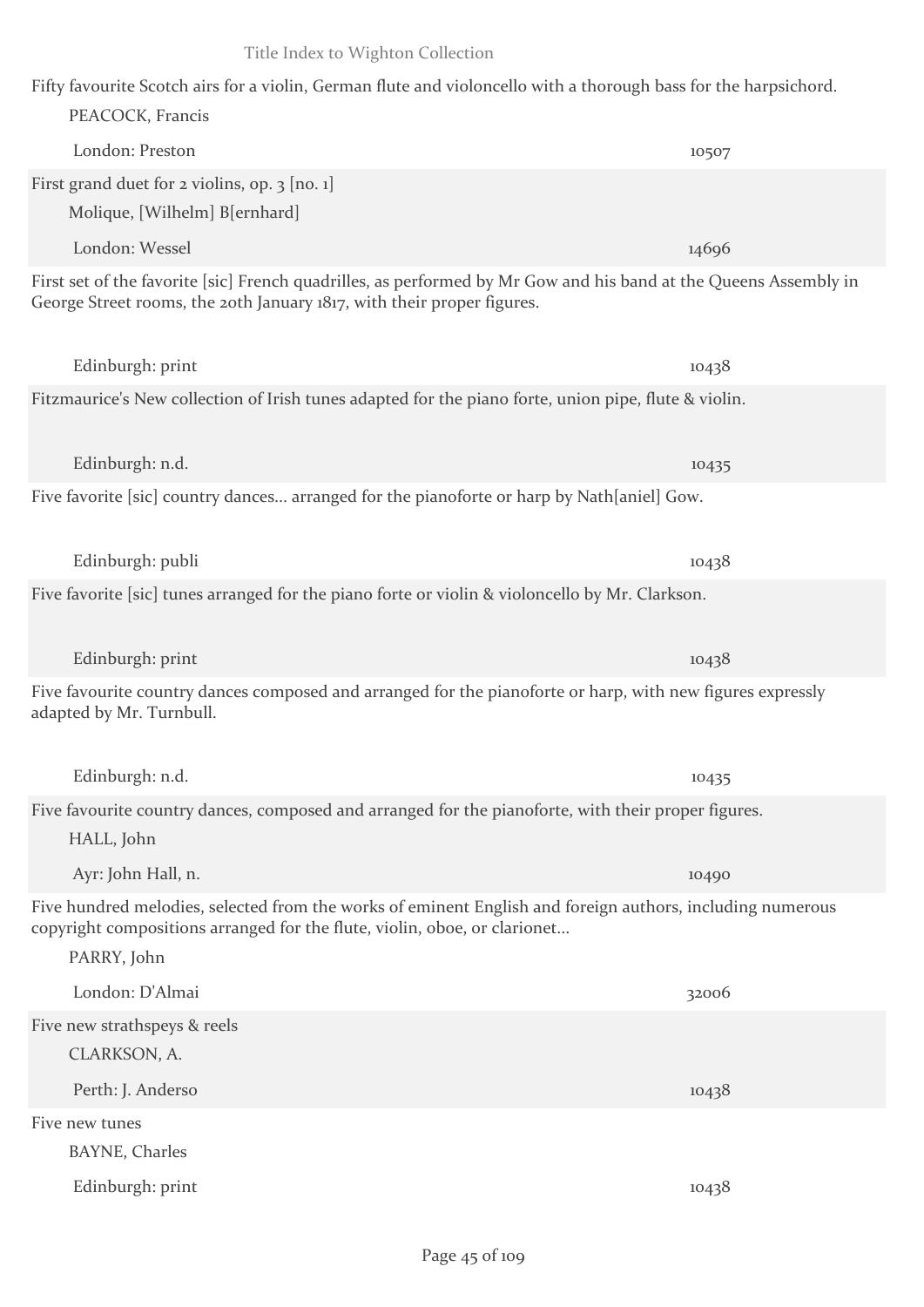#### Five new tunes

| Five new tunes                                                                                                                                                                                            |       |
|-----------------------------------------------------------------------------------------------------------------------------------------------------------------------------------------------------------|-------|
| BAYNE, C[harles]                                                                                                                                                                                          |       |
|                                                                                                                                                                                                           | 10438 |
| Five new tunes arranged for the piano forte.                                                                                                                                                              |       |
| ALEXANDER, John                                                                                                                                                                                           |       |
| Edinburgh: print                                                                                                                                                                                          | 10438 |
| Five new tunes, composed for the piano-forte or violin.                                                                                                                                                   |       |
| ROLLO, Hon. R.                                                                                                                                                                                            |       |
| Edinburgh: print                                                                                                                                                                                          | 10438 |
| Five new tunes.                                                                                                                                                                                           |       |
| ROBERTSON, J                                                                                                                                                                                              |       |
|                                                                                                                                                                                                           | 10438 |
| Flores Musicae, or the Scots Musician, being a general collection of the most celebrated Scots tunes, reels, minuets<br>and marches, adapted for the violin, hautboy or German flute, with a bass for the |       |
| Edinburgh: T. Cl                                                                                                                                                                                          | 10466 |
| Flowers of Scottish Melody                                                                                                                                                                                |       |
| HENDERSON, J. Murdoch                                                                                                                                                                                     |       |
| Glasgow: Bayley                                                                                                                                                                                           | 8358  |
| Folksongs of Britain and Ireland.                                                                                                                                                                         |       |
| KENNEDY, Peter (ed)                                                                                                                                                                                       |       |

London / New Y 28883

For the year 1788, ten new country dances & three cotillons for the harp, harpsichord or pianoforte, with an accompanyment for a violin.

JONES, Thomas

London: printed

For the year 1797, twenty four new country dances, with their proper figures for the harp, piano forte, & violin

London: Corri, D

Forty favorite [sic] Scotch airs, adapted for a violin, German flute or violoncello, with the phrases marked and proper fingering for the latter instrument, being a supplement to the examples in the theory...

GUNN, John

London: printed 10489 Four minuets, & twelve new & most fashionable Scotch & English country dances, for the harp, harpsichord,

PAYNE, William

violin, & German flute; with their proper figures... Book 1st.

London: printed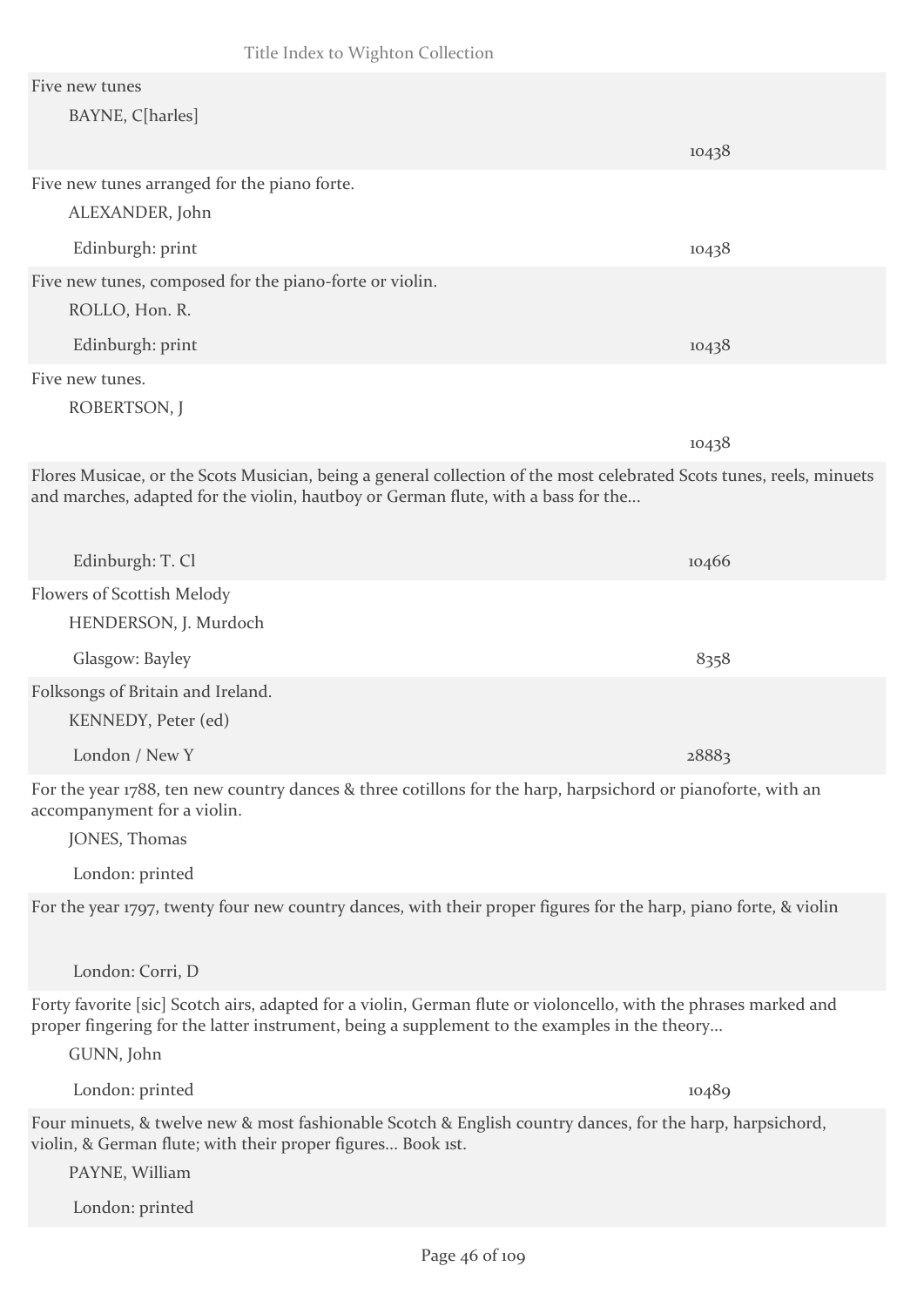| Four new tunes                                                                                                                                                             |       |
|----------------------------------------------------------------------------------------------------------------------------------------------------------------------------|-------|
| <b>BAYNE, Charles</b>                                                                                                                                                      |       |
| Edinburgh: print                                                                                                                                                           | 10438 |
| Four new tunes for 1818 the whole arranged for the pianoforte.                                                                                                             |       |
| COUTTS, J                                                                                                                                                                  |       |
| Edinburgh: print                                                                                                                                                           | 10438 |
| Four new tunes, with the addition of the old sett of "The Braes of Marr".                                                                                                  |       |
| BOWIE, John                                                                                                                                                                |       |
| Edinburgh: The a                                                                                                                                                           | 10459 |
| Four new waltzes arranged for the pianoforte.                                                                                                                              |       |
|                                                                                                                                                                            |       |
| Edinburgh: J Sut                                                                                                                                                           | 8649  |
| Four songs, two cantatas, two elegies, and six catches and glees, etc.                                                                                                     |       |
| <b>BARBER, Robert</b>                                                                                                                                                      |       |
| London: The aut                                                                                                                                                            | 10420 |
| Fourth Cowal Collection of highland bagpipe music selected from the best submitted to the Cowal Highland<br>Gathering Committee for 1932                                   |       |
| COWAL HIGHLAND GATHERING COMMITTEE                                                                                                                                         |       |
| Cowal Highland                                                                                                                                                             |       |
| G. Walker's collection of favorite [sic] dances for the pianoforte or violin. No. 32.                                                                                      |       |
| London: G. Walk                                                                                                                                                            | 10438 |
| Gale's pocket companion for the German flute.                                                                                                                              |       |
| <b>GALE</b>                                                                                                                                                                |       |
| Glasgow: J. Taylo                                                                                                                                                          |       |
| Gamester, the, A tragedy as it is acted at the Theatre Royal in Drury Lane.                                                                                                |       |
|                                                                                                                                                                            |       |
| London: printed                                                                                                                                                            |       |
| Garcon volage, a favorite [sic] quadrille, with other dances waltzes &c. as performed by Cunningham and his band.                                                          |       |
|                                                                                                                                                                            |       |
| Glasgow: printed                                                                                                                                                           | 10438 |
| Gems of Ireland: 200 airs; the most popular of Moore's melodies, all the national airs, and the celebrated melodies<br>of Carolan, Connolan, etc., arranged for the flute. |       |
| CLINTON, J[ohn]                                                                                                                                                            |       |
| London: R. Cock                                                                                                                                                            |       |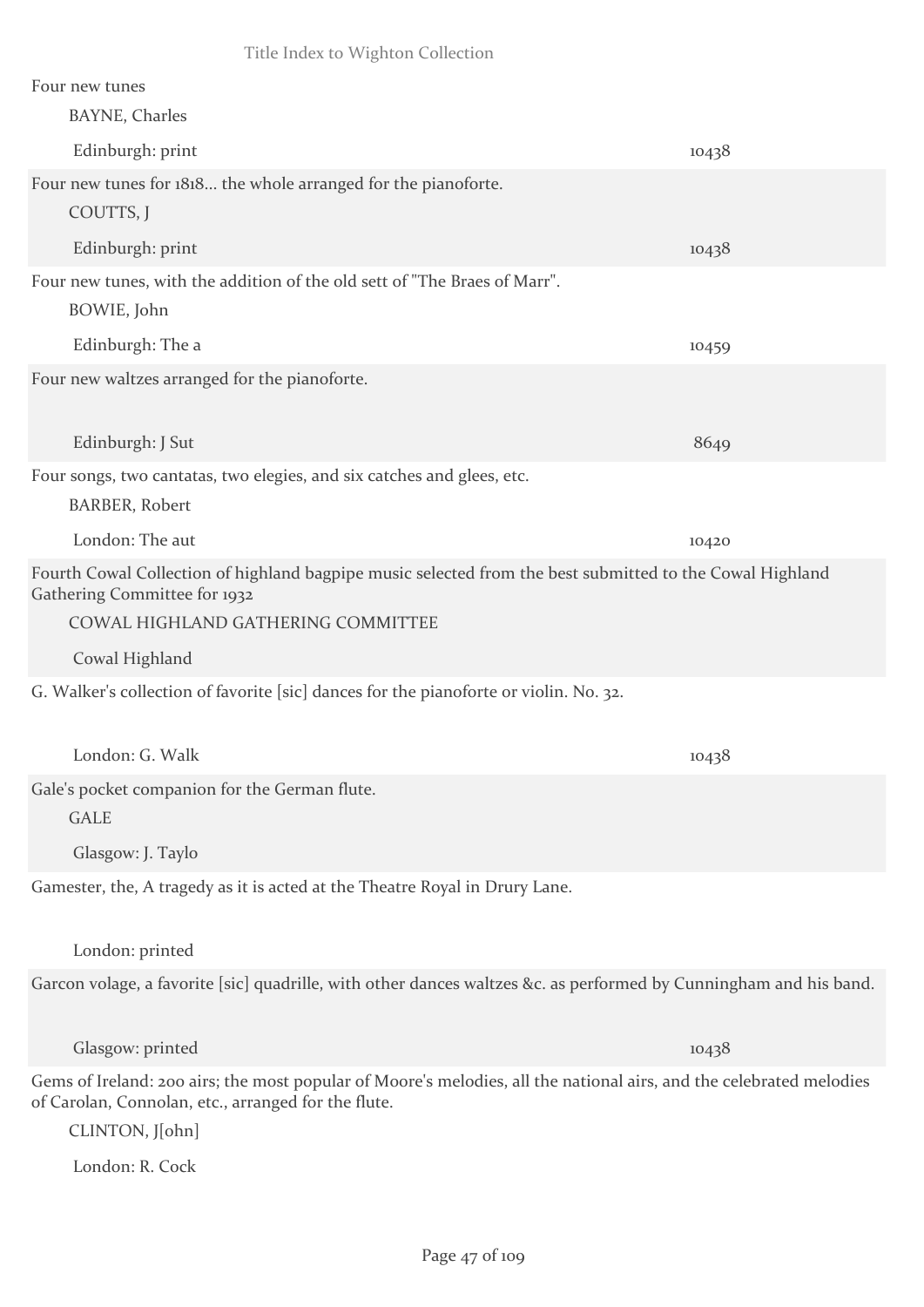Gems of Scottish melody, with new and appropriate symphonies and accompaniments for the pianoforte. MONTIGNANI, W.

Edinburgh: n.d. [

General collection of the ancient Irish music; containing a variety of admired airs never before published, and also the compositions of Conolan and Carolan, collected from the harpers, etc., in the...

BUNTING, Edward

General collection of the ancient music of Ireland, arranged for the pianoforte; some of the melodies adapted for the voice to poetry chiefly translated from the original Irish songs by Thomas Campbell..

George the Fourth's welcome to Auld Reekie.

Dublin: J. Willis 7066

GOW, Nath[aniel]

BUNTING, Edward

Edinburgh: publi 10438

German flute, New instructions for; and the method of double tongueing with proper examples.

German flute, The compleat [sic] tutor for, to which is added a favourite collection of Scots airs, reels, etc.

Edinburgh: Muir,

Glen's collection for the great Highland bagpipe. Containing instructions, marching, dancing and slow airs, expressly adapted for the instrument, many of them for the first time. Parts1-3.

GLEN, David

Edinburgh: J.and

Go to Berwick Johnny, with variations for the pianoforte or harp.

ROSS, John

Goulding & Co's. Select collection of elegant country dances.

London: n.d. 10435

Grand cavalry march in "Timour the Tartar", performed with the greatest applause at the Theatre Royal Covent Garden.

KING, M[atthew] P[eter]

London: printed 10434 Grand quatuor pour le piano-forte, violon, viola et violoncelle oblig?s... op. 17

Ries, Ferdinand

Bonn: Simrock, n 14695

Edinburgh: print 10434

Dublin: J. Willis 7066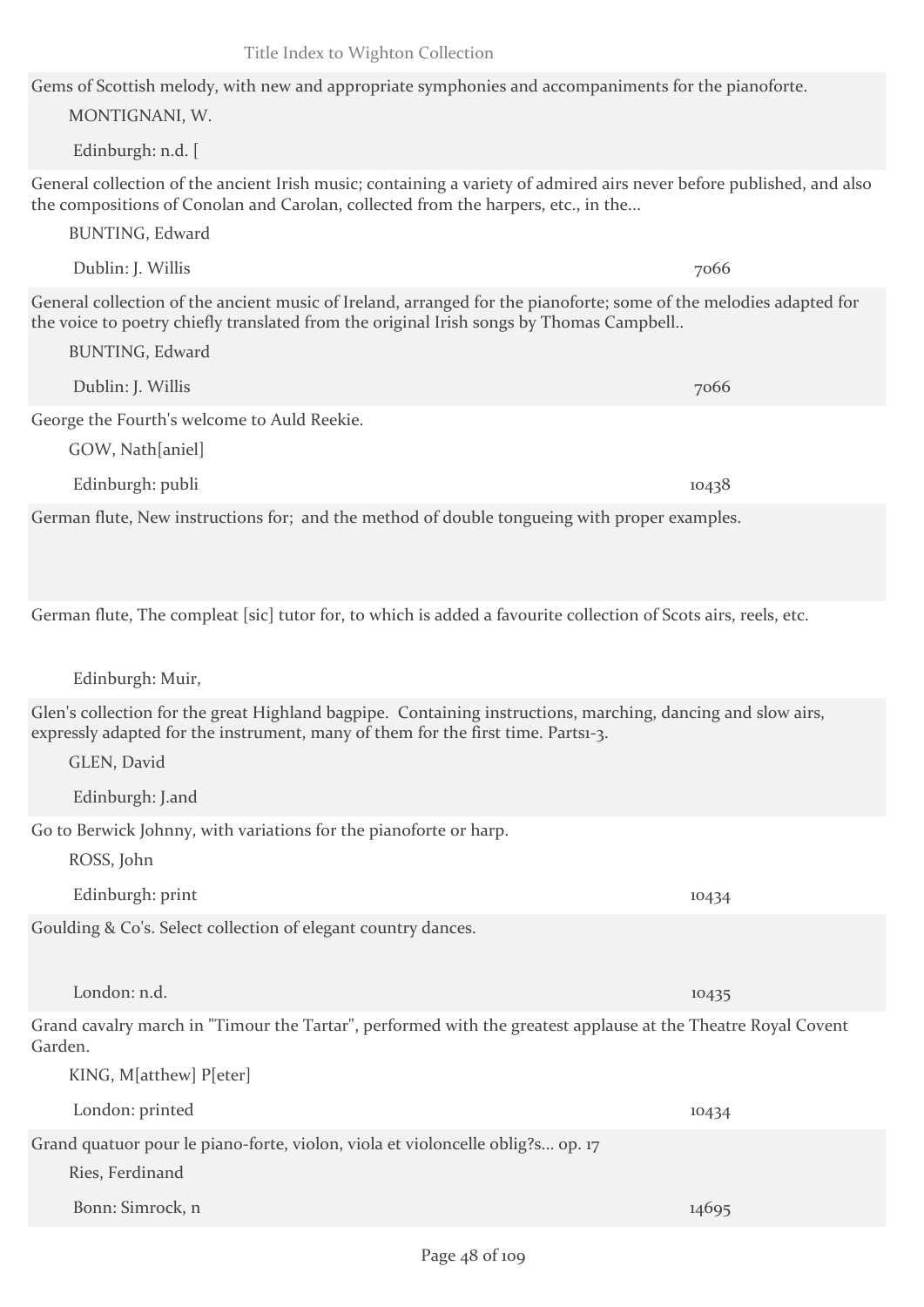Guittar [sic], The compleat [sic] tutor for the.

London: Thomps Gypsey Rondo for the pianoforte. HAYDN, Dr [=Joseph] Edinburgh: Muir, 8649 Hall's selection of dances for 1817 arranged for the piano forte, violin, etc. HALL, John Ayr: J. Hall, n.d. [ 10490 Hamilton's novel and entertaining musical pocket companion for the flute or violin, comprising a selection of the most favorite [sic] Italian, French, English, Scotch and Irish airs, rondos, marches etc... HAMILTON, A. London: n.d. [181 Hamilton's Universal tune-book, a collection of the melodies of all nations, adapted for violin, flute, clarionet [sic], etc. MANSON, James (Ed.) Glasgow: 1853 Hannam's Selection of celebrated Irish melodies, properly arranged either as solos or duetts [sic] for the German flute, patent flageolet or violin. London: H Hann Harmonicon 25793 Harpsichord, the Miscellany, containing the Coronation Anthem and the Water Piece, by Handel; The overture to Comus, and Thomas and Sally, by Arne; A concerto, by Hasse; God Save the King, with variations... London: n.d. 7061 Hart's 11th set of quadrilles selected from Rossini's beautiful opera of Zelmira with their proper figures in French and English... arranged for the pianoforte or harp... by Joseph Hart.

Hart's Hunter of Tyrol, or, Alpine quadrilles.

London: n.d. 10439

London: n.d. 10439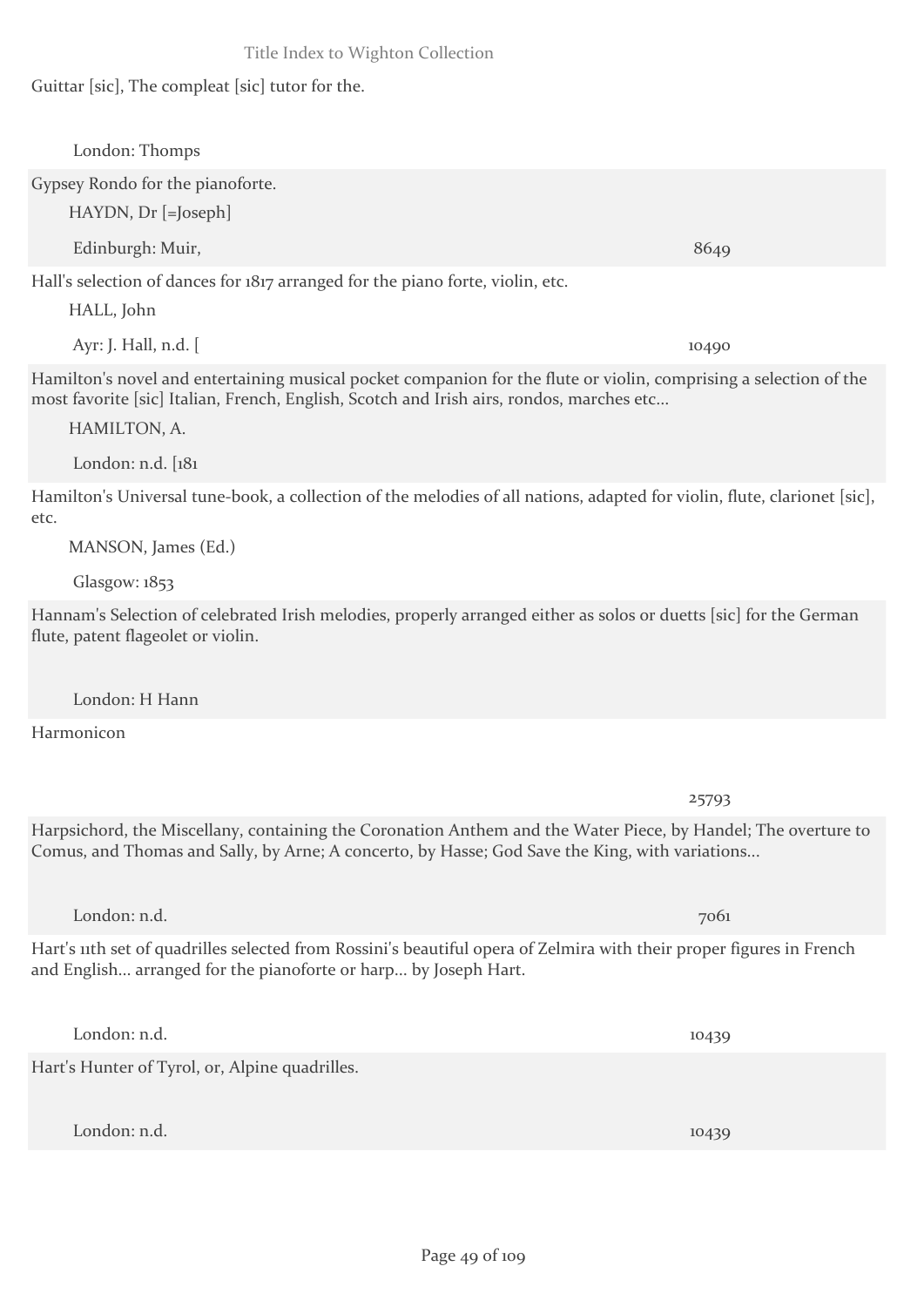Hart's Irish quadrilles... arranged for the pianoforte and harp

Hasse's comic tunes to the opera and theatre dances

HASSE, Sig[nor Johann Adolf]

HART, Joseph

London: n.d. 10439

Hart's much-admired 5th. set of Scotch quadrilles... composed and arranged for the pianoforte or harp by Joseph Hart.

London: n.d. 10439

London: J. Walsh Haughton's welcome, and Three new tunes. [MITCHELL, Wm] 10435 Haughty Delia, sung by Mr. Vernon at Vauxhall. 10419 Hautboy, The compleat [sic] tutor for the, with a choice collection of the most celebrated Italian, English and Scotch tunes. London: C.& A. T Hen Ganiadau Cymru, Cambro-British melodies or the national songs and airs of Wales, harmonized with new basses and variations for the harp, etc., forming the 3rd vol. of musical...relicks [sic] of the Welsh bards. JONES, Edward London: for the a 7082 Henderson's collection of marches, strathspeys, reels and jigs, to which is prefixed an illustration of the principles of bagpipe music. HENDERSON, Peter Glasgow: Peter H Henderson's tutor for the bagpipe and collection of pipe music. HENDERSON, Peter Glasgow: Peter H Hey Tuttie Taitie, with variations for the pianoforte. ROSS, Daniel

Edinburgh: print 10434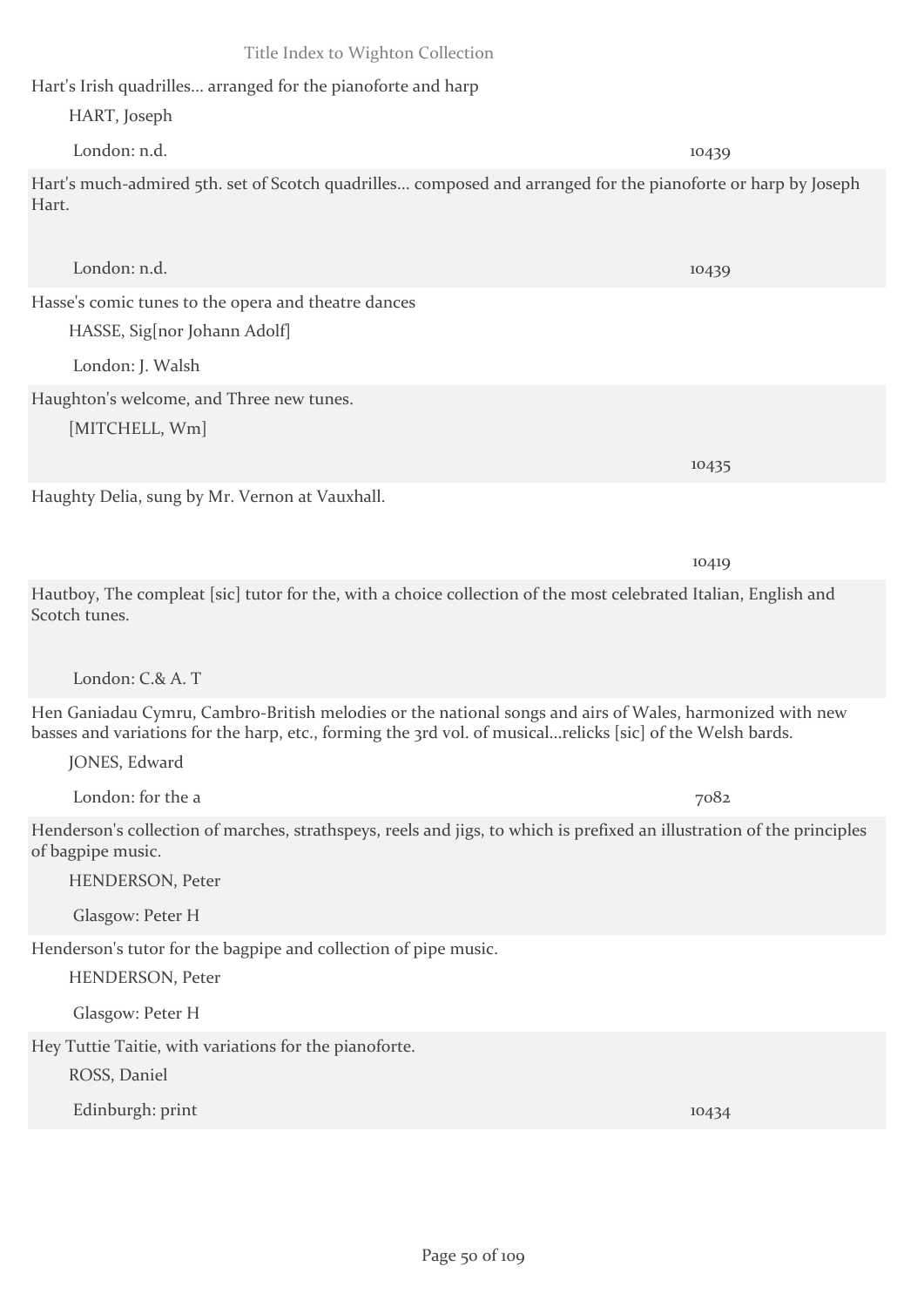Hibernia and much admired rondo with Paddy Carey and Lord Wellington's quick step arranged for the pianoforte.

| BARBIERI, C.                                                                                                                                                                                                           |       |
|------------------------------------------------------------------------------------------------------------------------------------------------------------------------------------------------------------------------|-------|
| Edinburgh: Muir                                                                                                                                                                                                        | 8649  |
| Highland medley, overture, in which are introduced 7 celebrated national airs - "Garb of old Gaul", "Campbells are<br>coming", etc.<br>ROBERTSON, Alex.                                                                |       |
| Edinburgh n.d.                                                                                                                                                                                                         | 10434 |
| Hime's Selection of the most favorite [sic] dances, Nos. 1, 2, 5, 10, 22 & 23.                                                                                                                                         |       |
| Liverpool: 1808-1                                                                                                                                                                                                      | 10435 |
| His Excellency, General Lord Cathcart's strathspey, set for the piano-forte, composed by a young lady.                                                                                                                 |       |
| Edinburgh: print                                                                                                                                                                                                       | 10438 |
| His Royal Highness the Prince Regent's strathspey & reel with three other original tunes.                                                                                                                              |       |
| GOW, R.                                                                                                                                                                                                                |       |
| Glasgow: Publish                                                                                                                                                                                                       | 10438 |
| Historical memoirs of the Irish bards, interspersed with anecdotes of, and occasional observations on the music of<br>Ireland, also an historic- al and descriptive account of the musical instruments of the          |       |
| WALKER, Joseph C.                                                                                                                                                                                                      |       |
| London 1786                                                                                                                                                                                                            | 21258 |
| How d'ye do, sung by Master Herryman at Sadlers Wells                                                                                                                                                                  |       |
| BRIDE, R[ichard]                                                                                                                                                                                                       |       |
|                                                                                                                                                                                                                        | 10419 |
| III Duos pour deux violons, op. 33                                                                                                                                                                                     |       |
| Krommer, F[ranz]                                                                                                                                                                                                       |       |
| Bonn & Paris: N                                                                                                                                                                                                        | 14692 |
| Illustrations of the lyric poetry and music of Scotland, originally compiled to accompany the "Scots Musical"<br>Museum", and now published separately, with additional notes and illustrations.<br>STENHOUSE, William |       |
|                                                                                                                                                                                                                        |       |
| Edinburgh: 1853                                                                                                                                                                                                        |       |
| Instructions for the guitar, with a collection of airs, songs, and duets.                                                                                                                                              |       |

London: Robert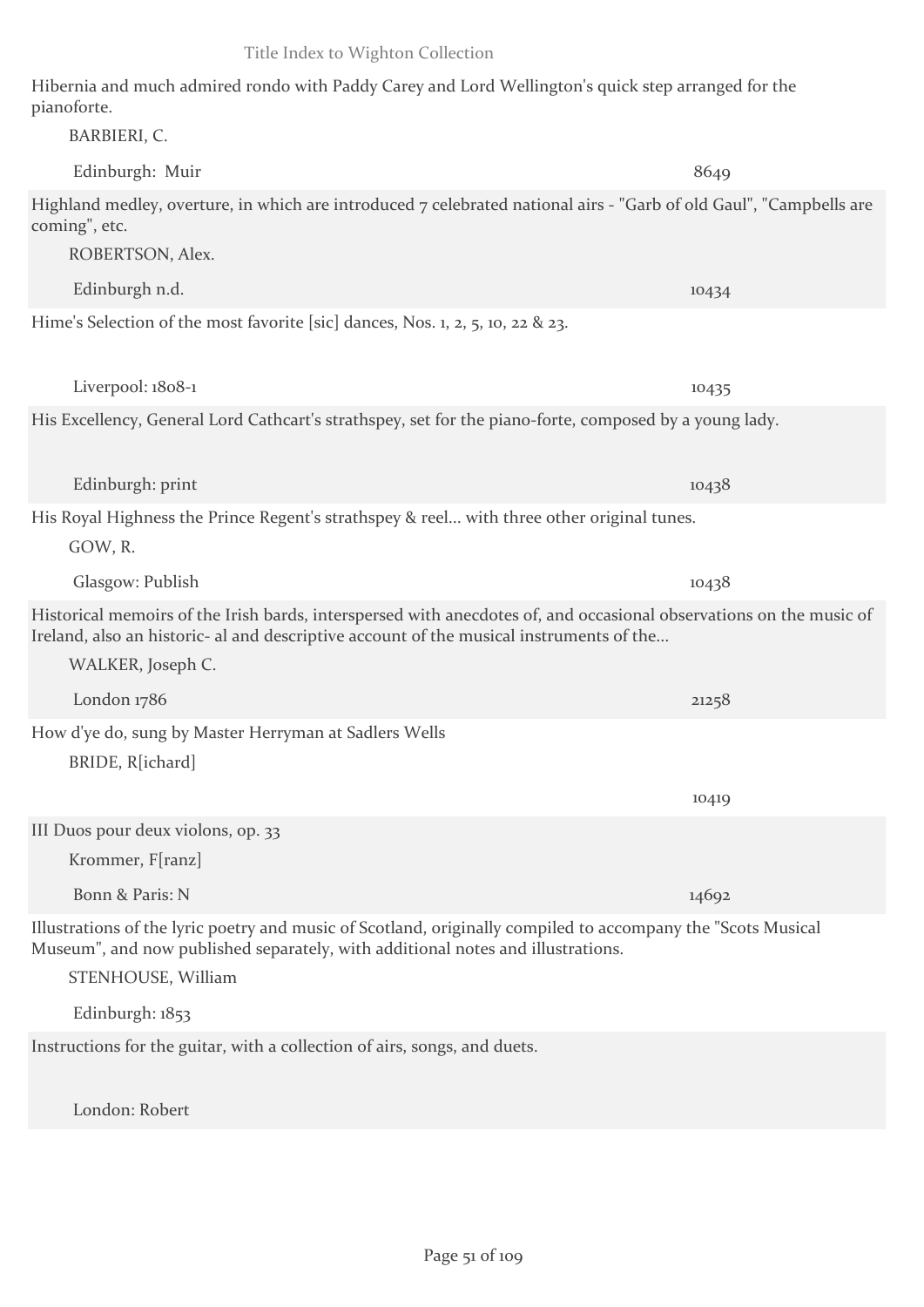Irish Musical Repository: a choice selection of esteemed Irish songs, adapted for the voice, violin, and German flute.

#### London: for B Cr

Irish Musical Repository: a choice selection of esteemed Irish songs, adapted for the voice, violin, and German flute.

London: for B Cr

Irish Tunes for the Scottish and Irish War-Pipes. WALSH, William

Edinburgh: Davi

Jack Lattin, with variations.

Jockey, a favourite new Scotch ballad, sung by Mrs. Baddeley, at Vauxhall.

10419 Jolly beggars, the: a cantata by Burns; set to music, with accompaniments for the pianoforte, violin, flute, and violincello. BISHOP, Henry R. Edinburgh: Geor 3253 Joy to great Caesar, for the pianoforte. Glasgow: printed 10434 Kitty of the Clyde, a favorite ballad sung by Mr. Slader, at the Aquatic Theatre Sadlers Wells, in the Caledonian spectacle of An Bratach, written by C. Dibdin Junr., composed by W. Reeve. REEVE, W. London: printed 7060 Knitt the pocky, a favorite strathspey reel with variations for the pianoforte. COOPER, Isaac Glasgow: printed 10434 Knitt the Pocky. With variations arranged for the pianoforte. COOPER, Isaac Edinburgh: Muir 8649 La flute enchant?e de Mozart, 22e Trio [sic] Knecht et Renat No details 14697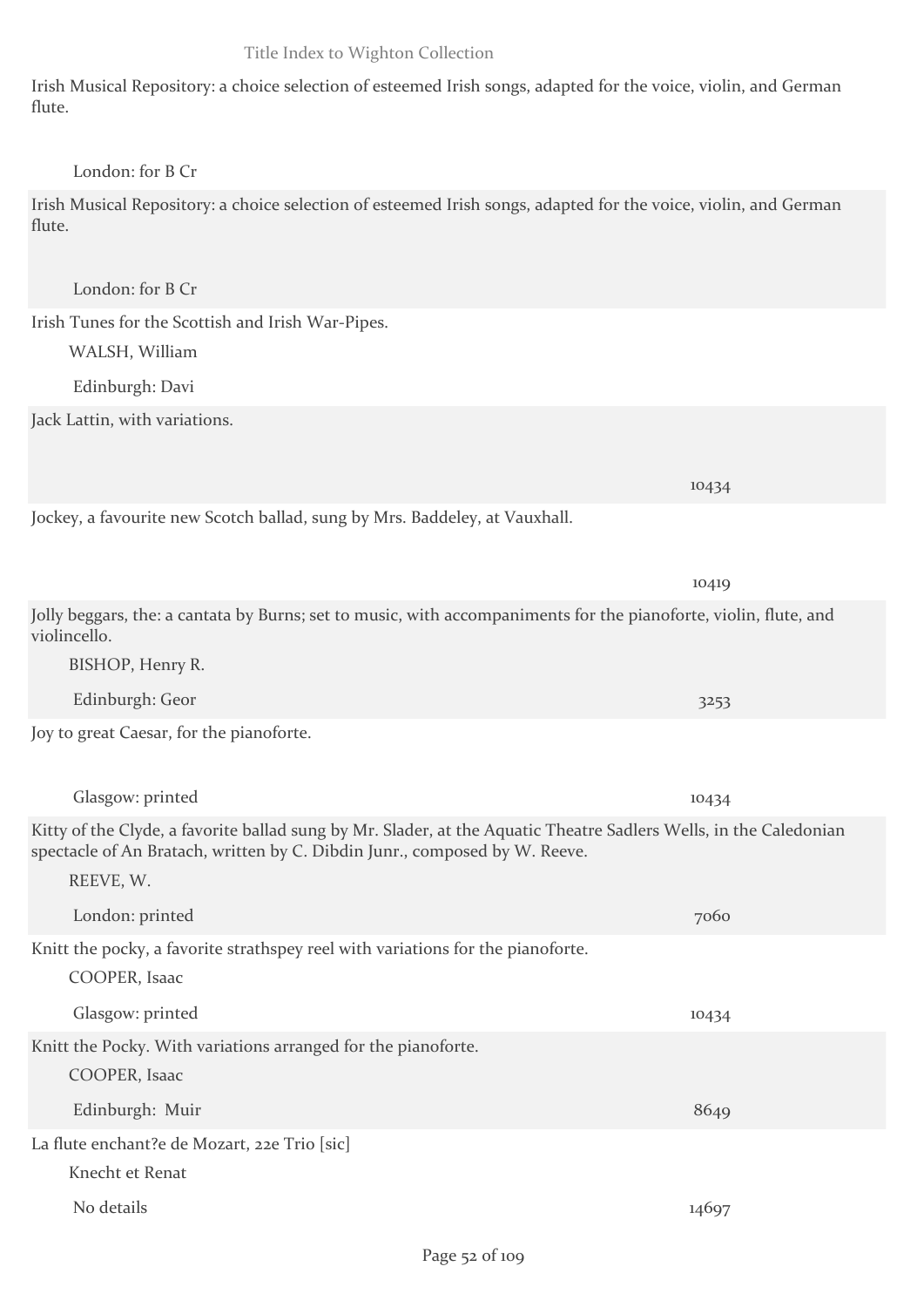Lady Ann Montagu Scot, a medley... to which are added the favorite [sic] dances of 1814 as performed at his annual ball in George Street assembly rooms the 8th March. No. 1. GOW, Nath[aniel] Edinburgh: print 10438 Lady Ann Stewart's favorite [sic] strathspey... to which is added four favorite [sic] tunes. GOW, Nath[aniel] Glasgow: printed 10438 Lady Callander's dance and waltz, with four other favourite tunes for the pianoforte. Edinburgh: n.d. 10435 Lady Charlotte Campbell's new strathspey. MACKINTOSH, Robert Edinburgh: n.d. 7077 Lady Hunter Blair's reel and waltz, a medley... to which are added six favorite [sic] dances of 1815, all as performed at his annual ball in George Street assembly rooms the 14th March. No. 2. GOW, Nath[aniel] Edinburgh: print 10438 Lady Lucy Ramsay's Favorite [sic], a strathspey, by a female amateur, and Kiss me Sweetly a very old reel, as also Sally Kelly and the Duke of Cumberland's Strathspey, to which is added the beautiful Opera Dance. Edinburgh: print 10438 Lady Mackenzie of Coul's Strathspey... and Delvine House a favorite medly... and Mr. Don's Strathspey, to which is added two tunes composed by a gentleman. GOW, Nath[aniel] Edinburgh: print 10438 Lady Mary Ramsay's strathspey & the Earl of Dalhousies reel, a new medley danced at the Edin[bu]r[gh] assembly... to which is added three favorite [sic] tunes. GOW, Nath[aniel] Edinburgh: print 10438 Lady Matilda Bruce's reel... to which is added four favourite tunes as performed at all the fashionable meetings in Autumn 1810. GOW, Nath[aniel] Edinburgh: print 10438 Lady Moncrieff of Moncrieff's medley, with other new tunes... as performed at his annual ball, 13th March, 1821. GOW, Nath[aniel] Edinburgh: print 10438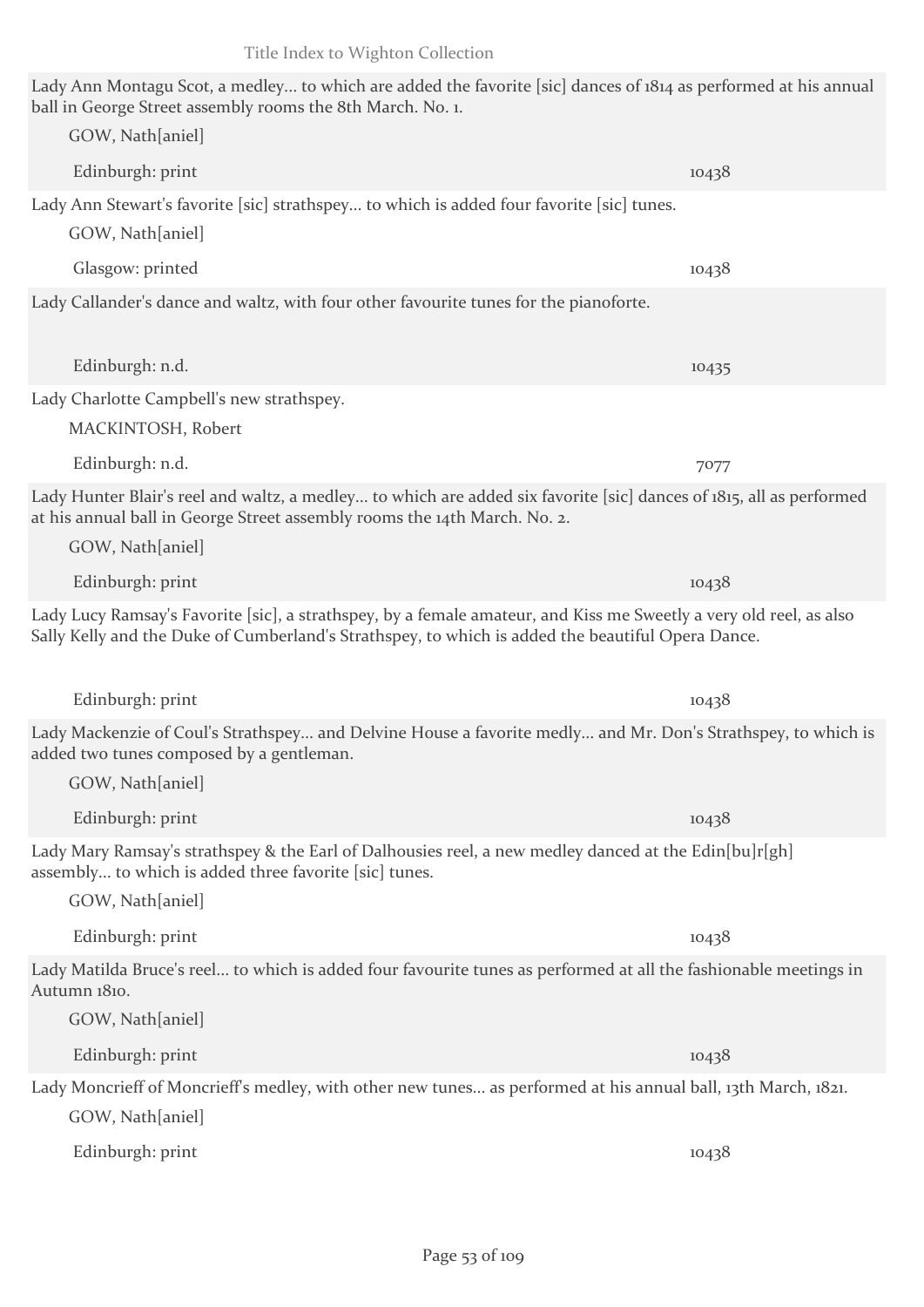| Lament for Mr. Sharpe of Hoddom to which are added six favorite [sic] tunes, performed at his annual ball in<br>George Street assembly rooms.                                                                             |       |
|---------------------------------------------------------------------------------------------------------------------------------------------------------------------------------------------------------------------------|-------|
| GOW, Nath[aniel]                                                                                                                                                                                                          |       |
| Edinburgh: print                                                                                                                                                                                                          | 10438 |
| Langolee. With new variations for the pianoforte.                                                                                                                                                                         |       |
| Edinburgh: Muir,                                                                                                                                                                                                          | 8649  |
| Largo's fairy dance, compos'd by Nath. Gow, with variations for the pianoforte.<br>SCHETKY, G.                                                                                                                            |       |
| Edinburgh: print                                                                                                                                                                                                          | 10434 |
| L'art du violon; nouvelle methode.<br>BAILLOT, P                                                                                                                                                                          |       |
| Paris: E. Troupe                                                                                                                                                                                                          | 8227  |
| Le premier navigateur, or the Force of Love, a grand pantomime ballet by Mons[ieu]r Gardel, performed at the<br>King's Theatre, Haymarket, selected and adapted for the pianoforte or harpsichord.<br>MAZZINGHI, [Joseph] |       |
| London: Longma                                                                                                                                                                                                            |       |
| Les fleurs, a set of quadrilles by James A. Steven.                                                                                                                                                                       |       |
| Glasgow: n.d.                                                                                                                                                                                                             | 10439 |
| Lessons on the practice of singing with an addition of the church tunes, in 4 parts, and a collection of hymns,<br>canons, airs and catches for the improvement of beginners.<br>GILSON, Cornforth                        |       |
| Edinburgh: 1759                                                                                                                                                                                                           |       |
| Lethe a dramatic satire.<br>GARRICK, D.                                                                                                                                                                                   |       |
| London: $1749$                                                                                                                                                                                                            |       |
| Lewie Gordon, a favorite rondo for the pianoforte.<br>BUTLER, T[homas] H[aml(e)y]                                                                                                                                         |       |
| Edinburgh: print                                                                                                                                                                                                          | 10434 |
| Lieber Augustine, and seven other favourite airs for the harp or pianoforte                                                                                                                                               |       |
| Edinburgh: n.d.                                                                                                                                                                                                           | 10435 |
| LINNET, the, A choice selection of the most admired popular songs, sentimental, etc. arranged for the violin, flute<br>and voice                                                                                          |       |

London: 1831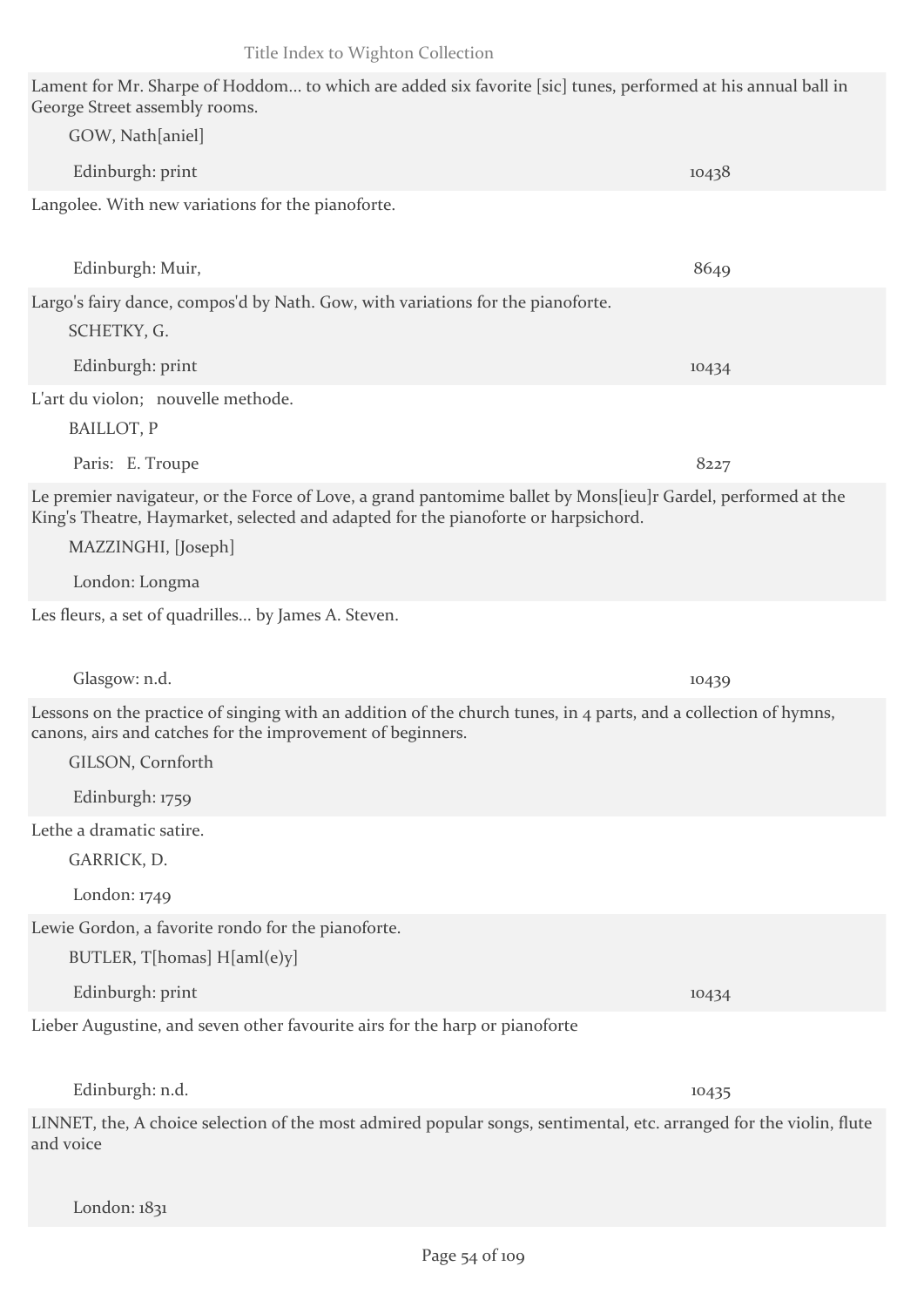# Lochail's march, with variations for the harpsichord or pianoforte

| Edinburgh: print                                                                                                                                                      | 10434 |
|-----------------------------------------------------------------------------------------------------------------------------------------------------------------------|-------|
| Loder's collection of dances for 1814, arranged for the pianoforte, as danced at the upper and lower rooms, and at<br>all the fashionable private assemblies, in Bath |       |
| London: printed                                                                                                                                                       | 10438 |
| Logan's collection of highland bagpipe music                                                                                                                          |       |
| <b>LOGAN</b>                                                                                                                                                          |       |
| London: Paterso                                                                                                                                                       |       |
| Logan's collection of highland bagpipe music                                                                                                                          |       |
| <b>LOGAN</b>                                                                                                                                                          |       |
| Inverness: Logan                                                                                                                                                      |       |
| Logan's collection of highland bagpipe music<br><b>LOGAN</b>                                                                                                          |       |
| Inverness: Logan                                                                                                                                                      |       |
| Logan's collection of highland bagpipe music                                                                                                                          |       |
| <b>LOGAN</b>                                                                                                                                                          |       |
| Inverness: Logan                                                                                                                                                      |       |
| Logan's collection of highland bagpipe music                                                                                                                          |       |
| <b>LOGAN</b>                                                                                                                                                          |       |
| Inverness: Logan                                                                                                                                                      |       |
| Logan's collection of highland bagpipe music                                                                                                                          |       |
| <b>LOGAN</b>                                                                                                                                                          |       |
| Inverness: Logan                                                                                                                                                      |       |
| Logan's collection of highland bagpipe music                                                                                                                          |       |
| <b>LOGAN</b>                                                                                                                                                          |       |
| London: Paterso                                                                                                                                                       |       |
| Logan's collection of highland bagpipe music                                                                                                                          |       |
| <b>LOGAN</b>                                                                                                                                                          |       |
| Inverness: Logan                                                                                                                                                      |       |
| Logan's collection of highland bagpipe music                                                                                                                          |       |
| <b>LOGAN</b>                                                                                                                                                          |       |
| Inverness: Logan                                                                                                                                                      |       |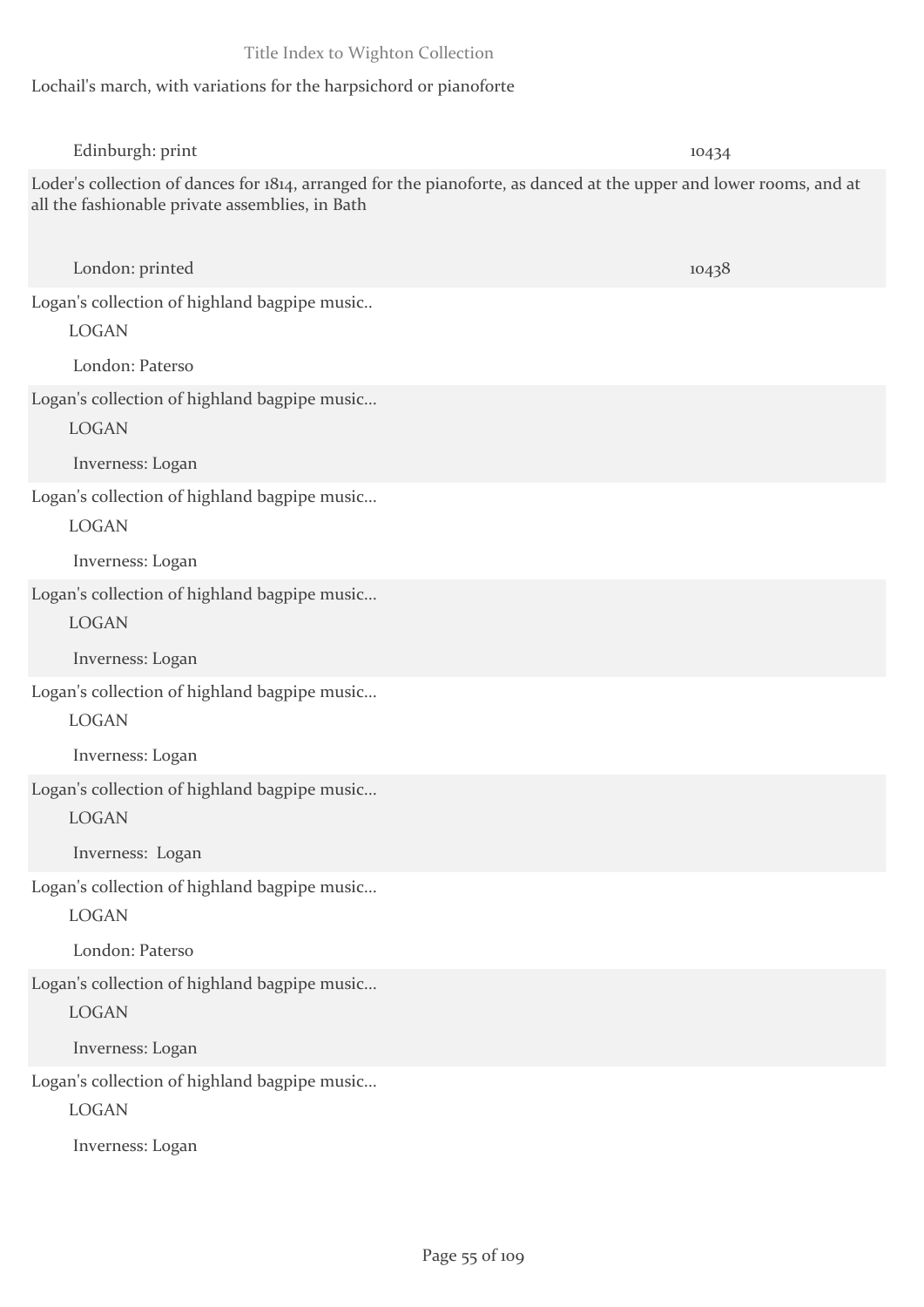Logan's complete tutor for the highland bagpipe and a selection of marches, laments, strathspeys, reels & country dances...

| <b>LOGAN</b>                                                                                                                                                                      |       |
|-----------------------------------------------------------------------------------------------------------------------------------------------------------------------------------|-------|
| Inverness: Logan                                                                                                                                                                  |       |
| Logie o' Buchan, a favorite [sic] medley.                                                                                                                                         |       |
| HAMILTON, John [arr.]                                                                                                                                                             |       |
| Edinburgh: n.d.                                                                                                                                                                   | 10434 |
| Lord Breadalbane's march, or Boddich na Mbrigs.                                                                                                                                   |       |
|                                                                                                                                                                                   |       |
| Glasgow: n.d.                                                                                                                                                                     | 10435 |
| Lord Cathcart's welcome home, a favourite country dance taken (and altered) from Haydns celebrated Military<br>Symphony to which is added four favourite dances of the year 1808. |       |
| GOW, Nath[aniel]                                                                                                                                                                  |       |
| Edinburgh: print                                                                                                                                                                  | 10438 |
| Lord Wellington, with four fashionable tunes for the pianoforte.                                                                                                                  |       |
|                                                                                                                                                                                   |       |
| Edinburgh: n.d.                                                                                                                                                                   | 10435 |
| Lottery, the, a farce as it is acted at the Theatre Royal in Drury Lane by His Majesty's servants, with the musick<br>[sic] prefix'd to each song.                                |       |
| London: $1732$                                                                                                                                                                    |       |
| Love in a riddle; a pastoral as it is acted at the Theatre Royal by His Majesty's Servants [with the tunes to the<br>songs.<br>CIBBER, Colley                                     |       |
| London: J. Watts                                                                                                                                                                  |       |
| Lovely nymph, sung by Mr. du Bellamy, in Midas, at the Theatre Royal Covent Garden.                                                                                               |       |
|                                                                                                                                                                                   |       |
|                                                                                                                                                                                   | 10419 |
| Lowe's Selection of fashionable Spanish country dances with the proper terms for the figures as taught at his<br>academy Assembly Rooms                                           |       |
|                                                                                                                                                                                   |       |
| Glasgow: n.d.                                                                                                                                                                     | 10435 |
| Lyrics airs: consisting of specimens of Greek, Albanian, Wallachian, Turkish, Arabian, Persian, Chinese, and<br>Moorish national songs and melodies<br>JONES, Edward              |       |
| London: 1804                                                                                                                                                                      | 10431 |
|                                                                                                                                                                                   |       |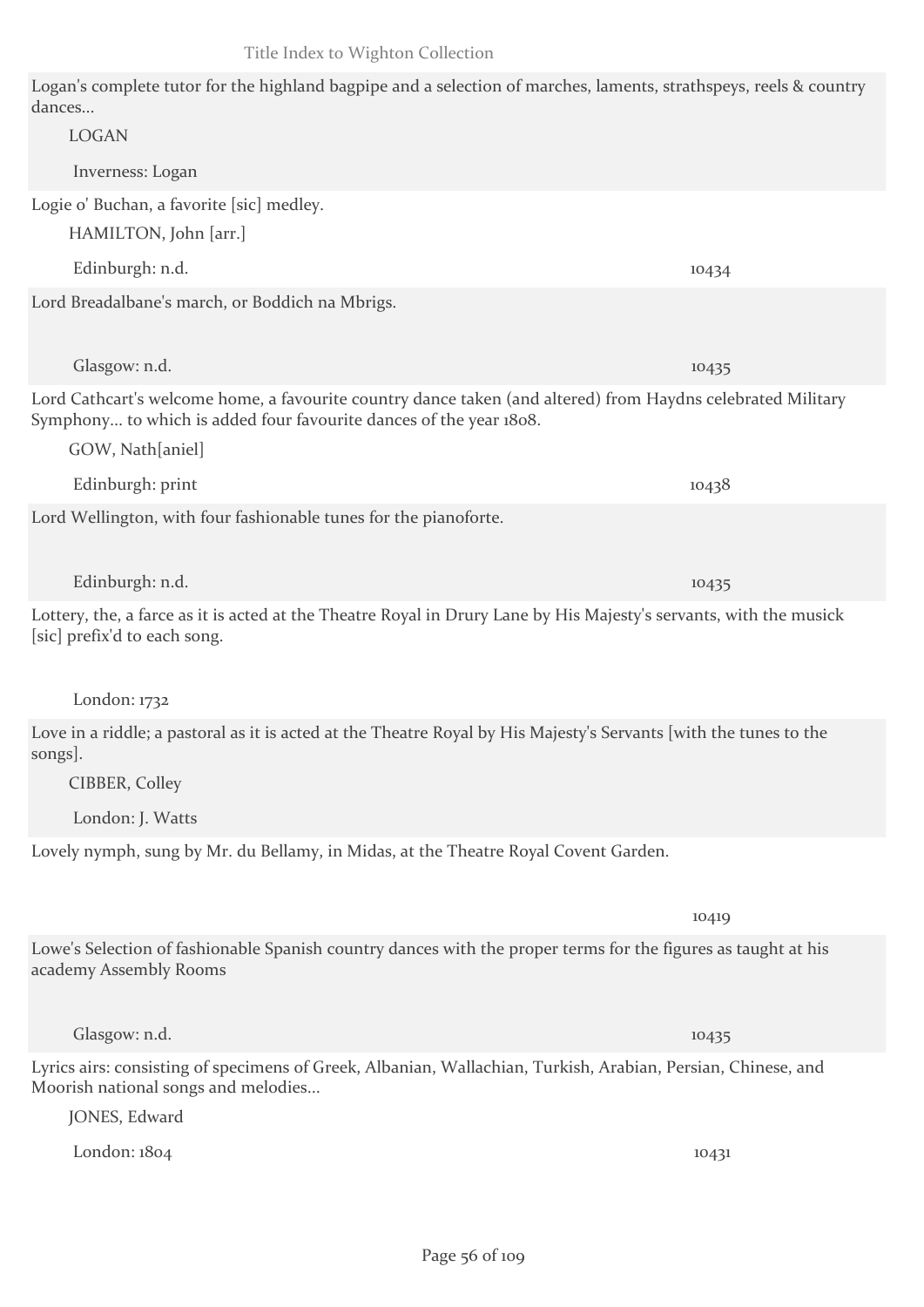| Mackintosh's Third collection of strathspeys.                                                                                                                                                                                      |       |
|------------------------------------------------------------------------------------------------------------------------------------------------------------------------------------------------------------------------------------|-------|
| Edinburgh: n.d.                                                                                                                                                                                                                    | 10435 |
| Mackintosh's Third collection of strathspeys.                                                                                                                                                                                      |       |
| Edinburgh: n.d.                                                                                                                                                                                                                    | 10435 |
| MacLeod's tutor for the highland bagpipe containing about 130 tunes<br>MacLEOD, Pipe-Major A. R.                                                                                                                                   |       |
| Edinburgh: A. R.                                                                                                                                                                                                                   |       |
| Maggie Lauder with variations for the pianoforte, flute and violin.                                                                                                                                                                |       |
| London: G. Walk                                                                                                                                                                                                                    | 8649  |
| Manuscript collection of waltzes, minuets, strathspeys, reels and songs.                                                                                                                                                           |       |
|                                                                                                                                                                                                                                    | 10439 |
| Marche des Marseillois                                                                                                                                                                                                             |       |
|                                                                                                                                                                                                                                    | 10435 |
| Marquis de la Romanas Waltz, to which is added five favourite dances as performed at the Queens Assembly<br>George Street 1810, the whole arranged and corrected by Nath[aniel] Gow.                                               |       |
| Edinburgh: print                                                                                                                                                                                                                   | 10438 |
| Masonick [sic] melodies; being a choice selection of the most approved masonick songs, duets, glees, catches,<br>hymns, odes, etc., appropriate to all masonick occasions, the whole set to musick [sic]: and<br>EASTMAN, Br. Luke |       |
| Boston [U.S.]: T                                                                                                                                                                                                                   |       |
| Master Fox Maule of Panmure's birth-day, a strathspey<br>PETRIE, Robert                                                                                                                                                            |       |
| Edinburgh: print                                                                                                                                                                                                                   | 10438 |
| May's 2nd set of quadrilles for the pianoforte or harp<br>MAY, James T.                                                                                                                                                            |       |
| Glasgow: n.d.                                                                                                                                                                                                                      | 10439 |
| McFadyen's selection of dances. And, Marches reels, etc.                                                                                                                                                                           |       |
| Glasgow: n.d.                                                                                                                                                                                                                      | 10435 |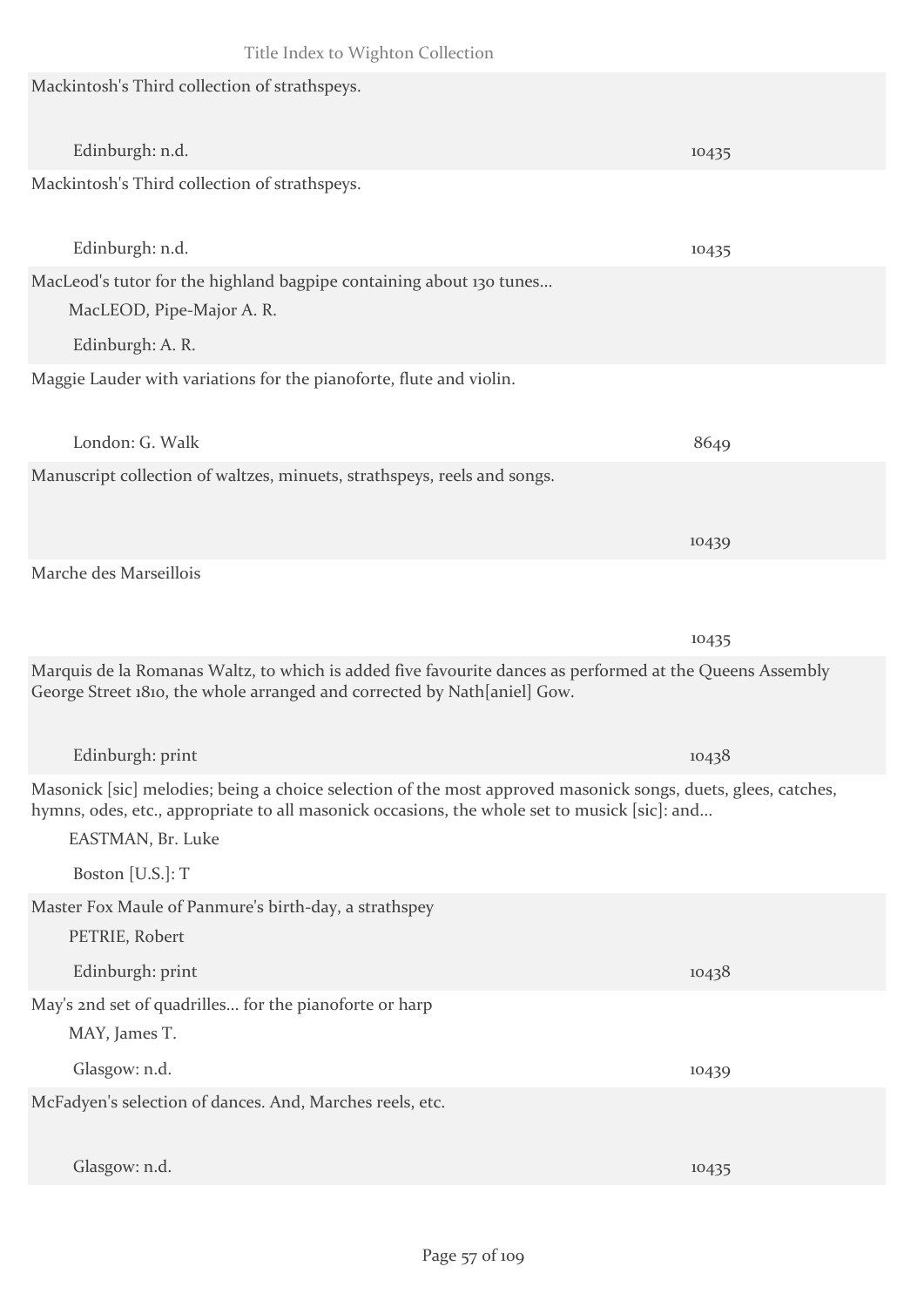Melodies of all nations, arranged for the pianoforte. Scotch airs.

CALLCOTT, William. Hutchins London: Addison 7062 Merrily danced the quaker's wife, arranged as a rondo. PLEYEL, [Ignaz] London: printed 10434

Merry Mountebank, (The); or, The humourous [sic] quack doctor: being a certain, safe and speedy cure for that heart-breaking distemper commonly call'd or known by the name of hypochondriac melancholy...

## London: 1732

Merry Musician, (The), or, A cure for the spleen: being a collection of the most diverting songs and pleasant ballads set to musick [sic]; adapted to every taste and humour

#### London: J. Walsh

Michael Wiggans, to which are added six favorite [sic] dances for the pianoforte.

Edinburgh: n.d. 10435

Midas, a comic opera, set for a German flute, violin, or guitar.

London: J[ohn]

Miniature Museum of Scotch songs and music, written by Scots poets, with and without symphonies and accompaniments, the whole arranged for the voice and pianoforte, by the most eminent composers.

Edinburgh: n.d.

Miniature Museum of Scotch songs and music, written by Scots poets, with and without symphonies and accompaniments, the whole arranged for the voice and pianoforte, by the most eminent composers.

Edinburgh: n.d.

Miniature Museum of Scotch songs and music, written by Scots poets, with and without symphonies and accompaniments, the whole arranged for the voice and pianoforte, by the most eminent composers.

Edinburgh: n.d.

Minstrelsy: ancient and modern, with an historical introduction and notes and 2 plates.

MOTHERWELL, William

Glasgow: 1827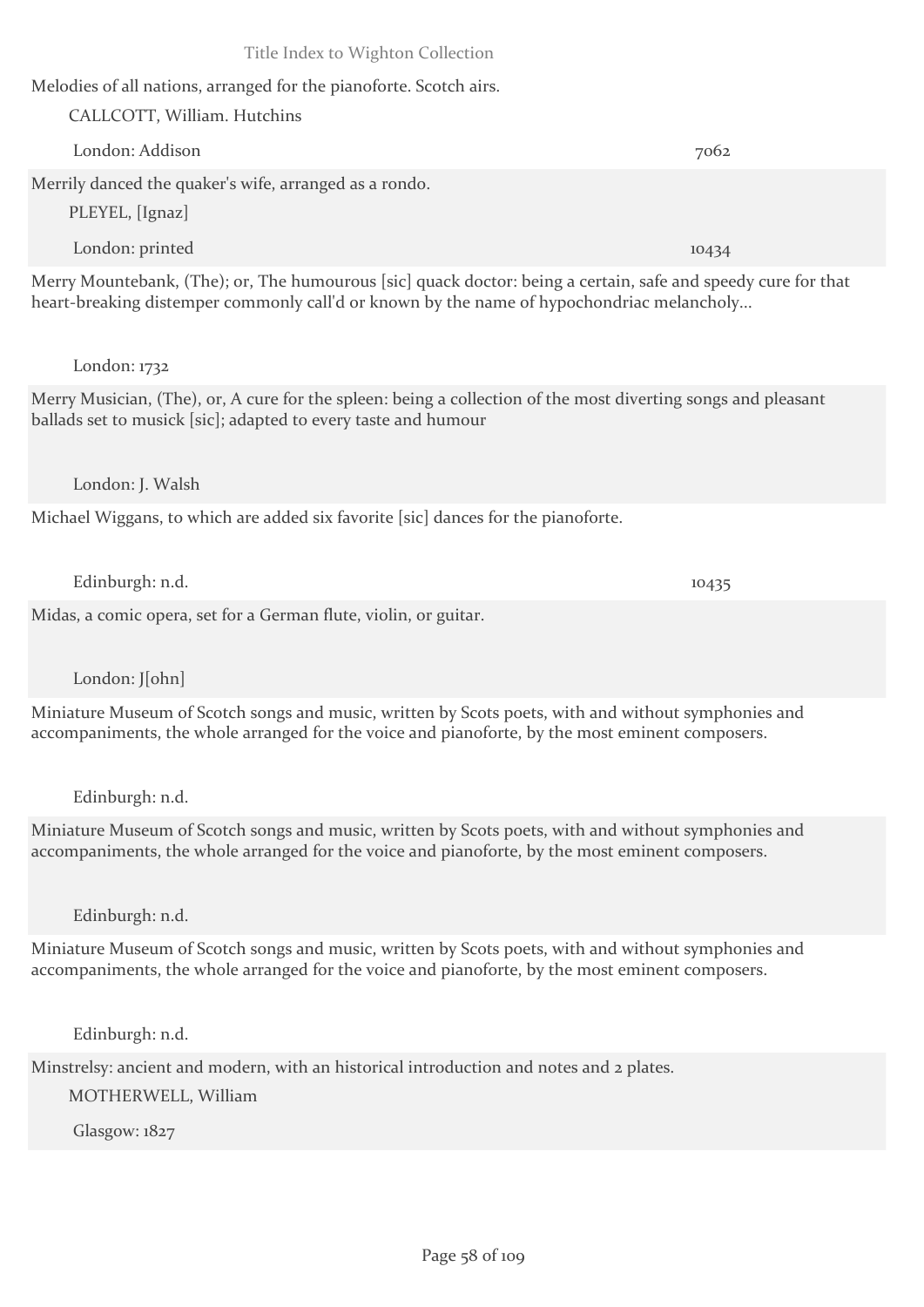#### Minuets and songs

KELLY, Thomas, Earl of

GOW, Nath[aniel]

Edinburgh: Tho 21255 Miss (Admiral) Dean's favorite [sic], a German air with three fashionable dances arranged for the pianoforte or harp.

Miss Farquharson of Whitehouses's strathspey, and, Miss E. Johnston's reel, with other dances, quadrilles, etc. for the pianoforte.

| Aberdeen: n.d.                                |  | 10435 |  |
|-----------------------------------------------|--|-------|--|
| Miss Forbes farewell [and Lord Banff's reel]. |  |       |  |
| COOPER, Isaac                                 |  |       |  |
| Glasgow: printed                              |  | 10434 |  |
|                                               |  |       |  |

Miss Gayton's hornpipe, Morgiana in Edinburgh, Braes of Waughope, and four other tunes for the pianoforte.

|                                 | .     |  |
|---------------------------------|-------|--|
| Miss Henderson of Fordel's Reel |       |  |
|                                 |       |  |
|                                 | 10435 |  |

Miss Heron of Heron's reel... and Mrs Garden of Troup's strathspey a favorite [sic] medley danced at the Edin[bu]r[gh] Card and Dancing Assemblys, and two favorite Welsh airs, the bugle dance &c.

Edinburgh: publi 10438

Edinburgh: print 10438 Miss Johnston of Mullonhall's? reel, Berwickshire quickstep, Rock and a wee pickle tow, and Follow her over the border with variations &c. ROBERTSON, Mrs Edinburgh: print 10438 Miss Mary Helen Campbell's delight for harp or pianoforte, with variation[s]. BARBIERI, C. London: M. Goul 10434 Miss O'Neill's strathspey composed and arranged as a rondo for the pianoforte.

SCHETKY, J.G.C. Edinburgh: print 10434

Edinburgh: n.d. 10435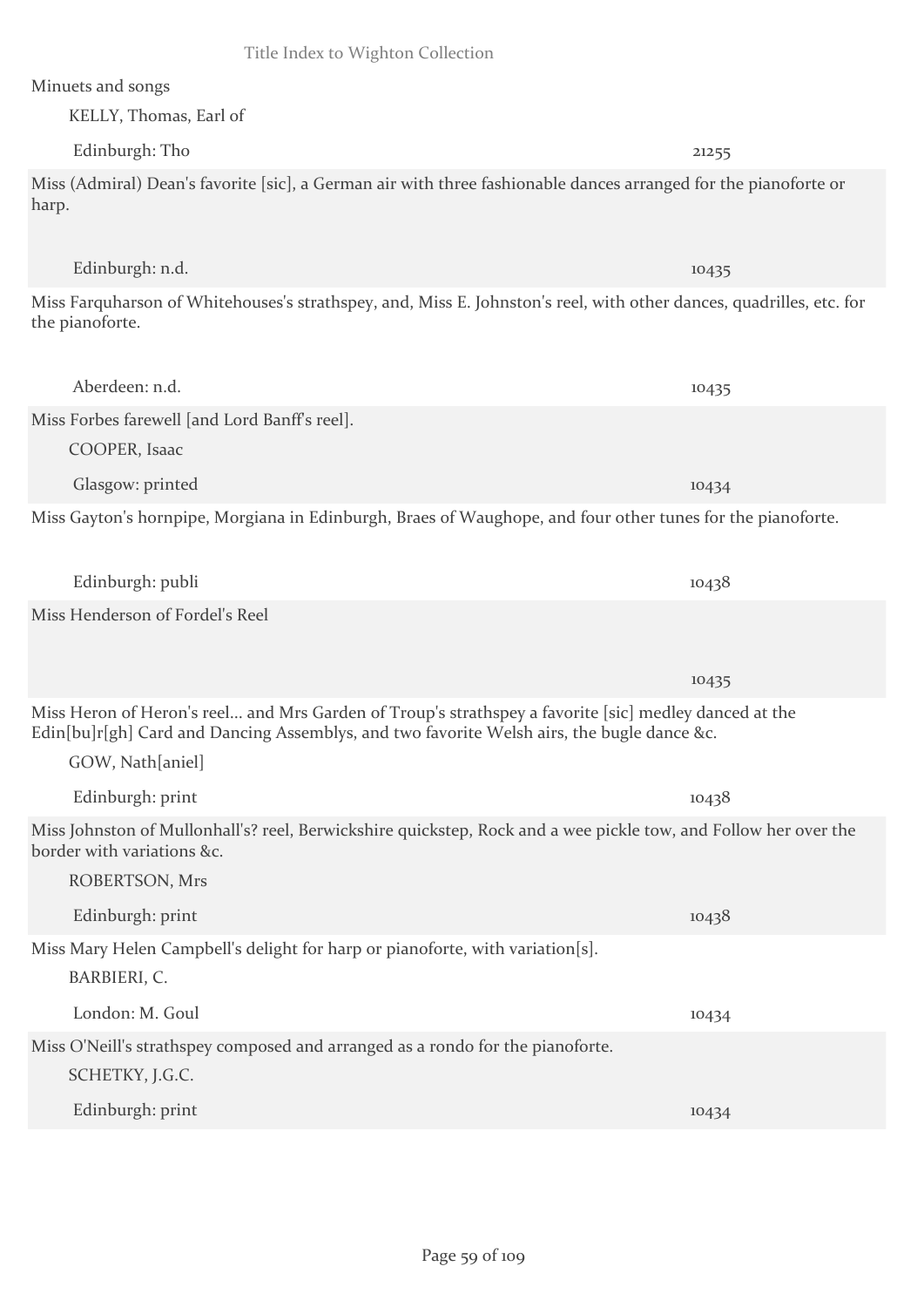| Edinburgh: print<br>10438<br>Missa<br>Pergolesi, Giovanni Battista<br>[London: B. Goo<br>7086<br>Moll i' th wad, a favorite [sic] air, arranged as a rondo for the harp or pianoforte.<br>HOOK, [James]<br>London: Bland a<br>10434<br>Momus turn'd fabulist: or Vulcan's wedding. An opera with the musick prefix'd to each song.<br>London: printed |  |
|-------------------------------------------------------------------------------------------------------------------------------------------------------------------------------------------------------------------------------------------------------------------------------------------------------------------------------------------------------|--|
|                                                                                                                                                                                                                                                                                                                                                       |  |
|                                                                                                                                                                                                                                                                                                                                                       |  |
|                                                                                                                                                                                                                                                                                                                                                       |  |
|                                                                                                                                                                                                                                                                                                                                                       |  |
|                                                                                                                                                                                                                                                                                                                                                       |  |
|                                                                                                                                                                                                                                                                                                                                                       |  |
|                                                                                                                                                                                                                                                                                                                                                       |  |
| Monro's admired selection of country dances,  etc., carefully adapted for the harp, pianoforte, violin, flute or<br>flageolet, to which are prefixed proper figures.                                                                                                                                                                                  |  |
| London: n.d.<br>10435                                                                                                                                                                                                                                                                                                                                 |  |
| Morgiana in Ireland and Aldridge's Highland Laddie, danced as a medley in all fashionable places, to which<br>added four other dances.                                                                                                                                                                                                                |  |
| GOW, Nath[aniel]                                                                                                                                                                                                                                                                                                                                      |  |
| Edinburgh: print<br>10438                                                                                                                                                                                                                                                                                                                             |  |
| Morgiana, with five more new country dances.                                                                                                                                                                                                                                                                                                          |  |
| Edinburgh: print<br>10438                                                                                                                                                                                                                                                                                                                             |  |
| Mr Charlsforde's third selection of annual dances, arranged for the pianoforte, containing the Emperor<br>Alexander's Minuet & Gavotte, New Court Minuet, and several others never before published.                                                                                                                                                  |  |
| Glasgow: printed<br>10438                                                                                                                                                                                                                                                                                                                             |  |
| Mr Roger's annual selection of fashionable dances for the year 1817 as performed at his ball, arranged for the<br>pianoforte.                                                                                                                                                                                                                         |  |
| Glasgow: Mr Rog<br>10438                                                                                                                                                                                                                                                                                                                              |  |
| Mrs Donaldson                                                                                                                                                                                                                                                                                                                                         |  |

Miss Platoff's wedding... to which are added the favorite [sic] dances of 1813, as performed at his annual ball

George Street assembly rooms, the 9th of March. GOW, Nath[aniel]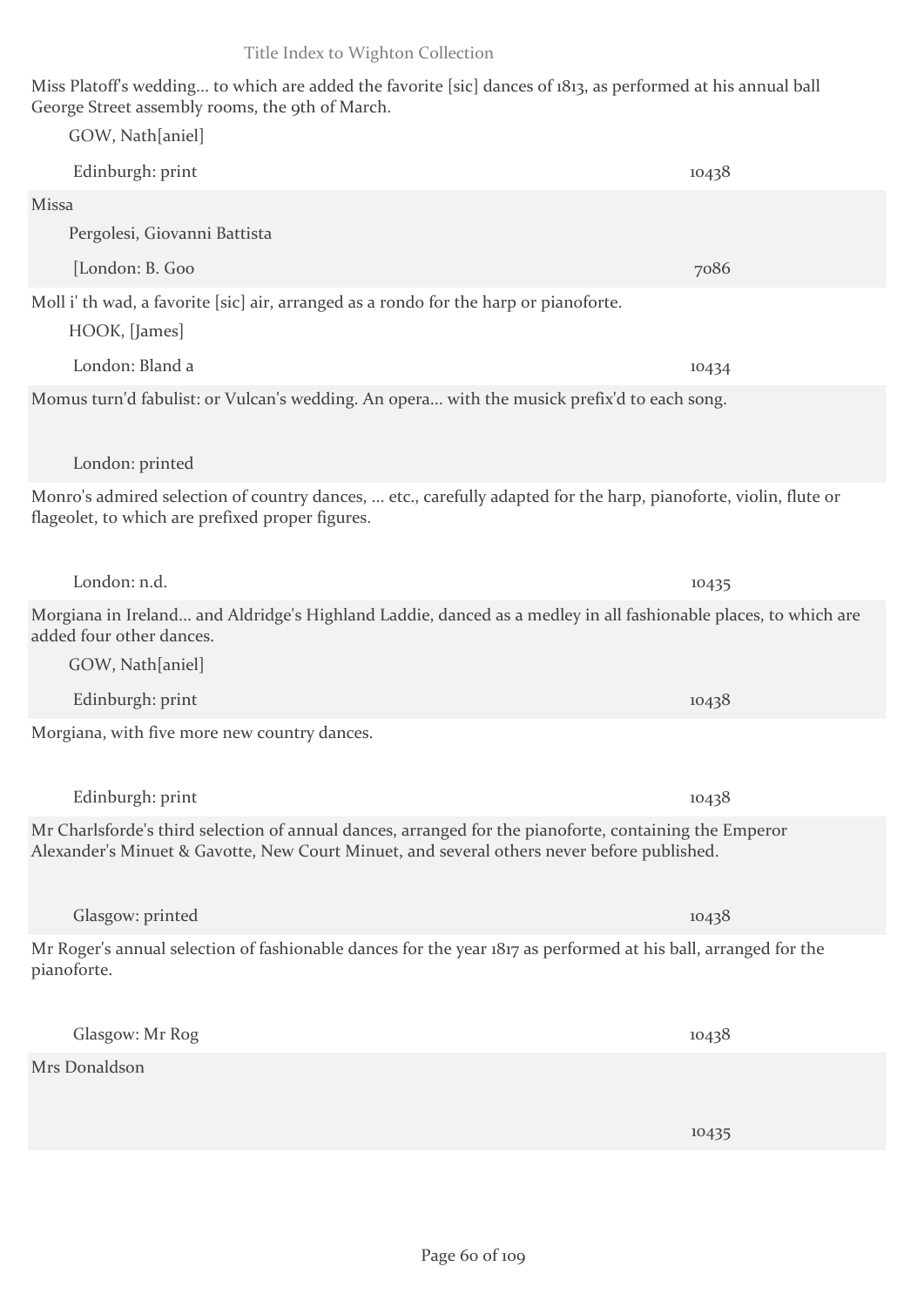GIVAN, Alex[ande]r Edinburgh: print 10438

Mrs. Elliot of Woollee's reel and Mr. Douglas of Springwoodparks strathspey, a favorite medley, also six other new dances

Mrs. Brandlings waltz and Sir John Pringle of Stitchell's reel, a favorite [sic] medley... to which are added three

Edinburgh: print 10438 Mrs. Garden of Troup's strathspey, with variations, for the pianoforte.

Glasgow: printed 10434

Mrs. Gordon of Cairness waltz, with other favorite dances, waltzes, etc. performed at the theatre, the whole adapted for the pianoforte.

Aberdeen: n.d. 10435 Mrs. Hen. Home Drummonds reel & waltz... to which is added three other favorite [sic] tunes. BOWIE, J Edinburgh: print 10438 Mrs. Henry Lumsden's strathspey, with six new foreign dances, and airs. MARSHALL, Mr.

Aberdeen: n.d. 10435

Mrs. Young of Cornhill's strathspey and reel, with new quadrilles, dances, etc.

| Aberdeen: n.d.                                                                                              | 10435 |  |
|-------------------------------------------------------------------------------------------------------------|-------|--|
| Murphy Delaney, a favorite dance, arranged as a rondo for the pianoforte.                                   |       |  |
| LATOUR, T.                                                                                                  |       |  |
| London: Bland &                                                                                             | 10434 |  |
| Musical and poetical relicks [sic] of the Welsh bards preserved by tradition and authentic manuscripts from |       |  |

remote antiquity never before published to the tunes are added variations for the harp, harpsichord JONES, Edward

London: for the a 10526 Musical and poetical relicks [sic] of the Welsh bards. Part the second, containing all the music of the 1st vol.

JONES, Edward

favorite [sic] new tunes.

GIRVAN, Alex[ande]r

COOPER, Isaac

London: for the a 10526 Musical cabinet or classical pocket library for the German flute, flageolet, violin, or oboe.

BUTTON, [S.J.] and John Whitaker (publishers)

London: n.d. [180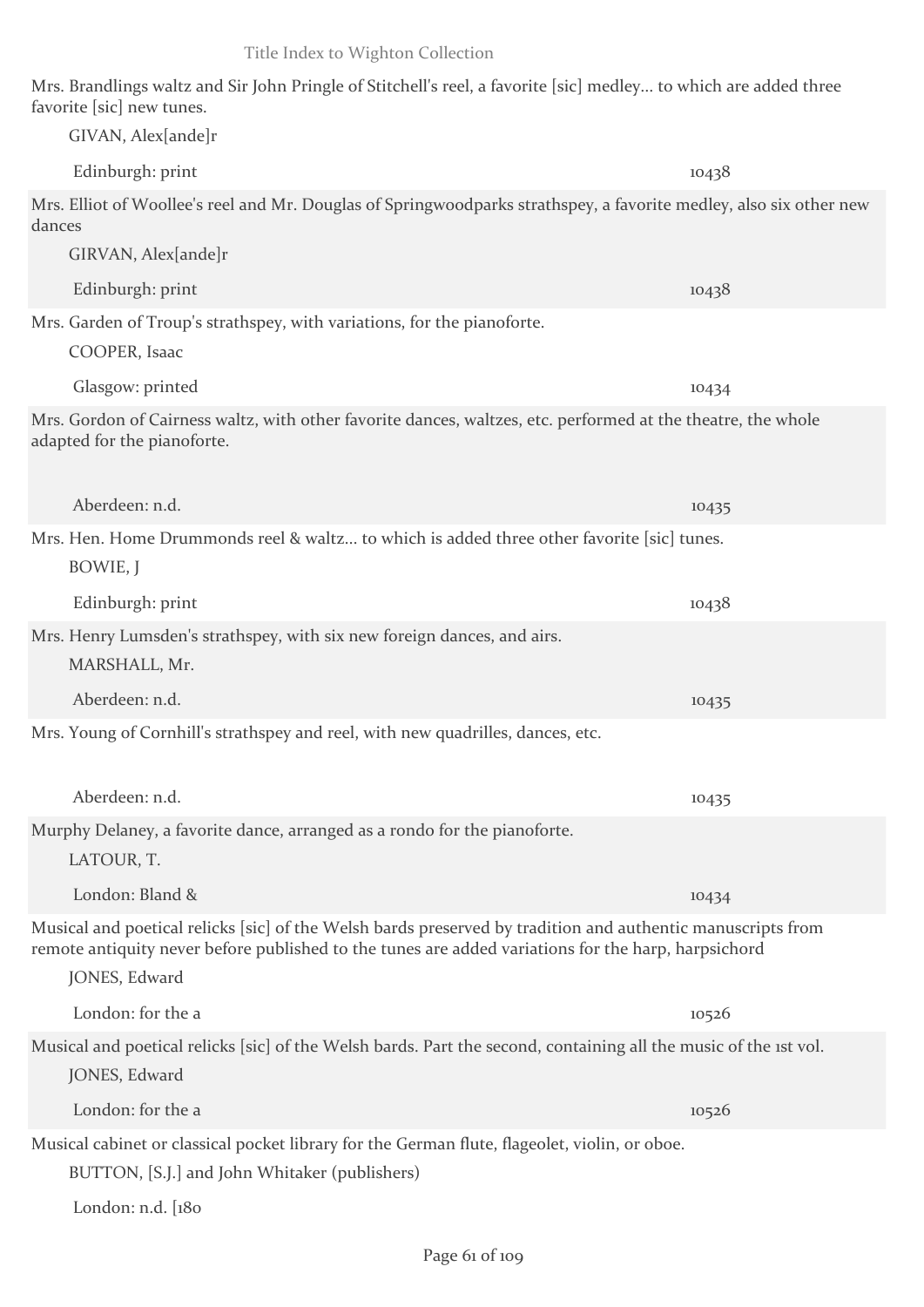Musical companion (The delightfull [sic]) for gentlemen and ladies, being a choice collection out of all the latest operas...

London: P. Frase

Musical curiosities; or a selection of the most characteristic national songs and airs, consisting of Spanish, Portuguese, Russian, Danish, Lapland, Malabar, New South Wales, Italian, Swiss...

London: n.d. [181 10429]

London: 1835 31972

London: 1835 31972

London: n.d. [173] 3259

JONES, Edward

GRIER, W., A.M.

Musical Cyclopaedia, (The), being a collection of the most approved songs with appropriate music, adapted to the voice, pianoforte, etc., by James Wilson, and an essay on...music by W. Grier, A.M.

Musical Cyclopaedia, (The), being a collection of the most approved songs with appropriate music, adapted to the voice, pianoforte, etc., by James Wilson, and an essay on...music by W. Grier, A.M.

Musical Entertainer, (The), engrav'd by George Bickham, Junr., comprising 185 English songs set for the voice and most with accompaniment for the flute (each on 1 page with a finely engraved vignette).

Musical entertainment; being a selection of various tunes and pieces of music adapted for the pianoforte or harpsichord.

CLARKSON, John, Senr.

Musical Herald, (The), a Journal of music and musical literature, edited by George Hogarth.

Musical Herald, (The), a Journal of music and musical literature, edited by George Hogarth.

HOGARTH, George (Ed.)

Musical illustrations of Bishop Percy's Reliques of ancient English poetry, a collection of old ballad tunes, etc. chiefly from rare MSS. and early printed books...

Musical Magazine, (The), or Compleat pocket companion for the year 1768, consisting of songs and airs, for the German flute, violin, guittar, and harpsichord; by the most eminent masters.

London: T Benne 31974

RIMBAULT, E.F.

Edinburgh: The a 10451

London: 1846-47 21256

London: 1846-47 21256

London 1850 21251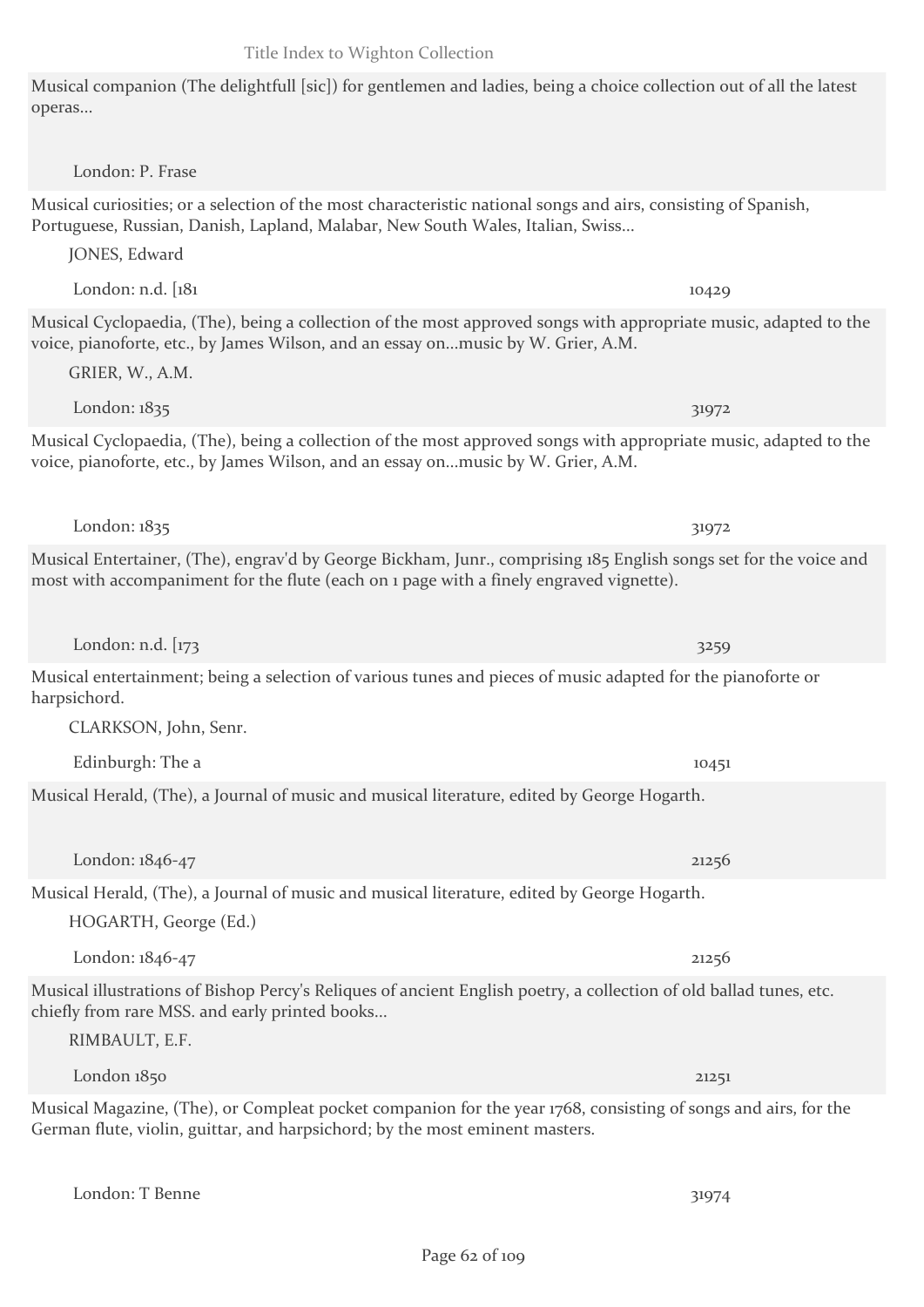#### Musical Magazine, The, by Mr. Oswald and other celebrated masters.

## London: Printed 31999

Musical Miscellany, (The), A select collection of the most approved Scots, English and Irish songs set to music.

## Perth: J Brown, 17

Musical Miscellany, (The), being a collection of choice songs and lyrick poems, with the basses to each tune, and transpos'd for the flute by the most eminent masters.

#### London: John W

Musical Miscellany, (The), being a collection of choice songs and lyrick poems, with the basses to each tune, and transpos'd for the flute by the most eminent masters.

#### London: John W

Musical Miscellany, (The), being a collection of choice songs and lyrick poems, with the basses to each tune, and transpos'd for the flute by the most eminent masters.

#### London: John W

Musical Miscellany, (The), being a collection of choice songs and lyrick poems, with the basses to each tune, and transpos'd for the flute by the most eminent masters.

## London: John W

Musical Miscellany, (The), being a collection of choice songs and lyrick poems, with the basses to each tune, and transpos'd for the flute by the most eminent masters.

## London: John W

Musick for the scots songs in Allan Ramsays tea-table miscellany ...

STEUART, Alexander

10455

Musick's hand-maid: Lessons and instructions for the virginals or harpsichord.

## PLAYFORD, John

London 1678

Musick's monument, or a remembrancer of the best practical musick [sic], both divine, and civil, that has ever been known to have been in the world, Parochiall and cathedrall [sic] musick, the lute made easie [sic]...

MACE, Thomas

London: 1676 10404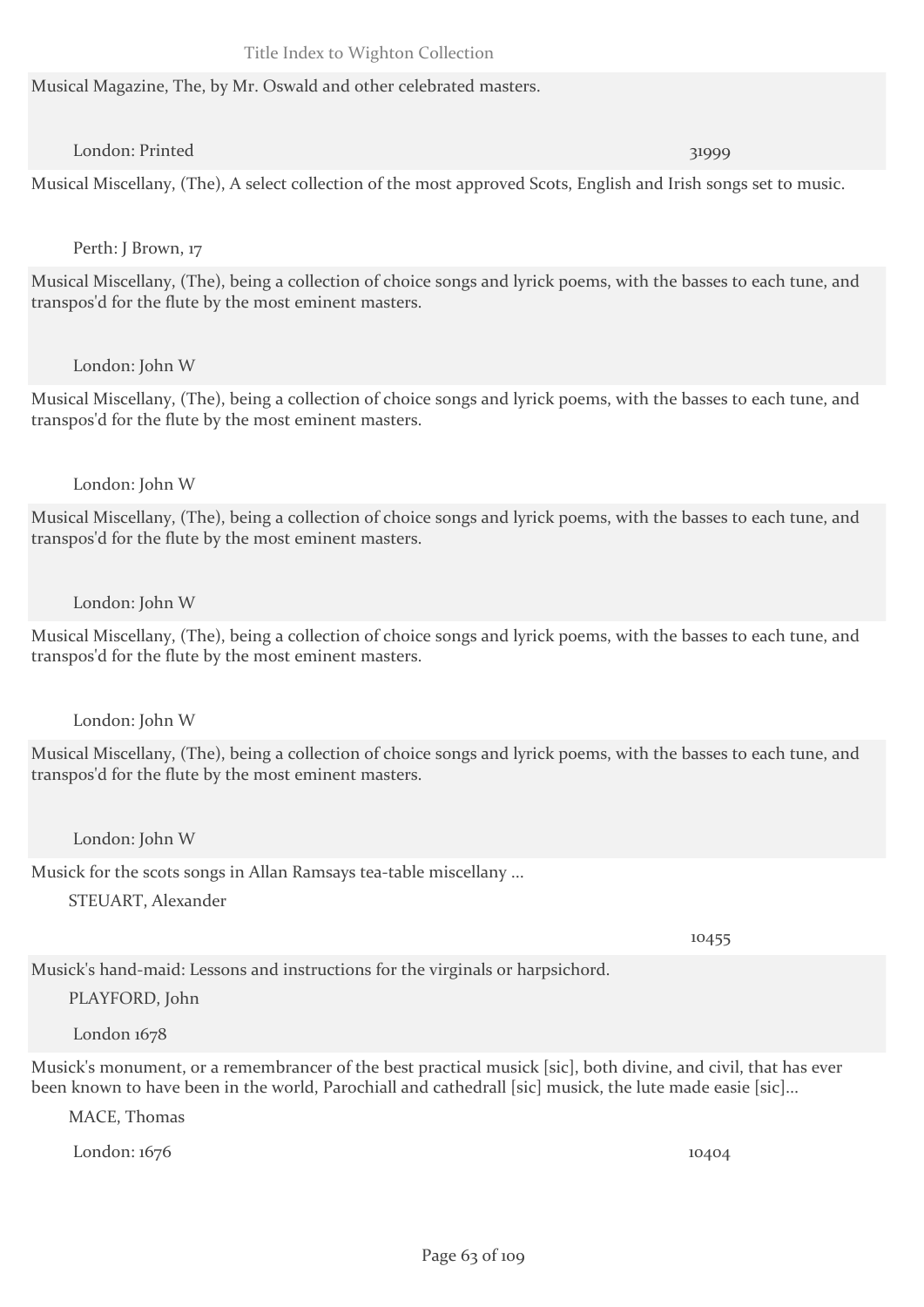Title Index to Wighton Collection My ain kind dearie [with variations]. CORRI, D. Edinburgh: print 10434 Nancy, sung by Mr. Vernon, at Vauxhall. 10419 National airs, comprised in 12 numbers, arranged for the pianoforte. COGGINS, Joseph London: Mayhew 10427 National lyrist: a selection of the most popular psalm and hymn tunes, accurately harmonized for four voices. CAMERON, George (publisher) Glasgow 1857 National Melodies, (The), of Scotland united to the songs of Robert Burns, Allan Ramsay, and other eminent lyric poets; with symphonies and accompaniments for the pianoforte by Haydn, Pleyel, Kozeluch... London 1834 21253 National melodies, selected and arranged with variations for the flute. NICOL, Alex[ande]r Glasgow: John M 21260 10438

London: Longma New and complete collection of the most favourite Scots songs, including a few English and Irish, with proper graces and ornaments peculiar to their character,...

CORRI, Domenico

Edinburgh: Corri 10521

London: printed 10438

New and compleat [sic] instructions for the violin.

GEMINIANI, [Francesco]

Neil Gow's strathspey and Mrs. Dundas McQueen's reel, also Miss Maule of Panmure's much admired reel, set for the pianoforte.

Neil Gow's strathspey and Mrs. Dundas McQueen's reel... also Miss Maule of Panmure's much admired reel, set for

the harps[ichor]d, corrected and published under the authority of Nath. Gow.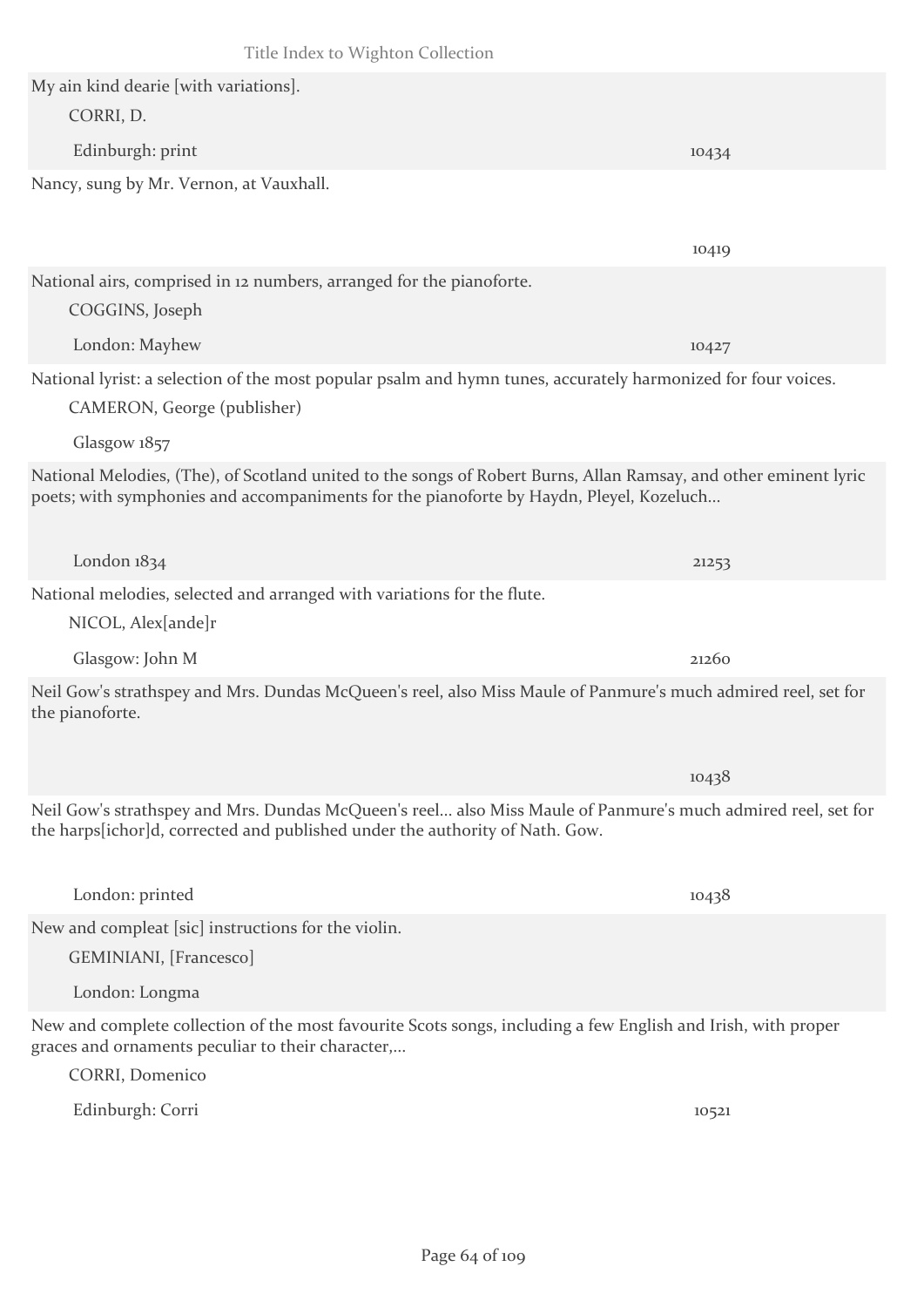Page 65 of 109

Title Index to Wighton Collection

New and favorite country dances and strathspey reels, for the harp, pianoforte, and violin; with their proper figures, as danced at Court, Bath, Willis's, and Hanover Square Rooms.

CAMPBELL, [William]

London: R. Birch

New and favorite country dances and strathspey reels, for the harp, pianoforte, and violin; with their proper figures, as danced at Court, Bath, Willis's, and Hanover Square Rooms.

CAMPBELL, William

London: R. Birch

New and Progressive Method on the mechanism of violin playing, divided into 4 parts, with the requisite explanatory remarks and consisting of 132 progressive lessons for two violins, and 118 studies for one violin only Op. 21,a.

CAMPAGNOLI, B[artolomeo]

| London: R. Cock               | 8228  |
|-------------------------------|-------|
| New country dances, two sets. |       |
| HART, Joseph                  |       |
| London: n.d.                  | 10435 |
|                               |       |

New instructions for the clarinet.

New instructions for the French Horn containing the most modern and best methods for learners to blow to which are added all the hunting notes...

London: M. Clem

New instructions for the violoncello: directions for fingering in the improved method, with a collection of airs and duets properly adapted for that instrument.

London: [S J] But

New Scotch music, consisting of slow airs, strathspeys, quick reels, country dances, and a medley on a new plan, with a bass for a violoncello or harpsichord.

JENKINS, George

London: n.d. [BU 1049]

New strathspey reels for the pianoforte, violin, and violoncello composed by a gentleman [ink: Lord Eglinton] and given with permission to be published by Nathl. Gow.

GOW, Nathaniel

Edinburgh: Nath 7070

News from Portugal, a fashionable country dance, to which are added, three English country dances for the year 1811, with an explanation of the figures affixed to each tune.

Edinburgh: print 10438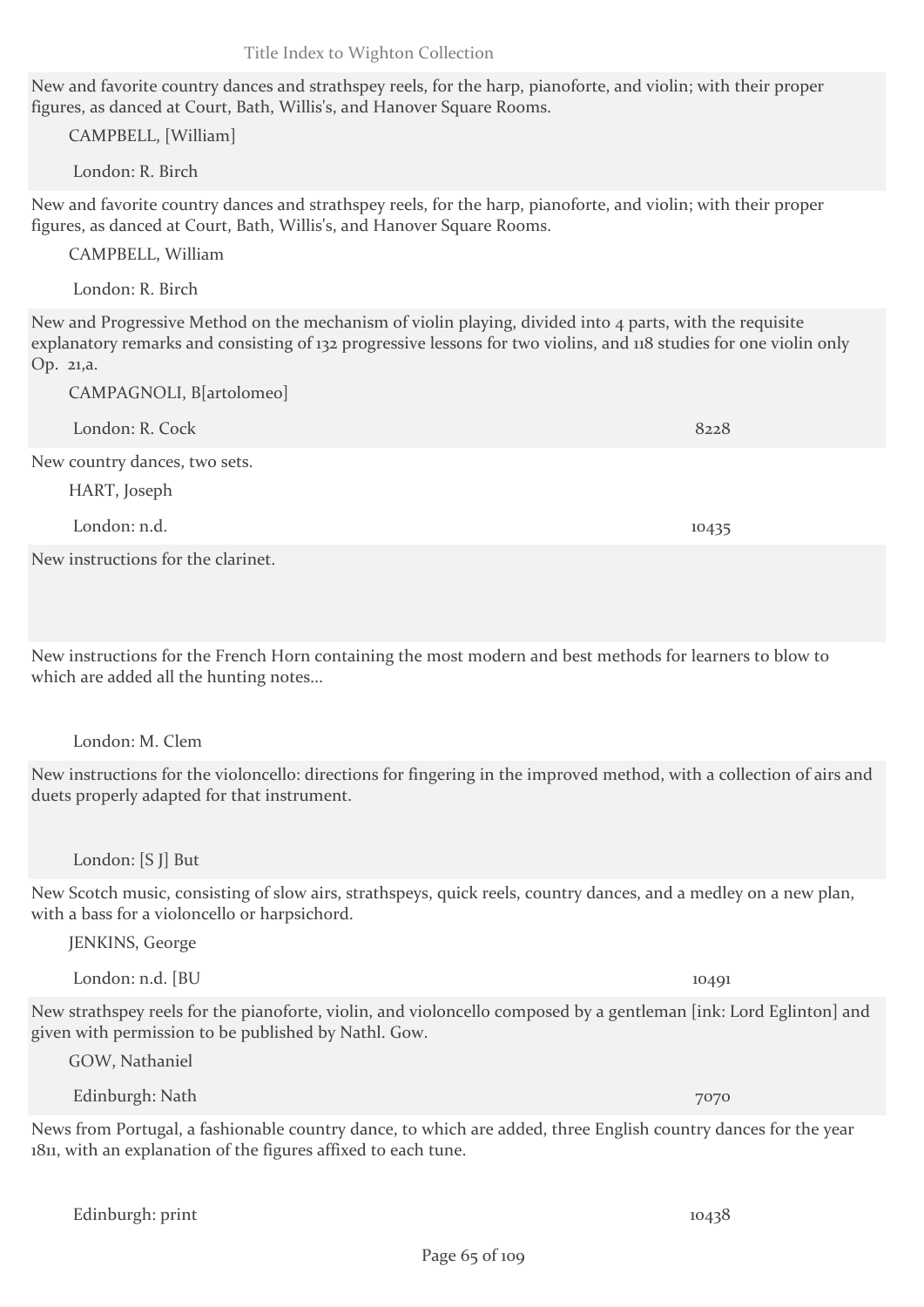Edinburgh: Muir 8649

# Niel Gow's recovery, a favorite [sic] strathspey, composed by himself, with Lady Montgomery's reel, the Argyle bowling green & other favorite tunes as danced at the Edinburgh assembly rooms Georges Street.

| GOW, Niel                                                                                                                                                                                                 |       |  |
|-----------------------------------------------------------------------------------------------------------------------------------------------------------------------------------------------------------|-------|--|
| Edinburgh: print                                                                                                                                                                                          | 10438 |  |
| Nightingale, (The), A choice selection of the most admired popular songs, plaintive, etc., arranged for the violin,<br>flute and voice, by the editor of the "Skylark" and "Thrush".                      |       |  |
| London n.d. $[182]$                                                                                                                                                                                       |       |  |
| Nine minuets for the harpsichord or pianoforte.                                                                                                                                                           |       |  |
| MACDONALD, John                                                                                                                                                                                           |       |  |
| Edinburgh: engra                                                                                                                                                                                          |       |  |
| No, my love no, a favorite song in "Of Age To Morrow"                                                                                                                                                     |       |  |
| KELLY, M.                                                                                                                                                                                                 |       |  |
|                                                                                                                                                                                                           | 7060  |  |
| No. 1. of the Border garland, containing 9 new songs, the music partly old, partly composed by himself and friends<br>and arranged with symphonies and accompaniments for the piano forte.<br>HOGG, James |       |  |
| Edinburgh: n.d.                                                                                                                                                                                           |       |  |
| No. 3. Five new reels by G. Schetky.                                                                                                                                                                      | 31985 |  |
|                                                                                                                                                                                                           |       |  |
| Edinburgh: print                                                                                                                                                                                          | 10438 |  |
| No. XI. British melody: a favourite collection of English songs, and, A cantata sung by Miss Brent and Mr. Lowe at<br>Vauxhall Gardens.                                                                   |       |  |
| ARNE, Thomas A., Mus. Doc.                                                                                                                                                                                |       |  |
| London: J. Walsh                                                                                                                                                                                          |       |  |
|                                                                                                                                                                                                           | 7090  |  |
| Nouveau Trait? de l'art chant.                                                                                                                                                                            |       |  |
| GARCIA, Manuel                                                                                                                                                                                            |       |  |
| Paris: Heugel et                                                                                                                                                                                          | 8229  |  |
| O let me in this ae night, arranged as a rondo for the pianoforte.<br>ROBERTSON, Dan.                                                                                                                     |       |  |
| Edinburgh: print                                                                                                                                                                                          | 10434 |  |
| O where will bonny Ann ly, with variations for the pianoforte.<br>ROSS, Daniel                                                                                                                            |       |  |
| Edinburgh: print                                                                                                                                                                                          | 10434 |  |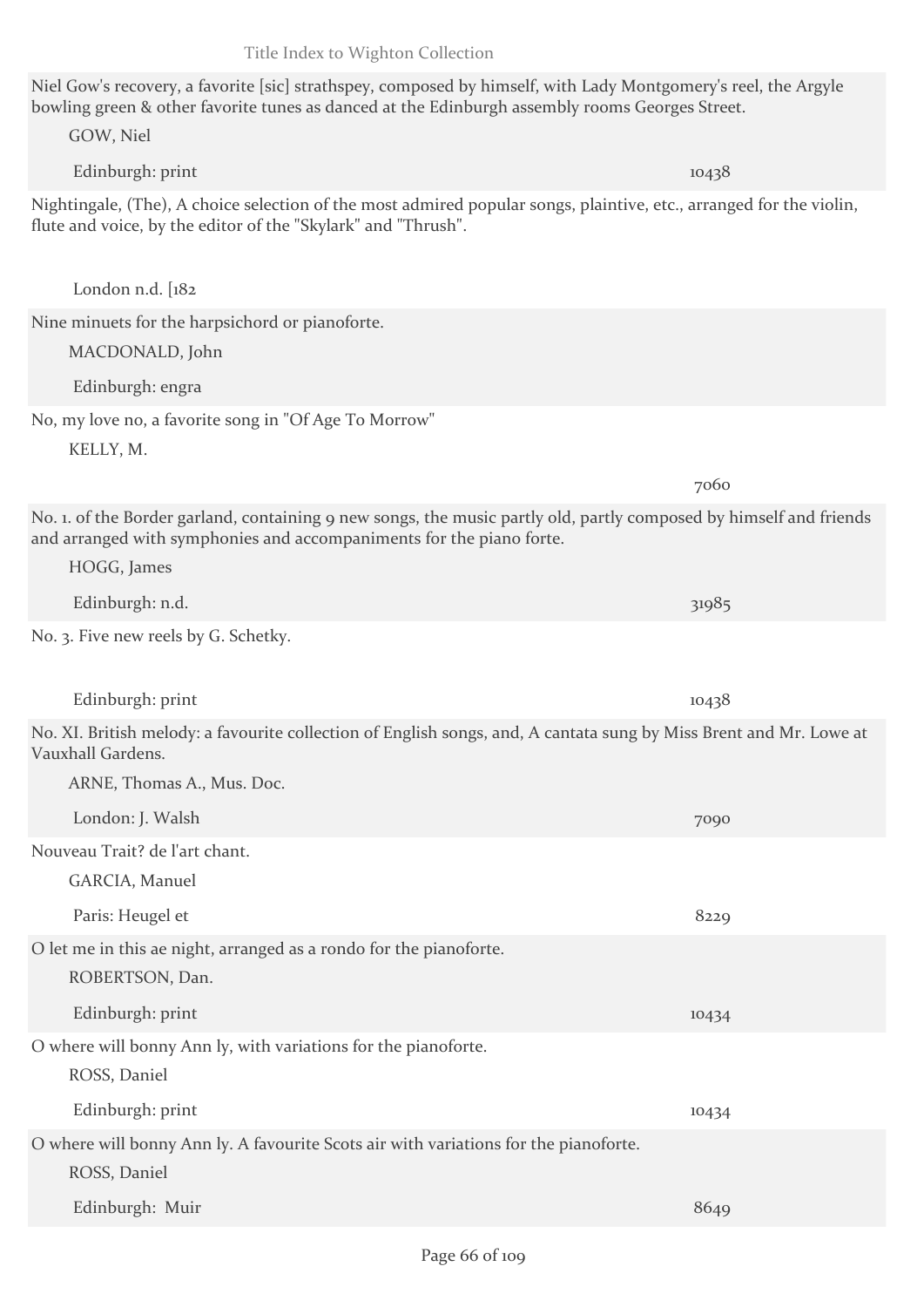Observations on the florid song, or sentiments on the ancient and modern singers... translated into English by Mr

Galliard... with explanatory annotations and examples in musick. TOSI, Pier. Francesco London: printed Of noble race was Shenkin, a celebrated Welch [sic] air, with variations for the harp or pianoforte. MOLINI, Sigr London: Bland & 10434 Oh Nanny wilt thou fly with me, sung by Mr. Vernon. 10422 Ombres chinoise, the favorite [sic] dialogue and song between the traveller and the insolent carpenter DEVIGNY London: Longma 10415 Orain na'h-Albain: a collection of Gaelic songs, with English and Gaelic words, and an appendix containing traditionary notes to many of the songs, the pianoforte accompaniment arranged and revised by F. D. DUN, Finlay Edinburgh: n.d.  $\begin{bmatrix} 10524 & 10524 \end{bmatrix}$ Original Scottish melodies composed for the pianoforte. McLEOD, Peter Edinburgh: n.d. 32007 Orpheus Britannicus, a collection of the choicest songs for 1, 2, and 3 voices, compos'd by H.P., together with such symphonies for violins or flutes as were by him design'd for any of them... PURCELL, Henry London: William 10425 Orpheus Britannicus: a collection of choice songs for 1, 2, and 3 voices, with a through bass for the harpsichord. PURCELL, Henry London: J. Walsh 10424 Orpheus Caledonius, or a collection of the best Scotch songs set to musick. THOMSON, W. London: Printed Orpheus Caledonius, or a collection of the best Scotch songs set to musick. THOMSON, W. London: Printed 3254 Over the Water to Charlie. Arranged as a rondo for the pianoforte. JANSEN, L

London: G Walk 8649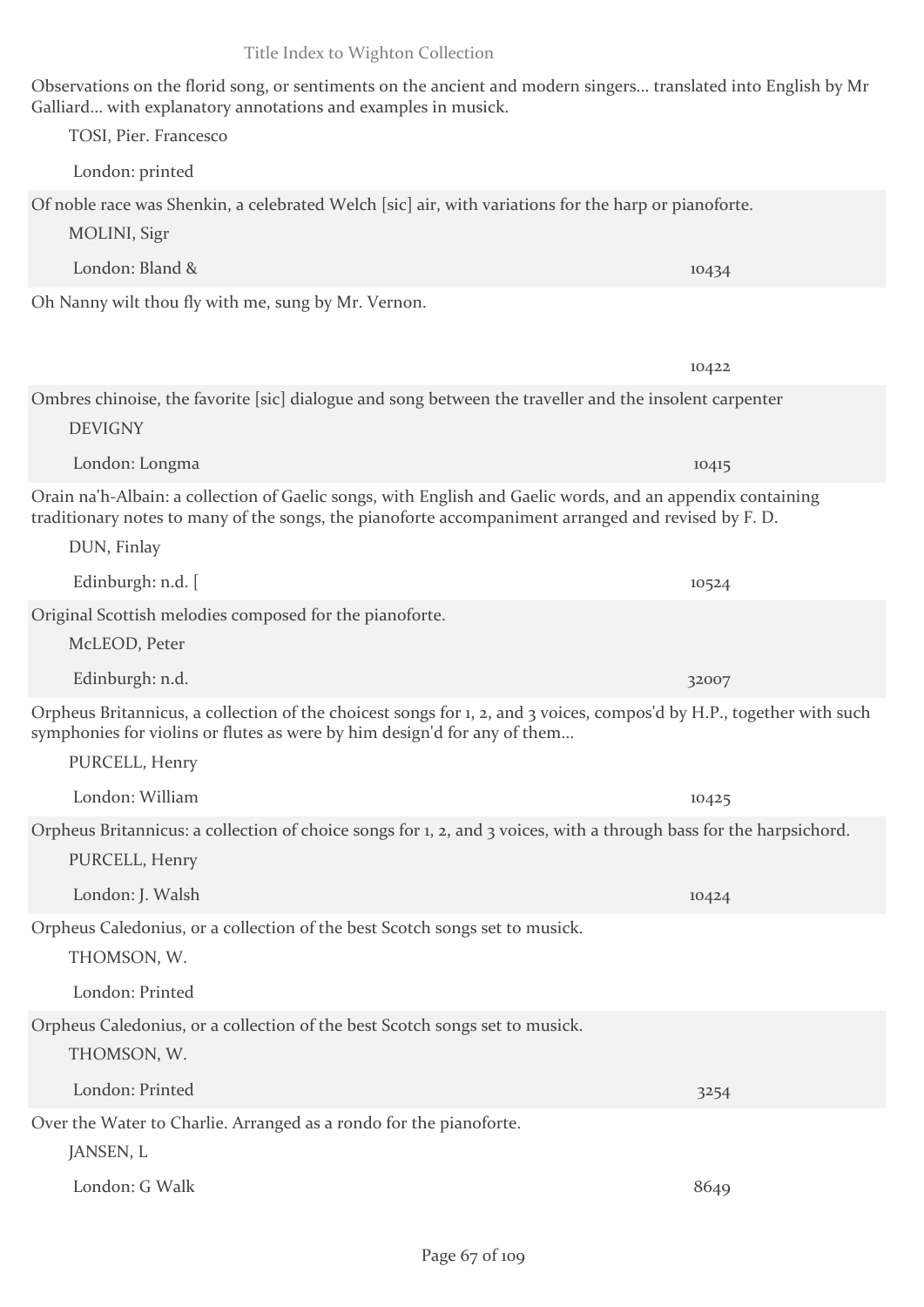Overture to Oscar and Malvina, with the Highland march and battle pieces. REEVE, Wm London: Balls & 10434 Paddy O' Rafferty, a favourite Irish tune, with variations for the pianoforte.

Edinburgh: print 10434 Paddy O'Rafferty. A favourite Irish tune, with variations adapted for the pianoforte.

Edinburgh: J. Su 8649 Pandean Music, in 3 books. A select collection of all the marches, minuets, waltzes, and airs performed by the Pandean's Band at Vauxhall and also by the Silver Miner's Band, with some original airs...

London: N. Corri 10472 Part first of the complete repository of original Scots slow strathspeys and dances, the dances arranged as medleys for the harp, or pianoforte, violin and violoncello etc.

Patie and Peggy; or, The Fair Foundling. A Scotch ballad opera as it is acted at the Theatre Royal in Drury Lane, by His Majesty's servants with the musick prefix'd to each song.

London: printed

GOW, Niel

Peas and beans & rock partens, composed (on hearing two women calling these articles thro the streets of Edin[bu]r[gh], by Nath[aniel] Gow, to which are added three favorite [sic] tunes.

Edinburgh: print 10438 Pills to purge melancholy D'URFEY, Tom

Pipe major Donald MacLeod's collection of music for the bagpipe. Book 1.

MacLEOD, Pipe Major Donald

Glasgow: Mozart

Pitthieveless Castle, a favorite strathspey composed by the Honble. Miss Murray with four fashionable new dances for the piano forte.

Edinburgh: print 10438

Edinburgh: Robe 8649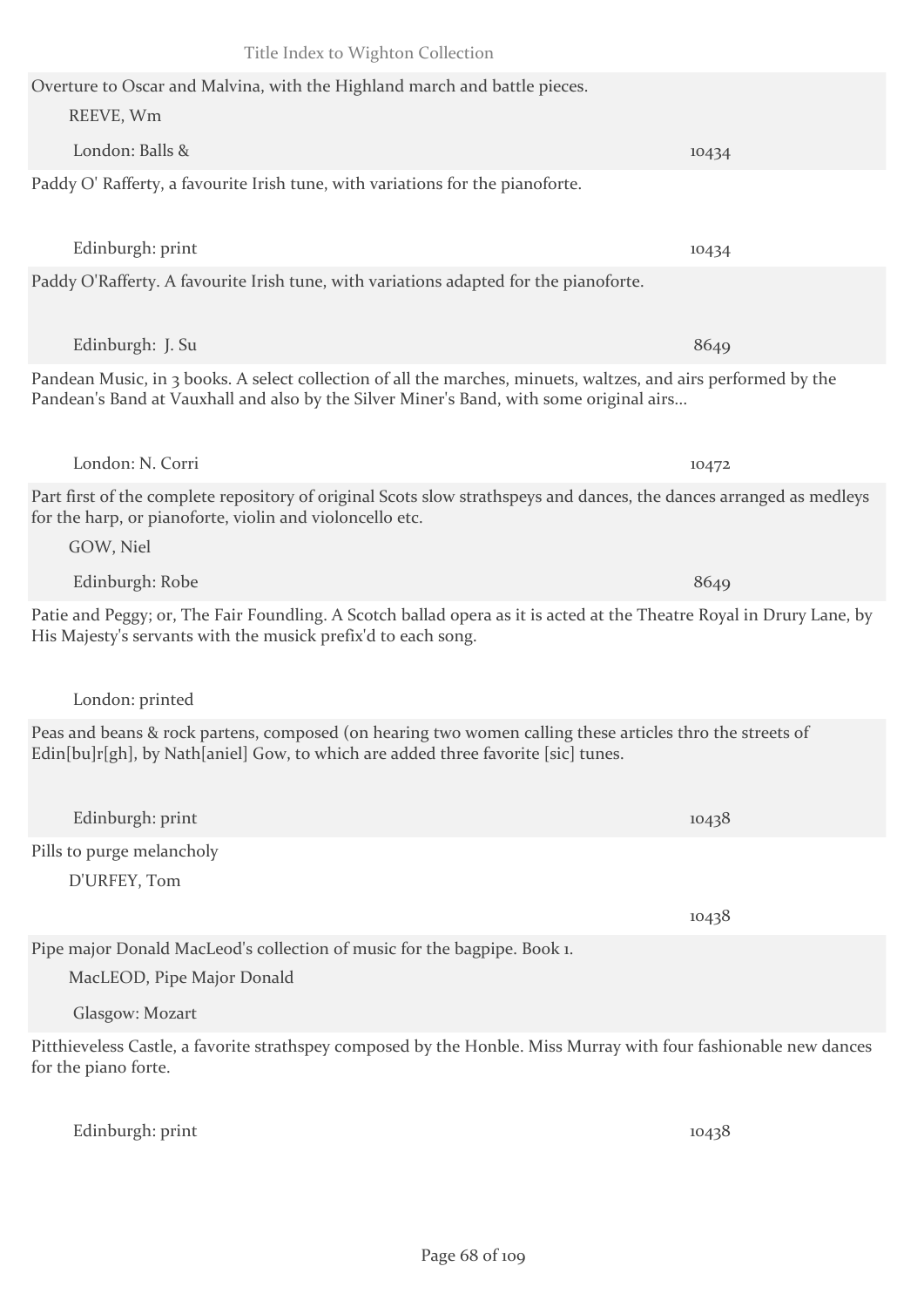## Plain and easy instructions for young performers on the pianoforte or harpsichord, to which are added 12 progressive lessons, calculated to form the hand, and finger'd according to...

London: Longma 10442 Plaine and easie introduction to practical musicke [sic] MORLEY, Thomas

London: P. Short, 21257

London n.d. 10435

Platt's popular and original dances for the pianoforte, violin, etc., with proper figures.

Playing the harpsichord, spinnet, or pianoforte made easy by new instructions with concise rules for playing thorough bass.

## London: Longma

BRODERIP, Robert

Playing the harpsichord, spinnet, or pianoforte made easy by new instructions with concise rules for playing thorough bass.

## London: J. Dale n

Pleyel's celebrated concertante, as performed with the greatest applause at the Pantheon and Hanover Square concerts, adapted for the pianoforte, with an accompaniment for a violin.

PLEYEL, [Ignaz]

London: printed 10434

Pocket companion of the most approved Highland strathspeys, country dances, etc. for the German flute, fife, hautboy and violin.

ANDERSON, John

Perth: John Ande

Polly: an opera, being the second part of The Beggar's Opera, with the songs set to music.

GAY, John

London: n.d. (172 31980)

Popular duet-book, containing a selection of favourite airs [Scotch, etc.], arranged as duets for the flute, violin, clarionet, etc.; also a few pieces arranged as trios.

CAMERON, George (publisher)

Glasgow n.d.

Popular music of the olden time: a collection of ancient songs, ballads, and dance tunes, illustrative of the national music of England, with short introductions to the different reigns, and...

CHAPPELL, William [edt.]

London: Cramer,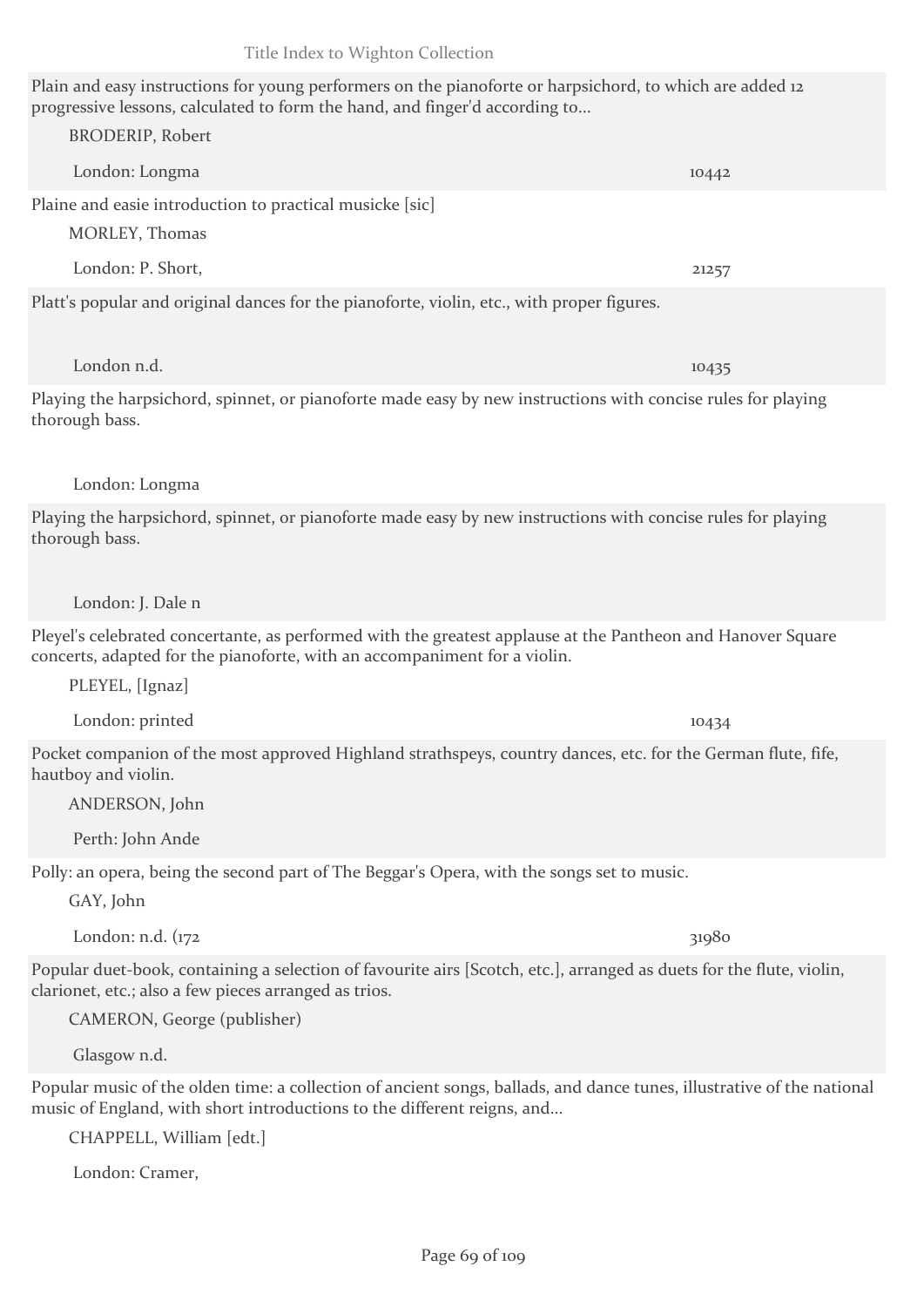Popular national melodies as arranged for, and performed by the band of the Theatre Royal, Edinburgh, adapted for the pianoforte. DEWAR, James

| Edinburgh: n.d.                                                                                                                                                                             | 7068  |
|---------------------------------------------------------------------------------------------------------------------------------------------------------------------------------------------|-------|
| Pray Goody, with four other popular tunes, fingered for the pianoforte.<br>MACPHERSON, J.                                                                                                   |       |
| Edinburgh: Muir,                                                                                                                                                                            | 8649  |
| Pray goody, sung by Mr. Sinclair, at the Theatre Royal Covent Garden in the Burletta of Midas.                                                                                              |       |
| London: printed                                                                                                                                                                             | 7060  |
| Presto                                                                                                                                                                                      |       |
|                                                                                                                                                                                             | 10435 |
| Preston's selection of the most favorite country-dances, reels &c. with their proper figures for the harp,<br>harpsichord or violin, as performed at Court, Bath, and all grand assemblies. |       |
| London: printed                                                                                                                                                                             |       |
| Prince Charlie's welcome to the Isle of Skye, a favorite Jacobite air, with variations for the pianoforte or violin.                                                                        |       |
| Edinburgh: print                                                                                                                                                                            | 10434 |
| Prince Regent's strathspey, and, "Was ye at the waddin", written by John Hamilton, with words and music for the<br>voice and also set as a reel.                                            |       |
| Edinburgh n.d.                                                                                                                                                                              | 10435 |
| Psalmes, The whole book of, collected into English meeter by Thomas Sternhold, John Hopkins, and others:<br>conferred with the Hebrew; with apt notes to sing them withall.                 |       |
| London: by E P[u                                                                                                                                                                            | 21261 |
| Ranelagh songs, 1780, sung by Miss Morris<br>ARNE, Michael                                                                                                                                  |       |
| London: Ab. Port                                                                                                                                                                            | 7090  |
| Recueil des airs composes par son Altesse Madame la Princesse de Daschkaw, nee Comtesse de Worontzow.<br>[Dashkova, Ekaterina Romanovna] Daschkaw, Princesse de                             |       |
| Edinburgh: grav?                                                                                                                                                                            | 10422 |
| Reells [sic] & strathspeys for the violin, harpsichord, pianoforte or German flute.<br>DOW, Daniel                                                                                          |       |
| Edinburgh: J Brys                                                                                                                                                                           |       |

Edinburgh: J Brys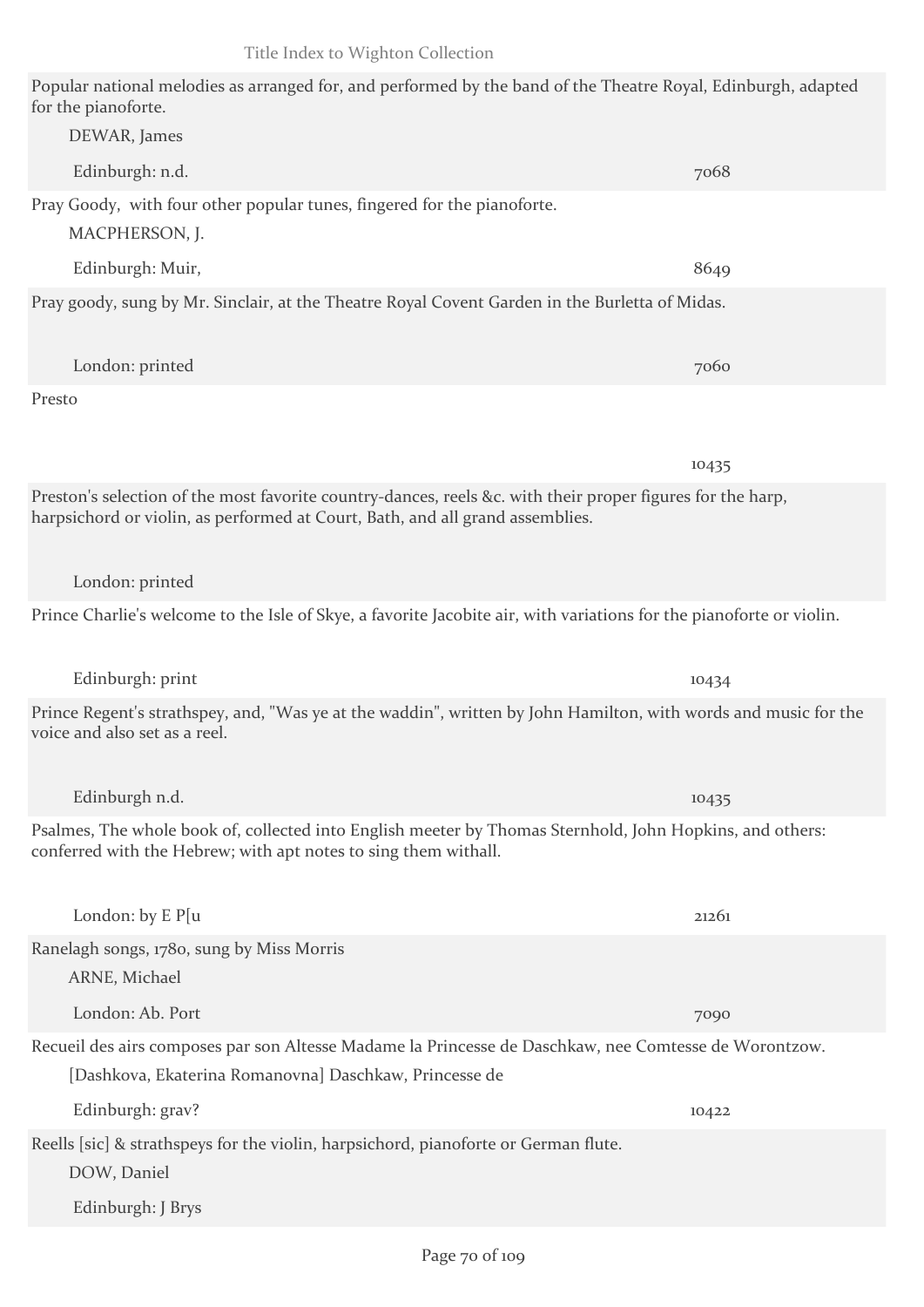Reels and dances published by J. Davie, Aberdeen.

| Aberdeen: J. Davi                                                                                                                                                                                            | 10435 |  |
|--------------------------------------------------------------------------------------------------------------------------------------------------------------------------------------------------------------|-------|--|
| Reels, strathspeys, etc. [241] tunes in manuscript, some with preludes "on" the appropriate key.                                                                                                             |       |  |
| Repository, The, of Scots and Irish airs, strathspeys, reels, etc. for the German flute or fife.                                                                                                             |       |  |
| Glasgow: J. McFa                                                                                                                                                                                             |       |  |
| Repository, The, of Scots and Irish airs, strathspeys, reels, etc. Part of the slow tunes adapted for 2 violins and a<br>bass, others with variationsWith improved basses for the harpsichord or pianoforte. |       |  |
| Glasgow: J. McFa                                                                                                                                                                                             |       |  |
| Ricardo, or the Persian dance, with seven more fashionable dances for the pianoforte.                                                                                                                        |       |  |
| Edinburgh: Muir                                                                                                                                                                                              | 10435 |  |
| Rob Roy, and Lalla Rookh, with other new tunes for the piano forte, or violin.                                                                                                                               |       |  |
| London: printed                                                                                                                                                                                              | 10438 |  |
| Robin Hood, an opera as it is perform'd at Lee's and Harper's great theatrical booth in Bartholomew Fair, with the<br>musick prefix'd to each song.                                                          |       |  |
| London 1730                                                                                                                                                                                                  |       |  |
| Rochead & Son's selection of psalm and hymn tunes, with a brief introduction to psalmody.<br>Edinburgh n.d. [1]                                                                                              |       |  |
| Roger & Lowe's selection [of quadrilles, hornpipes, etc.]                                                                                                                                                    |       |  |
|                                                                                                                                                                                                              |       |  |
|                                                                                                                                                                                                              | 10435 |  |
| Rondeau pour le forte-piano, ou clavecin.<br>FORSTER, E.A.                                                                                                                                                   |       |  |
| Vienna: Hoffmeis                                                                                                                                                                                             | 31953 |  |
| Rondo, sung by Mrs. Weichsell at Vauxhall.                                                                                                                                                                   |       |  |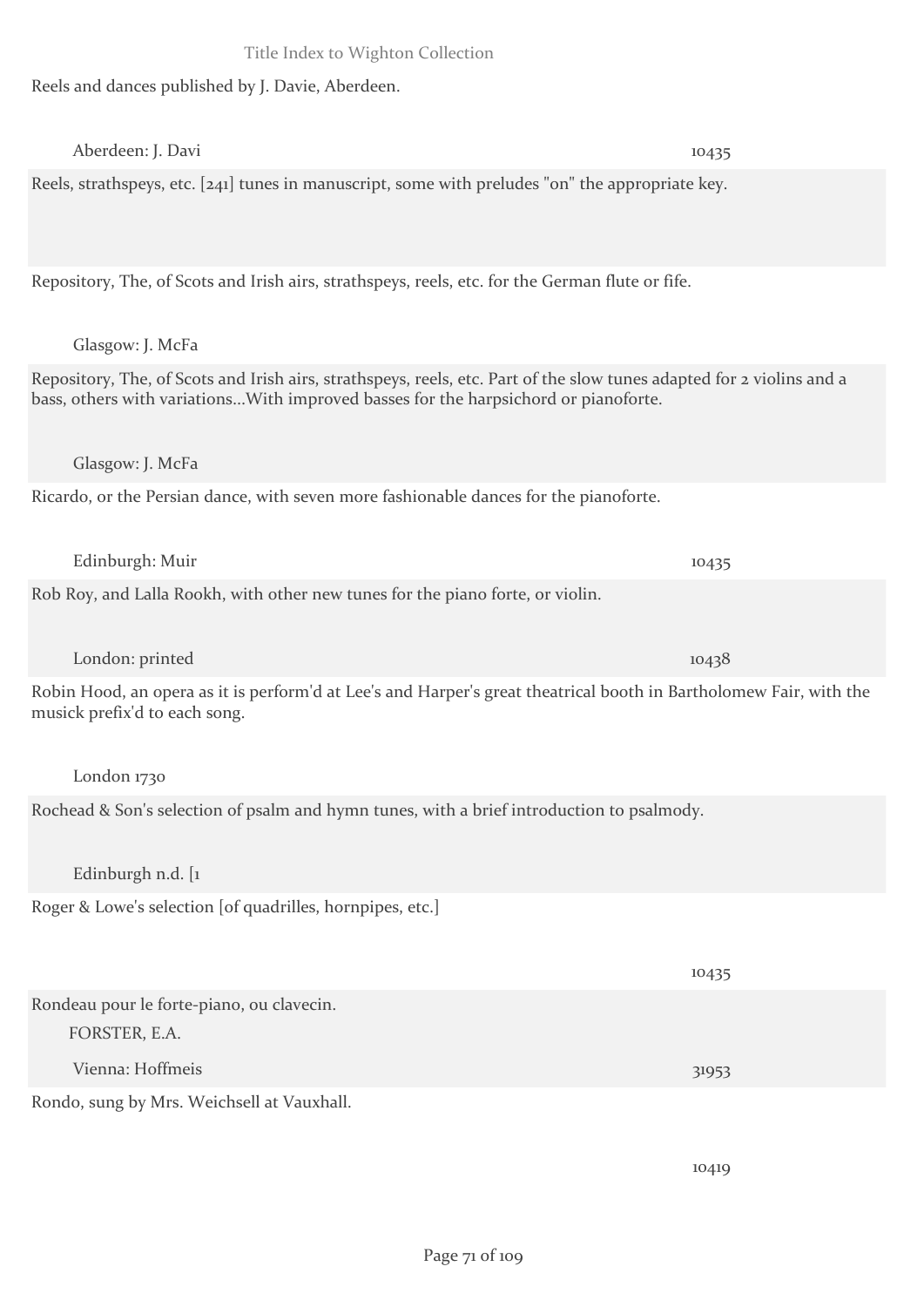Rosina, a musical entertainment as performed at the Theatre Royal in Covent Garden, adapted for one, two and three German flutes.

SHIELD, Will[ia]m.

London: J[oseph]

Royal Caledonian Hunt quadrilles and Galope la Chasse, performed at Ayr, 1838

Rudiments of Music, the; or, A short and easy treatise on that subject with a collection of the best church tunes, canons and anthems. With instructions for song, and a plan for teaching a croud. BREMNER, Robert Edinburgh: the a Rudiments of Music, the; or, A Short and easy treatise on that subject, to which is added, a collection of the best church tunes, canons and anthems. BREMNER, Robert Edinburgh: the a Rule Britannia, arranged as a rondo. DUSSEK, J[ohann] L[udwig] London: engrav'd 10434 Rural felicity, with variations. Edinburgh: J. Sut 10434 Schottische National Gesange, mit neuen Dichtungen von Arthur vom Nordstern, Breuer, Carl F?rster, Eduard Gehe, Theodor Hell und Friedrich Kuhln mit Begleitung des pianoforte. WEBER, C.M. von Leipzig: H A Pro 31989 Scotch quadrilles by Scotchmen, in 6 numbers. Glasgow n.d. 7067 Scotish [sic: Scottish] songs with music for the voice. RITSON, Joseph [editor] London: for J Joh

Scotish [sic] dances for 1824, arranged for the pianoforte, composed chiefly by Capt[ain] [James] Maxwell of the Stirlingshire Militia.

10438

Glasgow n.d. 10439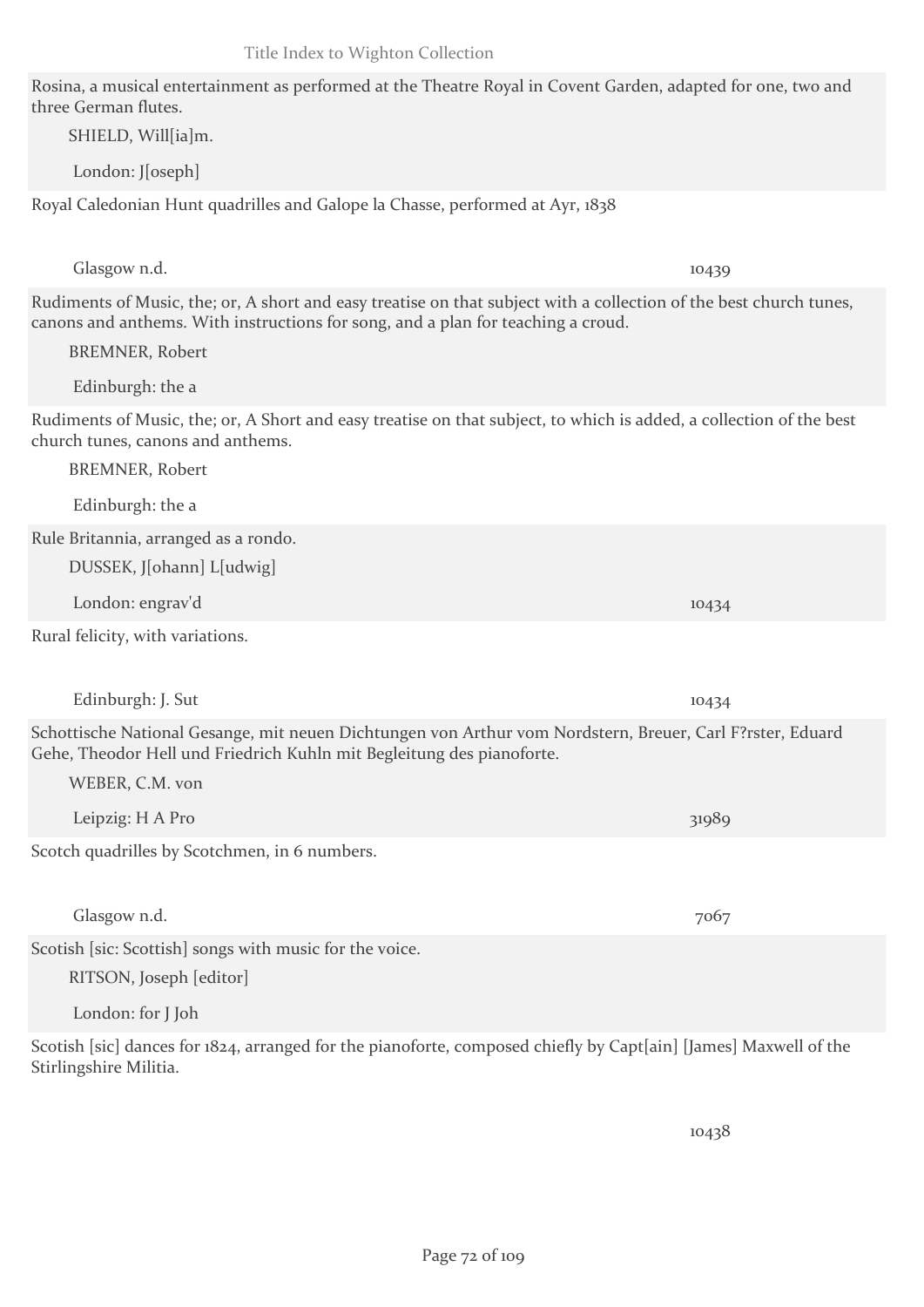Scottish airs, melodies, strathspeys, reels, etc., for the pianoforte, harp, violin, and violoncello, with appropriate basses.

| MARSHALL, William                                                                                                                                                            |       |
|------------------------------------------------------------------------------------------------------------------------------------------------------------------------------|-------|
| Edinburgh: Alex[                                                                                                                                                             | 10500 |
| Scottish songs ancient and modern.                                                                                                                                           |       |
| GILCHRIST, John                                                                                                                                                              |       |
| Edinburgh: Jame                                                                                                                                                              |       |
| Scottish songs, the.<br><b>CHAMBERS, Robert</b>                                                                                                                              |       |
| Edinburgh: Willi                                                                                                                                                             |       |
| Second collection of Scots tunes, strathspeys and reels for the pianoforte or harpsichord.<br>PARKER, Mrs.                                                                   |       |
| Dublin n.d. [1794                                                                                                                                                            | 10454 |
| Second grand duet for 2 violins, op. 3 [no. 2]                                                                                                                               |       |
| Molique, [Wilhelm] B[ernhard]                                                                                                                                                |       |
| London: Wessel                                                                                                                                                               | 14696 |
| See the conquering hero comes.                                                                                                                                               |       |
| <b>HANDEL, George Frederick</b>                                                                                                                                              |       |
|                                                                                                                                                                              | 10422 |
| Sei quartetti per due violini, viola e basso op. 8                                                                                                                           |       |
| Ricci, F[rancesco] P[eitro]                                                                                                                                                  |       |
| Paris: Bureau d'a                                                                                                                                                            | 14702 |
| Select collection of country dances, waltzes, etc.                                                                                                                           |       |
| London: Gouldin                                                                                                                                                              | 10435 |
| Select collection of the most admired songs, duetts, etc., from operas in the highest esteem and from other works,<br>in Italian, English, French, Scotch, Irish, etc., etc. |       |
| CORRI, Domenico                                                                                                                                                              |       |
| Edinburgh: John                                                                                                                                                              | 7094  |
| Select collection of the most admired songs, duetts, etc., from operas in the highest esteem and from other works,<br>in Italian, English, French, Scotch, Irish, etc., etc. |       |
| CORRI, Domenico                                                                                                                                                              |       |
| Edinburgh: John                                                                                                                                                              | 7096  |
| Select collection of the most admired songs, duetts, etc., from operas in the highest esteem and from other works,<br>in Italian, English, French, Scotch, Irish, etc., etc. |       |
| CORRI, Domenico                                                                                                                                                              |       |
| Edinburgh: John                                                                                                                                                              | 7095  |
|                                                                                                                                                                              |       |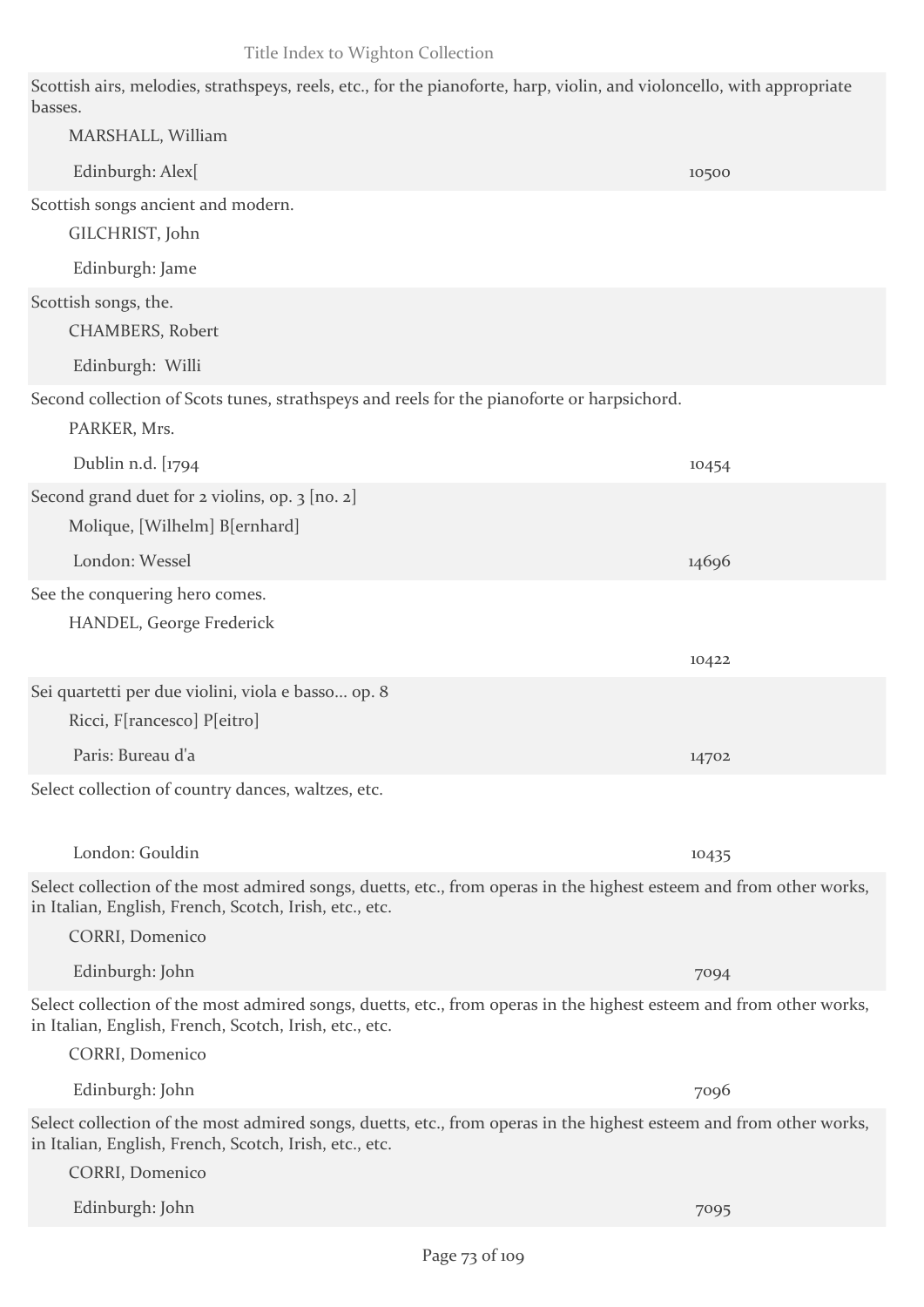Select melodies of Scotland, arranged for the flute.

ROBERTSON, Alex.

Select melodies with appropriate words chiefly original, collected and arranged with symphonies and accompaniments for the pianoforte.

Edinburgh:n.d. 31992

SMITH, R.A.

Edinburgh: Rob[ 21254

Selection of dances and strathspeys, with new and appropriate basses adapted for the pianoforte, harp, etc. NAPIER, William (Pub.)

London n.d. 3252

Selection of popular country dances, with their proper figures as danced in fashionable society, to which is added a favorite [sic] quadrille, polka, waltz, schottische, etc.

LOWE, Joseph

Edinburgh: 1853 7074

Selection of Scotch, English, Irish and foreign airs adapted to the fife, violin, or German flute.

AIRD, James

Glasgow: J. McFa

Selection of Scotch, English, Irish and foreign airs adapted to the fife, violin, or German flute.

AIRD, James

Glasgow: J. McFa

Selection of Scottish melodies, with symphonies and accompaniments for the pianoforte, and words by Horace Twiss.

BISHOP, Henry R.

London: J. Power 7080

Selection of the most approved Highland strathspeys, country dances, English and French dances, with a harpsichord and violincello bass.

| ANDERSON, John              |       |
|-----------------------------|-------|
| Edinburgh: John             | 10453 |
| Seven new strathspeys       |       |
| LOGAN, Major                |       |
| Edinburgh: print            | 10438 |
| Seven reels and strathspeys |       |
| CARR, John                  |       |
| Perth: printed an           | 10438 |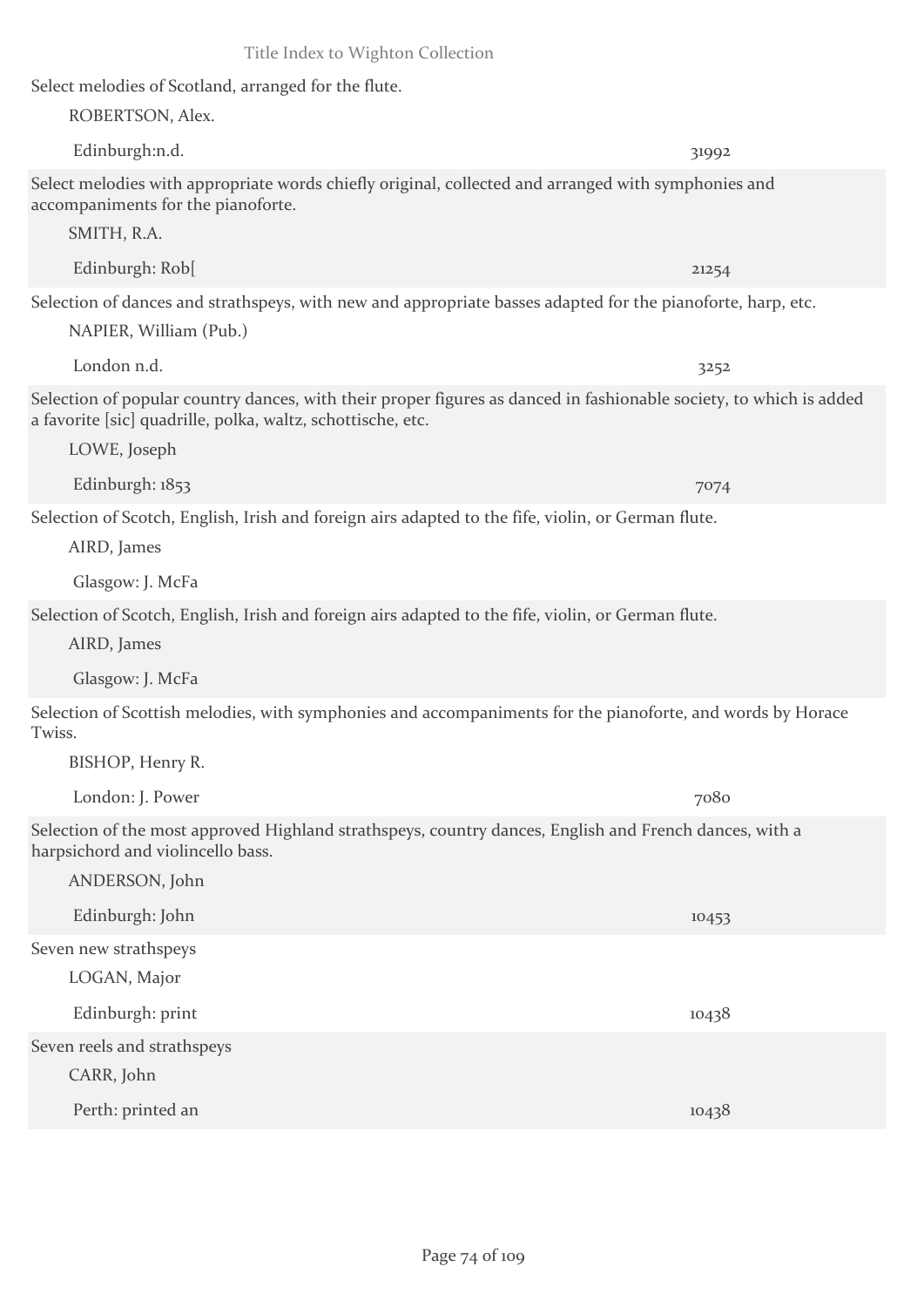Shantruse, consisting of five favorite airs as danced by Mr. Jenkins's scholars, some of which are composed and the whole arranged for the piano forte.

| GOW Nath[aniel] (arr.)                                                                                            |       |
|-------------------------------------------------------------------------------------------------------------------|-------|
| Edinburgh: print                                                                                                  | 10438 |
| Shela-na-guira, with variations and another favourite Irish tune of Candudelish.<br>LEE, S                        |       |
| Dublin: Anne Lee                                                                                                  | 10434 |
| Short rules and directions for practitioners on the treble violin.<br>PLAYFORD, John                              |       |
| Silver Miners, waltz                                                                                              | 10435 |
| Silvia; or, the country burial, an opera with the musick [sic] prefix'd to each song.<br>London: $1731$           |       |
| Simon's (Monsr.) Dances.                                                                                          |       |
| Dublin: McCulla                                                                                                   | 10435 |
| Six arietts Op. 9th.<br>PERCY, J[ohn]                                                                             |       |
| London: The aut                                                                                                   |       |
| Six arietts Op. IV. This set may be sung either by one or two voices.<br>PERCY, John                              |       |
| London: The aut                                                                                                   |       |
| Six cantatas for a voice and instruments, set to musick.<br>ARNE, Thomas A., Mus. Doc.                            |       |
| London: John W                                                                                                    | 7090  |
| Six canzonets for the voice, with an accompanyment for the piano forte The words by Mr. Woods.<br>SCHETKY, J.G.C. |       |
| Edinburgh: print                                                                                                  | 10421 |
| Six canzonets with an accompaniment for the piano forte, Op. 13.                                                  |       |
| GRAEFF, J[ohann] G[eorg]                                                                                          |       |
| London: printed                                                                                                   | 10423 |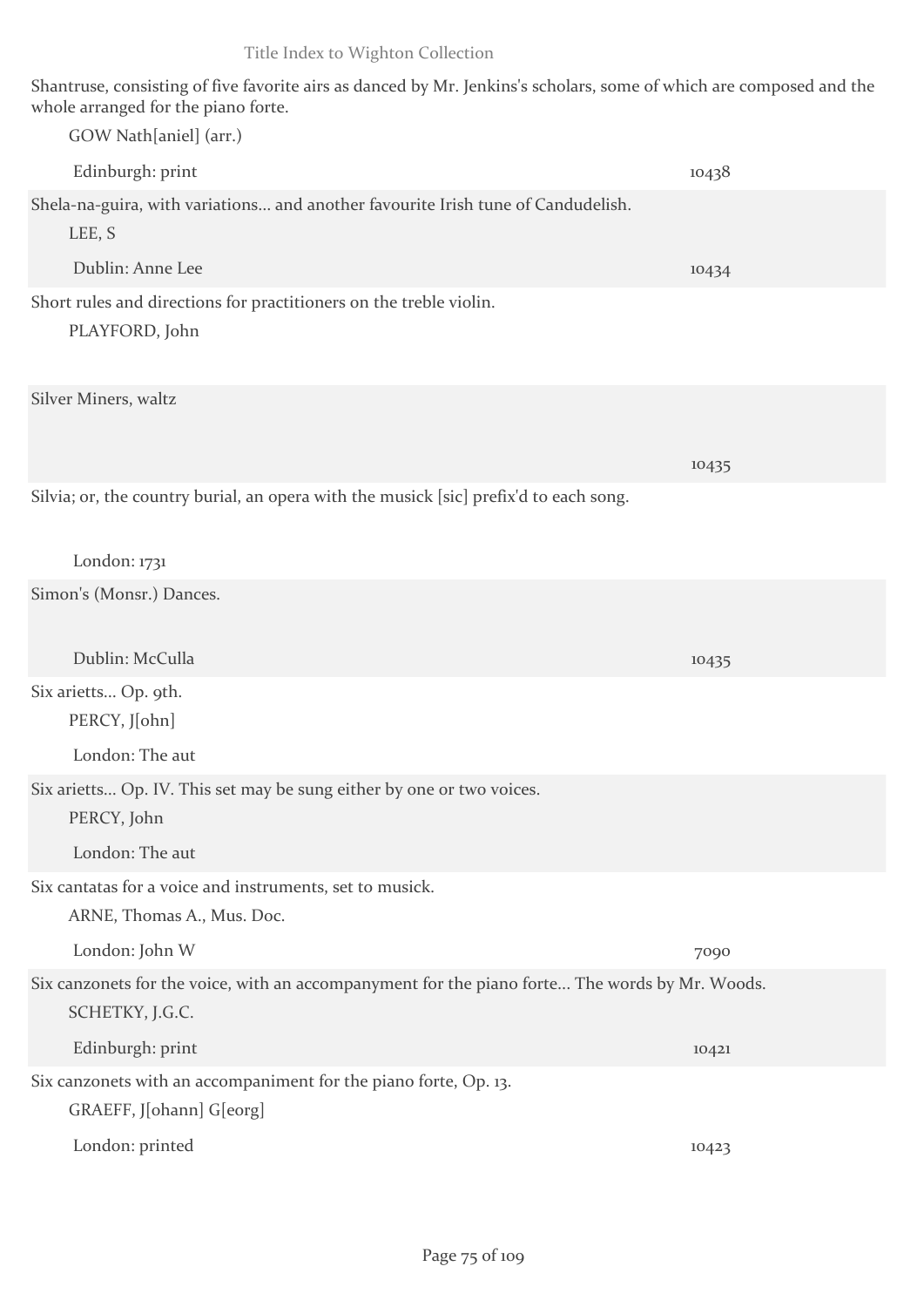| Six collections of Niel Gow's reels.                                       |                                                                                                                        |       |
|----------------------------------------------------------------------------|------------------------------------------------------------------------------------------------------------------------|-------|
| GOW, Niel                                                                  |                                                                                                                        |       |
| Edinburgh: Robe                                                            |                                                                                                                        | 12594 |
| Six favorite [sic] Italian duos for two voices.                            |                                                                                                                        |       |
| APRILE, Signor [Giuseppe]                                                  |                                                                                                                        |       |
| London: S. Babb                                                            |                                                                                                                        |       |
| Six favourite new airs.                                                    |                                                                                                                        |       |
| McKENZIE, J. Jr                                                            |                                                                                                                        |       |
| Glasgow: n.d. [18]                                                         |                                                                                                                        | 10435 |
| Six lessons for the harpsichord.                                           |                                                                                                                        |       |
| HARDIN, Elizabeth (G)                                                      |                                                                                                                        |       |
| London: n.d.                                                               |                                                                                                                        | 31959 |
| Six new tunes set for the piano-forte<br>CRICHTON, Thomas                  |                                                                                                                        |       |
| Edinburgh: print                                                           |                                                                                                                        | 10438 |
| Six new tunes, arranged for the piano forte by John Alexander [of Forfar]. |                                                                                                                        |       |
|                                                                            |                                                                                                                        |       |
|                                                                            |                                                                                                                        | 10438 |
| favourite English country dance.                                           | Six new tunes, composed by a gentleman and dedicated to Niel Gow, to which is added Speed the Plough, a                |       |
| Edinburgh: print                                                           |                                                                                                                        | 10438 |
| Six new tunes, strathspeys &c. for the piano forte                         |                                                                                                                        |       |
| CRICHTON, Thomas                                                           |                                                                                                                        |       |
| Edinburgh: print                                                           |                                                                                                                        | 10438 |
| Boccherini, Luigi                                                          | Six quartettos for two violins, tenor and violoncello obligato [sic: obbligato] op. 6                                  |       |
| London: Bremne                                                             |                                                                                                                        | 14689 |
|                                                                            | Six solos and six Scots airs; with variations for the violin or violoncello, with a thorough bass for the harpsichord. |       |
| CLAGGET, Walter                                                            |                                                                                                                        |       |
| London: The Aut                                                            |                                                                                                                        | 10462 |
| the Temple of Apollo.                                                      | Six solos for a German flute or violin, with a thorough bass for the harpsichord by J[ohn] R[eid], Esq., a member of   |       |
| REID, General John                                                         |                                                                                                                        |       |
| London: J. Oswal                                                           |                                                                                                                        | 31952 |
|                                                                            |                                                                                                                        |       |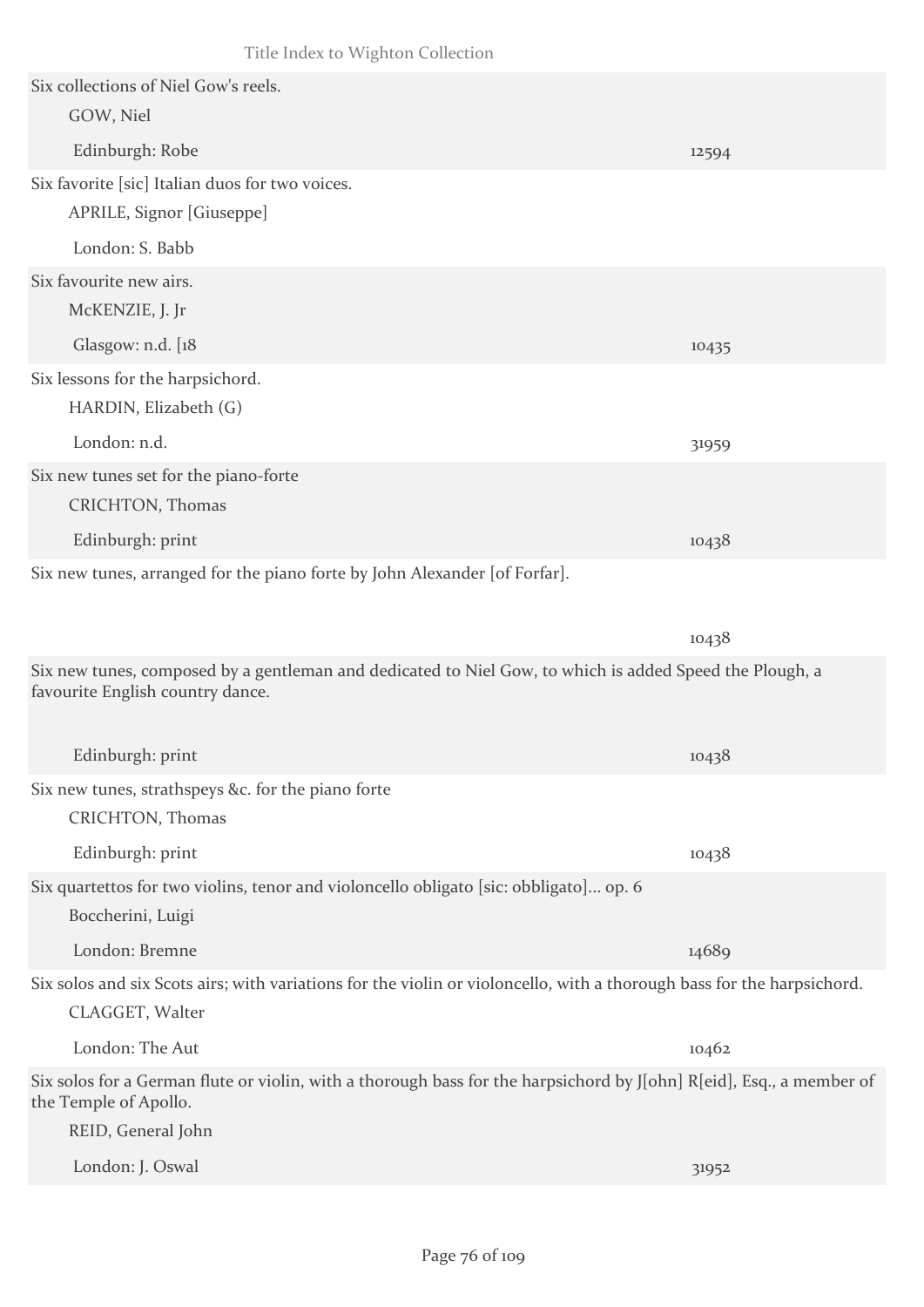Six solos for the violin, with a bass for a violoncello or harpsichord composed by a gentleman, inscribed to the Hon. Frances (sic) Charteris, Esq., of Amisfield (afterwards Earl of Wemyss).

[FOULIS, David]

3251 Six sonatinos for the harpsichord, composed for the use of beginners. Opera 3rd. JUST, J[ohann] A[ugust] London: Longma Six songs SCHETKY, J.G.C. Edinburgh: print 10422 Six songs with an accompanyment [sic] for the great or small harp, fortepiano or harpsichord. MILLICO, Giuseppe London: Longma Six Trios for a violin, tenor and violoncello, opera XXVI Giardini, Felice London: printed 14705 Sixty eight new reels and strathspeys, also above forty old famous reels for the violin and piano forte, with a bass for the violoncello or harpsichord. MACKINTOSH, Robert Edinburgh: print 7077 Sixty eight new reels and strathspeys, also above forty old famous reels for the violin and piano forte, with a bass for the violoncello or harpsichord. MACKINTOSH, Robert Edinburgh: print 14699 Sixty eight new reels, strathspeys and quicksteps, also some slow pieces with variations for the violin and pianoforte, with a bass for the violoncello or harpsichord. MACKINTOSH, Robert Edinburgh: n.d. [ 7077 Sky-lark, the, a choice selection of the most admired popular songs, - heroic, plaintive, sentimental, humorous, bacchanalian, arranged for the violin, flute and voice. London: 1825

Social harmony consisting of a collection of songs and catches, in 2, 3, 4, and 5 parts, from the works of the most eminent masters, to which are added several choice songs on masonry.

HALE, Thomas

London: n.d. [176 31965]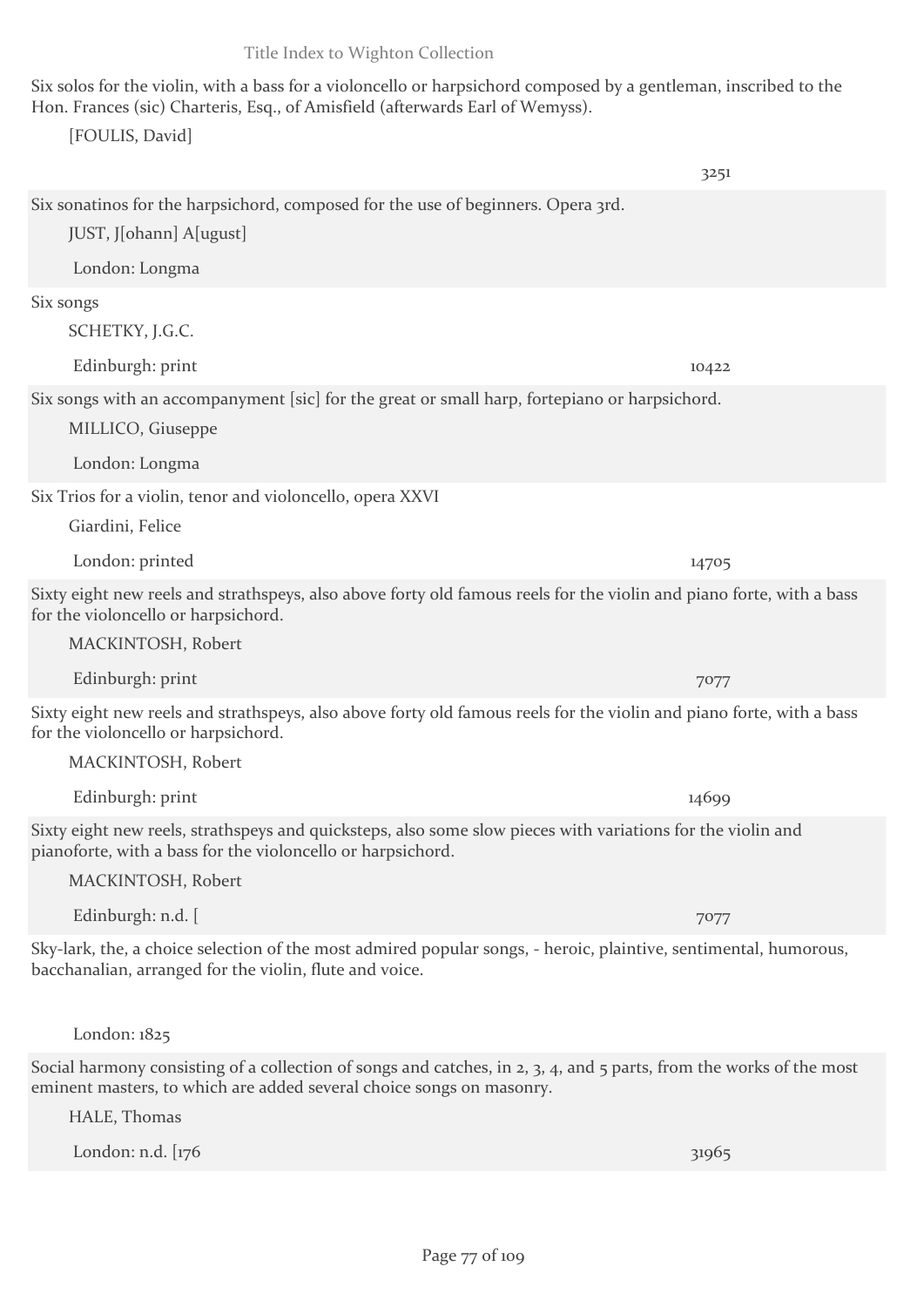Social harmony, being a choice collection of catches, glees, songs, etc. for 2, 3, and 4 voices, by eminent composers; and from those, such pieces only as meet general approbation.

London: printed

London: printed

Corelli, Archangelo

Sonate a tre...

Social harmony, being a choice collection of catches, glees, songs, etc. for 2, 3, and 4 voices, by eminent composers; and from those, such pieces only as meet general approbation.

London: Bremne 14703

Songs and dialogues as sung in various operas with the music in MS. 32009

Songs of Robert Burns,with music, the. A complete collection of the songs of the Ayreshire Bard, set to the original melodies, or to standard compositions with which they have become associated.

BURNS, Robert

Glasgow: John C

Songs of Scotland, the, without words, for the pianoforte, arranged and edited by J.T. Surenne.

Edinburgh: 1852 32000 32000 32000 32000 32000 32000 32000 32000 32000 32000 32000 32000 32000 32000 32000 3200

Songs of the Minstrels: [being imitations of the national music of twenty-four countries] the poetry written by Harry Stoe Van Dyk, the music composed by J. B. [several of the airs harmonized].

BARNETT, John

London: Mayhew 7091

Songs of the Minstrels: [being imitations of the national music of twenty-four countries] the poetry written by Harry Stoe Van Dyk, the music composed by J. B. [several of the airs harmonized].

BARNETT, John

London: Mayhew 7092

Songster's Favourite companion, The, a collection of new and much-esteemed songs (Scotch etc.), adapted for the flute, voice and violin.

Glasgow: Printed

Spohr's Violin school, translated and abridged with more ample elementary instructions and above 20 modern and popular airs arranged expressly for this edition...

SPOHR, L.

London: G H Da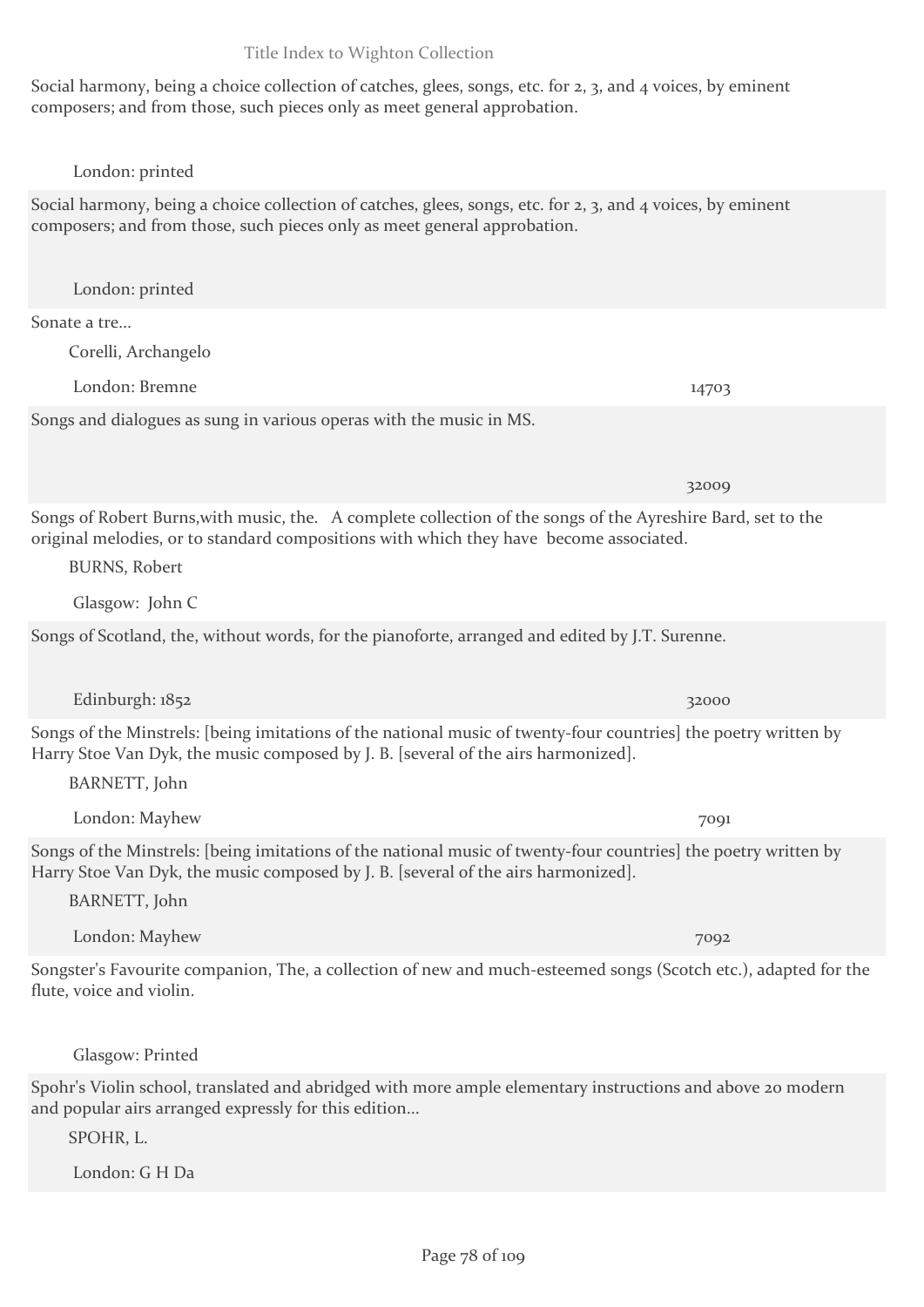Statira, a favourite song.

|                                                                                                                                                                                            | 10419 |
|--------------------------------------------------------------------------------------------------------------------------------------------------------------------------------------------|-------|
| Strathspeys, reels etc. A collection of 165 tunes in manuscript.                                                                                                                           |       |
| Sweet bird art thou flown expressly and exclusively for La Belle Assemblee and to be had only with that work.<br>SLAPP, W[illiam]                                                          |       |
|                                                                                                                                                                                            | 7060  |
| Tay Side Fencibles slow and quick march for two clarinetts, two horns, trumpet and bassoon, also adapted for the<br>piano forte, violin, German flute and fife.                            |       |
| ROSE, J.H.                                                                                                                                                                                 |       |
| Edinburgh: n.d.                                                                                                                                                                            | 10470 |
| Tekeli, a favorite [sic] dance, to which is added five new favorite country dances.                                                                                                        |       |
| Edinburgh: print                                                                                                                                                                           | 10438 |
| Ten new tunes [reels etc.] arranged for the pianoforte by Malcolm MacDonald                                                                                                                |       |
| ALEXANDER, John                                                                                                                                                                            |       |
| Edinburgh: n.d. [                                                                                                                                                                          | 7073  |
| The 1st book of Apollo's banquet: containing instructions, and variety of new tunes, ayres, jiggs [sic], minuets and<br>several new Scotch tunes, for the treble violin, to which is added |       |
| London: Printed                                                                                                                                                                            |       |
| The ist. Battn. Breadalbane Fencibles new march, for two clarinetts, two horns, trumpet and two bassoons. Also<br>adapted for the pianoforte, violin, German flute and fife.<br>ROSE, J.H. |       |
| Edinburgh: print                                                                                                                                                                           | 10470 |
| The ist. Battn. Breadalbane Fencibles new troop for the piano forte, violin, German flute and fife.<br>ROSE, J.H.                                                                          |       |
| Edinburgh: print                                                                                                                                                                           | 10470 |
| The 42d. Regt's. return from Egypt, a grand march for the pianoforte.<br>ROSS, John                                                                                                        |       |
| Edinburgh: print                                                                                                                                                                           | 10434 |
| The Aberdeen airs and dances for the pianoforte, flute or violin.<br>BOYLE, J. Augustine                                                                                                   |       |
|                                                                                                                                                                                            | 10435 |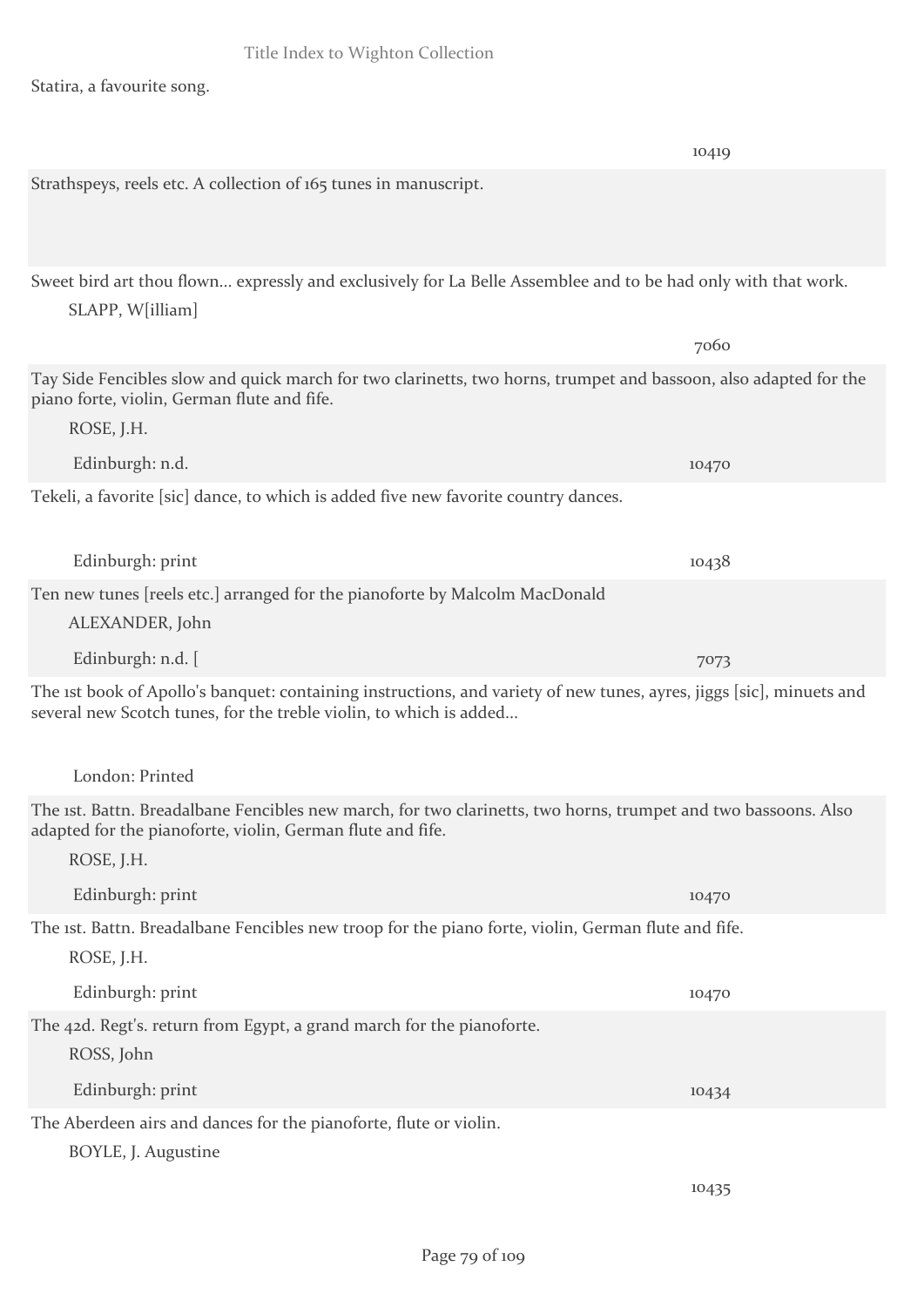10434

Title Index to Wighton Collection

The Aberdeen volunteer's march. CLARKSON, John, Junr. Edinburgh: The a 10451 The Agreeable Musical Choice: an entire new collection of English songs, with the duet in "Harlequin Sorcerer" sung by Mr. Lowe and Mrs. Lampe, never before printed. ARNE, Thomas A., Mus. Doc. London: J. Walsh 7090 The airs and melodies peculiar to the Highlands of Scotland and the Isles, chiefly acquired during the interesting period, 1715-45, the lively airs introduced as medleys to form a sequence to each slower... FRASER, Capt. S. Edinburgh: n.d., 10477 The airs and melodies peculiar to the Highlands of Scotland and the Isles. FRASER, Capt. S. (ed) Edinburgh: the e 14684 The airs for autumn. MS. in the handwriting of the composer. OSWALD, James OSWALD, James The Amber Witch, romantic opera in four acts... arranged from the score by Edward F Rimbault Wallace, W Vincent London: Cramer, 14701 The Anacreontic Museum, or 30 select catches, canons, glees, etc. (from the works of the most eminent masters). DING, Lawrence Edinburgh: Print The ancient curious collection of Scotland, consisting of genuine Scotch tunes, with their original variations now for the first time arranged with basses throughout, for the piano forte or harp violin, and violoncello GOW, Nathaniel Edinburgh: Robe 10482 The antiquary, a new rondo for the pianoforte or harpsichord. MACGLASHAN, J. Edinburgh: print 10434 The Athole Highlanders march. Edinburgh: print 10434

The auld toon o' Edinbrugh (sic) with variations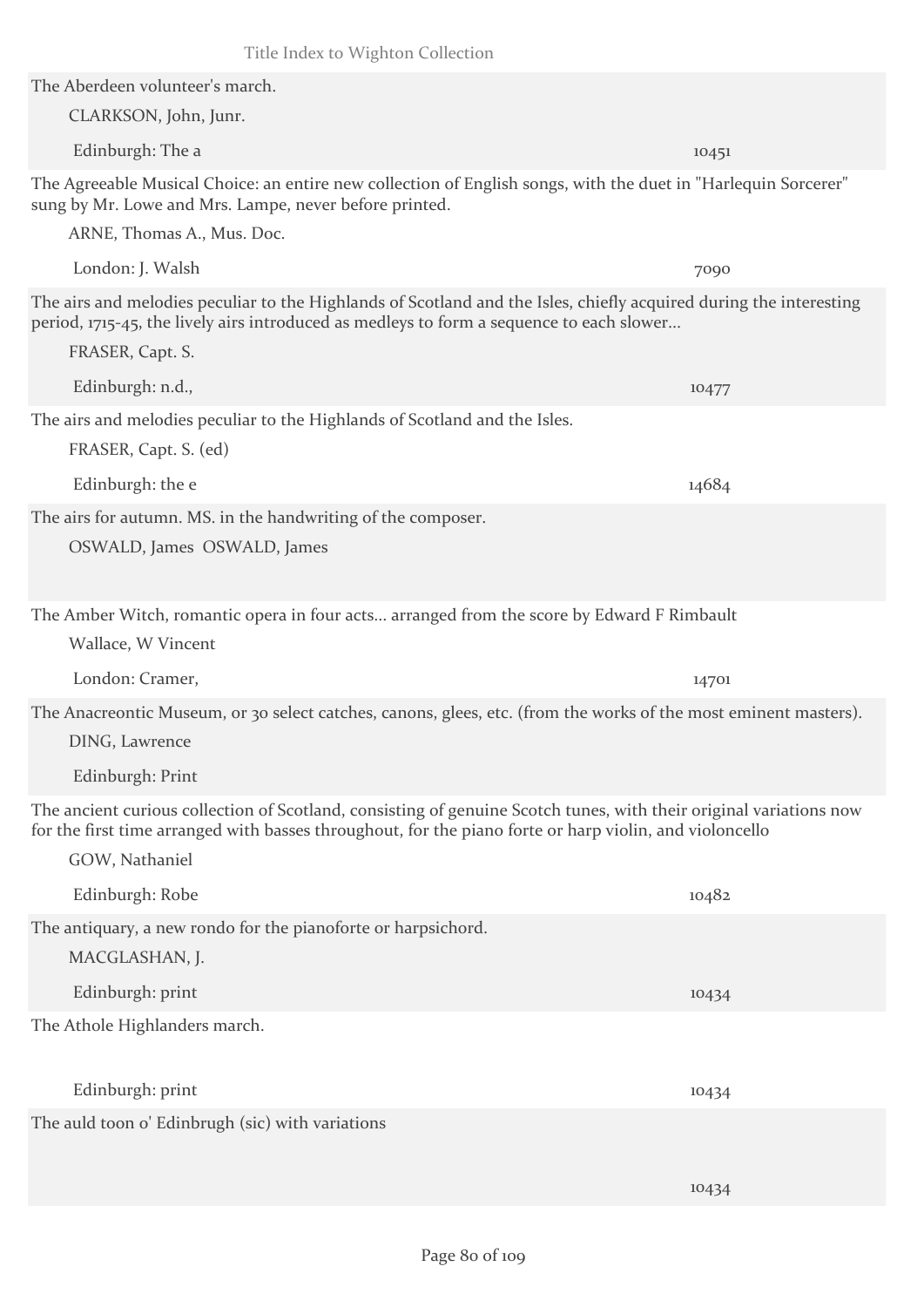#### The Aurora waltz.

#### LABITSKI

|                                                                                                                                                                                                           | 10439 |
|-----------------------------------------------------------------------------------------------------------------------------------------------------------------------------------------------------------|-------|
| The bagpipe tutor, a selection of simple marches, strathspeys and reels.<br><b>HENDERSON, Peter</b>                                                                                                       |       |
| Glasgow: Peter H                                                                                                                                                                                          |       |
| The Banks of Allan Water, ballad, as sung by Miss Stephens and Miss Paton composed by a lady and arranged<br>for the piano forte by C E Horn                                                              |       |
| London: Chappel                                                                                                                                                                                           | 14700 |
| The Banks of Banna, arranged as a rondo for the pianoforte.<br>ROBERTSON, Dan.                                                                                                                            |       |
| Edinburgh: print                                                                                                                                                                                          | 10434 |
| The Banks of Banna. A favourite air arranged as a rondo for pianoforte.<br>ROBERTSON, Dan                                                                                                                 |       |
| Edinburgh: A. R                                                                                                                                                                                           | 8649  |
| The banks of the Shannon, a favourite song sung by Mrs. Kennedy at Vauxhall Gardens<br>HOOK, James                                                                                                        |       |
| London: printed                                                                                                                                                                                           | 10422 |
| The Bardic Museum of primitive British literature and other admirable rarities, forming the 2nd volume of the<br>musical, poetical, and historical relicks of the Welsh bards and druids<br>JONES, Edward |       |
| London: A Straha                                                                                                                                                                                          | 7082  |
| The Battle of Prague.<br>KOTZWARA, F.                                                                                                                                                                     |       |
| Edinburgh: print                                                                                                                                                                                          | 10434 |
| The Battle of Waterloo arranged for the pianoforte, by Mr. G. Anderson, organist.<br>OGILVY, C                                                                                                            |       |
| Edinburgh: print                                                                                                                                                                                          | 10438 |
| The Baxter MS                                                                                                                                                                                             |       |
| <b>MSS</b>                                                                                                                                                                                                |       |

The beauties of Caledonia, or Flowers of Scottish song, being a selection of the vocal melodies of Scotland, arranged with symphonies and accompaniments for the pianoforte.

PARRY, John

London n.d. 7103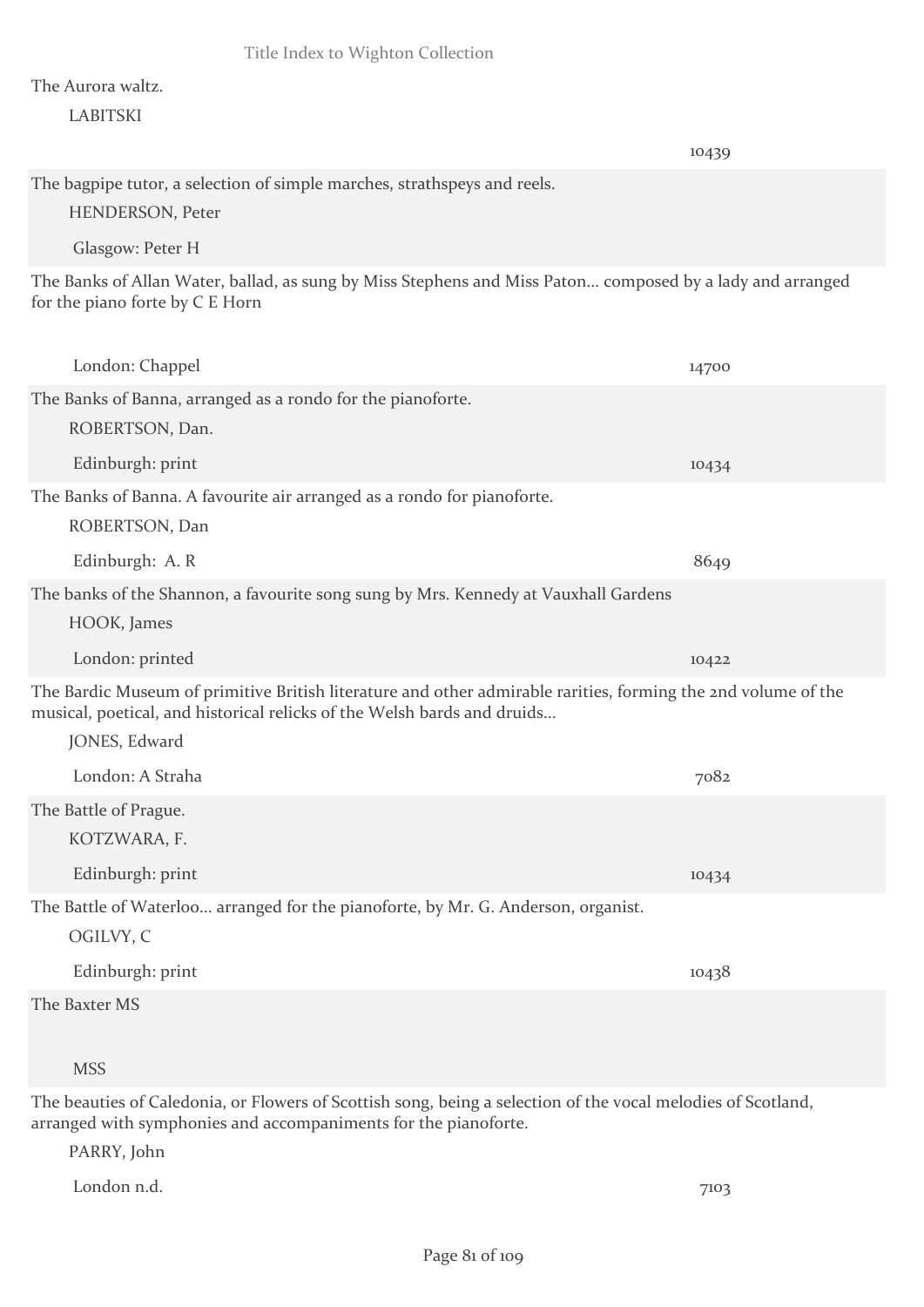# The beauties of Caledonia, or Flowers of Scottish song, being a selection of the vocal melodies of Scotland, arranged with symphonies and accompaniments for the pianoforte.

London n.d. 7100 The beauties of Caledonia, or Flowers of Scottish song, being a selection of the vocal melodies of Scotland, arranged with symphonies and accompaniments for the pianoforte.

PARRY, John

PARRY, John

PARRY, John

The beauties of Caledonia, or Flowers of Scottish song, being a selection of the vocal melodies of Scotland, arranged with symphonies and accompaniments for the pianoforte.

London n.d. 7101

London n.d. 7102

The beauties of Niel Gow, being a selection of the most favorite [sic] tunes from his 1st, 2nd and 3rd collections of strathspeys, reels and jigs, chiefly comprising the works of Niel Gow & Sons...

The beauties of psalmody; consisting of tunes, hymns, anthems and chants of high esteem in the churches, chapels, and dissenting congregations in Britain.

DING, Lawrence

Edinburgh: print

The beautiful Scots air of Pinkie House, with six variations for the pianoforte.

BUTLER, T[homas] H[aml(e)y]

The beggar's opera adapted for the flute, violin, or guitar.

GAY, John

GAY, John

London: Longma

The Beggar's Opera as it is acted at the Theatre Royal in Lincolns-Inn Fields. 3rd edn., with the ouverture in score, the songs, and the basses (the ouverture and basses compos'd by Dr. Pepusch) curiously...

 $London: 1729$  31980

The beggar's opera as it is acted at the Theatre Royal in Lincolns-Inn-Fields, to which is added the musick [sic] engrav'd on copper plates.

GAY, John

London: 1728

The beggar's opera. 6th edn., to which is prefix'd the ouverture in score, and the musick [sic] to each song.

GAY, John

London: 1749

Edinburgh: Alex[ 10483

Edinburgh: print 10434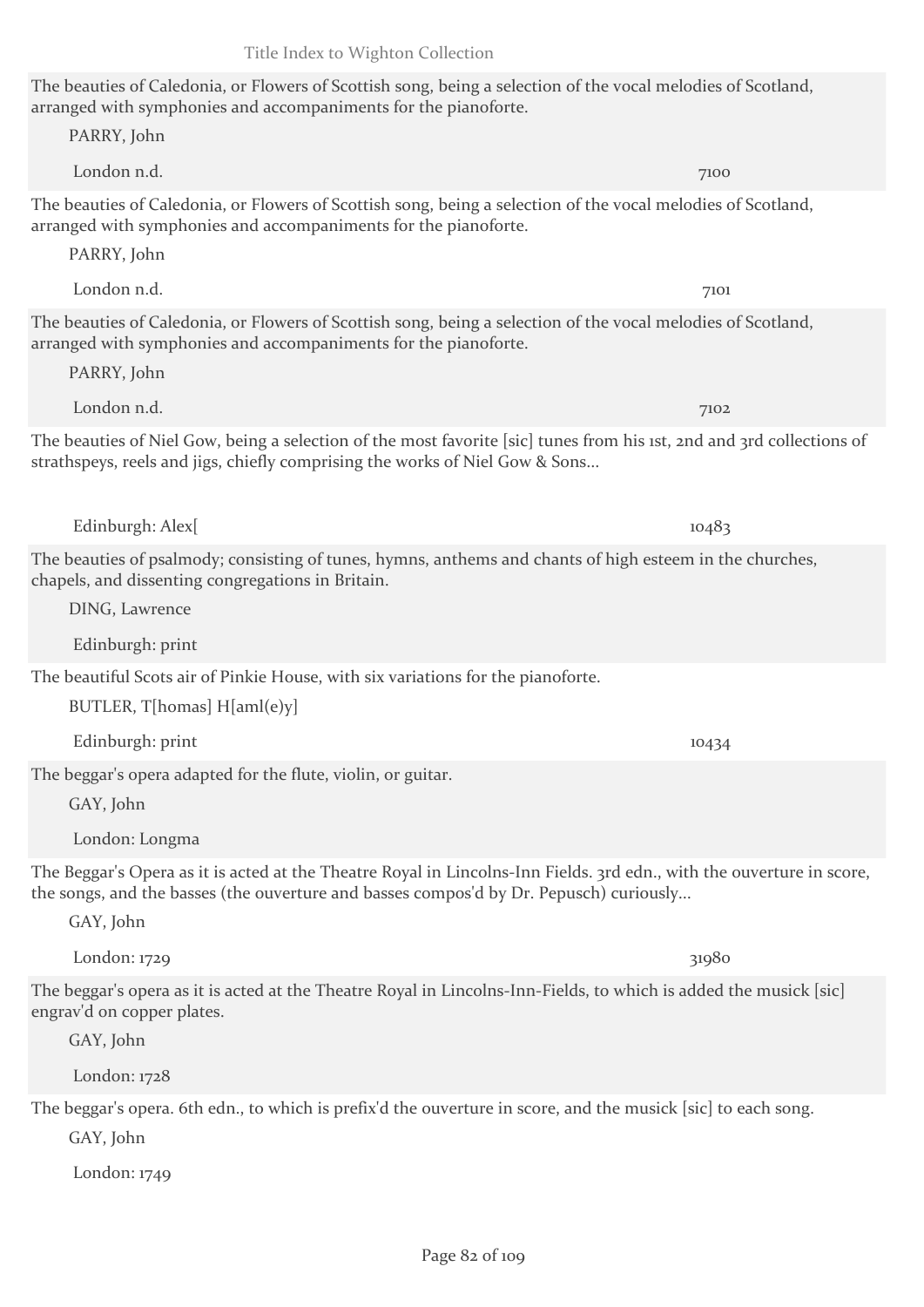The beggar's opera. Written by Mr. Gay. The sixth edition: to which is prefix'd the ouverture in score and the musick [sic] to each song.

| GAY, John                                                                                                                                                        |       |
|------------------------------------------------------------------------------------------------------------------------------------------------------------------|-------|
| London: printed                                                                                                                                                  |       |
| The beggar's wedding: an opera as acted at the theatre in Dublin, and the theatre in the Hay Market, with the new<br>prologue and epilogue.<br>COFFEY, Char[les] |       |
| London: James a                                                                                                                                                  |       |
| The bird, sung by Mr. Raworth, at Marylebone Gardens.<br>SNOW, Mr. Jun[io]r.                                                                                     |       |
|                                                                                                                                                                  | 10419 |
| The birthday of Thomson, author of "The Seasons", an occasional poem, written by Mr. Woods<br>SCHETKY, J.G.C.                                                    |       |
| Edinburgh: print                                                                                                                                                 | 10421 |
| The black cat, with five fashionable tunes for the pianoforte.                                                                                                   |       |
| Edinburgh: n.d.                                                                                                                                                  | 10435 |
| The blackbird, a favorite [sic] song<br>HOOK, James                                                                                                              |       |
|                                                                                                                                                                  | 7060  |
| The Bonnets of Bonnie Dundee. MS.<br>SCOTT, Sir Walter                                                                                                           |       |
| The British grenadiers, a favorite [sic] march with variations for the pianoforte.                                                                               |       |
| Edinburgh: print                                                                                                                                                 | 10434 |
| The bugle horn quick step.                                                                                                                                       |       |
| Glasgow: n.d. [18                                                                                                                                                | 10435 |
| The Caledonian evergreen, A selection of favorite [sic] Scottish strathspeys and reels arranged for the pianoforte,<br>harp or violin.                           |       |
| Aberdeen: James                                                                                                                                                  | 10435 |
| The Caledonian hunt, by Sir Alexr. Don, arrang'd for the pianoforte or harpsichord with variations.<br>CORRI, Sig[no]r                                           |       |
| Edinburgh: print                                                                                                                                                 | 10434 |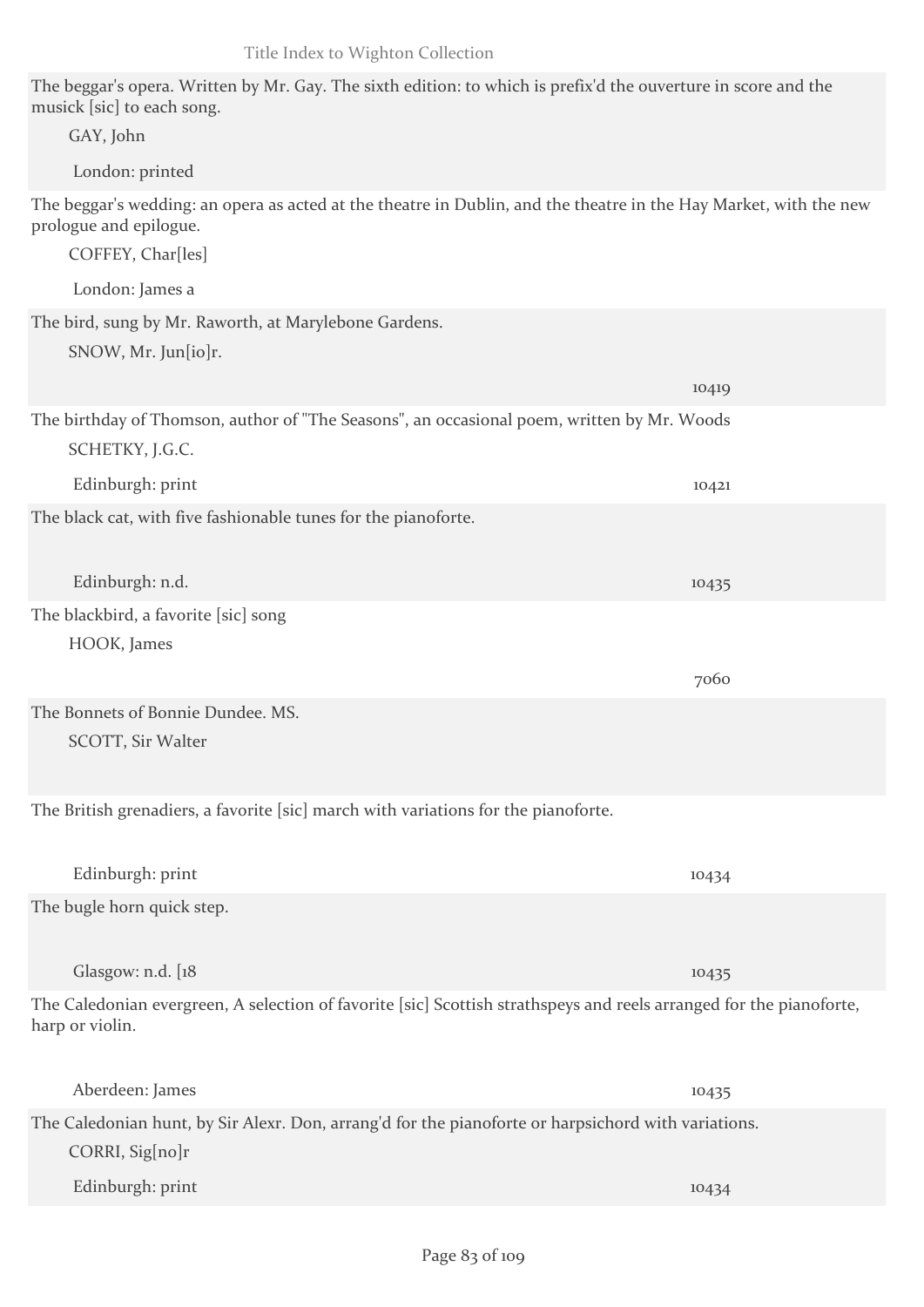The Caledonian laddy, arranged as a rondo for the pianoforte. LATOUR, T.

The Caledonian march, arranged for the pianoforte, by J. A. May, with the Waterloo strathspey and reel, a medley.

London: printed 10434

Glasgow: n.d. 10435

The Caledonian muse, a collection of scarce and favourite Scots tunes, both Highland and Lowland, viz., songs, luinigs, laments, reels, strathspeys, jiggs, etc...

London: THOMP

The Caledonian pocket companion in 12 books, containing all the favourite Scotch tunes with variations for the German flute or violin, and an index to the whole.

OSWALD, James

London: Straight 31983

The celebrated circus tunes perform'd at Edinburgh this season, with the addition of some new reels and strathspeys set for the pianoforte or violin and bass.

WATLEN, J[ohn]

Edinburgh: n.d.  $\lceil$ 

The celebrated comic tunes to the opera dances as performed at the King's Theatre in the Hay Market, to which is added several of the most celebrated dances perform'd at both theatres...

HASSE, Sig[nor Johann Adolf]

London: J. Walsh

The celebrated dances performed by the Messrs Vestris etc., at the King's Theatre in the Hay Market 1781

Noferi G[iovanni] B[attista]

London: J Blunde

The celebrated music which is on the organ at Mr. Coxe's Museum, Spring Garden, properly adapted for the harpsichord.

SMITH, Theodor

London: Welcker 31953

The celebrated variations to Malbrouk.

The Celtic Club, No. 2... to which are added six favorite [sic] tunes, as performed at his annual ball on Tuesday the 14th March [pencil: 1820]

GOW, Nath[aniel]

Edinburgh: print 10438

10434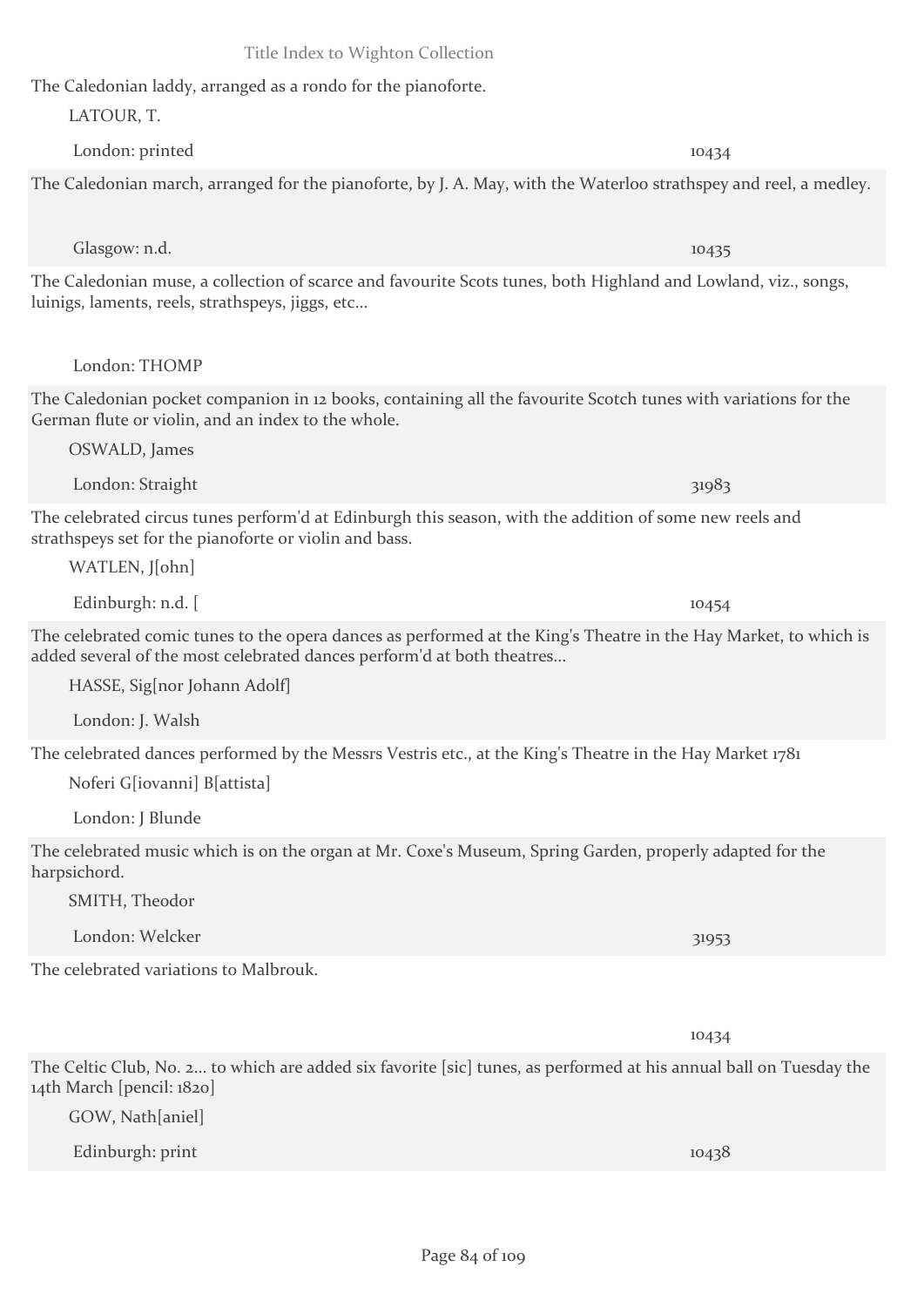The chaplet. A musical entertainment. As it is perform'd by his majesty's company of comedians at the Theatre-Royal in Drury-Lane.

BOYCE, Dr [William]

London: M Cowp

The Charms of Scottish Melody

Edinburgh: Olive 10520

The coffee house, a dramatick piece, as it is performed at the Theatre Royal in Drury Lane by His Majesty's servants.

[MILLER, Rev. James]

London: printed

The comic opera of The poor soldier for the German flute or violin

SHIELD, Will[ia]m.

London: J Bland,

The comic tunes etc. to the celebrated dances...

HASSE, Sig[nor Johann Adolf]

London: J. Walsh

The comic tunes to all the late opera dances...

London: J. Walsh

The comic tunes to all the late opera dances...

London: J. Walsh

The common tunes, or, Scotland's church musick made plain. (Also four pages of old music and words beginning "Coridon, arise my Coridon", and ending "Oh the bonny Christ church bell").

BRUCE, Thomas

Edinburgh: The a

The compleat tutor for the German flute.

THOMPSON, S.A. & P. (publisher)

The Compleat tutor for the pastoral or new bagpipe (plus Collection of familiar airs etc.)

London: Longma

The complete tutor for the German flute.

CAHUSAC, Thomas (publisher)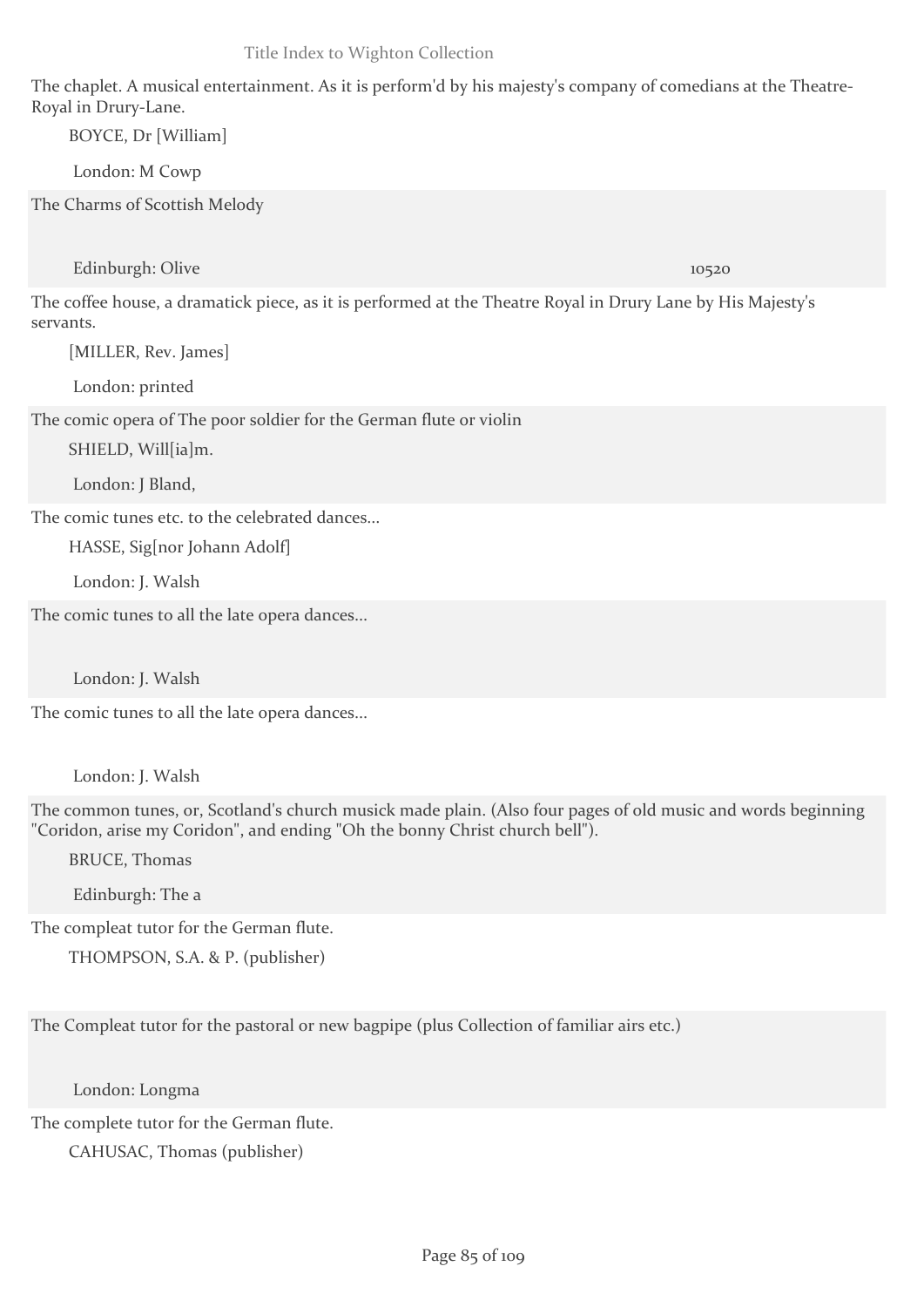The Countess of Dalhousies Strathspey, and Lady Charlotte Durhams favorite [sic]... to which are added 3 favorite [sic] tunes.

The cries of Edinburgh, to which are added Petronella and a favorite [sic] new medley, composed & arranged by Nath[aniel] Gow, and performed at his annual ball on Tuesday the 14th March 1820. No. 1

Edinburgh: print 10438

The cuckoo, a favorite song with an accompaniment for the piano forte or pedal harp, written and composed by Miss Margaret Casson.

The dance music of Scotland, a collection of all the best reels and strathspeys both of the Highlands and Lowlands for the pianoforte, arranged and edited by J.T. Surenne.

The dancing master, containing above 350 of the choicest old and new tunes now used at Court and other publick places. The whole revised and much more correct than any former editions.

PLAYFORD, John

CASSON, Margaret

GOW, Nath[aniel]

London: printed

The dancing master, the whole work revised and done in the new ty'd-note, and much more correct than any former edition.

PLAYFORD, John

London: printed

The dancing master, with the tunes to each dance for the treble violin and the addition of several new dances never before printed.

PLAYFORD, John

London: printed

The dancing master.

PLAYFORD, John

[London]  $n.d.$  [ $17$ ]

The dancing master. Volume the Second. Or, directions for dancing country-dances, with the tunes to each dance, for the treble-violin, containing 360 of the choicest old and new tunes now used at Court...

PLAYFORD, John

London: printed

The dancing master: or, directions for dancing country-dances, with the tunes to each dance, for the treble-violin. The third volume, containing two hundred dances.

PLAYFORD, John

London: printed

Edinburgh: print 10438

London: printed 7060

Edinburgh  $1852$  32000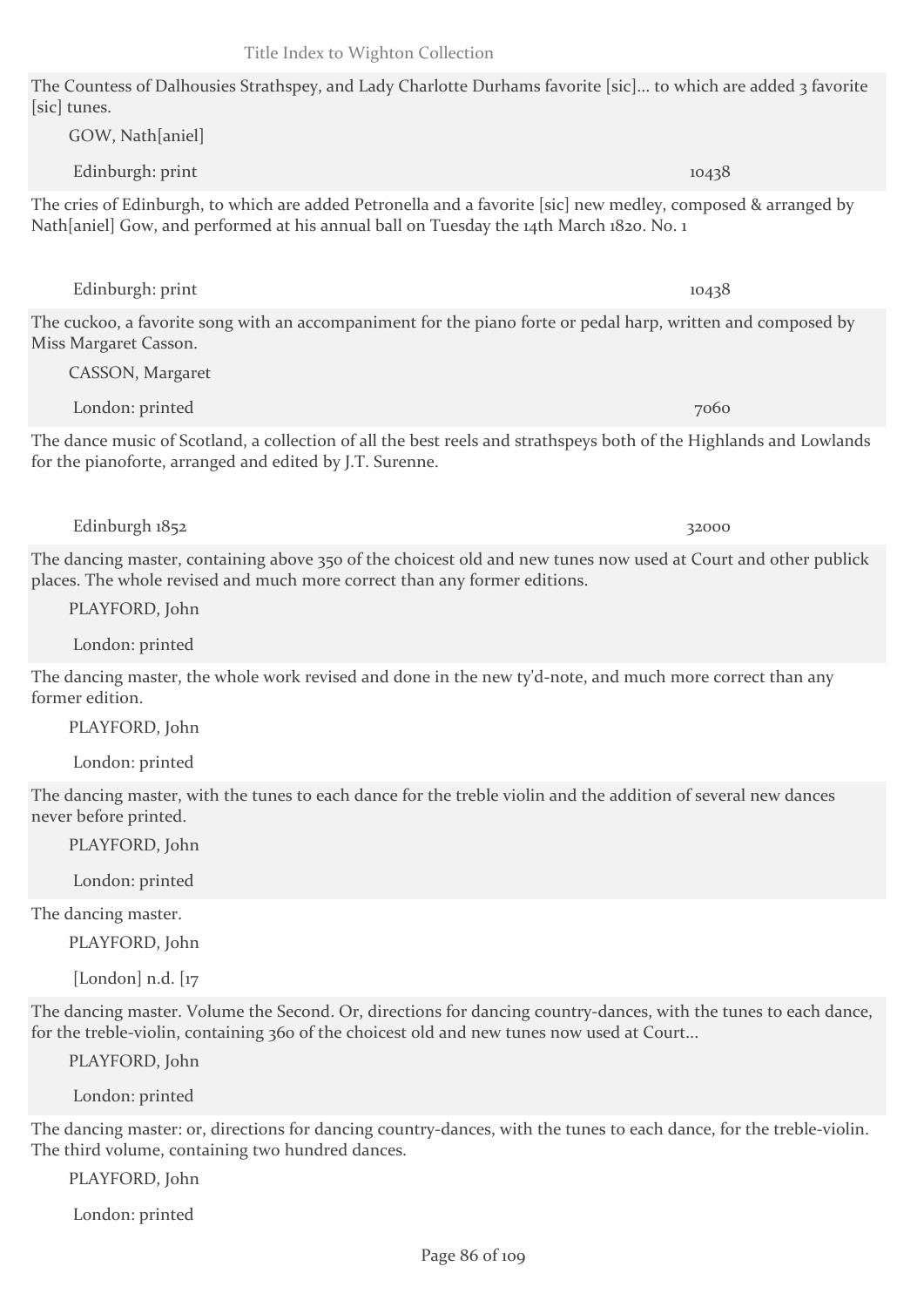The dancing master; or, Directions for dancing country dances, with the figures and tunes to each dance. PLAYFORD, John London: printed The dancing master; with all the additions of new dances and tunes, the whole printed in the new character. PLAYFORD, John London: printed The dawn of day, a favorite Irish air, with variations for the pianoforte or harpsichord. Dublin: Edmund 10434 The de'el cam fidlin, arranged as a rondo for the pianoforte. HOLST, M. London: printed 10434 The Delightful pocket companion for the German flute, containing a choice collection of the most celebrated Italian, English and Scotch tunes, curiously adapted to that instrument. SIMPSON, John London: Printed The division violist; or, An introduction to the playing upon a ground. SIMPSON, Christopher London: John Pla 10402 The downfall of Buonaparte... to which is added the National air of "God save the King". OGILVY, C Aberdeen: n.d. 10435 The duenna or double elopement, a comic opera as performed at the Theatre Royal in Covent Garden, for the guitar. London: C.& S. T The Duke of York's march, as play'd in St. James's Park, adapted with variations (in which is introduc'd the favorite air of the Yellow hair'd laddie) for the harpsichord or pianoforte. CORRI, Domenico Edinburgh: print 10434 The Duke of York's march. 10435 The Dunoon collection of new marches, reels and strathspeys selected from the best submitted for the competition at the Cowal Highland Gathering

COWAL HIGHLAND GATHERING COMMITTEE.

n.d.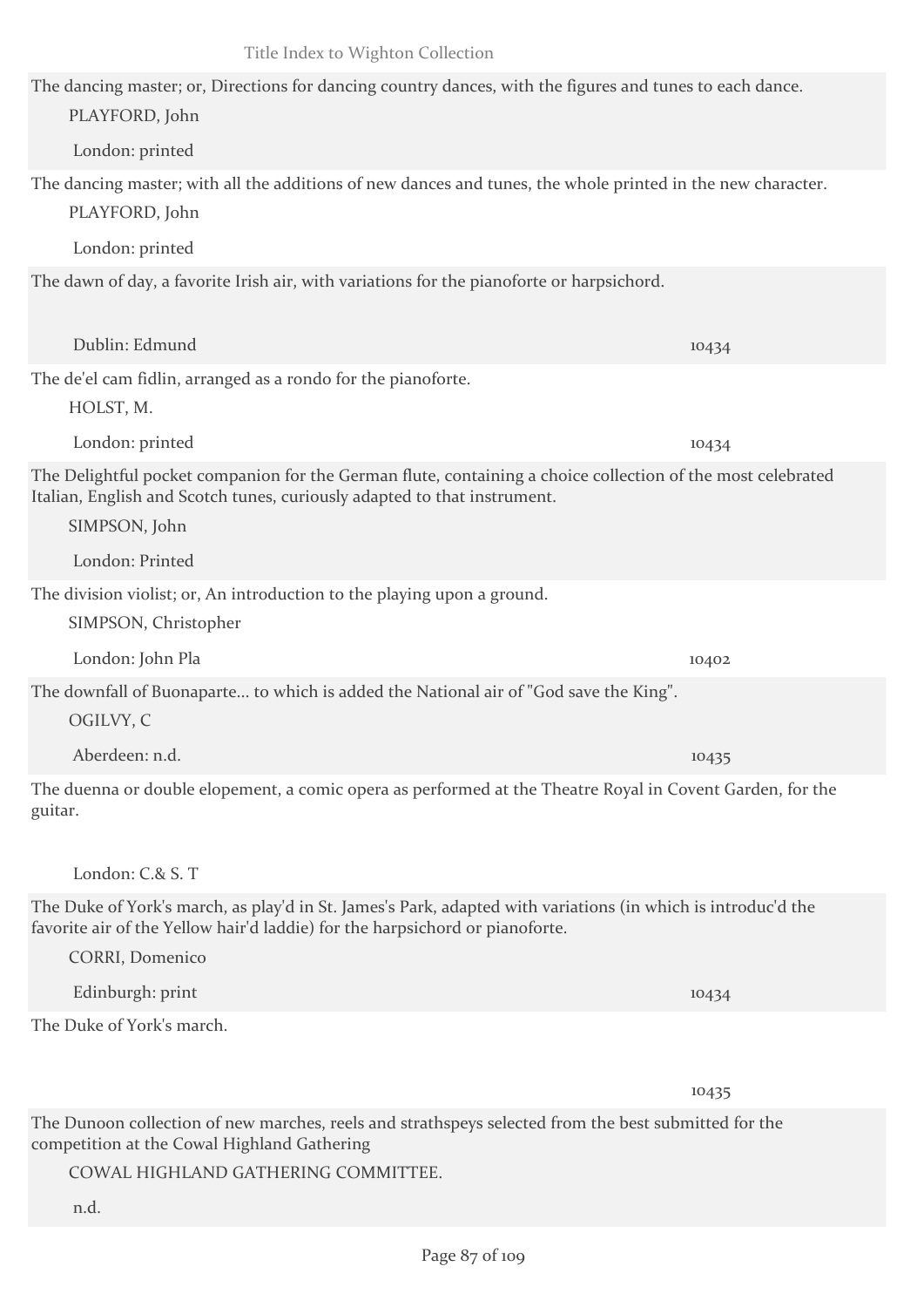The Earl of Dalhousie's welcome from the Pyrenees... to which are added the favorite [sic] dances of 1814 as performed at his annual ball in George Street assembly rooms the 8th March. No. 2.

Edinburgh: print 10438

| The Earl of Granard's march and the Countess of Granard's waltz.<br>MORAN, P. K.                                                                                         |       |
|--------------------------------------------------------------------------------------------------------------------------------------------------------------------------|-------|
| Dublin: I.B. Logi                                                                                                                                                        | 10434 |
| The Earl of Moira's return to England, to which is added a new waltz, and two favorite dances.                                                                           |       |
| Glasgow n.d.                                                                                                                                                             | 10435 |
| The Earl of Moiras welcome to Scotland, arranged for the piano forte by Nath[aniel] Gow to which is added four<br>favorite [sic] tunes.<br>MACINTYRE, D[uncan]           |       |
| Edinburgh: print                                                                                                                                                         | 10438 |
| The Edinburgh collection of Highland bagpipe music. Containing pibrochs, marches, quicksteps, strathspeys, reels<br>and jigs Parts 1-11.<br>GLEN, David                  |       |
| Edinburgh: Davi                                                                                                                                                          |       |
| The Edinburgh Musical Miscellany, a collection of the most approved Scotch, English and Irish songs set to music.<br>Selected by D. Sime, Edinburgh.<br>Edinburgh: 1792- |       |
| The Edinburgh Musical Miscellany, a collection of the most approved Scotch, English and Irish songs set to music.<br>Selected by D. Sime, Edinburgh.<br>Edinburgh: 1792- |       |
| The Emperor of Russia's grand march on his entrance into Paris.                                                                                                          |       |
|                                                                                                                                                                          |       |
| Edinburgh: publi                                                                                                                                                         | 10434 |
| The Englishman in Paris, a comedy in two acts. As it is performed at the Theatre-Royal in Covent Garden.<br>Foote, Samuel                                                |       |
| London: printed                                                                                                                                                          |       |
| The fallen hero and Lady McKenzies reel, two favorite [sic] Scots airs<br>[GOW, Nathaniel]                                                                               |       |
| Edinburgh: print                                                                                                                                                         | 10434 |
|                                                                                                                                                                          |       |

Title Index to Wighton Collection

GOW, Nath[aniel]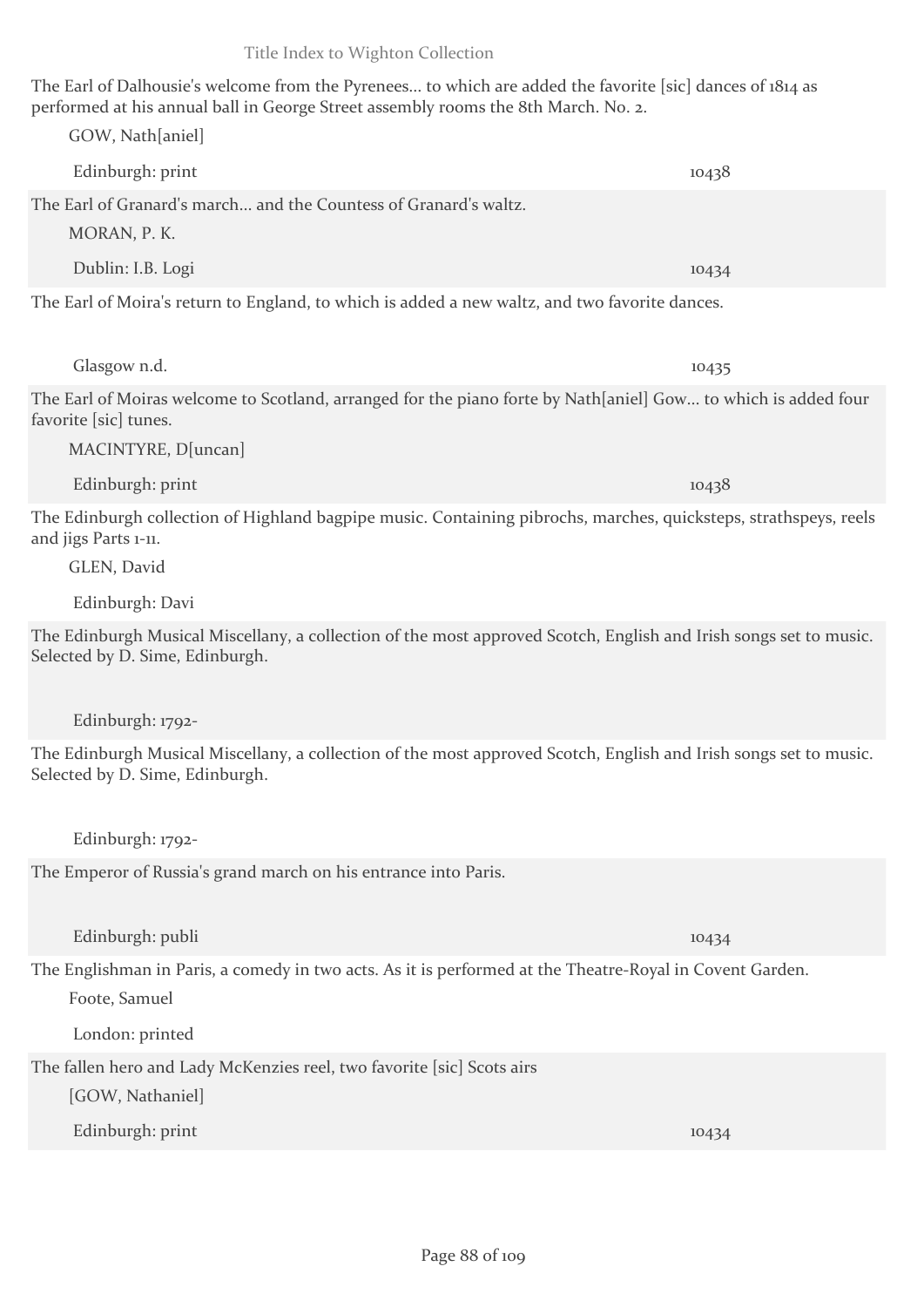| The Farewell, a favorite slow melody, with other Scotch strathspeys & dances arranged for the piano forte.<br>MARSHALL, William Esq[ui]r[e]                                                      |       |
|--------------------------------------------------------------------------------------------------------------------------------------------------------------------------------------------------|-------|
| Edinburgh: Alex[                                                                                                                                                                                 | 10438 |
| The fashionable lady; or, Harlequin's opera, in the manner of a rehearsal as it is perform'd at the theatre in<br>Goodman's-Fields, with the music to each song.<br>RALPH, J.<br>London: printed |       |
| The favorite [sic] dances in the opera of Armida                                                                                                                                                 |       |
| Le Brunn [Lebrun], Mons[ieu]r [Ludwig August]                                                                                                                                                    |       |
| London: J Blunde                                                                                                                                                                                 |       |
| The favorite [sic] dances of 1810 arranged for the pianoforte by Nath[aniel] Gow.                                                                                                                |       |
| Edinburgh: print                                                                                                                                                                                 | 10438 |
| The favorite [sic] new dances for 1813, arranged for the pianoforte or harp.                                                                                                                     |       |
| Edinburgh: print                                                                                                                                                                                 | 10438 |
| The favorite [sic] quadrilles for 1826, as performed at the King's Assembly 26th January, arranged for the<br>pianoforte or harp, by Nathaniel Gow.                                              |       |
| Edinburgh n.d.                                                                                                                                                                                   | 10439 |
| The favorite [sic] rondo, sung by Sigra. Sestini, in the new comic opera "Il Barone di Torre Forte"<br>GIORDANI, Sigr.                                                                           |       |
| London: printed                                                                                                                                                                                  | 10422 |
| The favorite [sic] Scots air of Lady Shaftsbury. Arranged as a rondo for the pianoforte by Dan Robertson.                                                                                        |       |
| Edinburgh: A.R.                                                                                                                                                                                  | 8649  |
| The favorite [sic] set of quadrilles as danced at the King's Assembly, 27th January 1825, arranged for the pianoforte<br>GOW, Nath[aniel]                                                        |       |
| Edinburgh n.d.                                                                                                                                                                                   | 10439 |
| The favorite [sic]dances of 1812, some of which are composed and the whole arranged for the pianoforte by<br>Nath[aniel] Gow.                                                                    |       |
| Edinburgh: print                                                                                                                                                                                 | 10438 |
| The favorite dances as performed at Mr. McIndoe's ball, the 2d. April 1813<br>MAY, J. A.                                                                                                         |       |
| Glasgow: printed                                                                                                                                                                                 | 10438 |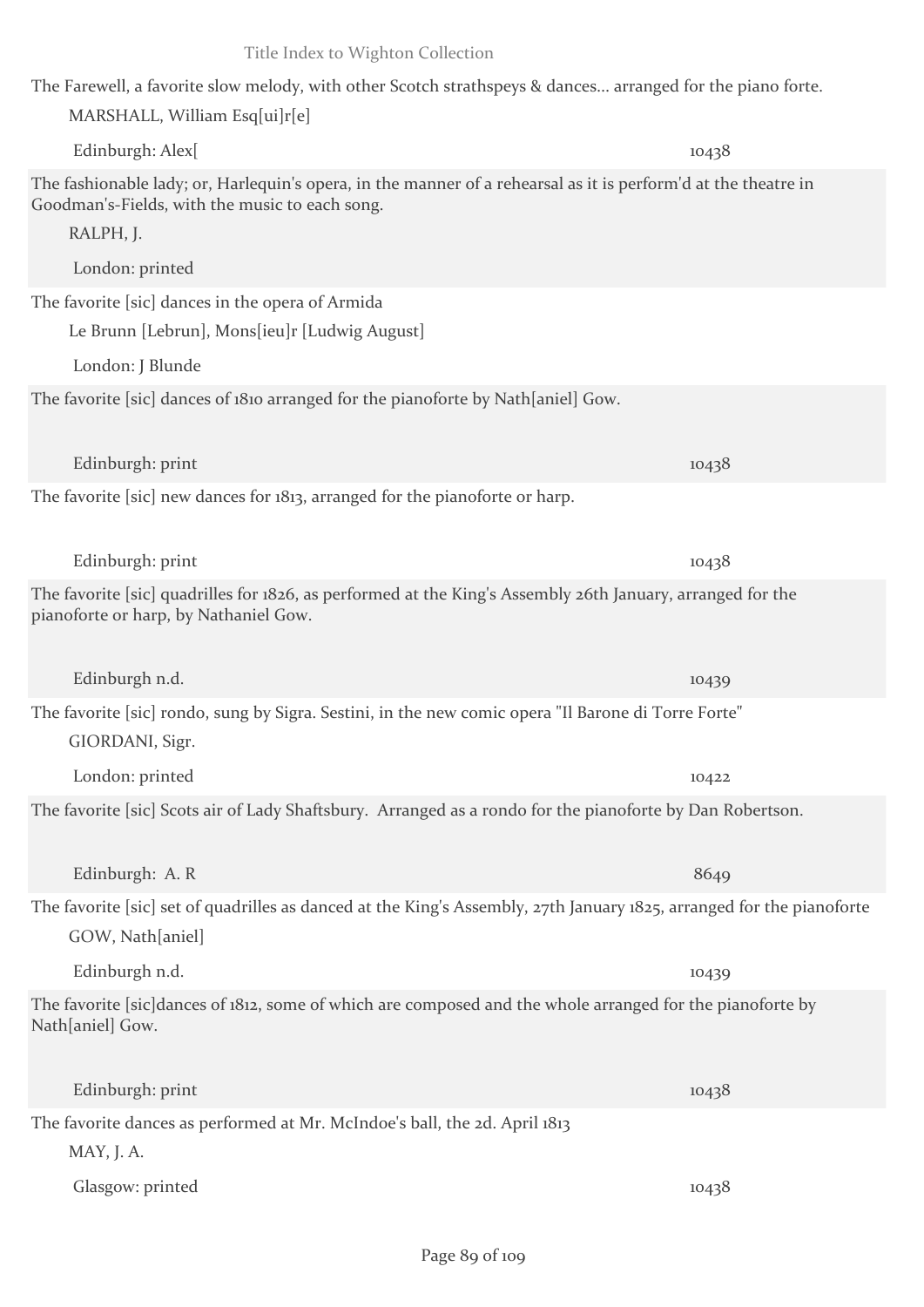### The favorite short troop of the 1st. battalion of Breadalban[e] Fencibles 8 slow and 12 quick marches composed and arranged for the pianoforte or harpsichord. ROSE, J.H.

Glasgow: Printed 10470

London: printed 10422

Edinburgh n.d. 10435

The favorite song in the Choice of Harlequin, sung by Mr. Darley in the character of a lieutenant, composed by Mr. Arne.

ARNE, Michael?

The favourite circus airs arranged for the pianoforte, violin, and German flute, by J. A. May.

The favourite dances of 1810, arranged for the piano forte by Nath[aniel] Gow, as performed at his annual ball in George Street assembly rooms, the 13th of March.

HUNTER, James Chambers, 1979 14649

The fiddle new model'd; or, A useful introduction for the violin, exemplify'd with familiar dialogues [and diagrams of fingerboard].

CROME, Robert

The fiddle music of Scotland.

London: John Ru

DOWLAND, John

The first set of songs, in 4 parts, composed by John Dowland, scored from the first edition printed in the year 1597, and preceded by a life of the composer, by W. Chappell, F.S.A.

London: Musical 7093 The following strathspeys and reels are collected and improved by Major Molle, and given by him to Nath[aniel] Gow.

The following tunes are composed, & most respectfully dedicated to Miss Carnegy of Lower by her much obliged and most obedient servant

The following tunes are most respectfully dedicated to Major General McDonald commanding the Centre District in North Britain by his most obedient... servant Charles Bayne, teacher of dancing Dundee.

Edinburgh: print 10438

MANCOR, P

Edinburgh: print 10438

Dundee: publish 10438

Edinburgh: print 10438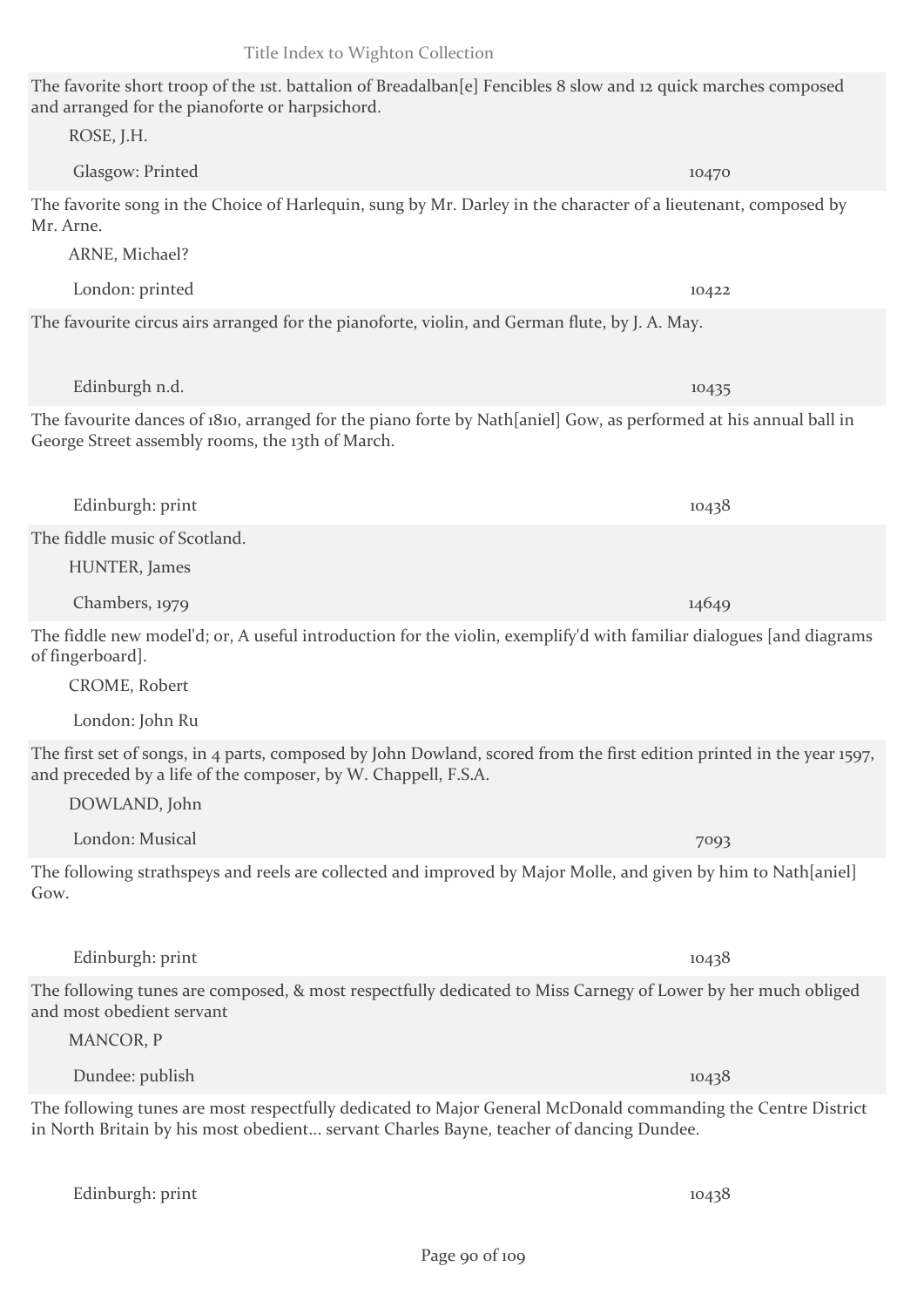25793

| HOOK, James                                                                                                                                                                                                          |       |
|----------------------------------------------------------------------------------------------------------------------------------------------------------------------------------------------------------------------|-------|
| London: Pearce                                                                                                                                                                                                       | 7060  |
| The Gentle Shepherd, a pastoral comedy, with a glossary, songs set to music and 12 plates engraved in aqua tinta<br>by D. Allan, with a portrait of the author.                                                      |       |
| RAMSAY, Allan                                                                                                                                                                                                        |       |
| Glasgow 1788                                                                                                                                                                                                         | 10416 |
| The girl I left behind me, arranged with variations for the piano forte.<br><b>ROSS</b>                                                                                                                              |       |
| Edinburgh: print                                                                                                                                                                                                     | 10434 |
| The Glasgow Volunteers march.<br>ROSE, J.H.                                                                                                                                                                          |       |
| Edinburgh: n.d.                                                                                                                                                                                                      | 10470 |
| The Glenallan collection of bagpipe music.<br>NORRIS, Pipe Major W.                                                                                                                                                  |       |
| Glasgow: Mozart                                                                                                                                                                                                      |       |
| The grand characteristic overture to the comic opera of The Travellers or Music's Fascination, now performing<br>with unbounded applause at the T[heatre] R[oyal] D[rury] L[ane], composed by D. Corri.<br>CORRI, D. |       |
| London: printed                                                                                                                                                                                                      | 7060  |
| The Grand Duke Nicholas welcomed to Edinburgh by the High School boys, composed as under by Nath[aniel]<br>Gow, to which are added four favorite [sic] tunes two of them also by him, as performed10th March 1818.   |       |
| Edinburgh: print                                                                                                                                                                                                     | 10438 |
| The Greenwich pensioner, with variations for the pianoforte or harpsichord.<br>GEARY, T[homas] A[ugustine]                                                                                                           |       |
| Dublin: Edmund                                                                                                                                                                                                       | 10434 |
| The Grinder, with variations for the pianoforte.<br>BOURKE, John                                                                                                                                                     |       |
| Dublin: Edmund                                                                                                                                                                                                       | 10434 |
| The harmonicon.                                                                                                                                                                                                      |       |
|                                                                                                                                                                                                                      | 25793 |
| The harmonicon.                                                                                                                                                                                                      |       |

Melo Drame of Tekeli

The Garland of love, sung by Mrs. Bland with universal applause at the Theatre Royal Drury Lane, in the Grand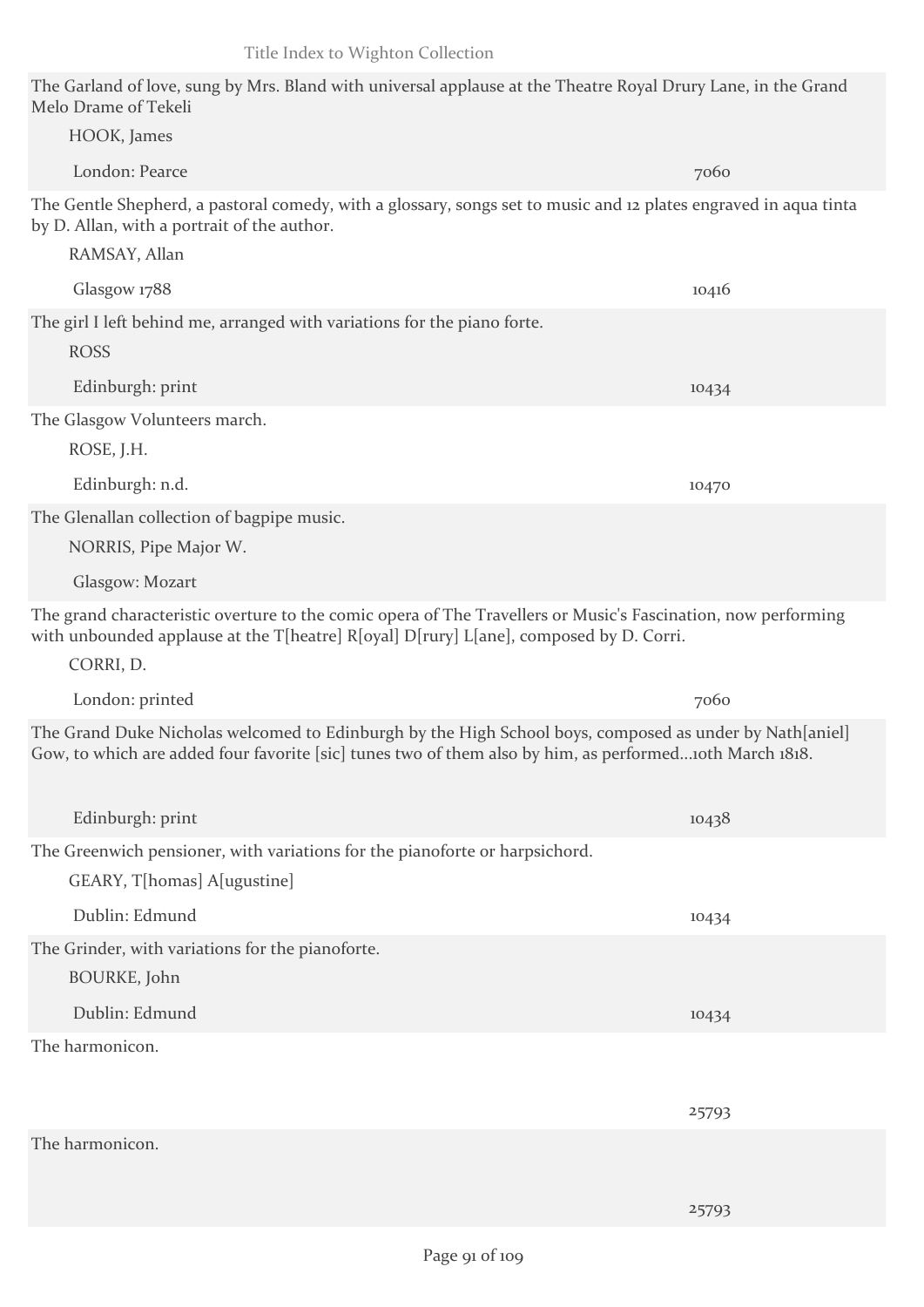The Harpsichord or Spinnet Miscellany, being a gradation of proper lessons from the beginner to the tollerable [sic] performer... to which are prefixed some rules for time.

London: BREMN 31959

| The Hartfeld new waltz, for the pianoforte.                                                                                                                                                                 |       |
|-------------------------------------------------------------------------------------------------------------------------------------------------------------------------------------------------------------|-------|
| CRAMER, J. B.                                                                                                                                                                                               |       |
| London n.d.                                                                                                                                                                                                 | 10439 |
| The Heart of Midlothian a reel, The Laird of Dumbiedike's favorite, and Madge Wildfire's strathspey and reel, to<br>which are added two favorite [sic] dances for 1820.                                     |       |
| Edinburgh: print                                                                                                                                                                                            | 10438 |
| The Highland Bagpipe and its Music.                                                                                                                                                                         |       |
| CANNON, Roderick D.                                                                                                                                                                                         |       |
| Edinburgh: John                                                                                                                                                                                             |       |
| The Highland ball and the new Garcon volage, with other favourite quadrilles, dances, also a grand waltz by<br>Mozart, as performed by Mr. Cunningham and his band at the Assemblies Ingram Street Glasgow. |       |
| Glasgow: printed                                                                                                                                                                                            | 10438 |

The Highland fair; or union of the clans, an opera as it is perform'd at the Theatre Royal in Drury Lane, by His Majesty's servants, with the musick [sic], which wholly consists of select Scots tunes, prefix'd...

MITCHELL, John

London: 1731

The Highland medley or imitation of the bag pipe...as performed before...Prince Leopold at Buchanan House...also at the Greenock Hunt Ball the 6th Oct., by Cunningham & his band.

The Highland watch, or 42nd. Royal Highlanders, with the march and quick step for the pianoforte.

Glasgow n.d. [182 10435]

The Hon. Miss McKenzie's waltz, and Capt. McKenzie's quick step, to which are added three favorite [sic] tunes. MORRISON, William

Culloden near In 10501

The Hon[oura]ble. Mrs F. Gray's strathspey... and four favorite [sic] country dances. GOW, Nath[aniel]

Edinburgh: print 10438

Glasgow: printed 10438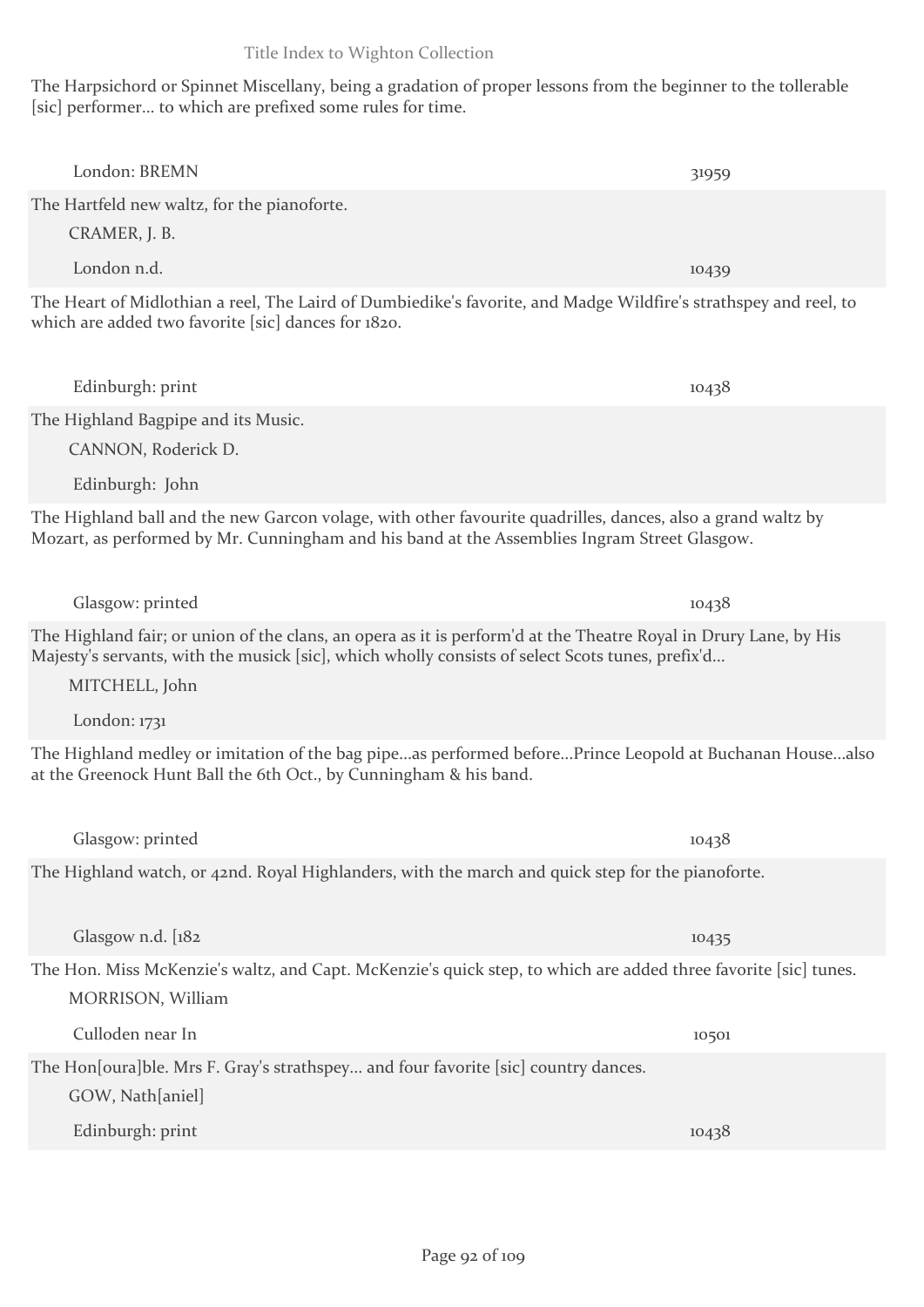The Honourable Miss Douglas strathspey & Captain Maxwells reel, as a medley... to which are added three favourite tunes.

Glasgow: printed 10438 The hours of love, a collection of sonnets, containing morning, noon, evening and night... properly adapted for the voice, harpsichord, violin or German flute.

HOOK, James

The intriguing chambermaid, a comedy in two acts, taken from the French of Regnard, by H. Fielding, with musick to each song.

London: 1734

The Irish fox hunt, to which are added four Irish airs for the pianoforte by Fitzmaurice.

Edinburgh: n.d. 10435

The Irish Minstrel, a selection from the vocal melodies of Ireland, ancient and modern arranged for the pianoforte. SMITH, R.A.

Edinburgh: n.d. 32005

The Jacobite relics of Scotland, being the songs, airs, and legends of the adherents to the House of Stuart, collected and illustrated.

HOGG, James

Edinburgh: 1819-

The jovial crew. A comic opera. As it is acted at the Theatre-Royal, by his majesty's servants. With the musick prefix'd to each song.

London: printed

The Jubilee for the pianoforte or harp, composed in commemoration of the 50th, year of the reign of our... George III... Oct. 25th. 1809.

DALE, Joseph

London: n.d. 10439

The Jubilee Strathspey (composed) in honour of His Majesty's entering the 50th year of his reign.

The juvenile flute player, a collection of national and foreign melodies... arranged in a familiar style for the flute. No. 3

FORRESTER, George (arr.)

Edinburgh: John 10471

Glasgow: printed 10438

London: n.d. 32009

Cunningham, W[illia]m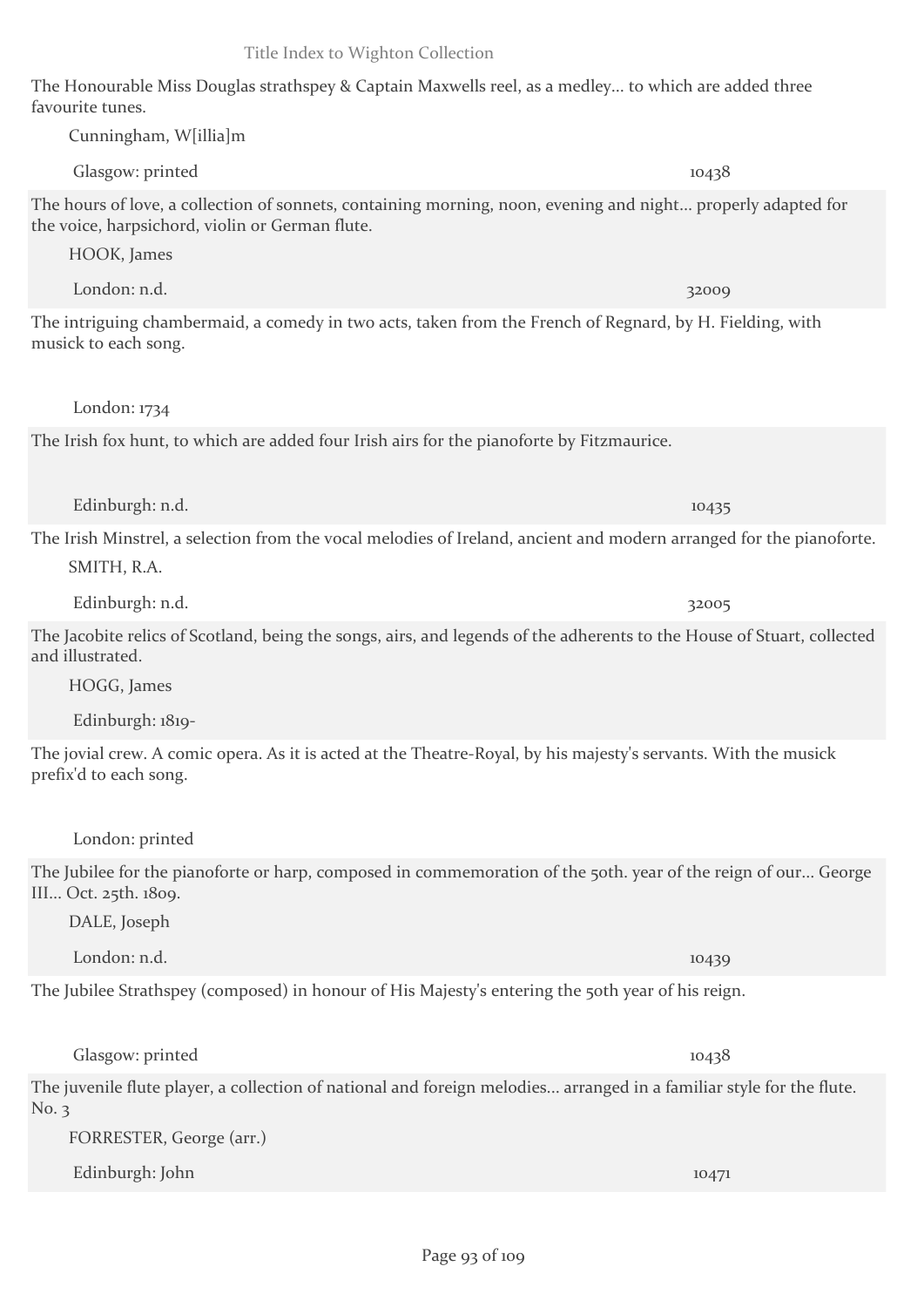The lads of Dunce, an Irish air with variations.

|                                                                                                                                                      | 10434 |
|------------------------------------------------------------------------------------------------------------------------------------------------------|-------|
| The lady of the desart [sic], a favorite Irish air, arranged with variations for the pianoforte.                                                     |       |
| Edinburgh: print                                                                                                                                     | 10434 |
| The lady's favourite [and other tunes]                                                                                                               |       |
| Glasgow: McFady                                                                                                                                      | 10435 |
| The Lady's revenge, or, the rover reclaim'd.<br>POPPLE, W.                                                                                           |       |
| London 1734                                                                                                                                          |       |
| The language of the eyes.                                                                                                                            |       |
|                                                                                                                                                      | 10419 |
| The London march, and five favourite tunes.                                                                                                          |       |
| Glasgow n.d.                                                                                                                                         | 10435 |
| The Lover's Opera [with the songs set to music].<br>[CHETWOOD, W.R.]                                                                                 |       |
| London: n.d. [173                                                                                                                                    |       |
| The mad (or poor) boy, from the original as sung by him in the streets of Edinburgh<br>GOW, Nath[aniel]                                              |       |
| Edinburgh: print                                                                                                                                     | 10438 |
| The maid of fashion.                                                                                                                                 |       |
|                                                                                                                                                      | 10419 |
| The Marchioness of Huntly's strathspey and Miss Marshall Gardiner's reel, a medley, to which are added five<br>favorite [sic] dances of 1815. No. 1. |       |
| GOW, Nath[aniel]                                                                                                                                     |       |
| Edinburgh: print                                                                                                                                     | 10438 |
| The Marchioness of Huntly's stratspey (sic) and reel, arranged for the pianoforte; The strathspey by Marshall; The<br>reel by McDonald.              |       |
| MARSHALL, McDONALD                                                                                                                                   |       |
| Aberdeen: n.d.                                                                                                                                       | 10435 |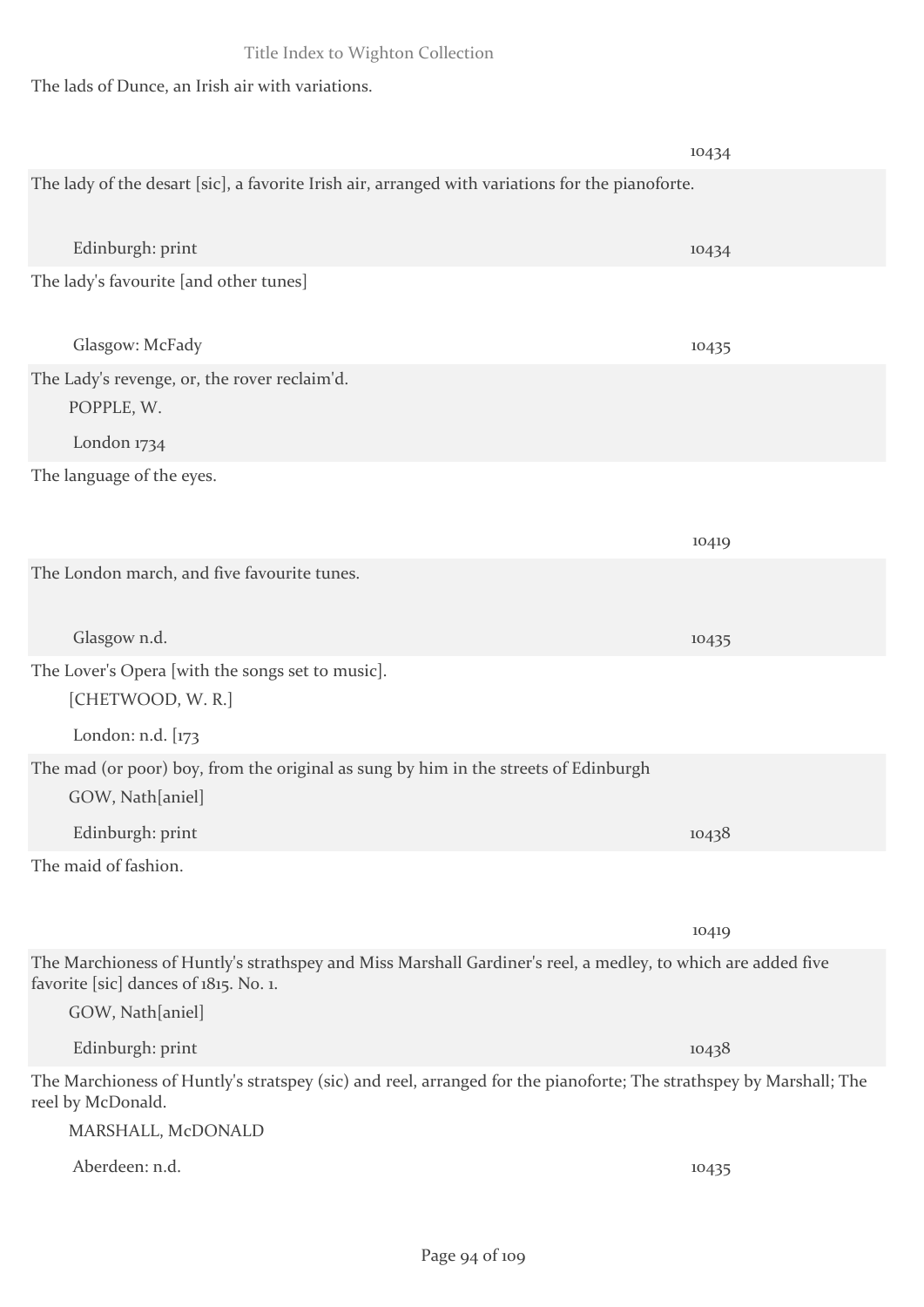# The Marquis of Queensberry's medley... to which is added three favorite [sic] tunes all as performed at his annual ball in George Street assembly rooms 5th March 1811.

| Dall III George Street assembly rooms 5th March Ion.<br>GOW, Nath[aniel]                                                                                                                                     |       |
|--------------------------------------------------------------------------------------------------------------------------------------------------------------------------------------------------------------|-------|
|                                                                                                                                                                                                              |       |
| Edinburgh: print                                                                                                                                                                                             | 10438 |
| The masquerade to which are added four favorite [sic] dances of 1813, as performed at his ball Ingram, Street<br>[sic] assembly rooms the 18th March.<br>CUNNINGHAM, W[illiam]                               |       |
| Glasgow: printed                                                                                                                                                                                             | 10438 |
| The Miller o' Hirn Collection of over one hundred strathspeys, reels, Highland Schottisches, slow airs, songs,                                                                                               |       |
| hornpipes, jigs, &c. composed & arranged for the pianoforte or violin and violoncello.<br><b>SKINNER</b> , James Scott                                                                                       |       |
| Elig: the author,                                                                                                                                                                                            | 8337  |
| The modern violin preceptor, wherein every instruction relative to that instrument is clearly explained, and the art<br>of bowing with propriety elucidated by examples and exercises<br>JOUSSE, J.          |       |
| London: Gouldin                                                                                                                                                                                              |       |
| The modern-musick-master, or, the Universal musician, containing an introduction to singing, directions for<br>playing on the flute, German flute, hautboy, violin and harpsichord<br>PRELLEUR, P.           |       |
| London 1731                                                                                                                                                                                                  | 31971 |
| The Morris, a new dance for the year 1716.                                                                                                                                                                   |       |
| ISAAC, Mr.                                                                                                                                                                                                   |       |
| London: n.d.                                                                                                                                                                                                 | 10440 |
| The most noble the Marquis of Huntly's birth-day a strathspey<br>PETRIE, Robert                                                                                                                              |       |
| Edinburgh: print                                                                                                                                                                                             | 10438 |
| The most noble the Marquis of Huntly's march with the much admired reel, of O'er bogie wi' my love, and a new<br>strathspey, and reel<br>DUFF, Arch[ibal]d                                                   |       |
| Edinburgh: print                                                                                                                                                                                             | 10438 |
| The much admired air of the soldier's adieu, composed by Mr. Dibdin, and with his permission made a rondo for<br>the pianoforte.                                                                             |       |
| BUTLER, T[homas] H[aml(e)y]                                                                                                                                                                                  |       |
| Edinburgh: print                                                                                                                                                                                             | 10434 |
| The music of the Clan MacLean. Compiled and arranged under the auspices of the Clan MacLean Association and<br>dedicated to Colonel Sir Fitzroy Donald MacLean, Bart. C.B. Chief of the Clan.<br>GLEN, David |       |
| Edinburgh: Davi                                                                                                                                                                                              | 8483  |
|                                                                                                                                                                                                              |       |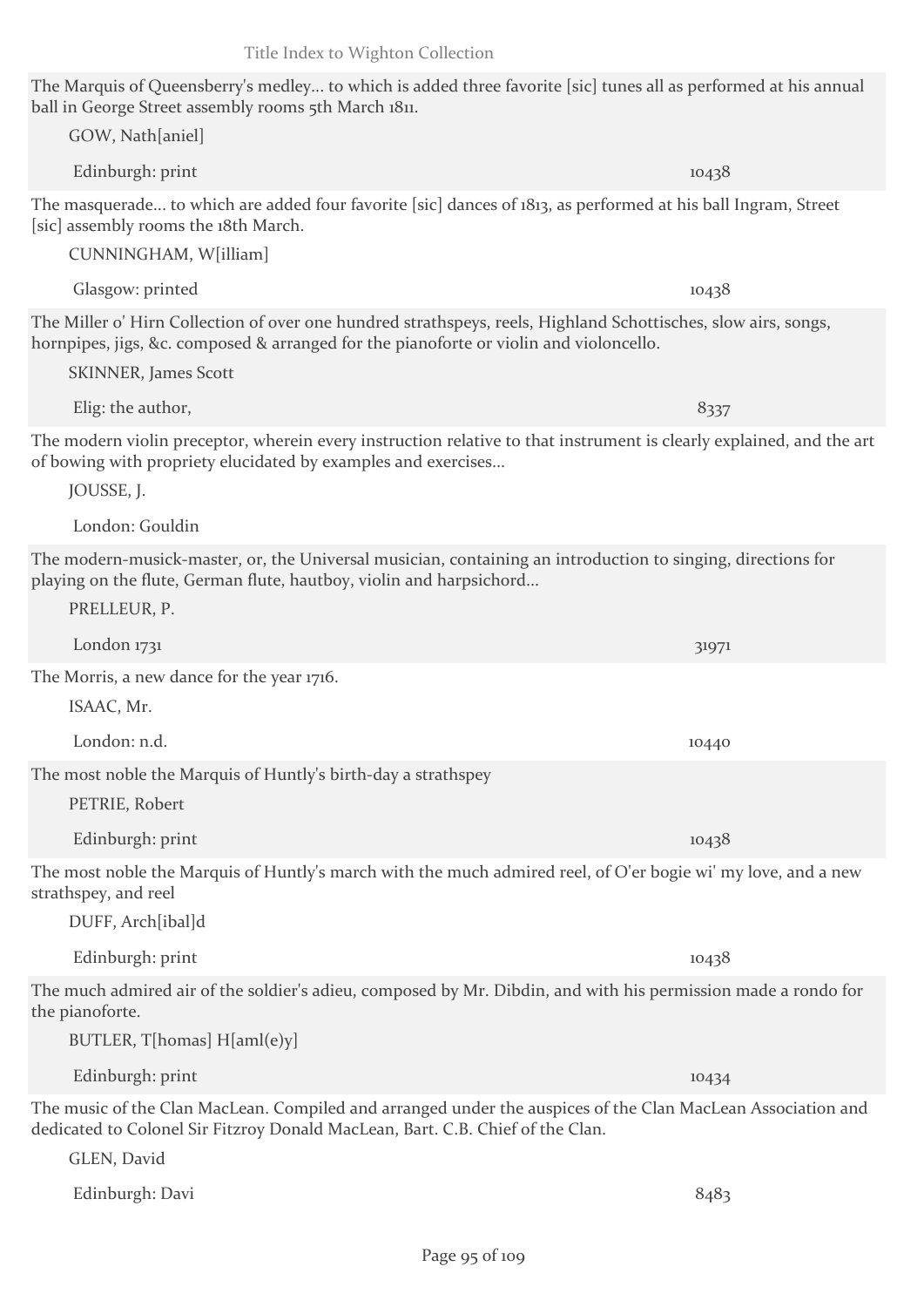London: J Dick, 1 10518

The music of the songs in the Caledonian Musical Museum adapted for the voice, violin and pianoforte Part First...

The Musical companion: containing catches and rounds for 3 voyces, and dialogues, glees, ayres and songs for 2, 3 and 4 voyces, in 2 books.

PLAYFORD, John

London: printed

The Musical companion: containing catches and rounds for 3 voyces, and dialogues, glees, ballads and ayres, in several varieties, some for 2, 3, 4 voyces, in 2 parts.

PLAYFORD, John

London: printed

The musical hive, or a selection of some of the choicest and most characteristic national melodies; consisting of Irish, Spanish, and English songs and airs...

JONES, Edward

The Musick [sic] in Harlequin Ranger; as it is perform'd at the Theatre Royal in Drury Lane; set for the violin, German flute, or hautboy, with a thorough bass for the harpsichord.

The new grand O.P. dance, with characteristic figures, by that eminent composer O.P., M.D.

Edinburgh: print 10438

The new musical magazine, review and register of valuable musical publications, ancient and modern. Volume 1

London: C. Cook 25793

The new songs sung by Miss Wright at Vauxhall, and Mr. Hudson at Ranelagh, for the voice and harpsichord.

London: Thomps 7090

The nightingale, a favorite military rondo, arranged for the pianoforte, also as a duet for two performers.

The overture, songs and duetts in the pastoral opera of The Gentle Shepherd as it is performed at the Theatre Royal in Drury Lane.

[LINLEY, Thomas]

London: for  $S A$  31964

London: J. Oswal 10415

London: printed 10434

London: [1812] 10429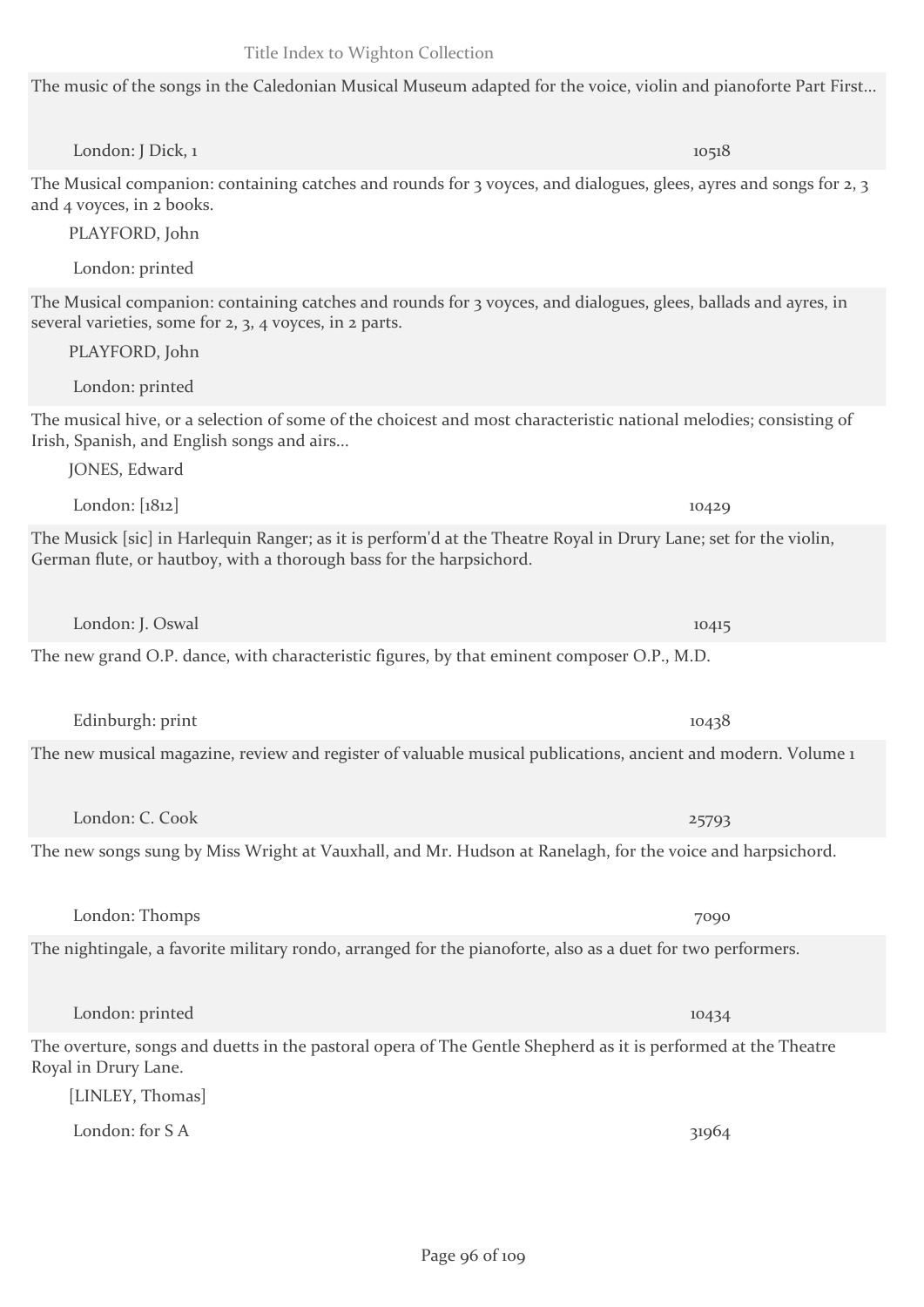| The pianoforte, its origin, progress and construction, with some account of instruments of the same class which<br>preceded it, viz., the clavichord, the virginal, the spinet, the harpsichord, etc |       |  |
|------------------------------------------------------------------------------------------------------------------------------------------------------------------------------------------------------|-------|--|
| RIMBAULT, E.F.                                                                                                                                                                                       |       |  |
| London 1860                                                                                                                                                                                          | 10406 |  |
| The Piper's Delight                                                                                                                                                                                  |       |  |
| REID, Robert                                                                                                                                                                                         |       |  |
| The pirates quadrilles, a much admired set composed and arranged for the pianoforte.                                                                                                                 |       |  |
| HALL, John                                                                                                                                                                                           |       |  |
| Ayr: John Hall, n.                                                                                                                                                                                   | 10490 |  |
| The plough boy, with variations for the piano forte.                                                                                                                                                 |       |  |
| London: printed                                                                                                                                                                                      | 7060  |  |
| The pocket companion for the guittar [sic], containing a favourite collection of the best Italian, French, English<br>and Scots songs, adapted for that instrument and the voice.<br>OSWALD, James   |       |  |
| London n.d.                                                                                                                                                                                          | 32001 |  |
| The popular air of Miss Spicer, arranged as a rondo for the pianoforte.                                                                                                                              |       |  |
| HOLST, Mr                                                                                                                                                                                            |       |  |
| London: printed                                                                                                                                                                                      | 10434 |  |
| The portfolio, a collection of quadrilles, waltzes, gallopades, mazurkas, country dances, reels and strathspeys,<br>selected and arranged for the pianoforte.<br>GRAHAM, T.S.                        |       |  |
| Edinburgh: Woo                                                                                                                                                                                       | 10487 |  |
| The Prince of Orange's medley with three favourite tunes for 1814.                                                                                                                                   |       |  |
| CUNNINGHAM, W                                                                                                                                                                                        |       |  |
| Glasgow: printed                                                                                                                                                                                     | 10438 |  |
| The Prince of Wales's strathspey (as danced at the ball given by His Majesty at Windsor in honor of the Princes<br>Royals marriage) to which is added the Cumberland Reel.                           |       |  |
| Edinburgh: print                                                                                                                                                                                     | 10438 |  |
| The quaker's opera as it is perform'd at Lee's and Harper's great theatrical booth in Bartholomew Fair, with the<br>musick prefix'd to each song.                                                    |       |  |
| [WALKER, Thomas]                                                                                                                                                                                     |       |  |
| London: Printed                                                                                                                                                                                      |       |  |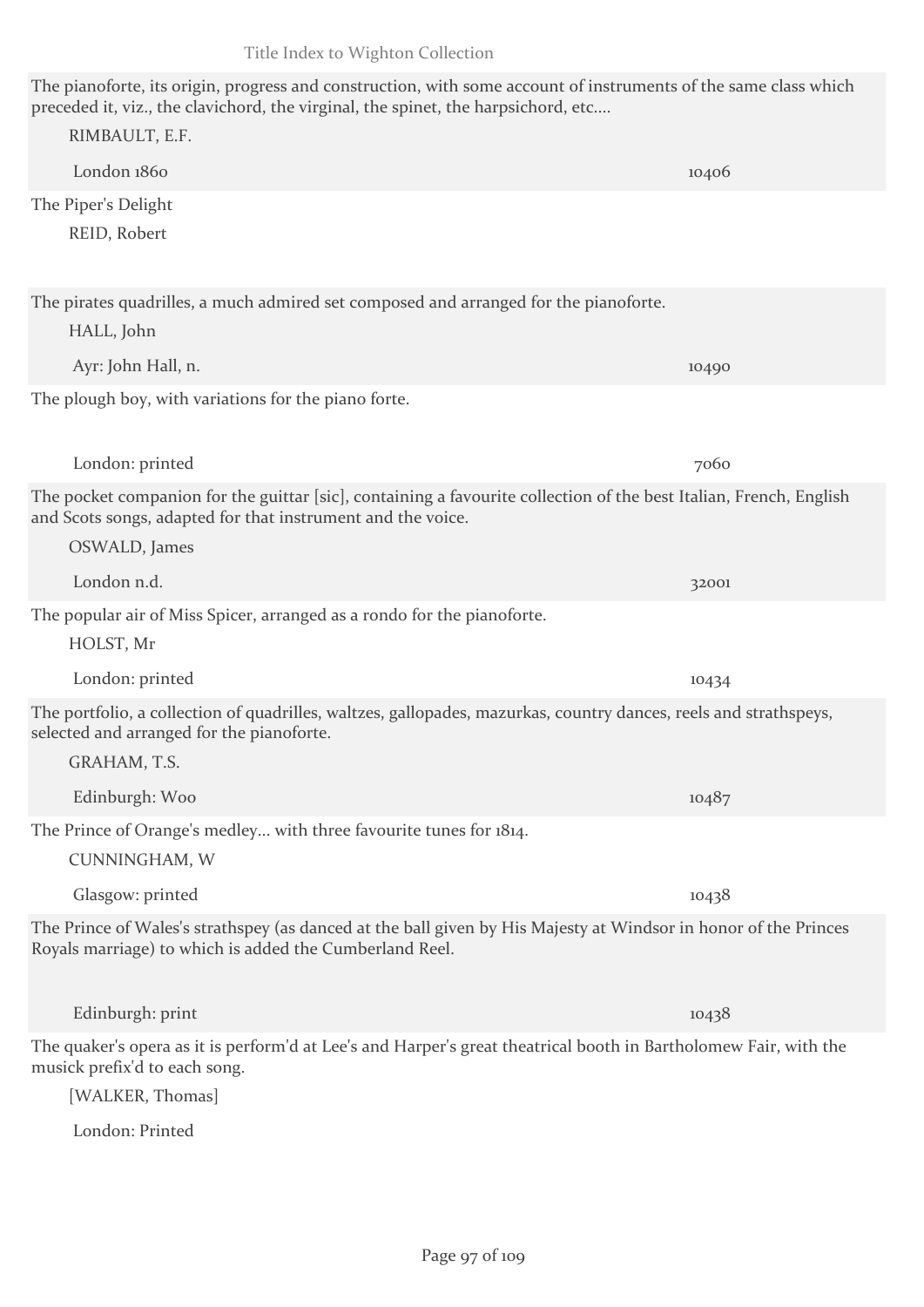| Title Index to Wighton Collection                                                                                                                                                   |       |  |
|-------------------------------------------------------------------------------------------------------------------------------------------------------------------------------------|-------|--|
| The reel of Tulloch, with variations for the pianoforte or violin.                                                                                                                  |       |  |
| London n.d.                                                                                                                                                                         | 10434 |  |
| The regalia of Scotland, etc., arranged for the pianoforte.                                                                                                                         |       |  |
| Aberdeen: n.d.                                                                                                                                                                      | 10435 |  |
| The rock and a wee pickle tow, with variations for the pianoforte or harp.<br>ROSS, John                                                                                            |       |  |
| Edinburgh: print                                                                                                                                                                    | 10434 |  |
| The royal collection of piobaireachd 2nd edition.<br>GRANT, John                                                                                                                    |       |  |
| Edinburgh: John                                                                                                                                                                     | 8485  |  |
| The royal collection of piobaireachd.                                                                                                                                               |       |  |
| GRANT, John                                                                                                                                                                         |       |  |
| Edinburgh: John                                                                                                                                                                     | 8484  |  |
| The royal melody compleat [sic]                                                                                                                                                     |       |  |
| TANS'UR, William, Senior                                                                                                                                                            |       |  |
| London: R Brow                                                                                                                                                                      |       |  |
| The royal melody compleat [sic], or The new harmony of Sion in three books, containing a new and correct<br>introduction to the grounds of musick [sic]<br>TANS'UR, William, Senior |       |  |
| London: by R Bro                                                                                                                                                                    |       |  |
| The Royal Perth volunteer's march.                                                                                                                                                  |       |  |
| CLARKSON, John, Junr.                                                                                                                                                               |       |  |
| London: F. Linley                                                                                                                                                                   | 10451 |  |
| The sacred harmony of the Church of Scotland, in 4 vocal parts.<br>SMITH, R.A.                                                                                                      |       |  |
| Edinburgh: n.d.                                                                                                                                                                     |       |  |
| The sailor's farewell, sung by Mr. Vernon at Vauxhall<br>HOOK, J                                                                                                                    |       |  |
|                                                                                                                                                                                     | 7060  |  |

The Schoolmaster's musical assistant, a collection of vocal pieces, moral and amusing, for one, two, three, and four voices, expressly arranged for the use of schools.

DAVIE, James

Edinburgh: n.d.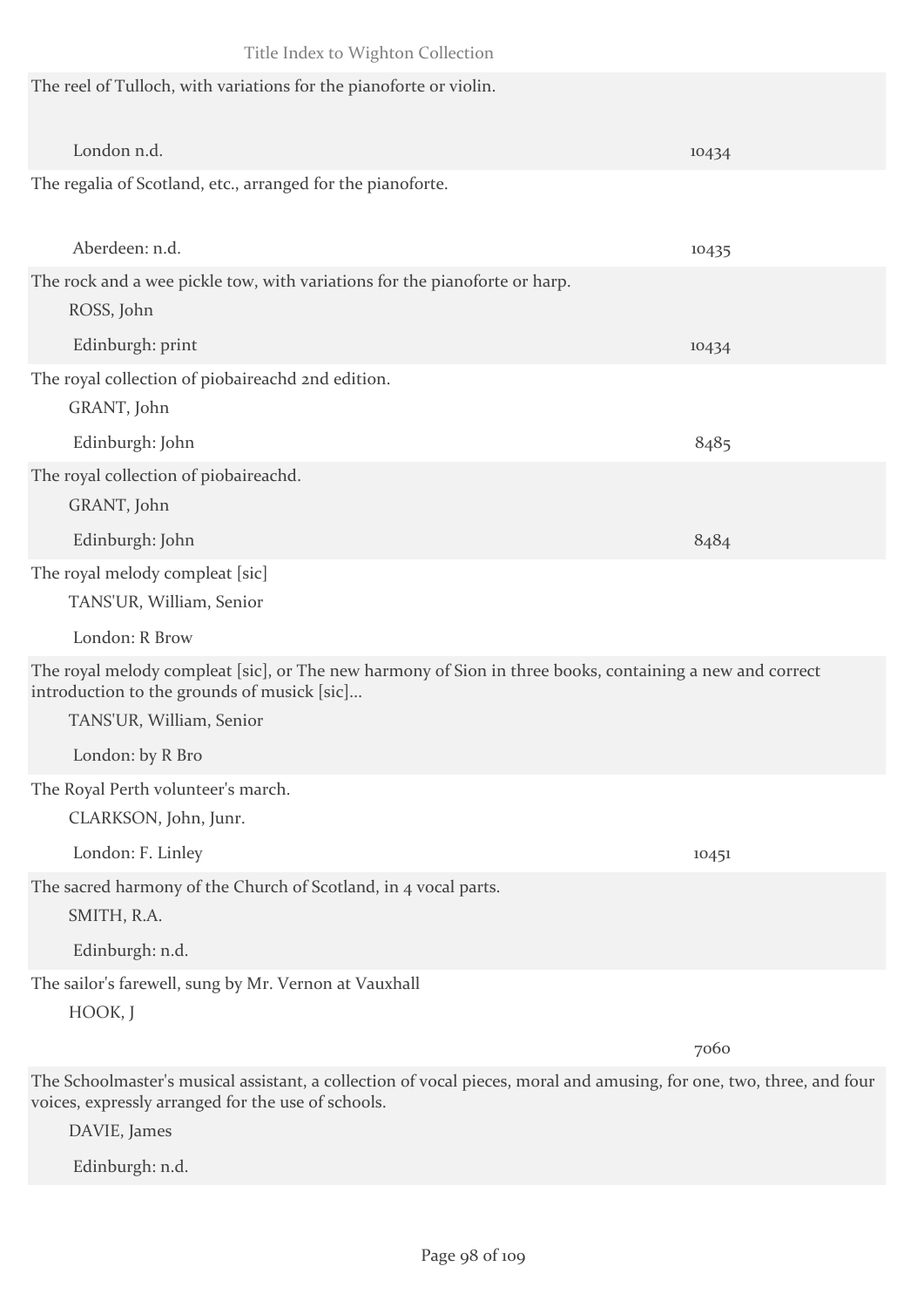The Scotish [sic] Musical Museum, consisting of upwards of six hundred songs, with proper basses for the pianoforte, (new edition) accompanied with copious notes and illustrations of the lyric poetry...

JOHNSON, James

Edinburgh: 1839-

The Scots came o'er the Border, with five other tunes for the pianoforte or violin and violoncello.

The Scots Musical Museum, humbly dedicated to the Catch Club, instituted at Edinburgh, June 1771.

JOHNSON, James

Edinburgh: n.d.

The Scottish minstrel, a selection from the vocal melodies of Scotland ancient and modern, arranged for the pianoforte.

SMITH, R.A.

Edinburgh: n.d. [

The self, a favorite [sic] dance arranged as a rondo for the pianoforte.

KEITH, R. W.

London: printed 10434

The shepherd's delight, containing twelve favorite [sic] Scots tunes, never before published, most humbly inscribed to all lovers of simplicity.

London: printed 10434

The Shropshire Militia's bugle march.

Edinburgh: print 10434 The singer's preceptor; or, Corri's treatise on vocal music... calculated to teach the art of singing - proper rules... to assist those who sing by ear only,...

CORRI, Domenico

REEVE, W.

The single married and the married happy, sung by Mr Fawcett at the Theatre Royal Covent Garden in the comic opera of The Cabinet, the words by J Dibdin...

The songs of Ireland without words for the pianoforte, edited by Francis Robinson, Mus. Doc. SURENNE, J.T.

| Dublin: n.d. | 31973 |
|--------------|-------|
|              |       |

Edinburgh n.d. 10435

London: Mr. Silv 10441

London: Dale, n. 10523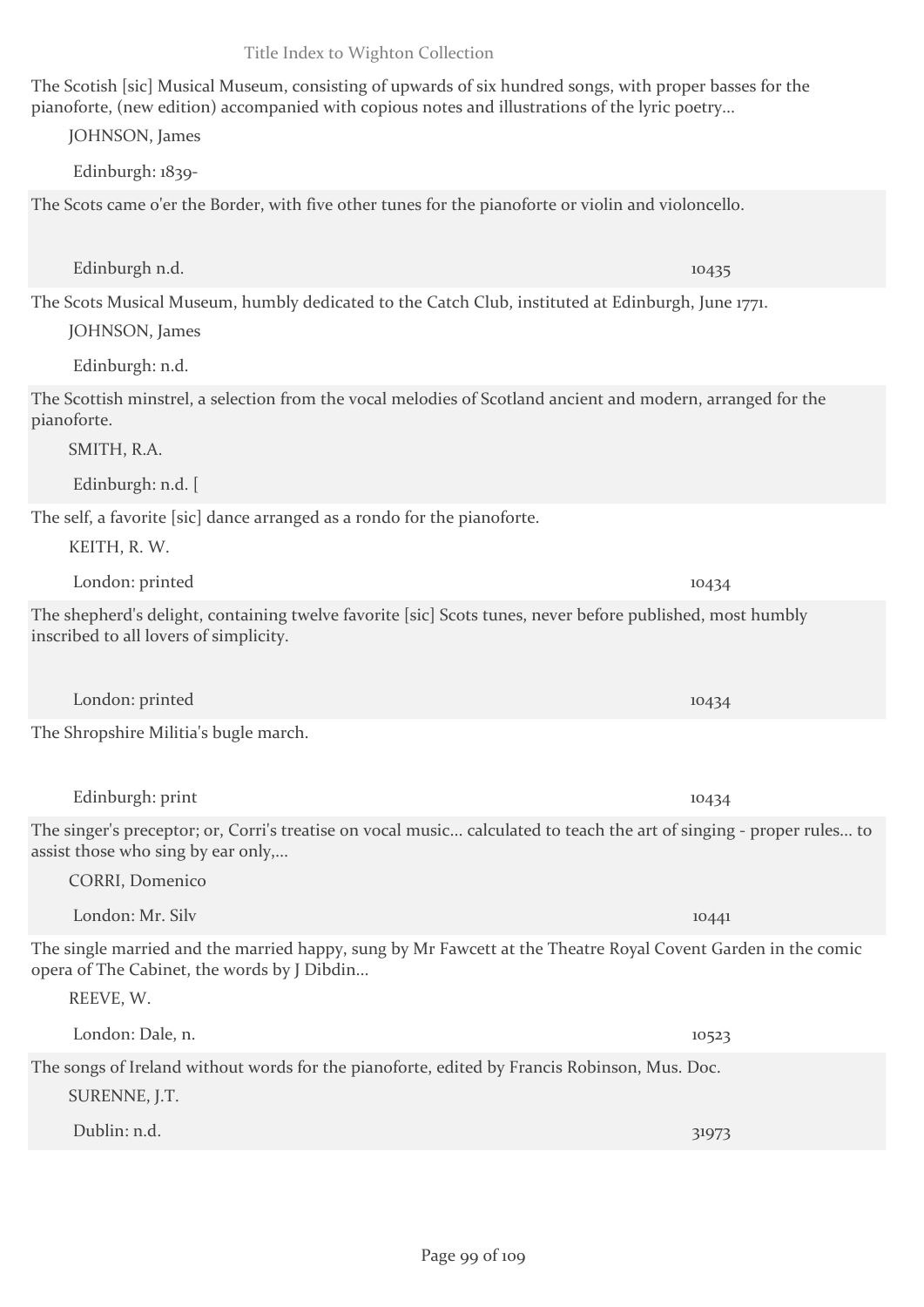The songs of Robert Burns.

DICK, James C.

London: Henry

The songs of, chronologically arranged, with notes, historical, biographical, and critical; and the music of the best and most popular of the melodies, with new pianoforte accompaniments...

DIBDIN, Charles

London: 1848

The songs, duetts [sic] and chorusses [sic] in The Masque of the Druids as it is performed at the Theatre Royal in Covent Garden.

London: W[illia] 31964

FISHER, [John] A[braham]

The St. Andrews' lodge of Glenkindy's strathspey and reel.

STRACHEN, Alexander

Aberdeen: n.d. 10435

The theater of music; or, a choice collection of the newest and best songs sung at the Courts and public theaters, the words composed by the most ingenious wits of the age, and set to music by the masters...

PLAYFORD, John

London: printed 10414

The theory and practice of fingering the violoncello, containing rules and progressive lessons for attaining the knowledge and command of the whole compass of the instrument.

GUNN, John

London: Coventr 7064

The theory and practice of fingering the violoncello, containing rules and progressive lessons for attaining the knowledge and command of the whole compass of the instrument.

GUNN, John

London: for the a 10444

The thrush, sung by Miss Wright at Vauxhall.

ARNE, Mich[ael]

The united emporium, containing a selection of the most admired pleasing and interesting melodies of Scotland, Ireland, Wales, etc., the slow airs are harmonized as duetts...

RATTRAY, Robert

Edinburgh: Walk 10512

The Vocal Harmonist's Magazine: being a collection of catches, glees, canons, and canzonets; selected from the best authors both ancient and modern. No. 1.

London: BREMN 31960

10419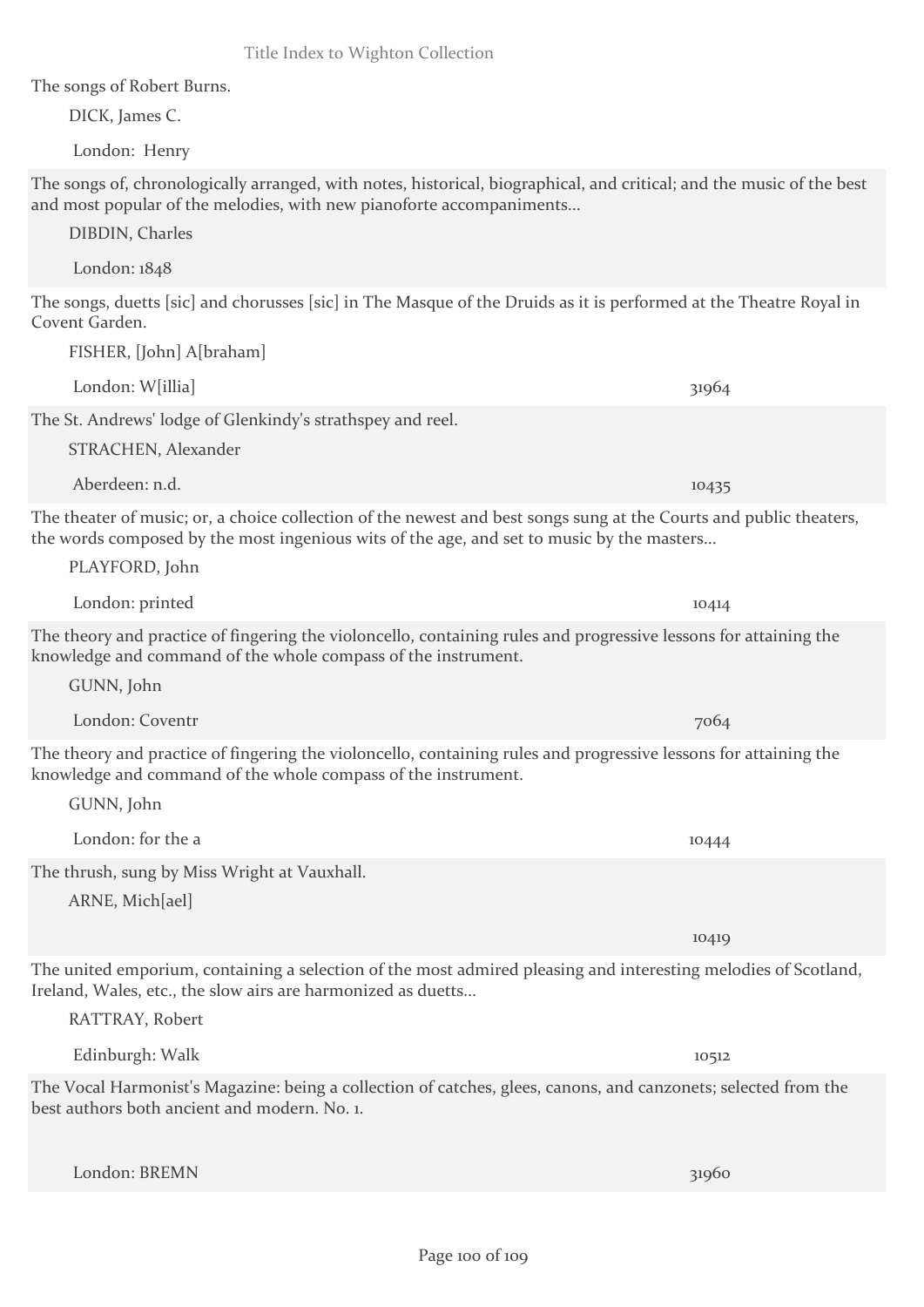The vocal melodies of Scotland arranged for the flute, by Mr. Henderson.

GOW, Nathaniel

Edinburgh: n.d.

The vocal melodies of Scotland, arranged for the piano forte or harp, violin, and violoncello.

Gow, Nathaniel

Edinburgh: Robe 10484

The vocal musician. Part 1. Wherein the grounds of music are distinctly handled, the intervals explained, etc.

GIRVIN, John

Edinburgh: 1763

The Vocal Musician: being a collection of select Scots and English songs, with catches and glees, adapted to two, three, or four voices.

Brown, William

Glasgow: Printed

The waltz, composed... for the pianoforte.

CHARLOTTE, Princess

The Watterloo dance [sic: Waterloo], to which is added eight favorite [sic] dances, most of which are composed and the whole arranged for the pianoforte, violin, etc.

HALL, John

Ayr: John Hall, n. 10490

The wedding: a tragi-comi-pastoral-farcical opera as it is now acting at the Theatre Royal, in Lincoln's-Inn-Fields, with an hudibrastic skimmington, to which is prefix'd the overture by Dr. Pepusch...

HAWKER, Mr.

London: 1729

The wedding: a tragi-comi-pastoral-farcical opera. As it is now acting at the Theatre-Royal, in Lincoln's-Inn-Fields. With an hudibrastick skimmington. To which is prefix'd the overture by Dr. [J.C.] Pepusch.

HAWKER, Mr.

London: 1729

The whole book of Psalms with the usual hymns and spiritual songs, together with all the ancient and proper tunes sung in churches, with some of later use, compos'd in 3 parts.

PLAYFORD, John

London, 1719

There's my thumb I'll ne'er beguile thee, made into a rondo for the pianoforte.

SCHETKY, G.

Edinburgh: print 10434

10435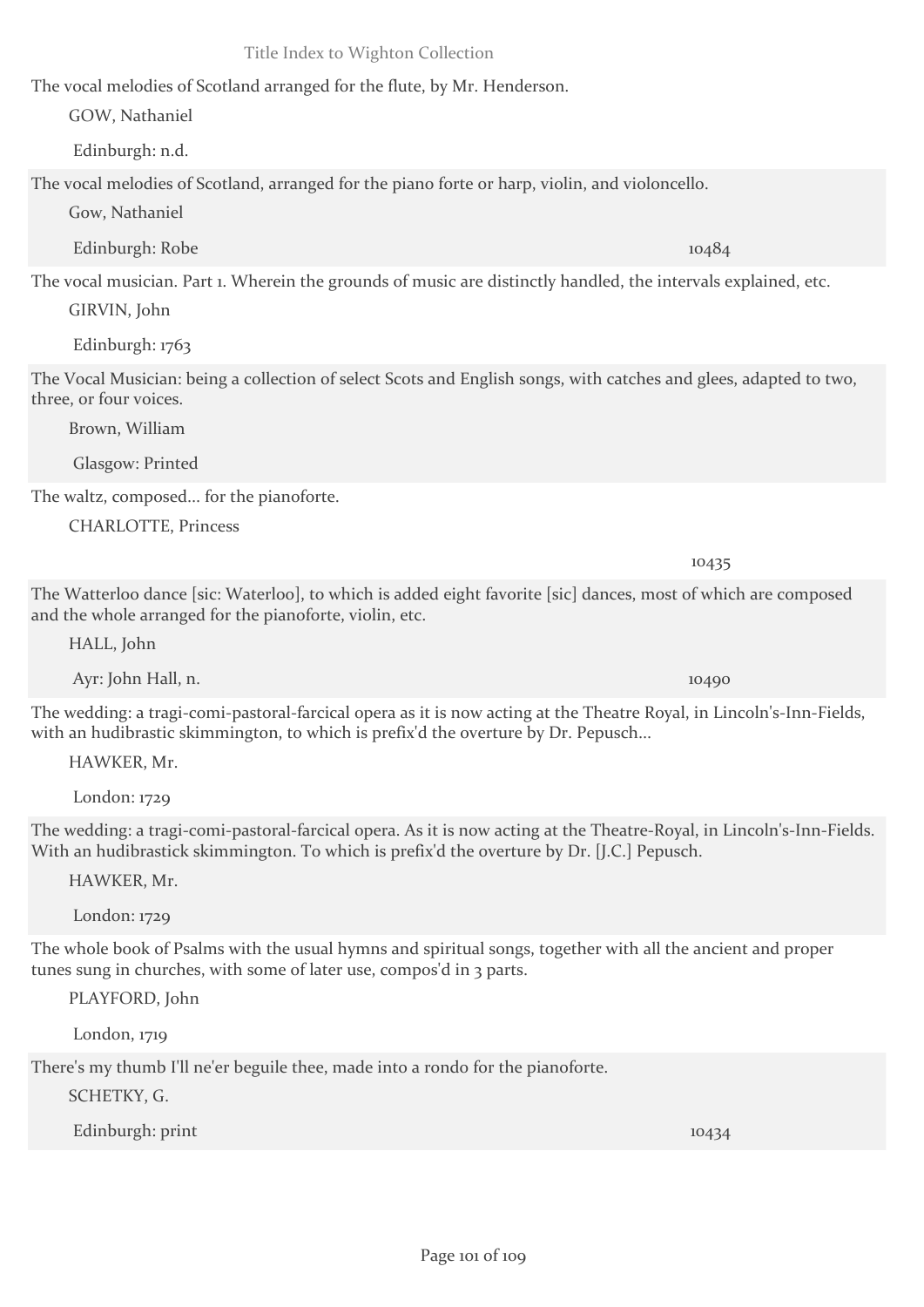| Title Index to Wighton Collection                                                                                                                                                                                          |       |
|----------------------------------------------------------------------------------------------------------------------------------------------------------------------------------------------------------------------------|-------|
| Third grand duet for $2$ violins, op. $3$ [no. $3$ ]                                                                                                                                                                       |       |
| Molique, [Wilhelm] B[ernhard]                                                                                                                                                                                              |       |
| London: Wessel                                                                                                                                                                                                             | 14696 |
| Thirty favourite Scots songs, adapted for a voice and harpsichord, violin, German flute and guitar. The words by<br>Allan Ramsey.                                                                                          |       |
| London: Longma                                                                                                                                                                                                             | 10443 |
| Thirty new strathspey reels with a bass for the violoncello or harpsichord.<br>MACINTOSH, Abraham                                                                                                                          |       |
| Edinburgh: n.d. [                                                                                                                                                                                                          | 10495 |
| Thirty Scots songs adapted for a voice and harpsichord, the words by Allan Ramsey.<br>STEWART, Neil (publisher)                                                                                                            |       |
| Edinburgh: n.d.                                                                                                                                                                                                            | 10413 |
| Thirty Scots songs for a voice and harpsichord; the music taken from the most genuine sets extant, the words<br>from Allan Ramsay ["Tea table Miscellany"].                                                                |       |
| Edinburgh: Robe                                                                                                                                                                                                            | 10515 |
| Thirty Scots songs for a voice and harpsichord; the music taken from the most genuine sets extant, the words<br>from Allan Ramsay ["Tea table Miscellany"].                                                                |       |
| London: Robert                                                                                                                                                                                                             | 10516 |
| Thirty Scots songs, adapted for a voice and harpsichord. The words by Allan Ramsey.                                                                                                                                        |       |
| Edinburgh: A. Ro                                                                                                                                                                                                           | 10410 |
| Thirty seven new reells [sic] & strathspeys for the violin, harpsichord, pianoforte or German flute.<br>DOW, Daniel                                                                                                        |       |
| Edinburgh: J Brys                                                                                                                                                                                                          |       |
| Thirty-six intire new airs in eight parts, for the use of theatres and other orchestres, 24 intended for act tunes of<br>comedies and 12 for the same purpose in tragedies, adapted for the pianoforte.<br>CLAGGET, Walter |       |
| Edinburgh: The a                                                                                                                                                                                                           | 10430 |
| Thomas and Sally: a musical entertaiment set for a German flute, violin or guitar.<br>ARNE, Dr [Thomas A]                                                                                                                  |       |
| London: J[ohn]                                                                                                                                                                                                             | 31964 |
| Thomas and Sally: a musical entertainment set for a German flute, violin, or guitar.<br>ARNE, Dr                                                                                                                           |       |
| London: John Ph                                                                                                                                                                                                            |       |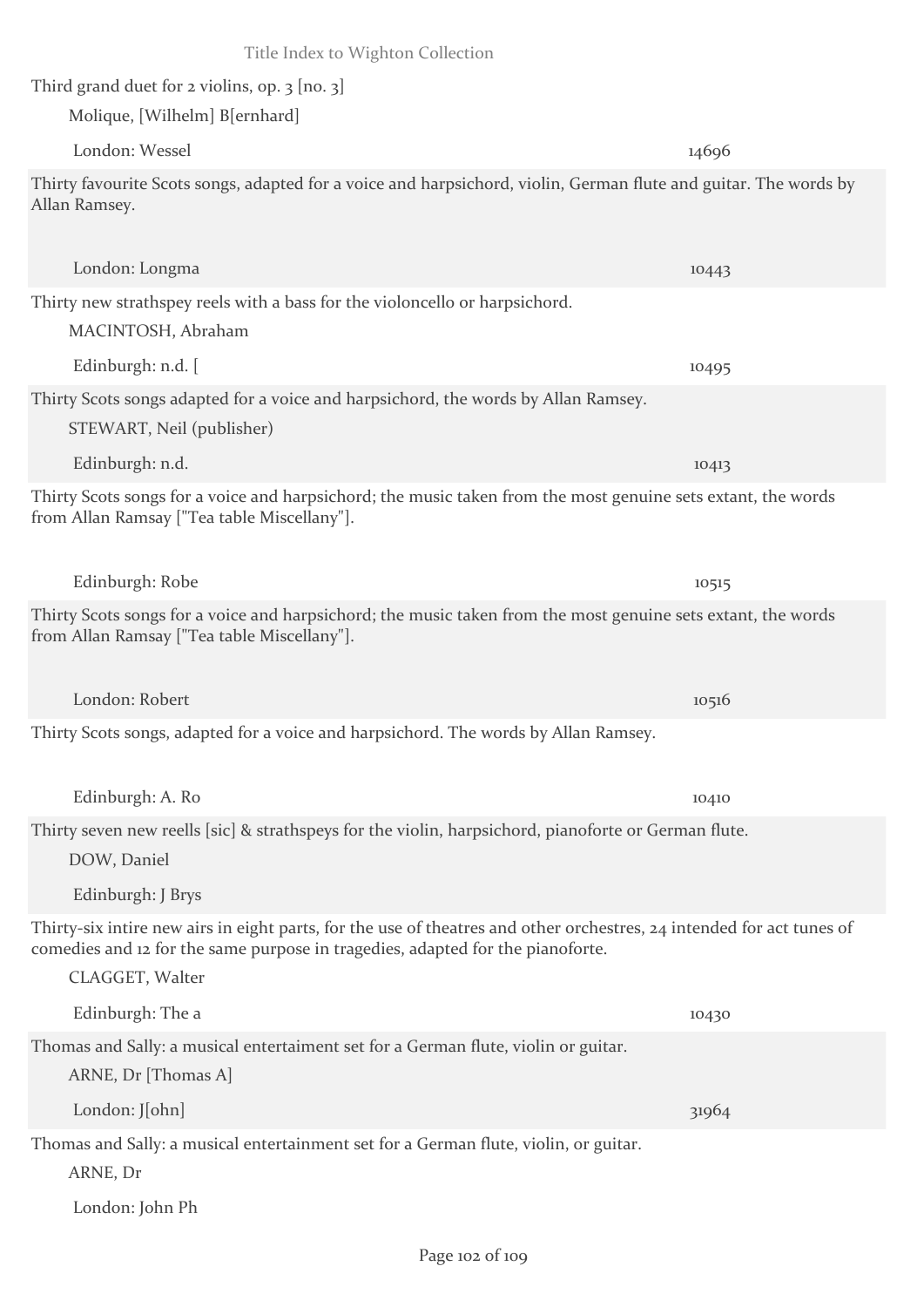Edinburgh: print 10438

Three favorite [sic] new strathspeys & one reel... to which is added a favorite Irish country dance.

Thompson's twenty four country dances for the year 1796, with figures to each as they are performed at Court,

Three German waltzes... arranged for the pianoforte by R.B. Stewart.

Bath, & all publick assemblys [sic].

London: [S A & P

GOW, Nath[aniel]

Edinburgh: n.d. 10439 Three Grand Sonatas for the Piano-forte or Harpsichord in which are introduced for the subject of the adagios and last movements select scotish [sic] airs with the accompanyments for a violin and violoncello

| PLEYEL, Ignace                                                                                                                     |       |  |
|------------------------------------------------------------------------------------------------------------------------------------|-------|--|
| London: Preston                                                                                                                    | 8230  |  |
| Three quartets for two violins, viola and bass Op. 35                                                                              |       |  |
| Dahmen, J[an] A[rnold]                                                                                                             |       |  |
| London: [for the                                                                                                                   | 14691 |  |
| Three quartetts [op. 9 bk. 2d]                                                                                                     |       |  |
| Pleyel, Ignace                                                                                                                     |       |  |
| London: Muzio C                                                                                                                    | 14688 |  |
| Three sonatas for the Piano-forte or harpsichord with accompaniments for a flute & violoncello dedicated to Miss<br>Meysey Op. XXI |       |  |
| Clementi, Muzio                                                                                                                    |       |  |
| London: Muzio C                                                                                                                    | 8230  |  |
| Three trios concertante for a violin, tenor, & violoncello op. 12                                                                  |       |  |
| Raimondi, Ignatius                                                                                                                 |       |  |
| London: R[ober]t                                                                                                                   | 14687 |  |

Three Waltzes for the pianoforte.

MOZART

London: R. Johns 8649

Thrush, the, A choice selection of the most admired popular songs, heroic etc., arranged for the violin, flute, and voice, by the editor of the "Sky-lark".

London: 1827

To keep my gentle Jessy, a favourite song in the Merchant of Venice.

Arne, Dr. [Thomas Augustine]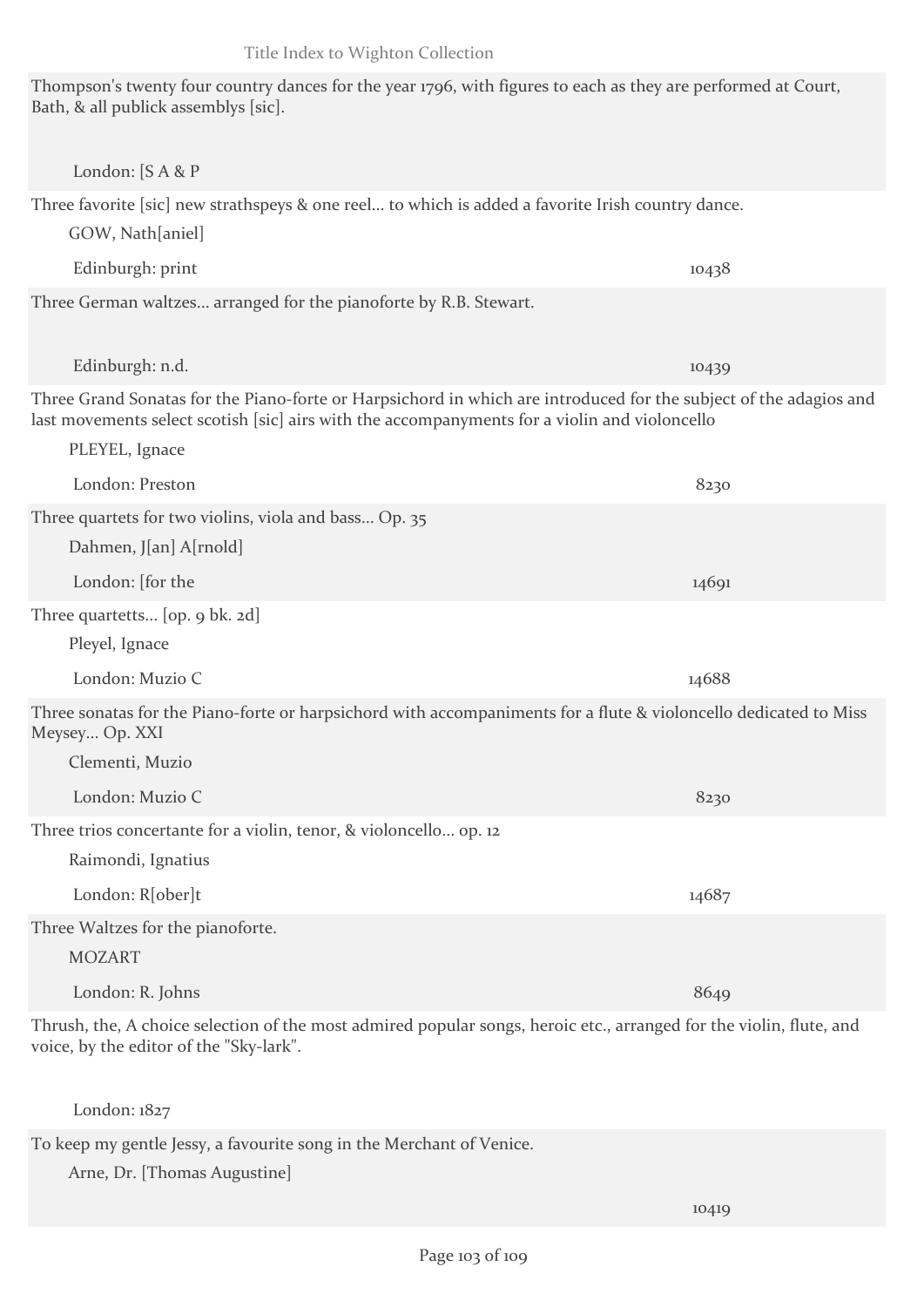To Kelli (Tekeli) as danced at the assemblies in Edinburgh and Glasgow.

| Glasgow n.d.                                                                                                                                                                        | 10435 |  |
|-------------------------------------------------------------------------------------------------------------------------------------------------------------------------------------|-------|--|
| Tom & Jerry's Country dances composed for the pianoforte or harp.                                                                                                                   |       |  |
|                                                                                                                                                                                     |       |  |
| London: n.d.                                                                                                                                                                        | 10435 |  |
| Traditional and National Music of Scotland                                                                                                                                          |       |  |
| <b>COLLINSON</b> , Francis                                                                                                                                                          |       |  |
| London: Routled                                                                                                                                                                     |       |  |
| Tragedy of Chrononhotonthologos, being the most tragical tragedy that ever was tragediz'd by any company of<br>tragedians; written by Benjamin Bounce, Esq. [Henry Carey].          |       |  |
| [CAREY, Henry]                                                                                                                                                                      |       |  |
| London: J. Shuck                                                                                                                                                                    |       |  |
| Tragedy, the, of Tragedies; or, the life and death of Tom Thumb the Great as it is acted at the Theatre in the Hay<br>Market, with the annotations of H. Scriblerus Secundus.       |       |  |
| London: $1737$                                                                                                                                                                      |       |  |
| Treatise on the construction, preservation, repair and improvement of the violin and all bow instruments,<br>translated from the German, with notes and additions by Prof. Fardely. |       |  |
| FARDELY, Prof.                                                                                                                                                                      |       |  |
| London: $1833$                                                                                                                                                                      | 31963 |  |
| Treatise on the construction, preservation, repair and improvement of the violin and all bow instruments,<br>translated from the German, with notes and additions by Prof. Fardely. |       |  |
| OTTO, J.A.                                                                                                                                                                          |       |  |
| London 1833                                                                                                                                                                         | 31963 |  |
| Trio Sonata 4 in c major                                                                                                                                                            |       |  |
| KELLY, Earl of (ERSKINE, Thomas)                                                                                                                                                    |       |  |
| Oxford Universit                                                                                                                                                                    | 14657 |  |
| Trois quatuors brillants, op. 262<br>Czerny, C H [Carl]                                                                                                                             |       |  |
|                                                                                                                                                                                     |       |  |
| [Paris: Richault,                                                                                                                                                                   | 14694 |  |
| Trois quatuors pour deux violons, alto et violoncelle, op. 30<br>Dotzauer, [Justus Johann Friedrich]                                                                                |       |  |
| Mayence: B Scho                                                                                                                                                                     | 14693 |  |
| Trois quatuors pour deux violons, viola e violoncelle op. 59, no. 1                                                                                                                 |       |  |
| Romberg, Andr?                                                                                                                                                                      |       |  |
| Leipzig: C F Pete                                                                                                                                                                   | 14686 |  |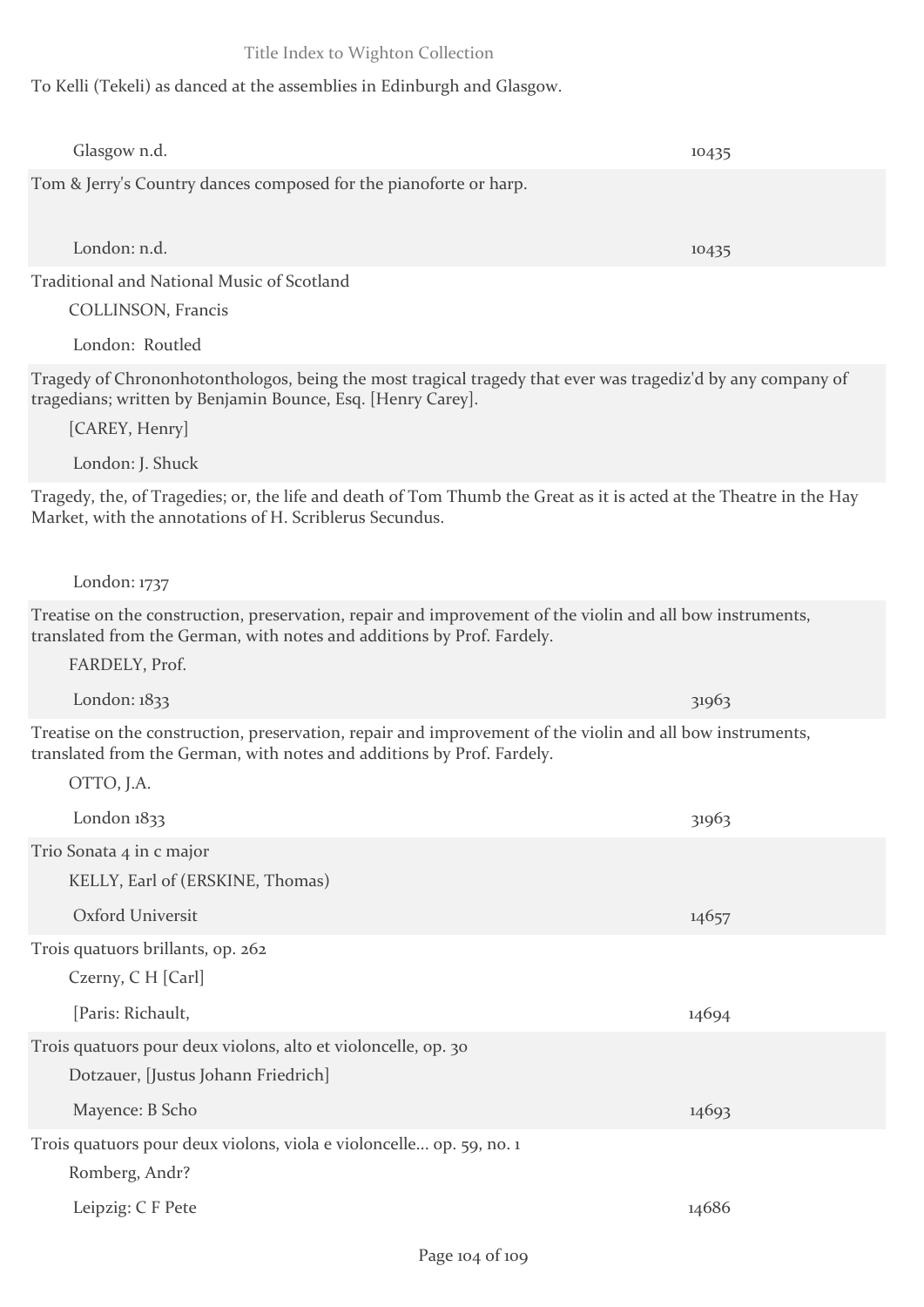| Title Index to Wighton Collection                                                                                                                                           |       |
|-----------------------------------------------------------------------------------------------------------------------------------------------------------------------------|-------|
| Trois quatuors pour deux violons, viola e violoncelle op. 59, no. 2                                                                                                         |       |
| Romberg, Andr?                                                                                                                                                              |       |
| Leipzig: C F Pete                                                                                                                                                           | 14686 |
| Trois quatuors pour deux violons, viola e violoncelle op. 59, no. 3                                                                                                         |       |
| Romberg, Andr?                                                                                                                                                              |       |
| Leipzig: C F Pete                                                                                                                                                           | 14686 |
| Trois sonates pour le Piano-forte avec accompagnement de violon & violoncello composees et dediees a Madame<br>Schroeter par Joseph Hadyn, Dr. Mus. op. 73<br>Haydn, Joseph |       |
| London: Muzio C                                                                                                                                                             |       |
|                                                                                                                                                                             | 8230  |
| Trois trios concertants pour un violon, alto & violoncelle op. 1                                                                                                            |       |
| Wraniczky [original has Wranizky], Paul                                                                                                                                     |       |
| Amsterdam: J Sc                                                                                                                                                             | 14690 |
| Tulloch-Gorum, with variations for the piano-forte, and seven new tunes<br>MACLAREN, D                                                                                      |       |
| Edinburgh: print                                                                                                                                                            | 10438 |
| Tutor for the Irish bagpipe, with the additional keys called regulators, and a collection of hornpipes, etc.                                                                |       |
|                                                                                                                                                                             |       |
|                                                                                                                                                                             | 10401 |
| Twas yes kind sir and I thank you too, a favourite Scotch ballad, composed and sung by Mrs. Wrighten at Vauxhall<br>Gardens.                                                |       |
| WRIGHTEN, Mrs.                                                                                                                                                              |       |
| London: printed                                                                                                                                                             | 10422 |
| Twelve glees for three and four voices, composed from ancient Scotch melodies.                                                                                              |       |
| CORFE, Joseph                                                                                                                                                               |       |
| London: The Mu                                                                                                                                                              | 21266 |
| Twelve Instructive Lessons for the Piano-forte, taken from familiar airs with appropriate chords & preludes<br>adapted for the improvement of juvenile performers           |       |
| London: Clement                                                                                                                                                             | 8649  |
| Twelve original Scotch songs for the voice and harpsichord, with an accompaniment for the violin or flute. Op. III.<br>WILSON, William                                      |       |
| London: Longma                                                                                                                                                              | 10473 |
|                                                                                                                                                                             |       |
| Twelve Scots songs for a voice or guitar, with a thorough bass, adapted for that instrument.<br><b>BREMNER, Robert</b>                                                      |       |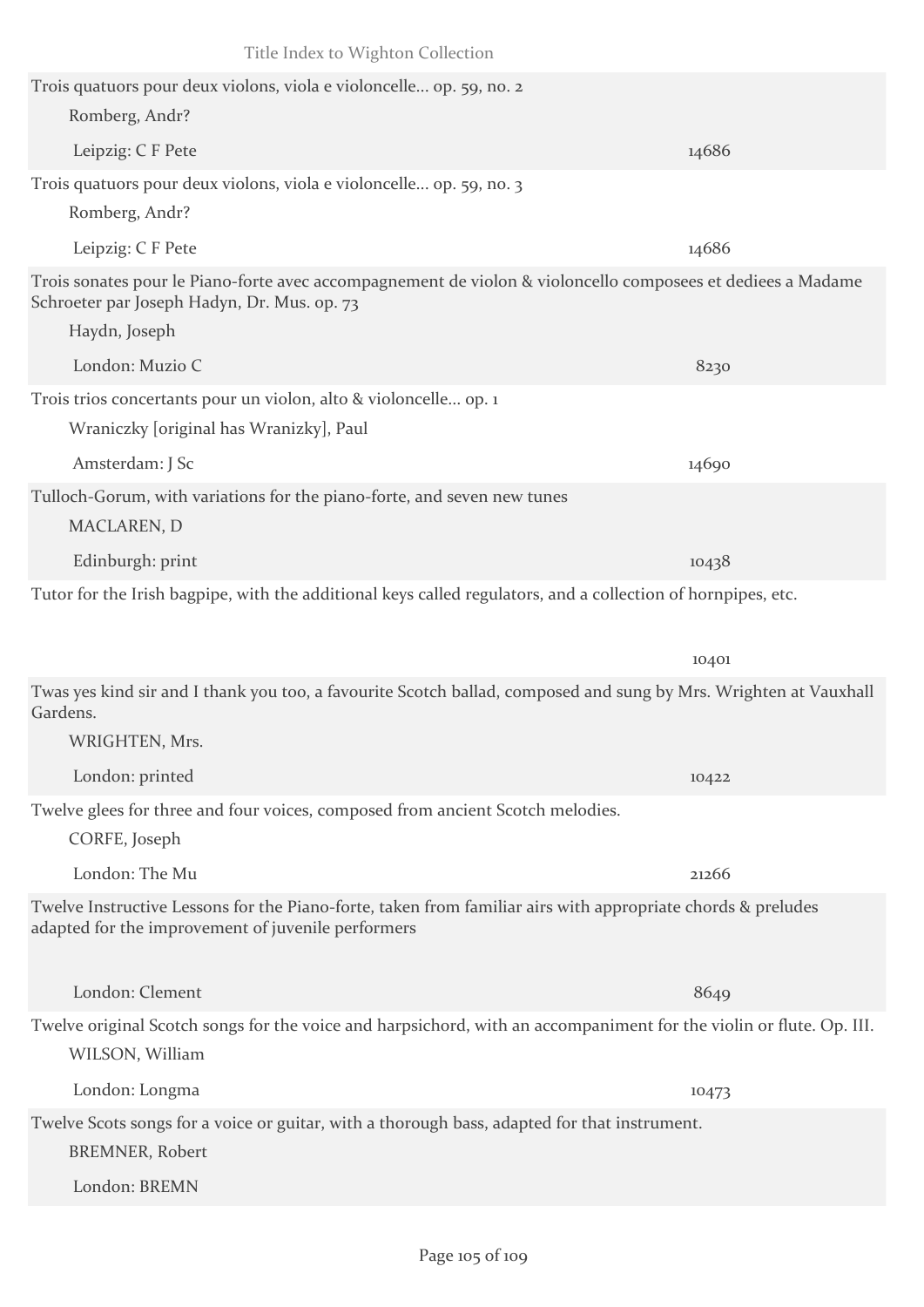#### performed at the Prince of Wales's and other assemblies.

CORRI, DUSSEK & CO., (publishers)

London

Two quartets for the harpsichord or pianoforte accompanied with a violin, viola and violoncello obligato. SCHULTHESIUS, G.P.

London: n.d. 31953

# Twelve songs, the music by a variety of eminent composers.

| PARK, Andrew                                                                  |       |
|-------------------------------------------------------------------------------|-------|
| Glasgow                                                                       | 31984 |
| Twenty familiar English and Scotch airs for two German flutes or two violins. |       |

Title Index to Wighton Collection

DAVIS, Tho[ma]s

London: Tho[ma 7061] 7061 Twenty four country dances for the year 1790, with proper figures and directions to each dance, as they are perform'd at Court, Bath, & all publick assemblys [sic].

London: printed

Twenty four country dances for the year 1795, with proper directions, as performed at Court, Bath, etc.

London: Thomas

Twenty four duets for 2 French horns, or 2 German flutes, compos'd by Mr. Joseph Real.

REAL, Joseph

London: for Tho

Twenty four new country dances for the year 1795, with proper directions to each dance, as they are performed at Court, Almacks, Bath, Pantheon, and all publick assemblies [sic].

London: T. Skille

Twenty minuets and sixteen reels or country dances for the violin, harpsichord or German flute.

DOW, Daniel

Edinburgh: for th

Twenty six marches.

WALSH, J. (publisher)

Twenty-four favorite [sic] Scots songs for the pianoforte and voice.

BARBER, Robert

Liverpool: H. Hi 10514

Twenty-four new country dances for the year 1797, with their proper figures for the harp, pianoforte, and violin, as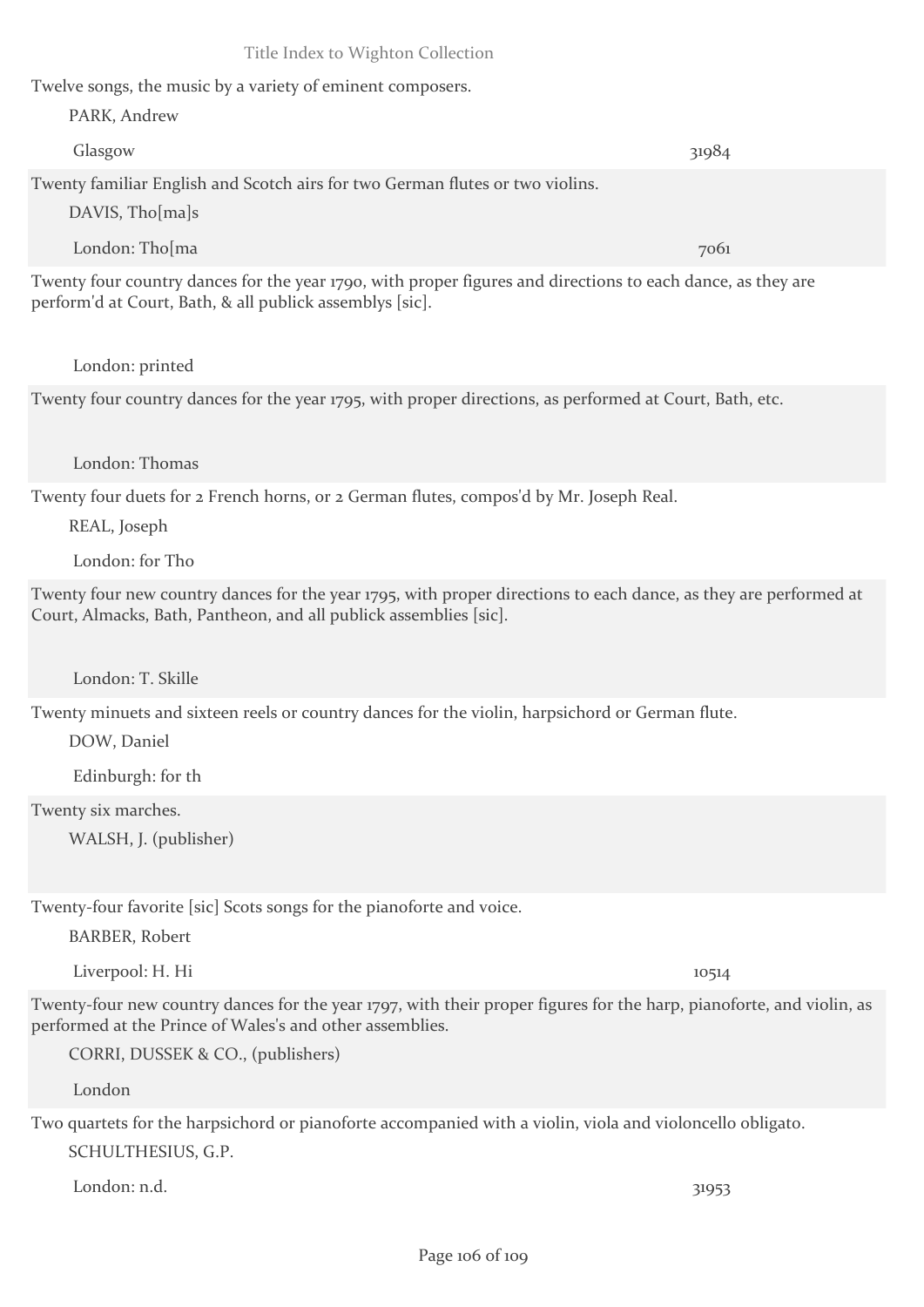## Une Offrande aux Dames, a 2nd. set of quadrilles. MOORE McCARTHY, D.

Universal harmony, or The gentleman and ladie's [sic] social companion consisting of a great variety of the best and most favourite English and Scots songs, cantatas, etc...

Victoria's Triumphal march composed for the pianoforte...

LOTTIN, Napoleon

London: n.d. 10439

Violin players pocket companion, a collection of popular Scottish music chiefly arranged for the violin.

Aberdeen: [J. Dav

Violin, the, Preceptor.

Glasgow: Hamilt

Violoncello, method for the, by Baillot, Levasseur, Catel, and Baudiot adapted from the Paris Conservatory of music, translated from the original by A. Merrick.

Vocal Enchantress, the, presenting an elegant selection of the most favourite hunting, sea, love and miscellaneous songs... with the music prefixed to each.

London: printed

Vocal Magazine, the, containing a selection of the most esteemed English, Scots, and Irish songs, antient [sic] and modern: adapted for the harpsichord or violin.

C Stewart and Co 31969

Vocal Magazine, the, containing a selection of the most esteemed English, Scots, and Irish songs, antient [sic] and modern: adapted for the harpsichord or violin.

C Stewart and Co 31970

Vocal Magazine, the, containing a selection of the most esteemed English, Scots, and Irish songs, antient [sic] and modern: adapted for the harpsichord or violin.

C Stewart and Co 31968

London: n.d. 10446

London: n.d. 10439

London: 1745 31987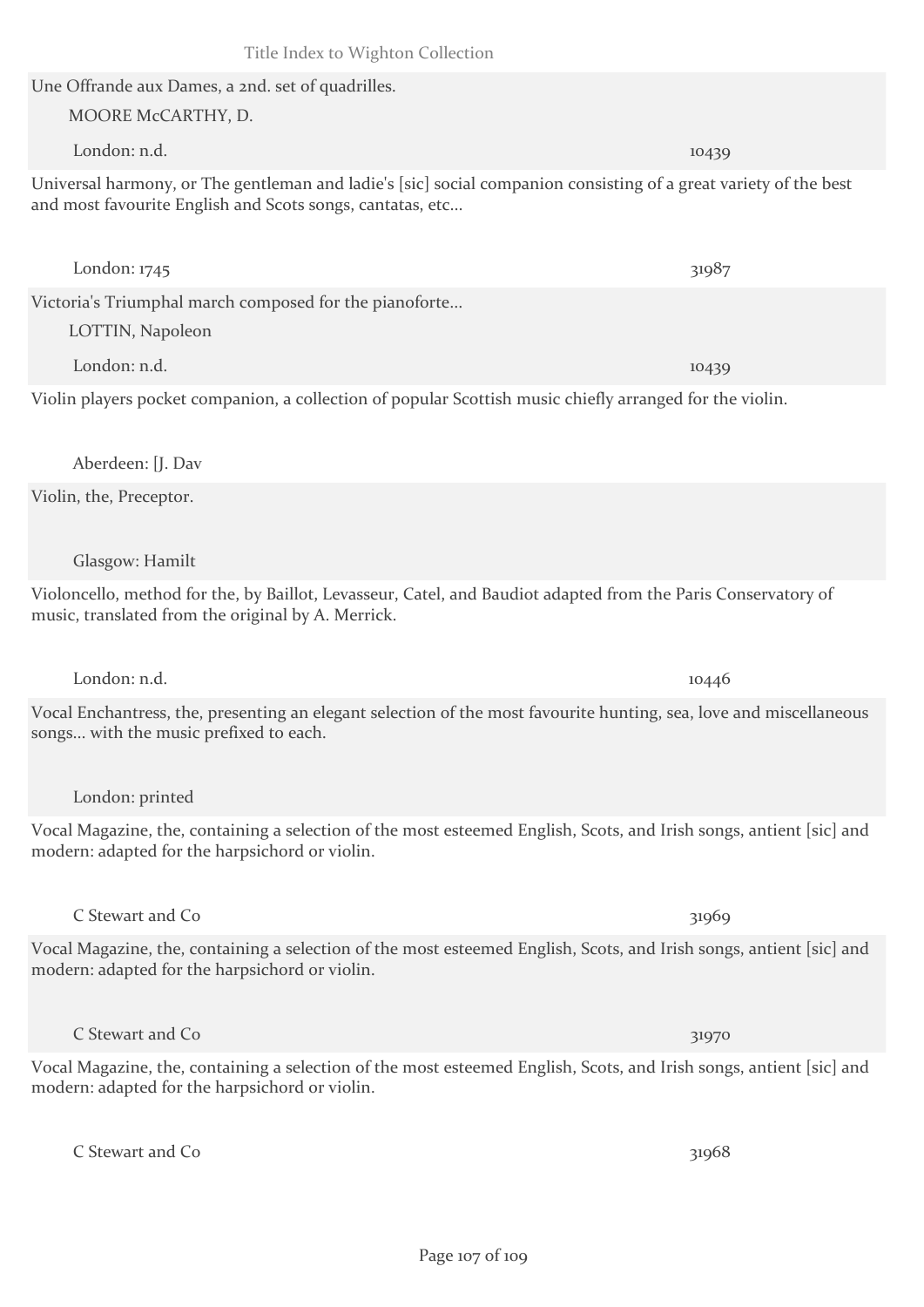Vocal melody, book IV: a favourite collection of English songs sung at the Publick Gardens, with the songs in the "Harlequin sorcerer" and "The Oracle" sung by Mrs. Cibber.

ARNE, Thomas A., Mus. Doc.

London: J. Walsh 7090

Vocal Music; or, The songster's companion, containing a new and choice collection of the greatest variety of songs, cantatas etc., with the music prefixed to each...

#### London 1772 (vol.

Vocal Music; or, The songster's companion, containing a new and choice collection of the greatest variety of songs, cantatas etc., with the music prefixed to each...

#### London 1772

Volume 2nd of a collection of Scottish melodies, reels, strathspeys, jigs, slow airs, etc. for the pianoforte, being his genuine and posthumous works. All the airs now published for the first time.

| MARSHALL, William |       |
|-------------------|-------|
| Edinburgh: Alex[  | 10500 |
| Voluntary         |       |
| [Purcell]         |       |
|                   | 7086  |
| Vulcans March     |       |

|                                                                                         | 10435 |  |
|-----------------------------------------------------------------------------------------|-------|--|
| Walker's collection of popular Scotch songs for the pianoforte or German flute. Book 2. |       |  |
|                                                                                         |       |  |
| London n.d. $[1819]$                                                                    | 10473 |  |
| Walses et eccossoises pour le pianoforte.                                               |       |  |
| MEYER, C.H.                                                                             |       |  |
| Leipzig: C. F. Pet                                                                      | 31953 |  |
| Was ye at the waddin                                                                    |       |  |
|                                                                                         |       |  |
|                                                                                         | 10435 |  |

Waterloo medley, composed by Nath[aniel] Gow, to which are added the favorite tunes, composed by him.

| Edinburgh: print                                                          | 10438 |
|---------------------------------------------------------------------------|-------|
| When the heart is at ease, Scotch song, sung by Mrs. Wrighten at Vauxhall |       |
| HOOK, James                                                               |       |
| London: printed                                                           | 10422 |